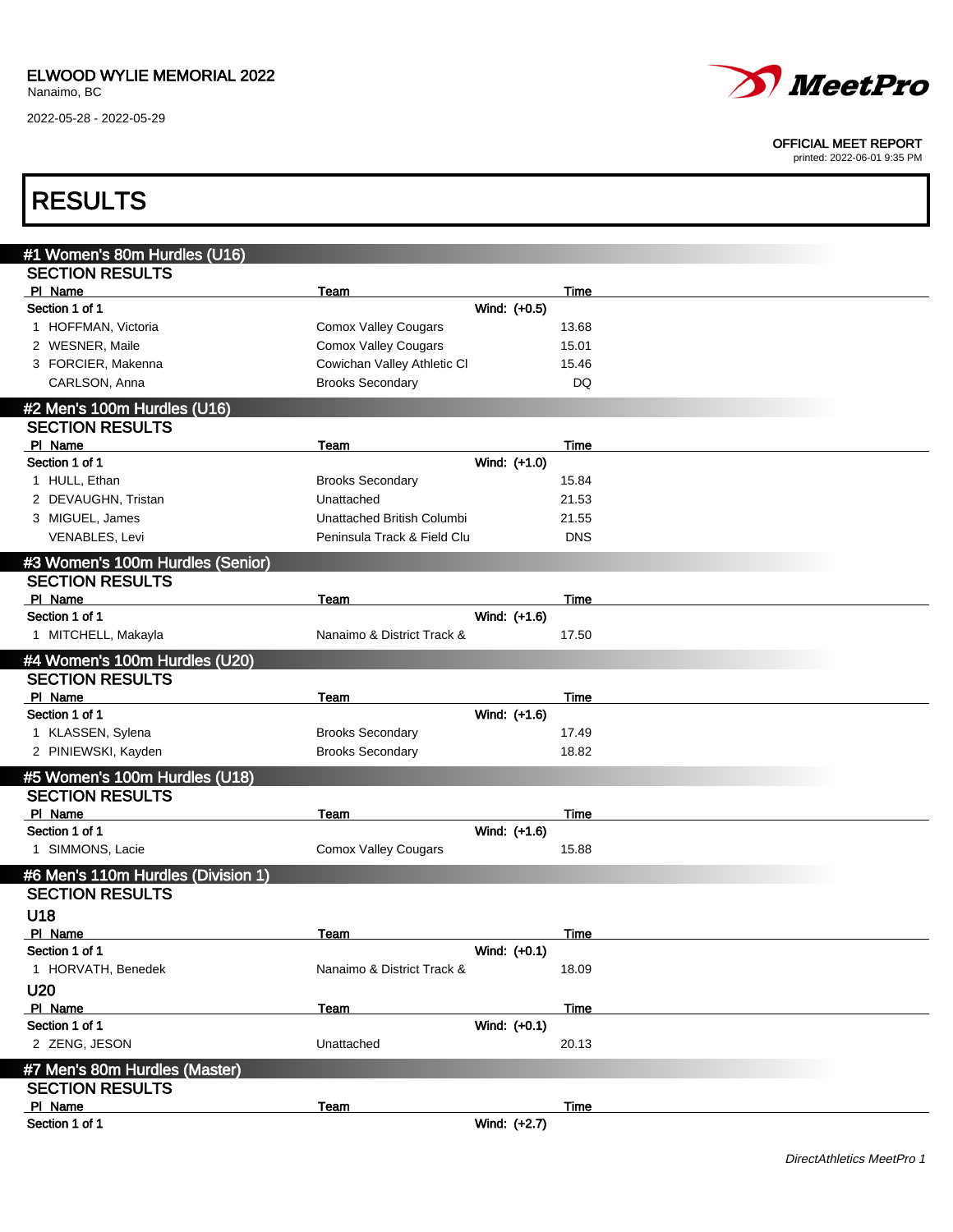2022-05-28 - 2022-05-29



#### OFFICIAL MEET REPORT

| <b>RESULTS</b>                                    |                                                            |                     |  |
|---------------------------------------------------|------------------------------------------------------------|---------------------|--|
|                                                   |                                                            |                     |  |
| #7 Men's 80m Hurdles (Master) (cont'd)<br>PI Name | Team                                                       | Time                |  |
| <b>BREWER, Jess</b><br>1.                         | Nanaimo & District Track &                                 | 19.45               |  |
| 2 THOMPSON, Lynn                                  | Unattached British Columbi                                 | 19.89               |  |
| #8 Girls 80m Hurdles (JD 13yrs)                   |                                                            |                     |  |
| <b>SECTION RESULTS</b>                            |                                                            |                     |  |
| PI Name                                           | Team                                                       | Time                |  |
| Section 1 of 2                                    |                                                            | Wind: (+2.6)        |  |
| 1 MARTIN, Elly                                    | Athletics Victoria Track and                               | 14.06               |  |
| 2 CHELL, Kajsa                                    | Athletics Victoria Track and                               | 16.14               |  |
| JOHN-CLIFFE, Jodyn<br>3                           | <b>Campbell River Comets</b>                               | 17.54               |  |
| 4 WEIR, Nevaeh                                    | Cowichan Valley Athletic CI                                | 17.73               |  |
| 5 DARCY, Piper                                    | <b>Campbell River Comets</b>                               | 18.07               |  |
| 6 SHARP, Audrey                                   | Athletics Victoria Track and                               | 18.16               |  |
| 7 LEITERMAN, Haylee                               | <b>Comox Valley Cougars</b>                                | 18.16               |  |
| 8 KOSTY, Amelia                                   | Cowichan Valley Athletic CI                                | 18.46               |  |
| Section 2 of 2                                    |                                                            | Wind: (+1.1)        |  |
| BELL, Tessa<br>1                                  | Nanaimo & District Track &                                 | 14.09               |  |
| 2 LEWIS, Addison                                  | <b>Comox Valley Cougars</b>                                | 14.82               |  |
| 3 BRAND, Danaea                                   | Nanaimo & District Track &                                 | 15.55               |  |
| 4 QUESNEL, Gemma                                  | <b>Campbell River Comets</b>                               | 16.78               |  |
| 5 DESVAUX, Sophia                                 | Oceanside Track & Field Cl                                 | 18.06               |  |
| #9 Boys 80m Hurdles (JD 13yrs)                    |                                                            |                     |  |
| <b>SECTION RESULTS</b>                            |                                                            |                     |  |
| PI Name                                           | Team                                                       | Time                |  |
| Section 1 of 1                                    |                                                            | Wind: (+1.1)        |  |
| 1 SMITH, Nolan                                    | Nanaimo & District Track &                                 | 15.56               |  |
| 2 KNIGHT, Charlie                                 | Nanaimo & District Track &                                 | 15.72               |  |
| 3 TAIT, Elijah                                    | Nanaimo & District Track &                                 | 17.39               |  |
| #10 Girls 80m Hurdles (JD 12yrs)                  |                                                            |                     |  |
| <b>SECTION RESULTS</b>                            |                                                            |                     |  |
| PI Name                                           | Team                                                       | Time                |  |
| Section 1 of 1                                    |                                                            | Wind: (+0.9)        |  |
| 1 FIELDING, Sabrina                               | Athletics Victoria Track and                               | 15.83               |  |
| 2 BEATON, Arianna                                 | Cowichan Valley Athletic CI                                | 17.49               |  |
| 3 NADLER, Stella                                  | <b>Campbell River Comets</b><br>Nanaimo & District Track & | 21.22<br><b>DNS</b> |  |
| CARTER RUDDELL, Wren                              |                                                            |                     |  |
| #11 Boys 80m Hurdles (JD 12yrs)                   |                                                            |                     |  |
| <b>SECTION RESULTS</b>                            |                                                            |                     |  |
| PI Name<br>Section 1 of 2                         | Team                                                       | Time                |  |
|                                                   |                                                            | Wind: (+0.4)        |  |
| 1 SCHOLTZ, Bo                                     | <b>Comox Valley Cougars</b>                                | 17.04               |  |
| 2 SINCLAIR, Oliver                                | Nanaimo & District Track &                                 | 17.17               |  |
| 3 THORNLEY, Quinn                                 | Unattached                                                 | 18.59               |  |
| Section 2 of 2                                    |                                                            | Wind: (+1.7)        |  |
| 1 O'KEEFE, Taveon                                 | Nanaimo & District Track &                                 | 16.80               |  |
| 2 WYNANS, Isaac                                   | Alberni Valley Track Club                                  | 17.07               |  |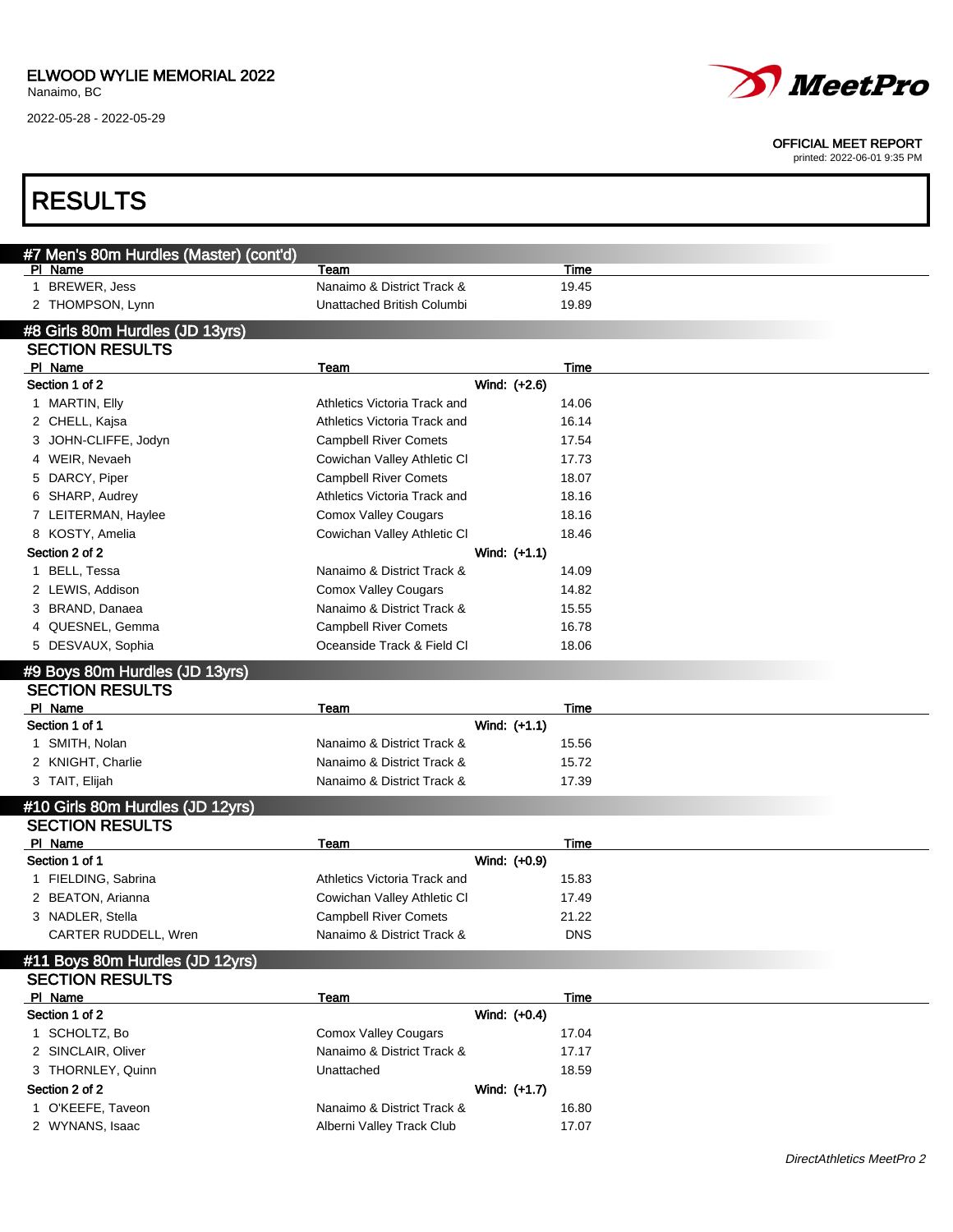2022-05-28 - 2022-05-29



#### OFFICIAL MEET REPORT

| <b>RESULTS</b>                                      |                              |       |  |
|-----------------------------------------------------|------------------------------|-------|--|
|                                                     |                              |       |  |
| #11 Boys 80m Hurdles (JD 12yrs) (cont'd)<br>PI Name | Team                         | Time  |  |
| 3 LUCH, Ryan                                        | Nanaimo & District Track &   | 17.64 |  |
| 4 KRIEGER, Grayson                                  | Peninsula Track & Field Clu  | 17.74 |  |
| 5 NICKOLICHUK, Samuel                               | Cowichan Valley Athletic CI  | 21.69 |  |
| WEIR, Jacob                                         | Cowichan Valley Athletic CI  | DQ    |  |
| #12 Girls 60m Hurdles (JD 11yrs)                    |                              |       |  |
| <b>SECTION RESULTS</b>                              |                              |       |  |
| PI Name                                             | Team                         | Time  |  |
| Section 1 of 2                                      | Wind: (+1.3)                 |       |  |
| 1 CURTS, Phoebe                                     | <b>Comox Valley Cougars</b>  | 10.46 |  |
| 2 WEBBER, Skyla                                     | Nanaimo & District Track &   | 11.25 |  |
| 3 VEILLEUX, Elena                                   | Alberni Valley Track Club    | 11.89 |  |
| 4 CLARKE, Rowan                                     | Nanaimo & District Track &   | 12.79 |  |
| 5 FONTAINE, Maika                                   | Nanaimo & District Track &   | 13.57 |  |
| 6 MACKENZIE, Makayla                                | <b>Campbell River Comets</b> | 13.88 |  |
| 7 AVEYARD, Claire                                   | Athletics Victoria Track and | 17.87 |  |
| Section 2 of 2                                      | Wind: (+0.5)                 |       |  |
| 1 HILL, Katie                                       | Nanaimo & District Track &   | 12.79 |  |
| 2 HENNING, Rhaedyn                                  | Nanaimo & District Track &   | 13.59 |  |
| 3 LUNDMAN, Sofia                                    | Nanaimo & District Track &   | 14.45 |  |
| 4 VALASTIAK, Alica                                  | Cowichan Valley Athletic CI  | 14.58 |  |
| #13 Boys 60m Hurdles (JD 11yrs)                     |                              |       |  |
| <b>SECTION RESULTS</b>                              |                              |       |  |
| PI Name                                             | Team                         | Time  |  |
| Section 1 of 1                                      | Wind: (+0.6)                 |       |  |
| 1 BEWSEY, Ethan                                     | Oceanside Track & Field CI   | 11.88 |  |
| 2 MUNRO, Jack                                       | Cowichan Valley Athletic CI  | 11.93 |  |
| 3 WILLERS, Gabriel                                  | Oceanside Track & Field CI   | 12.82 |  |
| KAPLYCZ-KEOWN, Solomon<br>4                         | Nanaimo & District Track &   | 13.70 |  |
| 5 THOMAS, Trevor                                    | Nanaimo & District Track &   | 13.86 |  |
| 6 RAMSTEAD, Zachary                                 | Cowichan Valley Athletic CI  | 14.59 |  |
| 7 FURTADO, Luke                                     | Peninsula Track & Field Clu  | 14.62 |  |
| #14 Girls 60m Hurdles (JD 10yrs)                    |                              |       |  |
| <b>SECTION RESULTS</b>                              |                              |       |  |
| PI Name                                             | <b>Team</b>                  | Time  |  |
| Section 1 of 1                                      | Wind: (+0.5)                 |       |  |
| 1 MARTIN, Finley                                    | Athletics Victoria Track and | 13.81 |  |
| #15 Boys 60m Hurdles (JD 10yrs)                     |                              |       |  |
| <b>SECTION RESULTS</b>                              |                              |       |  |
| PI Name                                             | Team                         | Time  |  |
| Section 1 of 1                                      | Wind: (+1.0)                 |       |  |
| 1 SINCLAIR, Jacob                                   | Nanaimo & District Track &   | 12.62 |  |
| 2 SCHOLTZ, Kai                                      | <b>Comox Valley Cougars</b>  | 12.85 |  |
| 3 BRADY, Kane                                       | Nanaimo & District Track &   | 14.21 |  |
| 4 WEES, Timon                                       | <b>Comox Valley Cougars</b>  | 16.39 |  |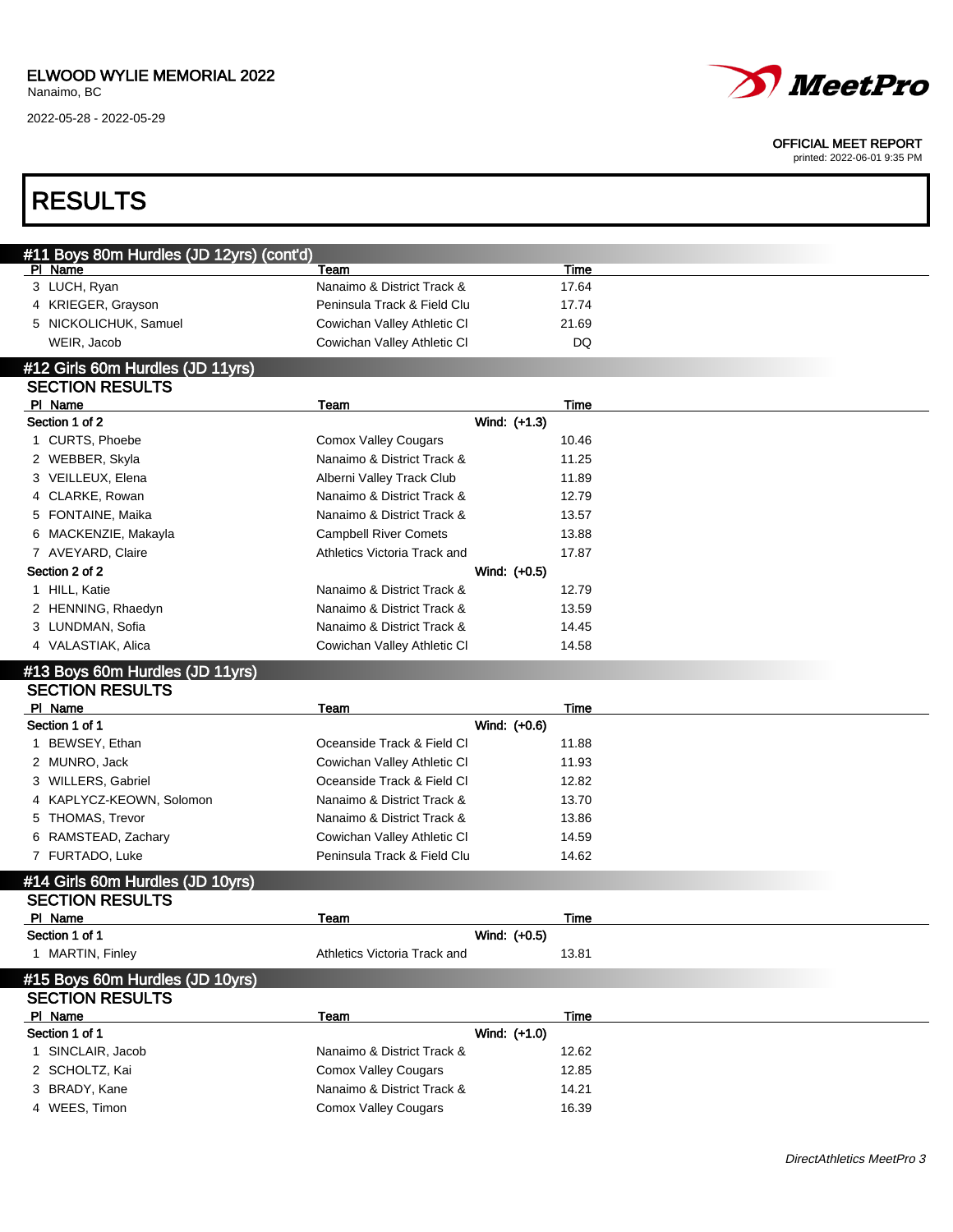2022-05-28 - 2022-05-29



#### OFFICIAL MEET REPORT

printed: 2022-06-01 9:35 PM

### RESULTS

| #16 Girls 60m Hurdles (JD 9yrs)                        |                              |              |  |
|--------------------------------------------------------|------------------------------|--------------|--|
| <b>SECTION RESULTS</b>                                 |                              |              |  |
| PI Name                                                | Team                         | Time         |  |
| Section 1 of 1                                         |                              | Wind: (+1.2) |  |
| 1 OYENUGA, Imisioluwa                                  | Nanaimo & District Track &   | 13.11        |  |
| 2 BEWSEY, Olivia                                       | Oceanside Track & Field CI   | 14.49        |  |
| 3 MESSENGER, Ruby                                      | Alberni Valley Track Club    | 15.16        |  |
| 4 REILLY, Caylen                                       | Nanaimo & District Track &   | 15.64        |  |
| 5 CUNNING, Fiona                                       | Nanaimo & District Track &   | 15.92        |  |
| HUNTER, Matilda                                        | Oceanside Track & Field CI   | <b>DNS</b>   |  |
| #17 Boys 60m Hurdles (JD 9yrs)                         |                              |              |  |
| <b>SECTION RESULTS</b>                                 |                              |              |  |
| PI Name                                                | Team                         | Time         |  |
| Section 1 of 1                                         |                              | Wind: (+1.3) |  |
| 1 BAETZ, Andrew                                        | Oceanside Track & Field Cl   | 12.76        |  |
| 2 BRITTAIN, Chase                                      | Oceanside Track & Field Cl   | 12.89        |  |
| 3 GROSS, Curtis                                        | Nanaimo & District Track &   | 13.41        |  |
| 4 SCOTT, Connor                                        | Oceanside Track & Field Cl   | 13.58        |  |
| 5 KAPLYCZ-KEOWN, Balian                                | Nanaimo & District Track &   | 15.04        |  |
| NORMAN, Oskar                                          | Nanaimo & District Track &   | <b>DNS</b>   |  |
|                                                        |                              |              |  |
| #18 Women's 300 Meters (U16)<br><b>SECTION RESULTS</b> |                              |              |  |
| PI Name                                                | Team                         | <b>Time</b>  |  |
| Section 1 of 1                                         |                              |              |  |
| 1 VIZINA, Maya                                         | Victoria Speed Project       | 43.80        |  |
| 2 ANDULAJEVIC, Molly                                   | Unattached British Columbi   | 46.96        |  |
| 3 ROBINSON, Shae-Lynn                                  | Nanaimo & District Track &   | 48.05        |  |
| 4 ZAAL, Kylie                                          | <b>Comox Valley Cougars</b>  | 48.90        |  |
| 5 DOTY-BROWN, Payge                                    | <b>Comox Valley Cougars</b>  | 50.30        |  |
|                                                        |                              |              |  |
| #19 Men's 300 Meters (U16)                             |                              |              |  |
| <b>SECTION RESULTS</b>                                 |                              |              |  |
| PI Name                                                | Team                         | Time         |  |
| Section 1 of 1                                         |                              |              |  |
| 1 ESLEYER, Gavin                                       | Nanaimo & District Track &   | 40.58        |  |
| 2 KUMAR, Avery                                         | <b>Campbell River Comets</b> | 41.83        |  |
| 3 NIXON, Lorenzo                                       | Mid Island Distance          | 44.36        |  |
| 4 SMITS, Walker                                        | <b>Comox Valley Cougars</b>  | 44.61        |  |
| 5 DAY, Alistair                                        | Nanaimo & District Track &   | 45.34        |  |
| 6 SAKAMOTO, Sam                                        | Mid Island Distance          | 48.61        |  |
| MICHAELS-VAN ZANDWIJK, Kayden                          | Athletics Victoria Track and | <b>DNS</b>   |  |
| VENABLES, Levi                                         | Peninsula Track & Field Clu  | <b>DNS</b>   |  |
| #20 Women's 300 Meters (JD 13yrs)                      |                              |              |  |
| <b>SECTION RESULTS</b>                                 |                              |              |  |
| PI Name                                                | Team                         | <b>Time</b>  |  |
| Section 1 of 2                                         |                              |              |  |
| 1 MARTIN, Elly                                         | Athletics Victoria Track and | 48.67        |  |
| 2 BRAND, Danaea                                        | Nanaimo & District Track &   | 50.94        |  |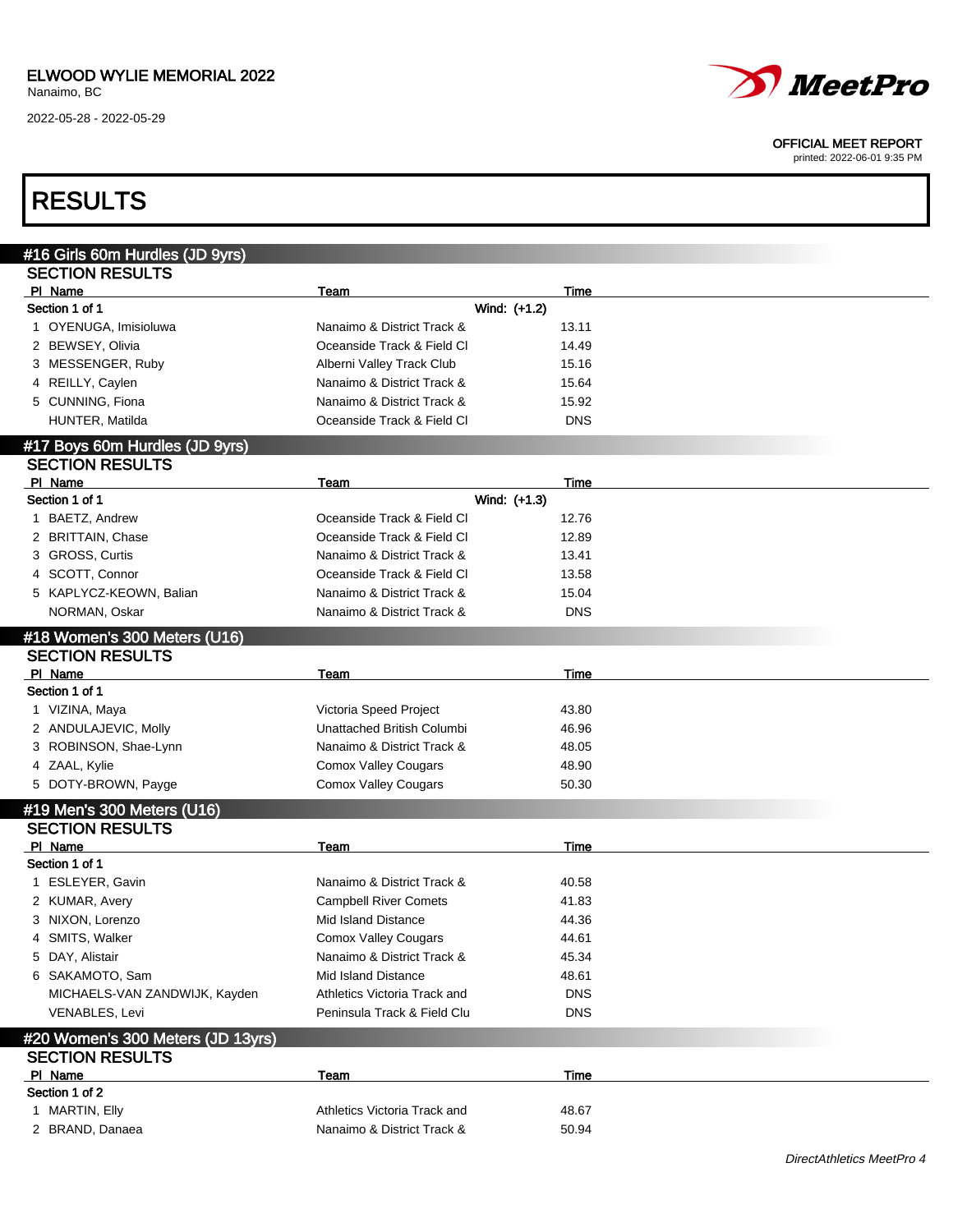

#### OFFICIAL MEET REPORT

printed: 2022-06-01 9:35 PM

## RESULTS

| #20 Women's 300 Meters (JD 13yrs) (cont'd)                |                              |            |  |
|-----------------------------------------------------------|------------------------------|------------|--|
| PI Name                                                   | Team                         | Time       |  |
| CLIFFE, Elizabeth                                         | <b>Campbell River Comets</b> | <b>DNS</b> |  |
| Section 2 of 2                                            |                              |            |  |
| 1 LEWIS, Addison                                          | <b>Comox Valley Cougars</b>  | 46.68      |  |
| 2 LEWIS, Skyla                                            | Nanaimo & District Track &   | 48.33      |  |
| 3 MACKENZIE, Kendra                                       | <b>Campbell River Comets</b> | 52.32      |  |
| 4 JOHN-CLIFFE, Jodyn                                      | <b>Campbell River Comets</b> | 52.93      |  |
| 5 NIXON, Veronica                                         | Nanaimo & District Track &   | 53.64      |  |
| DARCY, Piper                                              | <b>Campbell River Comets</b> | <b>DNS</b> |  |
| #21 Men's 300 Meters (JD 13yrs)                           |                              |            |  |
| <b>SECTION RESULTS</b>                                    |                              |            |  |
| PI Name                                                   | Team                         | Time       |  |
| Section 1 of 1                                            |                              |            |  |
| 1 SMALLACOMBE, Simon                                      | <b>Comox Valley Cougars</b>  | 45.62      |  |
| 2 FOLK, Bowen                                             | Oceanside Track & Field Cl   | 45.76      |  |
| 3 HOLMGREN, Emilian                                       | Peninsula Track & Field Clu  | 47.25      |  |
| 4 PATTERSON, Oren                                         | <b>Comox Valley Cougars</b>  | 48.39      |  |
| DICKINSON, Aidan<br>5                                     | Athletics Victoria Track and | 49.08      |  |
| 6 TAIT, Elijah                                            | Nanaimo & District Track &   | 51.59      |  |
| 7 WARN, Kaiden                                            | <b>Campbell River Comets</b> | 56.06      |  |
| #22 Women's 300 Meters (JD 12yrs)                         |                              |            |  |
| <b>SECTION RESULTS</b>                                    |                              |            |  |
| PI Name                                                   | Team                         | Time       |  |
| Section 1 of 1                                            |                              |            |  |
|                                                           |                              |            |  |
| 1 HAYNES, Rosie                                           | Peninsula Track & Field Clu  | 48.45      |  |
| 2 SAMSON, Nya                                             | <b>Campbell River Comets</b> | 51.44      |  |
| 3 HOUNSELL, Sierra                                        | <b>Campbell River Comets</b> | 1:00.66    |  |
| GOOCH, Jordyn                                             | Oceanside Track & Field Cl   | <b>DNS</b> |  |
|                                                           |                              |            |  |
| #23 Men's 300 Meters (JD 12yrs)<br><b>SECTION RESULTS</b> |                              |            |  |
| PI Name                                                   | Team                         | Time       |  |
| Section 1 of 2                                            |                              |            |  |
| 1 HILL, Tristan                                           | Victoria Speed Project       | 43.38      |  |
| 2 SMITS, Holden                                           | <b>Comox Valley Cougars</b>  | 48.49      |  |
| 3 STUBBS, Grayson                                         | Peninsula Track & Field Clu  | 50.44      |  |
| 4 KRIEGER, Grayson                                        | Peninsula Track & Field Clu  | 51.23      |  |
| 5 LUCH, Ryan                                              | Nanaimo & District Track &   | 52.32      |  |
| 6 O'KEEFE, Taveon                                         | Nanaimo & District Track &   | 57.31      |  |
| 7 LAZENBY, Robert                                         | Cowichan Valley Athletic CI  | 58.15      |  |
| 8 NICKOLICHUK, Samuel                                     | Cowichan Valley Athletic CI  | 58.65      |  |
| Section 2 of 2                                            |                              |            |  |
| 1 STUBBS, Ryder                                           | Peninsula Track & Field Clu  | 50.56      |  |
| 2 SINCLAIR, Oliver                                        | Nanaimo & District Track &   | 56.47      |  |
| 3 MORRILL, James                                          | Nanaimo & District Track &   | 58.12      |  |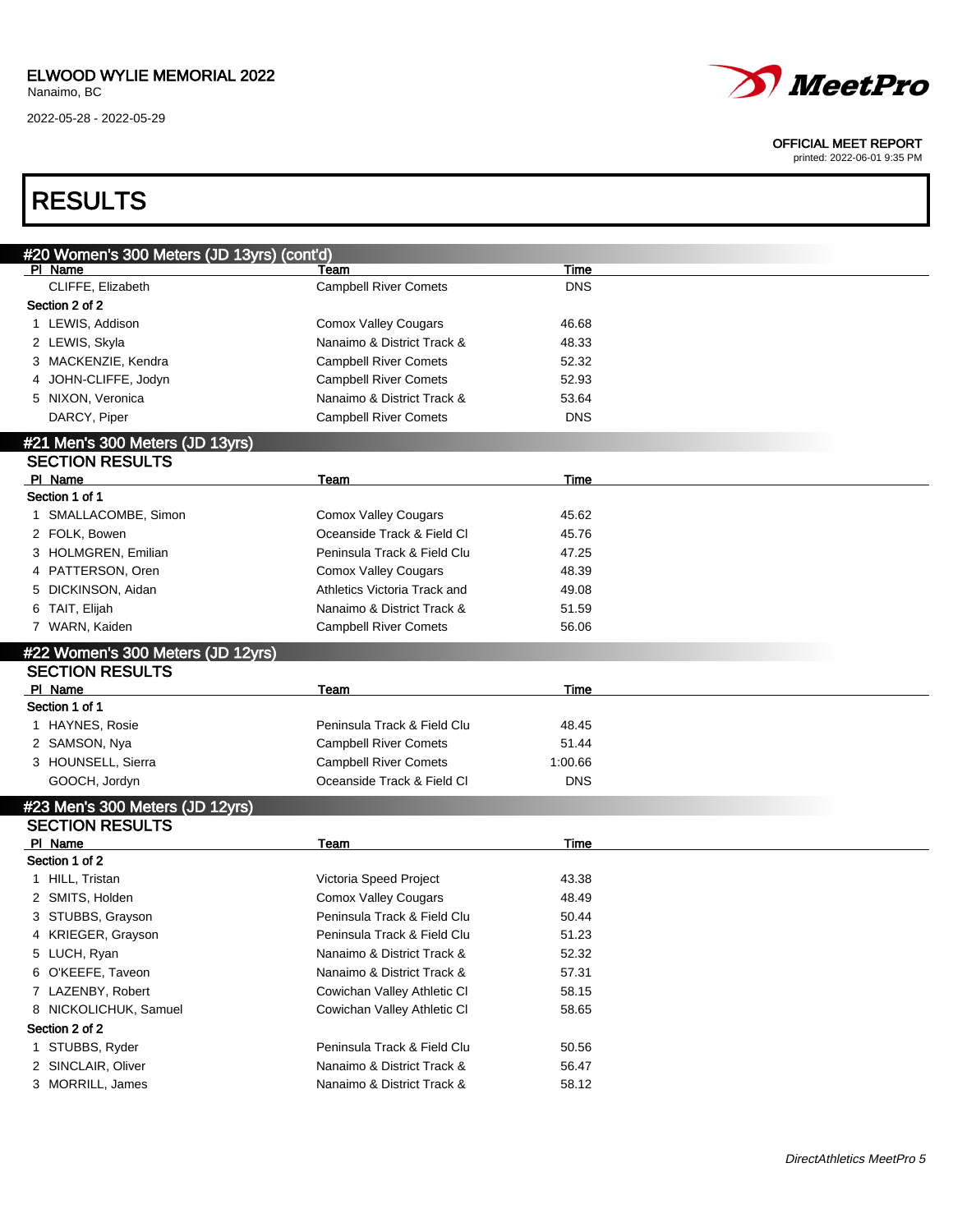

#### OFFICIAL MEET REPORT

| <b>RESULTS</b>                   |                                                           |                    |  |
|----------------------------------|-----------------------------------------------------------|--------------------|--|
| #24 Men's 1500 Meters (Master)   |                                                           |                    |  |
| <b>SECTION RESULTS</b>           |                                                           |                    |  |
| PI Name                          | Team                                                      | Time               |  |
| Section 1 of 1                   |                                                           |                    |  |
| 1 HOLMGREN, Aaron                | Peninsula Track & Field Clu                               | 4:07.36            |  |
| PINCKARD, Mark                   | Ocean Athletics Track & Fie                               | <b>DNS</b>         |  |
| #25 Women's 1500 Meters (Senior) |                                                           |                    |  |
| <b>SECTION RESULTS</b>           |                                                           |                    |  |
| PI Name                          | Team                                                      | Time               |  |
| Section 1 of 1                   |                                                           |                    |  |
| 1 BELL, Catherine                | <b>Unattached Ontario</b>                                 | 5:34.87            |  |
| #26 Men's 1500 Meters (Senior)   |                                                           |                    |  |
| <b>SECTION RESULTS</b>           |                                                           |                    |  |
| PI Name                          | Team                                                      | Time               |  |
| Section 1 of 1                   |                                                           |                    |  |
| 1 BARBER, Michael                | Prairie Inn Harriers Racing                               | 4:01.93            |  |
| 2 WILSON, Aidan                  | <b>Campbell River Comets</b>                              | 4:45.65            |  |
| #27 Women's 1500 Meters (U20)    |                                                           |                    |  |
| <b>SECTION RESULTS</b>           |                                                           |                    |  |
| PI Name                          | Team                                                      | Time               |  |
| Section 1 of 1                   |                                                           |                    |  |
| 1 HUNT, Emily                    | <b>Mid Island Distance</b>                                | 5:19.02            |  |
| 2 CHAPUT, Erin                   | Mid Island Distance                                       | 5:39.53            |  |
| #28 Men's 1500 Meters (U20)      |                                                           |                    |  |
| <b>SECTION RESULTS</b>           |                                                           |                    |  |
| PI Name                          | Team                                                      | Time               |  |
| Section 1 of 1                   |                                                           |                    |  |
| 1 ZANETTE, Gage                  | Unattached                                                | 4:15.72            |  |
| 2 PUTZ, Jake                     | Nanaimo & District Track &                                | 4:16.66            |  |
| #29 Women's 1500 Meters (U18)    |                                                           |                    |  |
| <b>SECTION RESULTS</b>           |                                                           |                    |  |
| PI Name                          | Team                                                      | Time               |  |
| Section 1 of 1                   |                                                           |                    |  |
| 1 MARTIN, Haley                  | Nanaimo & District Track &                                | 5:12.30            |  |
| #30 Men's 1500 Meters (U18)      |                                                           |                    |  |
| <b>SECTION RESULTS</b>           |                                                           |                    |  |
| PI Name                          | Team                                                      | Time               |  |
| Section 1 of 1                   |                                                           |                    |  |
| 1 SHURNIAK, Kynan                | Nanaimo & District Track &                                | 4:28.99            |  |
| GUTIERREZ, Aidan                 | Mid Island Distance                                       | <b>DNS</b>         |  |
|                                  |                                                           |                    |  |
| #31 Women's 1200 Meters (U16)    |                                                           |                    |  |
| <b>SECTION RESULTS</b>           |                                                           |                    |  |
| PI Name<br>Section 1 of 1        | <u>Team</u>                                               | <b>Time</b>        |  |
|                                  |                                                           |                    |  |
| 1 DOW, Alexa<br>2 GILLETTE, Brea | Prairie Inn Harriers Racing<br>Nanaimo & District Track & | 3:34.95<br>3:56.53 |  |
|                                  |                                                           |                    |  |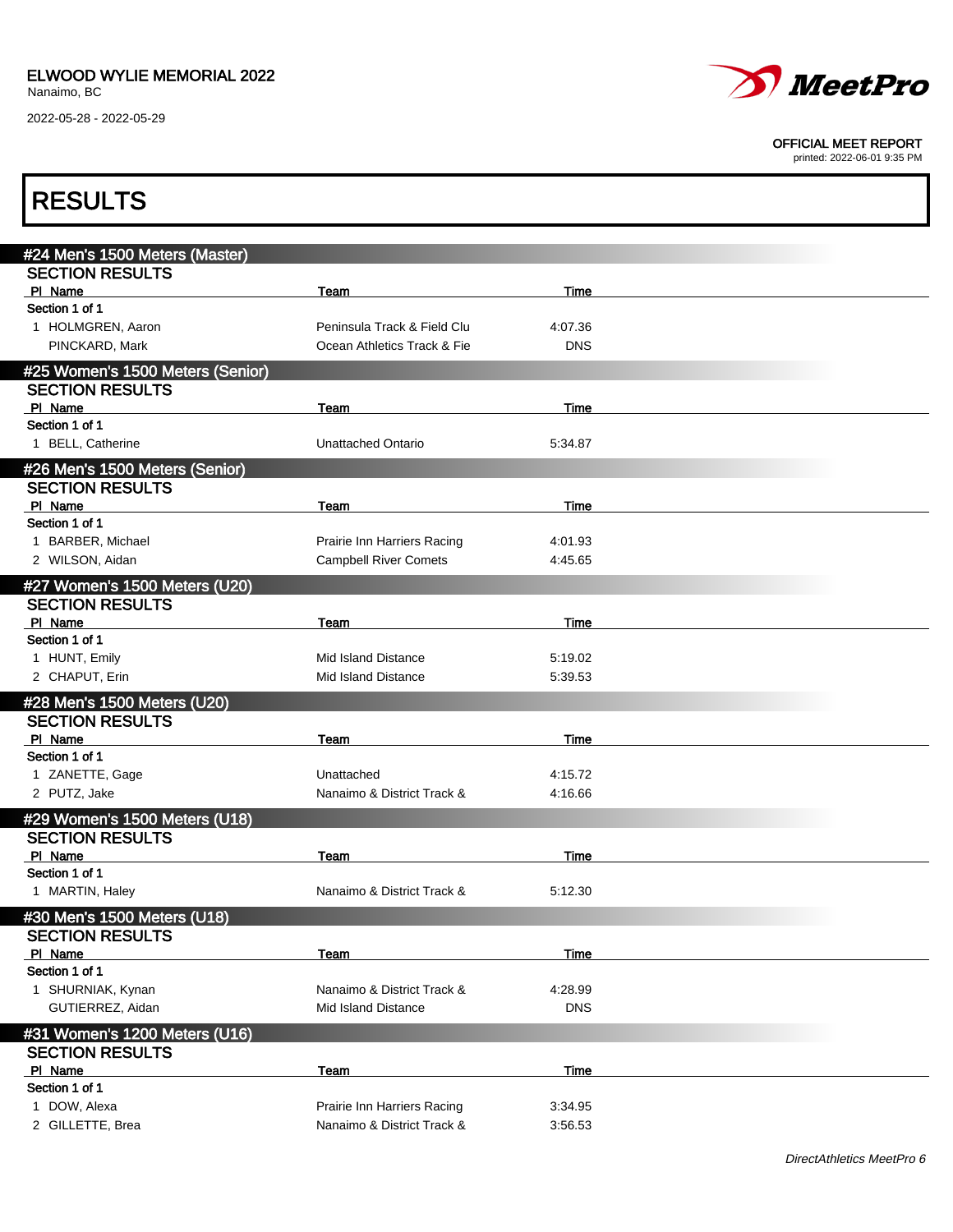

#### OFFICIAL MEET REPORT

| <b>RESULTS</b>                                        |                              |         |  |
|-------------------------------------------------------|------------------------------|---------|--|
|                                                       |                              |         |  |
| #31 Women's 1200 Meters (U16) (cont'd)<br>PI Name     | Team                         | Time    |  |
| 3 LIEFSOENS, Nelle                                    | <b>Powell River</b>          | 3:58.17 |  |
| 4 GAUTHIER, Ava                                       | Nanaimo & District Track &   | 4:04.92 |  |
|                                                       |                              |         |  |
| #32 Men's 1200 Meters (U16)<br><b>SECTION RESULTS</b> |                              |         |  |
| PI Name                                               |                              | Time    |  |
| Section 1 of 2                                        | Team                         |         |  |
| 1 MLOTSHWA, Lungelo Charli                            | Prairie Inn Harriers Racing  | 3:21.60 |  |
| 2 SANDQUIST-SHERMAN, Owen                             | Prairie Inn Harriers Racing  | 3:25.67 |  |
| 3 FRANEY, Egan                                        | Peninsula Track & Field Clu  | 3:35.82 |  |
| 4 MYINT, Christian                                    | Nanaimo & District Track &   | 3:54.87 |  |
| 5 DAY, Alistair                                       | Nanaimo & District Track &   | 3:55.53 |  |
| Section 2 of 2                                        |                              |         |  |
| 1 O'HARA, Niall                                       | Nanaimo & District Track &   | 3:32.35 |  |
| 2 CHRISTIANSEN-BARKER, Jonah                          | <b>Campbell River Comets</b> | 3:49.17 |  |
| 2 BEAUDOIN, Rhys                                      | Mid Island Distance          | 3:49.17 |  |
| 4 MINKA, Stefan                                       | Cowichan Valley Athletic CI  | 4:39.21 |  |
|                                                       |                              |         |  |
| #33 Women's 1200 Meters (JD 13yrs)                    |                              |         |  |
| <b>SECTION RESULTS</b>                                |                              |         |  |
| PI Name                                               | Team                         | Time    |  |
| Section 1 of 1                                        |                              |         |  |
| 1 GOUGH, Charlotte                                    | Cowichan Valley Athletic CI  | 4:28.24 |  |
| 2 LEWIS, Skyla                                        | Nanaimo & District Track &   | 4:30.38 |  |
| 3 WEISS, Abby                                         | <b>Comox Valley Cougars</b>  | 4:38.00 |  |
| 4 HILL, Aislyn                                        | Unattached                   | 4:42.75 |  |
| 5 SUTTON, Rebecca                                     | Nanaimo & District Track &   | 4:43.86 |  |
| 6 SHARP, Audrey                                       | Athletics Victoria Track and | 4:59.77 |  |
| #34 Men's 1200 Meters (JD 13yrs)                      |                              |         |  |
| <b>SECTION RESULTS</b>                                |                              |         |  |
| PI Name                                               | Team                         | Time    |  |
| Section 1 of 1                                        |                              |         |  |
| 1 FOLK, Bowen                                         | Oceanside Track & Field Cl   | 4:13.27 |  |
| 2 HOLMGREN, Emilian                                   | Peninsula Track & Field Clu  | 4:21.70 |  |
| 3 SMITH, Nolan                                        | Nanaimo & District Track &   | 4:24.38 |  |
| 4 BORTOLIN, Anthony                                   | Nanaimo & District Track &   | 4:26.26 |  |
| 5 GUY, Tyson                                          | Oceanside Track & Field Cl   | 4:30.22 |  |
| 6 CLEMENTS, Edwin                                     | <b>Campbell River Comets</b> | 4:51.02 |  |
| 7 THIBAULT, Tycho                                     | Nanaimo & District Track &   | 5:08.77 |  |
| #35 Women's 1200 Meters (JD 12yrs)                    |                              |         |  |
| <b>SECTION RESULTS</b>                                |                              |         |  |
| PI Name                                               | Team                         | Time    |  |
| Section 1 of 1                                        |                              |         |  |
| 1 HAYNES, Rosie                                       | Peninsula Track & Field Clu  | 4:39.89 |  |
|                                                       | Nanaimo & District Track &   | 4:42.39 |  |
| 2 JAMES, Megan                                        |                              |         |  |
| 3 NADLER, Stella                                      | <b>Campbell River Comets</b> | 4:59.12 |  |
| 4 CARTER RUDDELL, Wren                                | Nanaimo & District Track &   | 5.34.54 |  |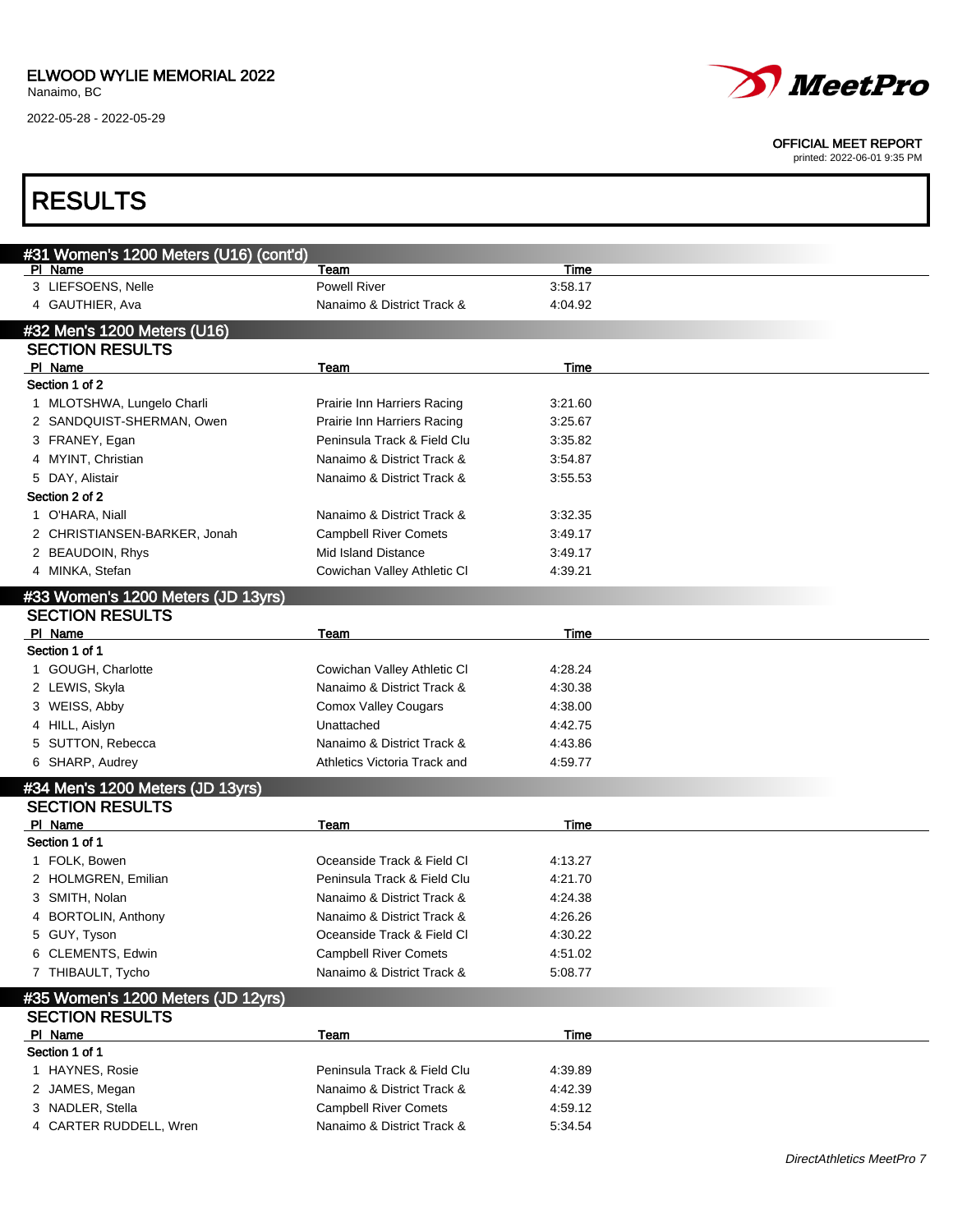

#### OFFICIAL MEET REPORT

| #36 Men's 1200 Meters (JD 12yrs)<br><b>SECTION RESULTS</b><br>PI Name<br>Time<br>Team<br>Section 1 of 1<br>1 KOLEN-LEE, Jonah<br>Oceanside Track & Field Cl<br>4:40.00<br>2 SINCLAIR, Oliver<br>Nanaimo & District Track &<br>4:50.76<br>3 MORRILL, James<br>Nanaimo & District Track &<br>5:04.09<br>4 O'KEEFE, Taveon<br>Nanaimo & District Track &<br>5:15.85<br>STUBBS, Grayson<br>Peninsula Track & Field Clu<br><b>DNS</b><br>STUBBS, Ryder<br>Peninsula Track & Field Clu<br><b>DNS</b><br><b>SECTION RESULTS</b><br>PI Name<br>Time<br>Team<br>Section 1 of 1<br>1 HILL, Katie<br>Nanaimo & District Track &<br>3:50.40<br>2 VEILLEUX, Elena<br>Alberni Valley Track Club<br>3:55.20<br>Nanaimo & District Track &<br>3 CLARKE, Rowan<br>4:01.20<br>Nanaimo & District Track &<br>4 LUNDMAN, Sofia<br>4:07.20<br>5 MACKENZIE, Makayla<br><b>Campbell River Comets</b><br>4:18.70<br>6 VALASTIAK, Alica<br>Cowichan Valley Athletic CI<br>4:20.50<br>Nanaimo & District Track &<br>7 PARK, Katelyn<br>4:20.90<br><b>SECTION RESULTS</b><br>PI Name<br>Time<br>Team<br>Section 1 of 1<br>1 GORDON, Oban<br>Peninsula Track & Field Clu<br>3:38.35<br>2 HOLMGREN, Coen<br>Peninsula Track & Field Clu<br>3:39.91<br>3 WILLERS, Gabriel<br>Oceanside Track & Field CI<br>3:47.19<br>4 PARFIT, Christopher<br>Peninsula Track & Field Clu<br>3:47.33<br>5 BEWSEY, Ethan<br>Oceanside Track & Field Cl<br>3:48.20<br>6 KAPLYCZ-KEOWN, Solomon<br>Nanaimo & District Track &<br>3:49.29<br>7 THOMAS, Trevor<br>Nanaimo & District Track &<br>3:53.28<br>8 RAMSTEAD, Zachary<br>Cowichan Valley Athletic CI<br>4:14.20<br>#39 Women's 1000 Meters (JD 10yrs)<br><b>SECTION RESULTS</b><br>PI Name<br><b>Time</b><br>Team<br>Section 1 of 1<br>1 MORRILL, Caitlin<br>Nanaimo & District Track &<br>4:21.00<br>2 BAILLIE, Sunny<br>Nanaimo & District Track &<br>4:52.50<br>#41 JD Boys 1000 (Division 1)<br><b>SECTION RESULTS</b><br>JD 9yrs<br>PI Name<br>Team<br>Time<br>Section 1 of 1<br>2 HOWARD, George<br>Nanaimo & District Track &<br>3:55.31<br>3 GROSS, Curtis<br>Nanaimo & District Track &<br>3:57.06 | <b>RESULTS</b>                     |                            |         |  |
|--------------------------------------------------------------------------------------------------------------------------------------------------------------------------------------------------------------------------------------------------------------------------------------------------------------------------------------------------------------------------------------------------------------------------------------------------------------------------------------------------------------------------------------------------------------------------------------------------------------------------------------------------------------------------------------------------------------------------------------------------------------------------------------------------------------------------------------------------------------------------------------------------------------------------------------------------------------------------------------------------------------------------------------------------------------------------------------------------------------------------------------------------------------------------------------------------------------------------------------------------------------------------------------------------------------------------------------------------------------------------------------------------------------------------------------------------------------------------------------------------------------------------------------------------------------------------------------------------------------------------------------------------------------------------------------------------------------------------------------------------------------------------------------------------------------------------------------------------------------------------------------------------------------------------------------------------------------------------------------------------------------------------------------------------------------------------------------------------------------------|------------------------------------|----------------------------|---------|--|
|                                                                                                                                                                                                                                                                                                                                                                                                                                                                                                                                                                                                                                                                                                                                                                                                                                                                                                                                                                                                                                                                                                                                                                                                                                                                                                                                                                                                                                                                                                                                                                                                                                                                                                                                                                                                                                                                                                                                                                                                                                                                                                                    |                                    |                            |         |  |
|                                                                                                                                                                                                                                                                                                                                                                                                                                                                                                                                                                                                                                                                                                                                                                                                                                                                                                                                                                                                                                                                                                                                                                                                                                                                                                                                                                                                                                                                                                                                                                                                                                                                                                                                                                                                                                                                                                                                                                                                                                                                                                                    |                                    |                            |         |  |
|                                                                                                                                                                                                                                                                                                                                                                                                                                                                                                                                                                                                                                                                                                                                                                                                                                                                                                                                                                                                                                                                                                                                                                                                                                                                                                                                                                                                                                                                                                                                                                                                                                                                                                                                                                                                                                                                                                                                                                                                                                                                                                                    |                                    |                            |         |  |
|                                                                                                                                                                                                                                                                                                                                                                                                                                                                                                                                                                                                                                                                                                                                                                                                                                                                                                                                                                                                                                                                                                                                                                                                                                                                                                                                                                                                                                                                                                                                                                                                                                                                                                                                                                                                                                                                                                                                                                                                                                                                                                                    |                                    |                            |         |  |
|                                                                                                                                                                                                                                                                                                                                                                                                                                                                                                                                                                                                                                                                                                                                                                                                                                                                                                                                                                                                                                                                                                                                                                                                                                                                                                                                                                                                                                                                                                                                                                                                                                                                                                                                                                                                                                                                                                                                                                                                                                                                                                                    |                                    |                            |         |  |
|                                                                                                                                                                                                                                                                                                                                                                                                                                                                                                                                                                                                                                                                                                                                                                                                                                                                                                                                                                                                                                                                                                                                                                                                                                                                                                                                                                                                                                                                                                                                                                                                                                                                                                                                                                                                                                                                                                                                                                                                                                                                                                                    |                                    |                            |         |  |
|                                                                                                                                                                                                                                                                                                                                                                                                                                                                                                                                                                                                                                                                                                                                                                                                                                                                                                                                                                                                                                                                                                                                                                                                                                                                                                                                                                                                                                                                                                                                                                                                                                                                                                                                                                                                                                                                                                                                                                                                                                                                                                                    |                                    |                            |         |  |
|                                                                                                                                                                                                                                                                                                                                                                                                                                                                                                                                                                                                                                                                                                                                                                                                                                                                                                                                                                                                                                                                                                                                                                                                                                                                                                                                                                                                                                                                                                                                                                                                                                                                                                                                                                                                                                                                                                                                                                                                                                                                                                                    |                                    |                            |         |  |
|                                                                                                                                                                                                                                                                                                                                                                                                                                                                                                                                                                                                                                                                                                                                                                                                                                                                                                                                                                                                                                                                                                                                                                                                                                                                                                                                                                                                                                                                                                                                                                                                                                                                                                                                                                                                                                                                                                                                                                                                                                                                                                                    |                                    |                            |         |  |
|                                                                                                                                                                                                                                                                                                                                                                                                                                                                                                                                                                                                                                                                                                                                                                                                                                                                                                                                                                                                                                                                                                                                                                                                                                                                                                                                                                                                                                                                                                                                                                                                                                                                                                                                                                                                                                                                                                                                                                                                                                                                                                                    |                                    |                            |         |  |
|                                                                                                                                                                                                                                                                                                                                                                                                                                                                                                                                                                                                                                                                                                                                                                                                                                                                                                                                                                                                                                                                                                                                                                                                                                                                                                                                                                                                                                                                                                                                                                                                                                                                                                                                                                                                                                                                                                                                                                                                                                                                                                                    | #37 Women's 1000 Meters (JD 11yrs) |                            |         |  |
|                                                                                                                                                                                                                                                                                                                                                                                                                                                                                                                                                                                                                                                                                                                                                                                                                                                                                                                                                                                                                                                                                                                                                                                                                                                                                                                                                                                                                                                                                                                                                                                                                                                                                                                                                                                                                                                                                                                                                                                                                                                                                                                    |                                    |                            |         |  |
|                                                                                                                                                                                                                                                                                                                                                                                                                                                                                                                                                                                                                                                                                                                                                                                                                                                                                                                                                                                                                                                                                                                                                                                                                                                                                                                                                                                                                                                                                                                                                                                                                                                                                                                                                                                                                                                                                                                                                                                                                                                                                                                    |                                    |                            |         |  |
|                                                                                                                                                                                                                                                                                                                                                                                                                                                                                                                                                                                                                                                                                                                                                                                                                                                                                                                                                                                                                                                                                                                                                                                                                                                                                                                                                                                                                                                                                                                                                                                                                                                                                                                                                                                                                                                                                                                                                                                                                                                                                                                    |                                    |                            |         |  |
|                                                                                                                                                                                                                                                                                                                                                                                                                                                                                                                                                                                                                                                                                                                                                                                                                                                                                                                                                                                                                                                                                                                                                                                                                                                                                                                                                                                                                                                                                                                                                                                                                                                                                                                                                                                                                                                                                                                                                                                                                                                                                                                    |                                    |                            |         |  |
|                                                                                                                                                                                                                                                                                                                                                                                                                                                                                                                                                                                                                                                                                                                                                                                                                                                                                                                                                                                                                                                                                                                                                                                                                                                                                                                                                                                                                                                                                                                                                                                                                                                                                                                                                                                                                                                                                                                                                                                                                                                                                                                    |                                    |                            |         |  |
|                                                                                                                                                                                                                                                                                                                                                                                                                                                                                                                                                                                                                                                                                                                                                                                                                                                                                                                                                                                                                                                                                                                                                                                                                                                                                                                                                                                                                                                                                                                                                                                                                                                                                                                                                                                                                                                                                                                                                                                                                                                                                                                    |                                    |                            |         |  |
|                                                                                                                                                                                                                                                                                                                                                                                                                                                                                                                                                                                                                                                                                                                                                                                                                                                                                                                                                                                                                                                                                                                                                                                                                                                                                                                                                                                                                                                                                                                                                                                                                                                                                                                                                                                                                                                                                                                                                                                                                                                                                                                    |                                    |                            |         |  |
|                                                                                                                                                                                                                                                                                                                                                                                                                                                                                                                                                                                                                                                                                                                                                                                                                                                                                                                                                                                                                                                                                                                                                                                                                                                                                                                                                                                                                                                                                                                                                                                                                                                                                                                                                                                                                                                                                                                                                                                                                                                                                                                    |                                    |                            |         |  |
|                                                                                                                                                                                                                                                                                                                                                                                                                                                                                                                                                                                                                                                                                                                                                                                                                                                                                                                                                                                                                                                                                                                                                                                                                                                                                                                                                                                                                                                                                                                                                                                                                                                                                                                                                                                                                                                                                                                                                                                                                                                                                                                    |                                    |                            |         |  |
|                                                                                                                                                                                                                                                                                                                                                                                                                                                                                                                                                                                                                                                                                                                                                                                                                                                                                                                                                                                                                                                                                                                                                                                                                                                                                                                                                                                                                                                                                                                                                                                                                                                                                                                                                                                                                                                                                                                                                                                                                                                                                                                    |                                    |                            |         |  |
|                                                                                                                                                                                                                                                                                                                                                                                                                                                                                                                                                                                                                                                                                                                                                                                                                                                                                                                                                                                                                                                                                                                                                                                                                                                                                                                                                                                                                                                                                                                                                                                                                                                                                                                                                                                                                                                                                                                                                                                                                                                                                                                    | #38 Men's 1000 Meters (JD 11yrs)   |                            |         |  |
|                                                                                                                                                                                                                                                                                                                                                                                                                                                                                                                                                                                                                                                                                                                                                                                                                                                                                                                                                                                                                                                                                                                                                                                                                                                                                                                                                                                                                                                                                                                                                                                                                                                                                                                                                                                                                                                                                                                                                                                                                                                                                                                    |                                    |                            |         |  |
|                                                                                                                                                                                                                                                                                                                                                                                                                                                                                                                                                                                                                                                                                                                                                                                                                                                                                                                                                                                                                                                                                                                                                                                                                                                                                                                                                                                                                                                                                                                                                                                                                                                                                                                                                                                                                                                                                                                                                                                                                                                                                                                    |                                    |                            |         |  |
|                                                                                                                                                                                                                                                                                                                                                                                                                                                                                                                                                                                                                                                                                                                                                                                                                                                                                                                                                                                                                                                                                                                                                                                                                                                                                                                                                                                                                                                                                                                                                                                                                                                                                                                                                                                                                                                                                                                                                                                                                                                                                                                    |                                    |                            |         |  |
|                                                                                                                                                                                                                                                                                                                                                                                                                                                                                                                                                                                                                                                                                                                                                                                                                                                                                                                                                                                                                                                                                                                                                                                                                                                                                                                                                                                                                                                                                                                                                                                                                                                                                                                                                                                                                                                                                                                                                                                                                                                                                                                    |                                    |                            |         |  |
|                                                                                                                                                                                                                                                                                                                                                                                                                                                                                                                                                                                                                                                                                                                                                                                                                                                                                                                                                                                                                                                                                                                                                                                                                                                                                                                                                                                                                                                                                                                                                                                                                                                                                                                                                                                                                                                                                                                                                                                                                                                                                                                    |                                    |                            |         |  |
|                                                                                                                                                                                                                                                                                                                                                                                                                                                                                                                                                                                                                                                                                                                                                                                                                                                                                                                                                                                                                                                                                                                                                                                                                                                                                                                                                                                                                                                                                                                                                                                                                                                                                                                                                                                                                                                                                                                                                                                                                                                                                                                    |                                    |                            |         |  |
|                                                                                                                                                                                                                                                                                                                                                                                                                                                                                                                                                                                                                                                                                                                                                                                                                                                                                                                                                                                                                                                                                                                                                                                                                                                                                                                                                                                                                                                                                                                                                                                                                                                                                                                                                                                                                                                                                                                                                                                                                                                                                                                    |                                    |                            |         |  |
|                                                                                                                                                                                                                                                                                                                                                                                                                                                                                                                                                                                                                                                                                                                                                                                                                                                                                                                                                                                                                                                                                                                                                                                                                                                                                                                                                                                                                                                                                                                                                                                                                                                                                                                                                                                                                                                                                                                                                                                                                                                                                                                    |                                    |                            |         |  |
|                                                                                                                                                                                                                                                                                                                                                                                                                                                                                                                                                                                                                                                                                                                                                                                                                                                                                                                                                                                                                                                                                                                                                                                                                                                                                                                                                                                                                                                                                                                                                                                                                                                                                                                                                                                                                                                                                                                                                                                                                                                                                                                    |                                    |                            |         |  |
|                                                                                                                                                                                                                                                                                                                                                                                                                                                                                                                                                                                                                                                                                                                                                                                                                                                                                                                                                                                                                                                                                                                                                                                                                                                                                                                                                                                                                                                                                                                                                                                                                                                                                                                                                                                                                                                                                                                                                                                                                                                                                                                    |                                    |                            |         |  |
|                                                                                                                                                                                                                                                                                                                                                                                                                                                                                                                                                                                                                                                                                                                                                                                                                                                                                                                                                                                                                                                                                                                                                                                                                                                                                                                                                                                                                                                                                                                                                                                                                                                                                                                                                                                                                                                                                                                                                                                                                                                                                                                    |                                    |                            |         |  |
|                                                                                                                                                                                                                                                                                                                                                                                                                                                                                                                                                                                                                                                                                                                                                                                                                                                                                                                                                                                                                                                                                                                                                                                                                                                                                                                                                                                                                                                                                                                                                                                                                                                                                                                                                                                                                                                                                                                                                                                                                                                                                                                    |                                    |                            |         |  |
|                                                                                                                                                                                                                                                                                                                                                                                                                                                                                                                                                                                                                                                                                                                                                                                                                                                                                                                                                                                                                                                                                                                                                                                                                                                                                                                                                                                                                                                                                                                                                                                                                                                                                                                                                                                                                                                                                                                                                                                                                                                                                                                    |                                    |                            |         |  |
|                                                                                                                                                                                                                                                                                                                                                                                                                                                                                                                                                                                                                                                                                                                                                                                                                                                                                                                                                                                                                                                                                                                                                                                                                                                                                                                                                                                                                                                                                                                                                                                                                                                                                                                                                                                                                                                                                                                                                                                                                                                                                                                    |                                    |                            |         |  |
|                                                                                                                                                                                                                                                                                                                                                                                                                                                                                                                                                                                                                                                                                                                                                                                                                                                                                                                                                                                                                                                                                                                                                                                                                                                                                                                                                                                                                                                                                                                                                                                                                                                                                                                                                                                                                                                                                                                                                                                                                                                                                                                    |                                    |                            |         |  |
|                                                                                                                                                                                                                                                                                                                                                                                                                                                                                                                                                                                                                                                                                                                                                                                                                                                                                                                                                                                                                                                                                                                                                                                                                                                                                                                                                                                                                                                                                                                                                                                                                                                                                                                                                                                                                                                                                                                                                                                                                                                                                                                    |                                    |                            |         |  |
|                                                                                                                                                                                                                                                                                                                                                                                                                                                                                                                                                                                                                                                                                                                                                                                                                                                                                                                                                                                                                                                                                                                                                                                                                                                                                                                                                                                                                                                                                                                                                                                                                                                                                                                                                                                                                                                                                                                                                                                                                                                                                                                    |                                    |                            |         |  |
|                                                                                                                                                                                                                                                                                                                                                                                                                                                                                                                                                                                                                                                                                                                                                                                                                                                                                                                                                                                                                                                                                                                                                                                                                                                                                                                                                                                                                                                                                                                                                                                                                                                                                                                                                                                                                                                                                                                                                                                                                                                                                                                    |                                    |                            |         |  |
|                                                                                                                                                                                                                                                                                                                                                                                                                                                                                                                                                                                                                                                                                                                                                                                                                                                                                                                                                                                                                                                                                                                                                                                                                                                                                                                                                                                                                                                                                                                                                                                                                                                                                                                                                                                                                                                                                                                                                                                                                                                                                                                    |                                    |                            |         |  |
|                                                                                                                                                                                                                                                                                                                                                                                                                                                                                                                                                                                                                                                                                                                                                                                                                                                                                                                                                                                                                                                                                                                                                                                                                                                                                                                                                                                                                                                                                                                                                                                                                                                                                                                                                                                                                                                                                                                                                                                                                                                                                                                    |                                    |                            |         |  |
|                                                                                                                                                                                                                                                                                                                                                                                                                                                                                                                                                                                                                                                                                                                                                                                                                                                                                                                                                                                                                                                                                                                                                                                                                                                                                                                                                                                                                                                                                                                                                                                                                                                                                                                                                                                                                                                                                                                                                                                                                                                                                                                    |                                    |                            |         |  |
|                                                                                                                                                                                                                                                                                                                                                                                                                                                                                                                                                                                                                                                                                                                                                                                                                                                                                                                                                                                                                                                                                                                                                                                                                                                                                                                                                                                                                                                                                                                                                                                                                                                                                                                                                                                                                                                                                                                                                                                                                                                                                                                    |                                    |                            |         |  |
|                                                                                                                                                                                                                                                                                                                                                                                                                                                                                                                                                                                                                                                                                                                                                                                                                                                                                                                                                                                                                                                                                                                                                                                                                                                                                                                                                                                                                                                                                                                                                                                                                                                                                                                                                                                                                                                                                                                                                                                                                                                                                                                    |                                    |                            |         |  |
|                                                                                                                                                                                                                                                                                                                                                                                                                                                                                                                                                                                                                                                                                                                                                                                                                                                                                                                                                                                                                                                                                                                                                                                                                                                                                                                                                                                                                                                                                                                                                                                                                                                                                                                                                                                                                                                                                                                                                                                                                                                                                                                    | 4 DUNNETT, Cedar                   | Nanaimo & District Track & | 3:57.44 |  |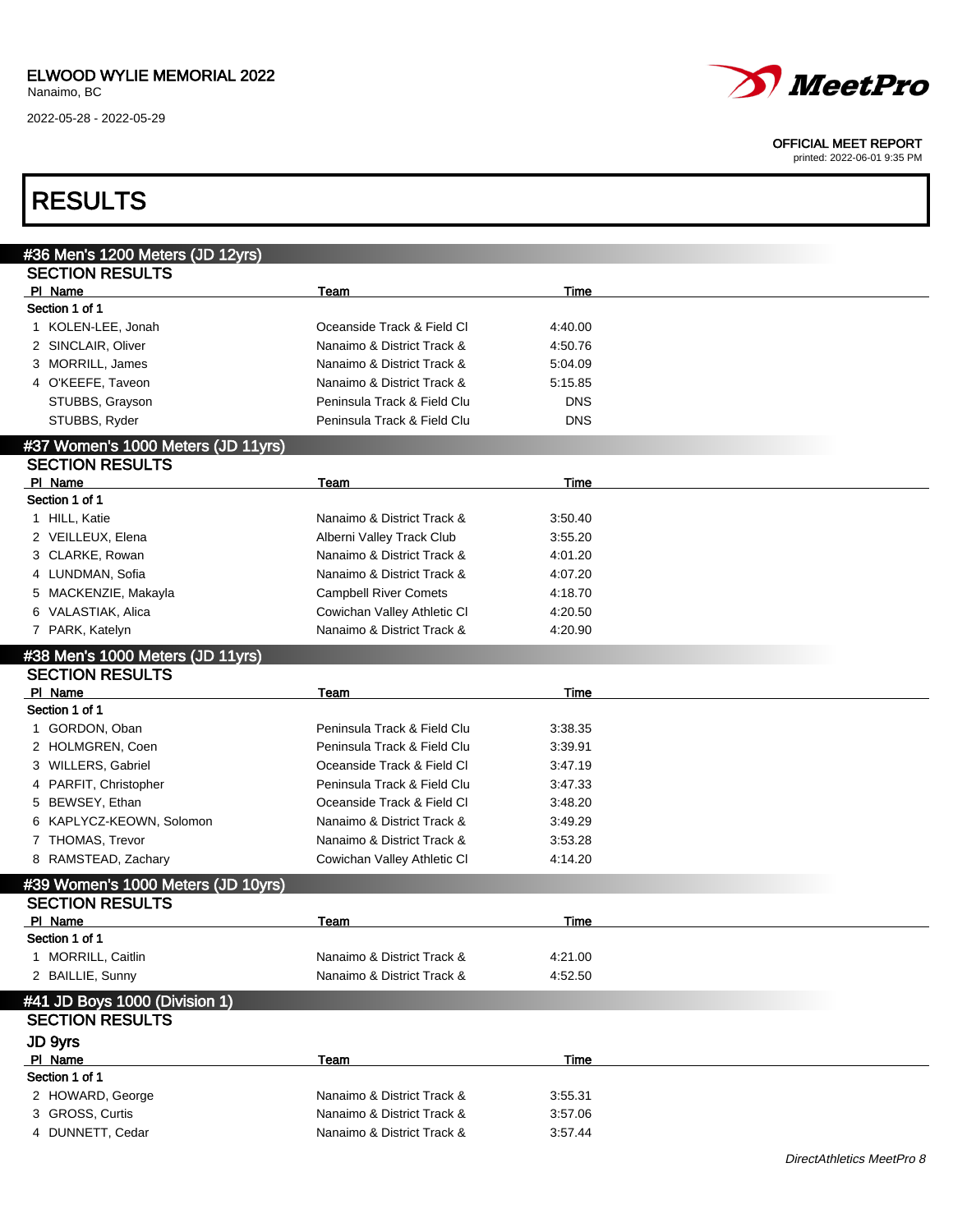

#### OFFICIAL MEET REPORT

printed: 2022-06-01 9:35 PM

## RESULTS

| JD 9yrs<br>PI Name<br><b>Time</b><br>Team<br>Nanaimo & District Track &<br>5 BLIGHTT, Benjamin<br>3:58.93<br>6 BAETZ, Andrew<br>Oceanside Track & Field Cl<br>4:00.01<br>8 NORMAN, Oskar<br>Nanaimo & District Track &<br>4:15.52<br>9 MCCULLOCH, Alec<br>Nanaimo & District Track &<br>4:16.48<br>10 AIKMAN - HEIR, Kai<br>Oceanside Track & Field Cl<br>4:19.73<br>12 SCOTT, Connor<br>Oceanside Track & Field Cl<br>4:27.97<br>JD 10yrs<br>PI Name<br>Team<br>Time<br>Section 1 of 1<br>1 SINCLAIR, Jacob<br>Nanaimo & District Track &<br>3:52.53<br>7 BRADY, Kane<br>Nanaimo & District Track &<br>4:00.06<br>11 GEEN, Jackson<br>Peninsula Track & Field Clu<br>4:27.35<br>#42 Women's 1000 Meters (JD 9yrs)<br><b>SECTION RESULTS</b><br>PI Name<br>Time<br>Team<br>Section 1 of 1<br>1 BEWSEY, Olivia<br>Oceanside Track & Field Cl<br>4:17.80<br>2 MICHAELS-VAN ZANDWIJK, Irene<br>Athletics Victoria Track and<br>4:41.00<br>3 REILLY, Caylen<br>Nanaimo & District Track &<br>5:03.40<br>4 OYENUGA, Imisioluwa<br>Nanaimo & District Track &<br>5:18.20<br>#44 Wheelchair 100m (para)<br><b>SECTION RESULTS</b><br>PI Name<br>Team<br>Time<br>Wind: (+2.3)<br>Section 1 of 1<br>1 WILSON, AI<br>Unattached<br>43.14<br>#45 Women's 100 Meters (U16)<br><b>SECTION RESULTS</b><br><b>Finals</b><br>PI Name<br><b>Time</b><br>Team<br>Section 1 of 1<br>Wind: (-1.6)<br>1 VIZINA, Maya<br>Victoria Speed Project<br>13.16<br>2 HOFFMAN, Victoria<br><b>Comox Valley Cougars</b><br>13.43<br>Nanaimo & District Track &<br>3 RUSSELL, Lucy<br>13.50<br>4 WEDMANN-KENT, Nova<br>13.69<br>Athletics Victoria Track and<br>5 BURRY, Erika<br><b>Comox Valley Cougars</b><br>13.90<br>6 DUNCAN, Ava<br>Unattached<br>13.95<br>7 ANDULAJEVIC, Molly<br>Unattached British Columbi<br>13.98<br>DQ<br>ZAAL, Kylie<br><b>Comox Valley Cougars</b><br><b>HEAT RESULTS</b><br><b>Prelims</b><br>PI Name<br>Time<br>Team<br>Wind: (+2.7)<br>Heat 1 of 2<br>1 VIZINA, Maya<br>Victoria Speed Project<br>13.02Q<br><b>Comox Valley Cougars</b><br>2 HOFFMAN, Victoria<br>13.26Q | #41 JD Boys 1000 (Division 1) (cont'd) |  |  |
|----------------------------------------------------------------------------------------------------------------------------------------------------------------------------------------------------------------------------------------------------------------------------------------------------------------------------------------------------------------------------------------------------------------------------------------------------------------------------------------------------------------------------------------------------------------------------------------------------------------------------------------------------------------------------------------------------------------------------------------------------------------------------------------------------------------------------------------------------------------------------------------------------------------------------------------------------------------------------------------------------------------------------------------------------------------------------------------------------------------------------------------------------------------------------------------------------------------------------------------------------------------------------------------------------------------------------------------------------------------------------------------------------------------------------------------------------------------------------------------------------------------------------------------------------------------------------------------------------------------------------------------------------------------------------------------------------------------------------------------------------------------------------------------------------------------------------------------------------------------------------------------------------------------------------------------------------------------------------------------------------------------------------------------------------------------------------|----------------------------------------|--|--|
|                                                                                                                                                                                                                                                                                                                                                                                                                                                                                                                                                                                                                                                                                                                                                                                                                                                                                                                                                                                                                                                                                                                                                                                                                                                                                                                                                                                                                                                                                                                                                                                                                                                                                                                                                                                                                                                                                                                                                                                                                                                                            |                                        |  |  |
|                                                                                                                                                                                                                                                                                                                                                                                                                                                                                                                                                                                                                                                                                                                                                                                                                                                                                                                                                                                                                                                                                                                                                                                                                                                                                                                                                                                                                                                                                                                                                                                                                                                                                                                                                                                                                                                                                                                                                                                                                                                                            |                                        |  |  |
|                                                                                                                                                                                                                                                                                                                                                                                                                                                                                                                                                                                                                                                                                                                                                                                                                                                                                                                                                                                                                                                                                                                                                                                                                                                                                                                                                                                                                                                                                                                                                                                                                                                                                                                                                                                                                                                                                                                                                                                                                                                                            |                                        |  |  |
|                                                                                                                                                                                                                                                                                                                                                                                                                                                                                                                                                                                                                                                                                                                                                                                                                                                                                                                                                                                                                                                                                                                                                                                                                                                                                                                                                                                                                                                                                                                                                                                                                                                                                                                                                                                                                                                                                                                                                                                                                                                                            |                                        |  |  |
|                                                                                                                                                                                                                                                                                                                                                                                                                                                                                                                                                                                                                                                                                                                                                                                                                                                                                                                                                                                                                                                                                                                                                                                                                                                                                                                                                                                                                                                                                                                                                                                                                                                                                                                                                                                                                                                                                                                                                                                                                                                                            |                                        |  |  |
|                                                                                                                                                                                                                                                                                                                                                                                                                                                                                                                                                                                                                                                                                                                                                                                                                                                                                                                                                                                                                                                                                                                                                                                                                                                                                                                                                                                                                                                                                                                                                                                                                                                                                                                                                                                                                                                                                                                                                                                                                                                                            |                                        |  |  |
|                                                                                                                                                                                                                                                                                                                                                                                                                                                                                                                                                                                                                                                                                                                                                                                                                                                                                                                                                                                                                                                                                                                                                                                                                                                                                                                                                                                                                                                                                                                                                                                                                                                                                                                                                                                                                                                                                                                                                                                                                                                                            |                                        |  |  |
|                                                                                                                                                                                                                                                                                                                                                                                                                                                                                                                                                                                                                                                                                                                                                                                                                                                                                                                                                                                                                                                                                                                                                                                                                                                                                                                                                                                                                                                                                                                                                                                                                                                                                                                                                                                                                                                                                                                                                                                                                                                                            |                                        |  |  |
|                                                                                                                                                                                                                                                                                                                                                                                                                                                                                                                                                                                                                                                                                                                                                                                                                                                                                                                                                                                                                                                                                                                                                                                                                                                                                                                                                                                                                                                                                                                                                                                                                                                                                                                                                                                                                                                                                                                                                                                                                                                                            |                                        |  |  |
|                                                                                                                                                                                                                                                                                                                                                                                                                                                                                                                                                                                                                                                                                                                                                                                                                                                                                                                                                                                                                                                                                                                                                                                                                                                                                                                                                                                                                                                                                                                                                                                                                                                                                                                                                                                                                                                                                                                                                                                                                                                                            |                                        |  |  |
|                                                                                                                                                                                                                                                                                                                                                                                                                                                                                                                                                                                                                                                                                                                                                                                                                                                                                                                                                                                                                                                                                                                                                                                                                                                                                                                                                                                                                                                                                                                                                                                                                                                                                                                                                                                                                                                                                                                                                                                                                                                                            |                                        |  |  |
|                                                                                                                                                                                                                                                                                                                                                                                                                                                                                                                                                                                                                                                                                                                                                                                                                                                                                                                                                                                                                                                                                                                                                                                                                                                                                                                                                                                                                                                                                                                                                                                                                                                                                                                                                                                                                                                                                                                                                                                                                                                                            |                                        |  |  |
|                                                                                                                                                                                                                                                                                                                                                                                                                                                                                                                                                                                                                                                                                                                                                                                                                                                                                                                                                                                                                                                                                                                                                                                                                                                                                                                                                                                                                                                                                                                                                                                                                                                                                                                                                                                                                                                                                                                                                                                                                                                                            |                                        |  |  |
|                                                                                                                                                                                                                                                                                                                                                                                                                                                                                                                                                                                                                                                                                                                                                                                                                                                                                                                                                                                                                                                                                                                                                                                                                                                                                                                                                                                                                                                                                                                                                                                                                                                                                                                                                                                                                                                                                                                                                                                                                                                                            |                                        |  |  |
|                                                                                                                                                                                                                                                                                                                                                                                                                                                                                                                                                                                                                                                                                                                                                                                                                                                                                                                                                                                                                                                                                                                                                                                                                                                                                                                                                                                                                                                                                                                                                                                                                                                                                                                                                                                                                                                                                                                                                                                                                                                                            |                                        |  |  |
|                                                                                                                                                                                                                                                                                                                                                                                                                                                                                                                                                                                                                                                                                                                                                                                                                                                                                                                                                                                                                                                                                                                                                                                                                                                                                                                                                                                                                                                                                                                                                                                                                                                                                                                                                                                                                                                                                                                                                                                                                                                                            |                                        |  |  |
|                                                                                                                                                                                                                                                                                                                                                                                                                                                                                                                                                                                                                                                                                                                                                                                                                                                                                                                                                                                                                                                                                                                                                                                                                                                                                                                                                                                                                                                                                                                                                                                                                                                                                                                                                                                                                                                                                                                                                                                                                                                                            |                                        |  |  |
|                                                                                                                                                                                                                                                                                                                                                                                                                                                                                                                                                                                                                                                                                                                                                                                                                                                                                                                                                                                                                                                                                                                                                                                                                                                                                                                                                                                                                                                                                                                                                                                                                                                                                                                                                                                                                                                                                                                                                                                                                                                                            |                                        |  |  |
|                                                                                                                                                                                                                                                                                                                                                                                                                                                                                                                                                                                                                                                                                                                                                                                                                                                                                                                                                                                                                                                                                                                                                                                                                                                                                                                                                                                                                                                                                                                                                                                                                                                                                                                                                                                                                                                                                                                                                                                                                                                                            |                                        |  |  |
|                                                                                                                                                                                                                                                                                                                                                                                                                                                                                                                                                                                                                                                                                                                                                                                                                                                                                                                                                                                                                                                                                                                                                                                                                                                                                                                                                                                                                                                                                                                                                                                                                                                                                                                                                                                                                                                                                                                                                                                                                                                                            |                                        |  |  |
|                                                                                                                                                                                                                                                                                                                                                                                                                                                                                                                                                                                                                                                                                                                                                                                                                                                                                                                                                                                                                                                                                                                                                                                                                                                                                                                                                                                                                                                                                                                                                                                                                                                                                                                                                                                                                                                                                                                                                                                                                                                                            |                                        |  |  |
|                                                                                                                                                                                                                                                                                                                                                                                                                                                                                                                                                                                                                                                                                                                                                                                                                                                                                                                                                                                                                                                                                                                                                                                                                                                                                                                                                                                                                                                                                                                                                                                                                                                                                                                                                                                                                                                                                                                                                                                                                                                                            |                                        |  |  |
|                                                                                                                                                                                                                                                                                                                                                                                                                                                                                                                                                                                                                                                                                                                                                                                                                                                                                                                                                                                                                                                                                                                                                                                                                                                                                                                                                                                                                                                                                                                                                                                                                                                                                                                                                                                                                                                                                                                                                                                                                                                                            |                                        |  |  |
|                                                                                                                                                                                                                                                                                                                                                                                                                                                                                                                                                                                                                                                                                                                                                                                                                                                                                                                                                                                                                                                                                                                                                                                                                                                                                                                                                                                                                                                                                                                                                                                                                                                                                                                                                                                                                                                                                                                                                                                                                                                                            |                                        |  |  |
|                                                                                                                                                                                                                                                                                                                                                                                                                                                                                                                                                                                                                                                                                                                                                                                                                                                                                                                                                                                                                                                                                                                                                                                                                                                                                                                                                                                                                                                                                                                                                                                                                                                                                                                                                                                                                                                                                                                                                                                                                                                                            |                                        |  |  |
|                                                                                                                                                                                                                                                                                                                                                                                                                                                                                                                                                                                                                                                                                                                                                                                                                                                                                                                                                                                                                                                                                                                                                                                                                                                                                                                                                                                                                                                                                                                                                                                                                                                                                                                                                                                                                                                                                                                                                                                                                                                                            |                                        |  |  |
|                                                                                                                                                                                                                                                                                                                                                                                                                                                                                                                                                                                                                                                                                                                                                                                                                                                                                                                                                                                                                                                                                                                                                                                                                                                                                                                                                                                                                                                                                                                                                                                                                                                                                                                                                                                                                                                                                                                                                                                                                                                                            |                                        |  |  |
|                                                                                                                                                                                                                                                                                                                                                                                                                                                                                                                                                                                                                                                                                                                                                                                                                                                                                                                                                                                                                                                                                                                                                                                                                                                                                                                                                                                                                                                                                                                                                                                                                                                                                                                                                                                                                                                                                                                                                                                                                                                                            |                                        |  |  |
|                                                                                                                                                                                                                                                                                                                                                                                                                                                                                                                                                                                                                                                                                                                                                                                                                                                                                                                                                                                                                                                                                                                                                                                                                                                                                                                                                                                                                                                                                                                                                                                                                                                                                                                                                                                                                                                                                                                                                                                                                                                                            |                                        |  |  |
|                                                                                                                                                                                                                                                                                                                                                                                                                                                                                                                                                                                                                                                                                                                                                                                                                                                                                                                                                                                                                                                                                                                                                                                                                                                                                                                                                                                                                                                                                                                                                                                                                                                                                                                                                                                                                                                                                                                                                                                                                                                                            |                                        |  |  |
|                                                                                                                                                                                                                                                                                                                                                                                                                                                                                                                                                                                                                                                                                                                                                                                                                                                                                                                                                                                                                                                                                                                                                                                                                                                                                                                                                                                                                                                                                                                                                                                                                                                                                                                                                                                                                                                                                                                                                                                                                                                                            |                                        |  |  |
|                                                                                                                                                                                                                                                                                                                                                                                                                                                                                                                                                                                                                                                                                                                                                                                                                                                                                                                                                                                                                                                                                                                                                                                                                                                                                                                                                                                                                                                                                                                                                                                                                                                                                                                                                                                                                                                                                                                                                                                                                                                                            |                                        |  |  |
|                                                                                                                                                                                                                                                                                                                                                                                                                                                                                                                                                                                                                                                                                                                                                                                                                                                                                                                                                                                                                                                                                                                                                                                                                                                                                                                                                                                                                                                                                                                                                                                                                                                                                                                                                                                                                                                                                                                                                                                                                                                                            |                                        |  |  |
|                                                                                                                                                                                                                                                                                                                                                                                                                                                                                                                                                                                                                                                                                                                                                                                                                                                                                                                                                                                                                                                                                                                                                                                                                                                                                                                                                                                                                                                                                                                                                                                                                                                                                                                                                                                                                                                                                                                                                                                                                                                                            |                                        |  |  |
|                                                                                                                                                                                                                                                                                                                                                                                                                                                                                                                                                                                                                                                                                                                                                                                                                                                                                                                                                                                                                                                                                                                                                                                                                                                                                                                                                                                                                                                                                                                                                                                                                                                                                                                                                                                                                                                                                                                                                                                                                                                                            |                                        |  |  |
|                                                                                                                                                                                                                                                                                                                                                                                                                                                                                                                                                                                                                                                                                                                                                                                                                                                                                                                                                                                                                                                                                                                                                                                                                                                                                                                                                                                                                                                                                                                                                                                                                                                                                                                                                                                                                                                                                                                                                                                                                                                                            |                                        |  |  |
|                                                                                                                                                                                                                                                                                                                                                                                                                                                                                                                                                                                                                                                                                                                                                                                                                                                                                                                                                                                                                                                                                                                                                                                                                                                                                                                                                                                                                                                                                                                                                                                                                                                                                                                                                                                                                                                                                                                                                                                                                                                                            |                                        |  |  |
|                                                                                                                                                                                                                                                                                                                                                                                                                                                                                                                                                                                                                                                                                                                                                                                                                                                                                                                                                                                                                                                                                                                                                                                                                                                                                                                                                                                                                                                                                                                                                                                                                                                                                                                                                                                                                                                                                                                                                                                                                                                                            |                                        |  |  |
|                                                                                                                                                                                                                                                                                                                                                                                                                                                                                                                                                                                                                                                                                                                                                                                                                                                                                                                                                                                                                                                                                                                                                                                                                                                                                                                                                                                                                                                                                                                                                                                                                                                                                                                                                                                                                                                                                                                                                                                                                                                                            |                                        |  |  |
|                                                                                                                                                                                                                                                                                                                                                                                                                                                                                                                                                                                                                                                                                                                                                                                                                                                                                                                                                                                                                                                                                                                                                                                                                                                                                                                                                                                                                                                                                                                                                                                                                                                                                                                                                                                                                                                                                                                                                                                                                                                                            |                                        |  |  |
|                                                                                                                                                                                                                                                                                                                                                                                                                                                                                                                                                                                                                                                                                                                                                                                                                                                                                                                                                                                                                                                                                                                                                                                                                                                                                                                                                                                                                                                                                                                                                                                                                                                                                                                                                                                                                                                                                                                                                                                                                                                                            |                                        |  |  |
|                                                                                                                                                                                                                                                                                                                                                                                                                                                                                                                                                                                                                                                                                                                                                                                                                                                                                                                                                                                                                                                                                                                                                                                                                                                                                                                                                                                                                                                                                                                                                                                                                                                                                                                                                                                                                                                                                                                                                                                                                                                                            |                                        |  |  |
|                                                                                                                                                                                                                                                                                                                                                                                                                                                                                                                                                                                                                                                                                                                                                                                                                                                                                                                                                                                                                                                                                                                                                                                                                                                                                                                                                                                                                                                                                                                                                                                                                                                                                                                                                                                                                                                                                                                                                                                                                                                                            |                                        |  |  |
|                                                                                                                                                                                                                                                                                                                                                                                                                                                                                                                                                                                                                                                                                                                                                                                                                                                                                                                                                                                                                                                                                                                                                                                                                                                                                                                                                                                                                                                                                                                                                                                                                                                                                                                                                                                                                                                                                                                                                                                                                                                                            |                                        |  |  |
|                                                                                                                                                                                                                                                                                                                                                                                                                                                                                                                                                                                                                                                                                                                                                                                                                                                                                                                                                                                                                                                                                                                                                                                                                                                                                                                                                                                                                                                                                                                                                                                                                                                                                                                                                                                                                                                                                                                                                                                                                                                                            |                                        |  |  |
|                                                                                                                                                                                                                                                                                                                                                                                                                                                                                                                                                                                                                                                                                                                                                                                                                                                                                                                                                                                                                                                                                                                                                                                                                                                                                                                                                                                                                                                                                                                                                                                                                                                                                                                                                                                                                                                                                                                                                                                                                                                                            |                                        |  |  |
|                                                                                                                                                                                                                                                                                                                                                                                                                                                                                                                                                                                                                                                                                                                                                                                                                                                                                                                                                                                                                                                                                                                                                                                                                                                                                                                                                                                                                                                                                                                                                                                                                                                                                                                                                                                                                                                                                                                                                                                                                                                                            |                                        |  |  |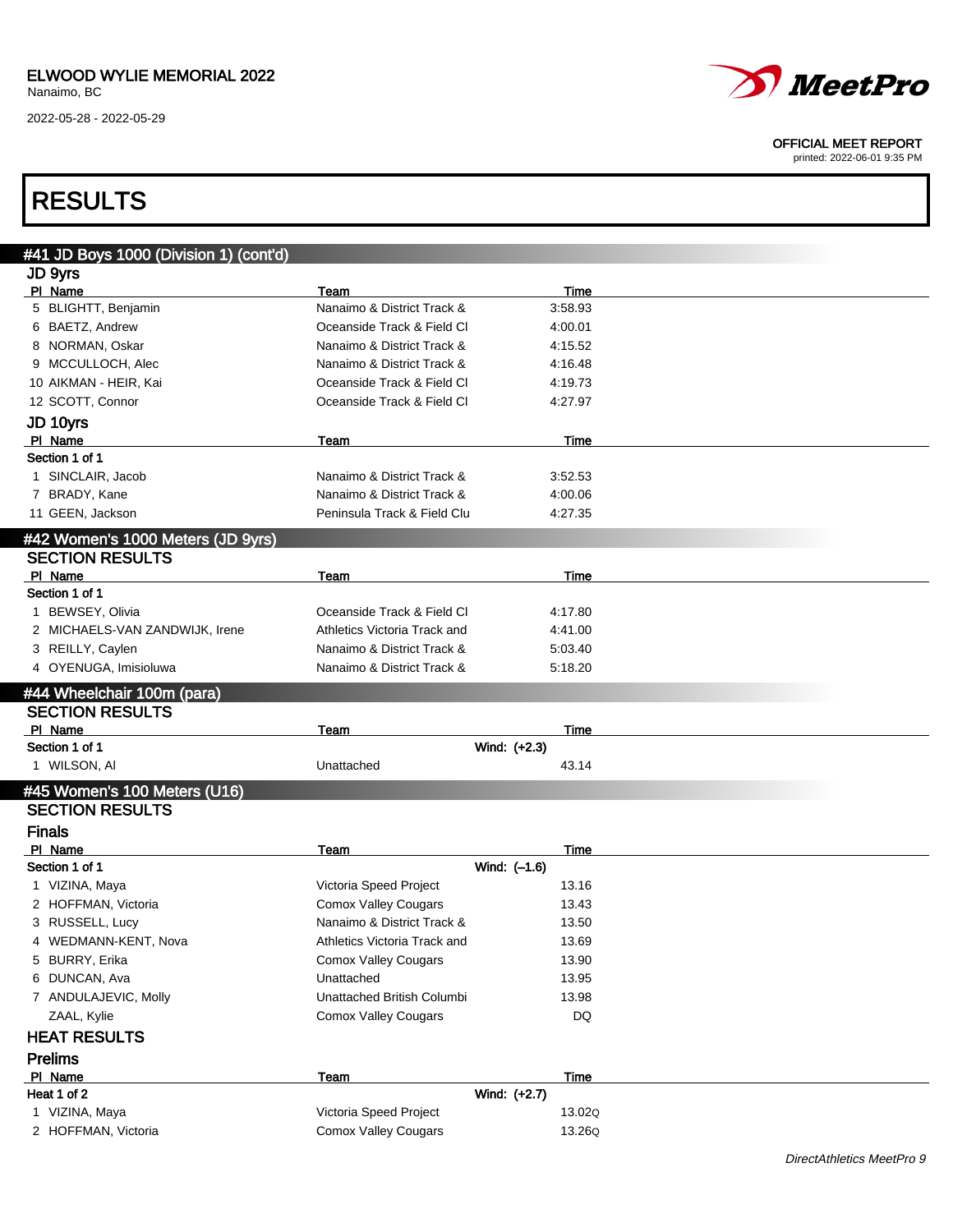2022-05-28 - 2022-05-29



#### OFFICIAL MEET REPORT

printed: 2022-06-01 9:35 PM

## RESULTS

| #45 Women's 100 Meters (U16) (cont'd)                     |                              |                    |
|-----------------------------------------------------------|------------------------------|--------------------|
| <b>Prelims</b>                                            |                              |                    |
| PI Name                                                   | Team                         | <b>Time</b>        |
| 3 RUSSELL, Lucy                                           | Nanaimo & District Track &   | 13.50Q             |
| 4 ANDULAJEVIC, Molly                                      | Unattached British Columbi   | 13.69 <sub>q</sub> |
| 5 DUNCAN, Ava                                             | Unattached                   | 13.73q             |
| VALDEZ, Georgia                                           | Nanaimo & District Track &   | <b>DNS</b>         |
| Heat 2 of 2                                               | Wind: (+0.6)                 |                    |
| 1 WEDMANN-KENT, Nova                                      | Athletics Victoria Track and | 13.56Q             |
| 2 ZAAL, Kylie                                             | <b>Comox Valley Cougars</b>  | 13.75Q             |
| 3 BURRY, Erika                                            | <b>Comox Valley Cougars</b>  | 14.01Q             |
| 4 DE LEEUW, Lyla                                          | Cowichan Valley Athletic CI  | 14.24              |
| 5 KENNEDY, Casey                                          | <b>Campbell River Comets</b> | 16.59              |
| SMALL, Arielle                                            | Unattached British Columbi   | <b>DNS</b>         |
| #46 Men's 100 Meters (U16)                                |                              |                    |
| <b>SECTION RESULTS</b>                                    |                              |                    |
| <b>Finals</b>                                             |                              |                    |
| PI Name                                                   | Team                         | Time               |
| Section 1 of 1                                            | Wind: (-2.3)                 |                    |
| 1 LOFSTROM, Ryan                                          | <b>Comox Valley Cougars</b>  | 11.90              |
| 2 ESLEYER, Gavin                                          | Nanaimo & District Track &   | 12.46              |
| 3 KUMAR, Avery                                            | <b>Campbell River Comets</b> | 12.73              |
| 4 TROUSIL, Rowan                                          | Athletics Victoria Track and | 12.86              |
| SLAUENWHITE, Joshua<br>5                                  | Peninsula Track & Field Clu  | 13.07              |
| TOEW, Timothy<br>6                                        | <b>Comox Valley Cougars</b>  | 13.13              |
| 7 HARBO, Owen                                             | Unattached British Columbi   | 13.35              |
| 8 SERVOS, Tyson                                           | <b>Comox Valley Cougars</b>  | 13.99              |
| <b>HEAT RESULTS</b>                                       |                              |                    |
| <b>Prelims</b>                                            |                              |                    |
| PI Name                                                   | Team                         | <b>Time</b>        |
| Heat 1 of 2                                               | Wind: (-0.7)                 |                    |
| 1 ESLEYER, Gavin                                          | Nanaimo & District Track &   | 12.42Q             |
| 2 SLAUENWHITE, Joshua                                     | Peninsula Track & Field Clu  | 12.89Q             |
| 3 TOEW, Timothy                                           | <b>Comox Valley Cougars</b>  | 13.06Q             |
| 4 HARBO, Owen                                             | Unattached British Columbi   | 13.08q             |
| Heat 2 of 2                                               | Wind: $(+2.3)$               |                    |
| 1 LOFSTROM, Ryan                                          | Comox Valley Cougars         | 11.57Q             |
| 2 KUMAR, Avery                                            | <b>Campbell River Comets</b> | 12.23Q             |
| 3 TROUSIL, Rowan                                          | Athletics Victoria Track and | 12.55Q             |
| 4 SERVOS, Tyson                                           | <b>Comox Valley Cougars</b>  | 13.83q             |
| 5 DEVAUGHN, Tristan                                       | Unattached                   | 15.02              |
|                                                           |                              |                    |
| #47 Women's 100 Meters (Master)<br><b>SECTION RESULTS</b> |                              |                    |
| PI Name                                                   | <b>Team</b>                  | <u>Time</u>        |
| Section 1 of 1                                            | Wind: (-0.5)                 |                    |
| 1 GILBERT, Laura                                          | Unattached British Columbi   | 14.78              |
| 2 ROGERS, Patti                                           | Nanaimo & District Track &   | 15.46              |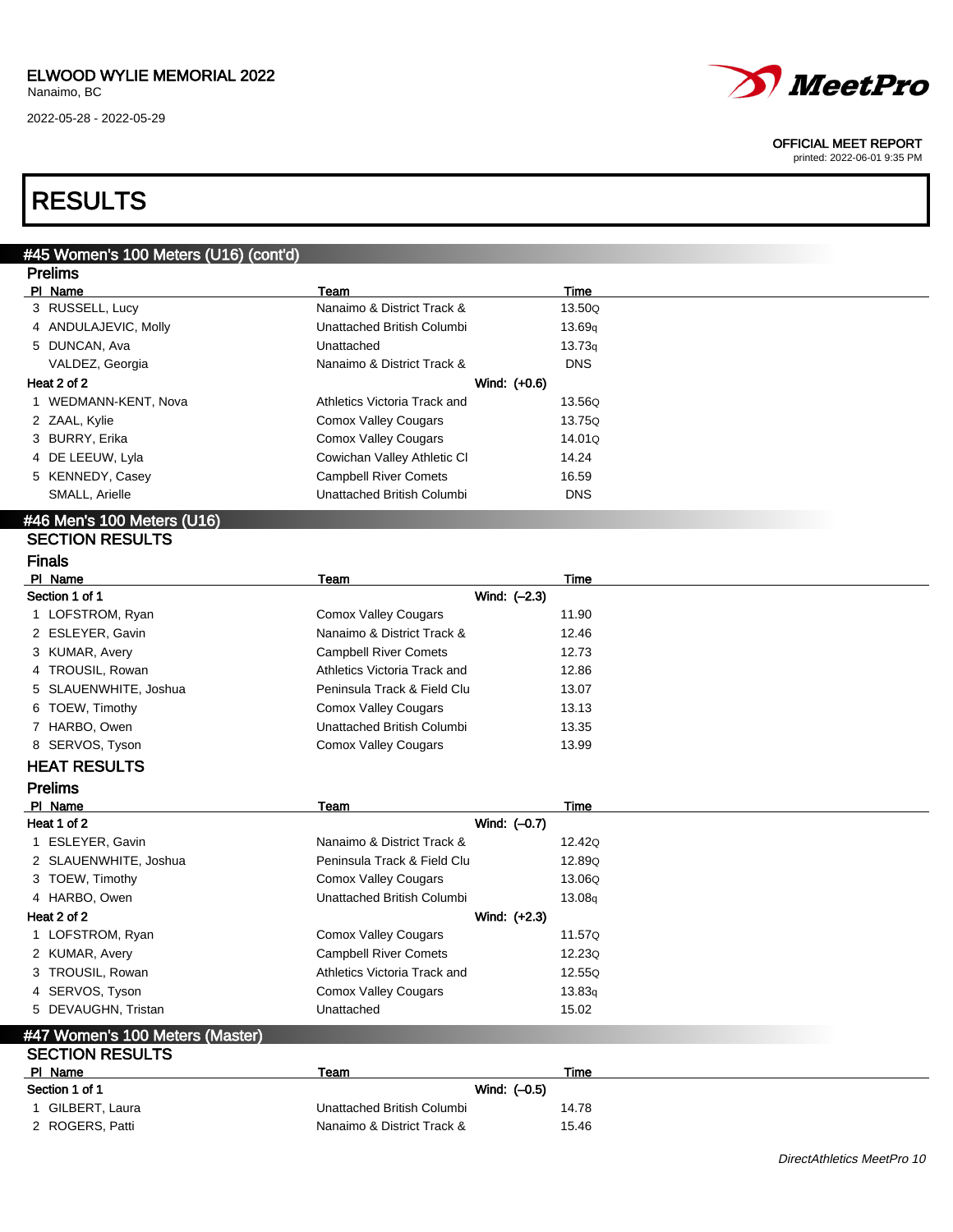

#### OFFICIAL MEET REPORT

| <b>RESULTS</b>                                       |                              |                |            |                            |
|------------------------------------------------------|------------------------------|----------------|------------|----------------------------|
| #47 Women's 100 Meters (Master) (cont'd)             |                              |                |            |                            |
| PI Name                                              | Team                         |                | Time       |                            |
| 3 BONIN, Denise                                      | Nanaimo & District Track &   |                | 17.04      |                            |
| HENDRIE, Nola                                        | Nanaimo & District Track &   |                | <b>DNS</b> |                            |
| #48 Men's 100 Meters (Master)                        |                              |                |            |                            |
| <b>SECTION RESULTS</b>                               |                              |                |            |                            |
| PI Name                                              | Team                         |                | Time       |                            |
| Section 1 of 1                                       |                              | Wind: (-0.5)   |            |                            |
| 1 MUNRO, David                                       | Nanaimo & District Track &   |                | 20.09      |                            |
| 2 GIEGERICH, Joe                                     | Nanaimo & District Track &   |                | 23.35      |                            |
| #49 Men's 100 Meters (Senior)                        |                              |                |            |                            |
| <b>SECTION RESULTS</b>                               |                              |                |            |                            |
| PI Name                                              | Team                         |                | Time       |                            |
| Section 1 of 1                                       |                              | Wind: $(-1.4)$ |            |                            |
| 1 HALL, Daniel                                       | Nanaimo & District Track &   |                | 12.20      |                            |
| 2 WONG, Adrian                                       | Nanaimo & District Track &   |                | 15.23      |                            |
| #50 Men's 100 Meters (U20)                           |                              |                |            |                            |
| <b>SECTION RESULTS</b>                               |                              |                |            |                            |
| PI Name                                              | Team                         |                | Time       |                            |
| Section 1 of 1                                       |                              | Wind: (-1.4)   |            |                            |
| 1 HENRY, Stirling                                    | Nanaimo & District Track &   |                | 11.66      |                            |
| 2 GREIR, Josh                                        | Nanaimo & District Track &   |                | 11.83      |                            |
| 3 KURELJA, Luke                                      | Mid Island Distance          |                | 12.99      |                            |
|                                                      |                              |                |            |                            |
| #51 Women's 100 Meters (U18)                         |                              |                |            |                            |
| <b>SECTION RESULTS</b>                               |                              |                |            |                            |
| PI Name                                              | <b>Team</b>                  |                | Time       |                            |
| Section 1 of 1                                       |                              | Wind: (+1.2)   |            |                            |
| 1 HOFFMAN, Elisabeth                                 | <b>Comox Valley Cougars</b>  |                | 13.50      |                            |
| 2 SIMMONS, Lacie                                     | <b>Comox Valley Cougars</b>  |                | 13.50      |                            |
| 3 PATEL, Aana                                        | Unattached British Columbi   |                | 14.34      |                            |
| 4 HALL, Victoria                                     | Alberni Valley Track Club    |                | 14.75      |                            |
| WAITE, Annika                                        | Oceanside Track & Field CI   |                | <b>DNS</b> |                            |
| MIASIK, Nikol                                        | Peninsula Track & Field Clu  |                | <b>DNS</b> |                            |
| #52 Men's 100 Meters (U18)<br><b>SECTION RESULTS</b> |                              |                |            |                            |
| PI Name                                              | <b>Team</b>                  |                | Time       |                            |
| Section 1 of 1                                       |                              | Wind: (-1.4)   |            |                            |
| 1 SERVOS, Justin                                     | <b>Comox Valley Cougars</b>  |                | 12.45      |                            |
| 2 DAVIS, Aiden                                       | Nanaimo & District Track &   |                | 12.85      |                            |
| 3 MAYER, Evan                                        | Cowichan Valley Athletic CI  |                | 15.23      |                            |
| #53 Women's 100 Meters (JD 13yrs)                    |                              |                |            |                            |
| <b>SECTION RESULTS</b>                               |                              |                |            |                            |
| PI Name                                              | Team                         |                | Time       |                            |
| Section 1 of 2                                       |                              | Wind: (-1.8)   |            |                            |
| 1 WELLS, Leia                                        | Unattached                   |                | 14.26      |                            |
| 2 BELL, Tessa                                        | Nanaimo & District Track &   |                | 14.37      |                            |
| 3 MARTIN, Elly                                       | Athletics Victoria Track and |                | 14.70      |                            |
|                                                      |                              |                |            | DirectAthletics MeetPro 11 |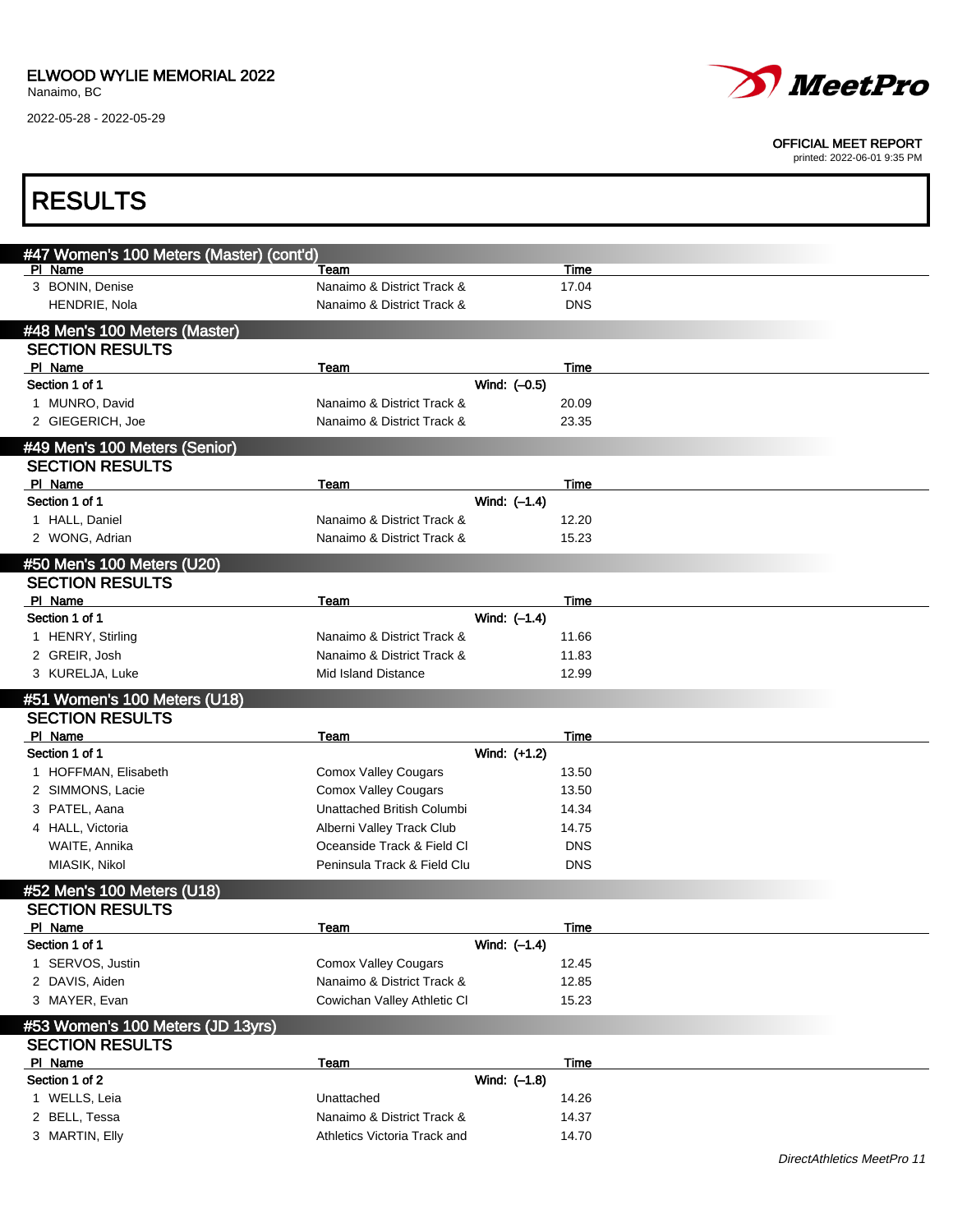

#### OFFICIAL MEET REPORT

printed: 2022-06-01 9:35 PM

### RESULTS

| #53 Women's 100 Meters (JD 13yrs) (cont'd) |                              |       |  |
|--------------------------------------------|------------------------------|-------|--|
| PI Name                                    | Team                         | Time  |  |
| 4 CLIFFE, Elizabeth                        | <b>Campbell River Comets</b> | 15.40 |  |
| 5 DARCY, Piper                             | <b>Campbell River Comets</b> | 15.42 |  |
| 6 CHELL, Kajsa                             | Athletics Victoria Track and | 15.78 |  |
| 7 KOSTY, Amelia                            | Cowichan Valley Athletic CI  | 17.06 |  |
| Section 2 of 2                             | Wind: $(-0.4)$               |       |  |
| 1 LEWIS, Addison                           | <b>Comox Valley Cougars</b>  | 14.04 |  |
| 2 BRAND, Danaea                            | Nanaimo & District Track &   | 14.07 |  |
| 3 SHEPHERD, Charlotte                      | Nanaimo & District Track &   | 14.26 |  |
| 4 MACKENZIE, Kendra                        | <b>Campbell River Comets</b> | 15.05 |  |
| 5 QUESNEL, Gemma                           | <b>Campbell River Comets</b> | 15.23 |  |
| 6 JOHN-CLIFFE, Jodyn                       | <b>Campbell River Comets</b> | 15.36 |  |
| 7 DESVAUX, Sophia                          | Oceanside Track & Field Cl   | 15.92 |  |
| 8 WEIR, Nevaeh                             | Cowichan Valley Athletic CI  | 16.33 |  |
| #54 Men's 100 Meters (JD 13yrs)            |                              |       |  |
| <b>SECTION RESULTS</b>                     |                              |       |  |
| PI Name                                    | Team                         | Time  |  |
| Section 1 of 2                             | Wind: (-1.4)                 |       |  |
| 1 GRANGE, Liam                             | Athletics Victoria Track and | 13.55 |  |
| 2 SMALLACOMBE, Simon                       | <b>Comox Valley Cougars</b>  | 13.78 |  |
| 3 FOLK, Bowen                              | Oceanside Track & Field Cl   | 14.55 |  |
| 4 PATTERSON, Oren                          | <b>Comox Valley Cougars</b>  | 14.87 |  |
| 5 TAIT, Elijah                             | Nanaimo & District Track &   | 15.62 |  |

| Section 2 of 2 |                     |                              | Wind: $(+0.4)$ |  |
|----------------|---------------------|------------------------------|----------------|--|
|                | 1 KNIGHT, Charlie   | Nanaimo & District Track &   | 14.34          |  |
|                | 2 GRANSON, Carter   | <b>Campbell River Comets</b> | 14.77          |  |
|                | 3 BISHOP, Bowen     | Oceanside Track & Field Cl   | 15.08          |  |
|                | 4 BORTOLIN, Anthony | Nanaimo & District Track &   | 16.10          |  |
|                | MARTIN, Mason       | Cowichan Valley Athletic CI  | DNS            |  |

### #55 Women's 100 Meters (JD 12yrs)

| <b>SECTION RESULTS</b>          |                              |            |
|---------------------------------|------------------------------|------------|
| PI Name                         | Team                         | Time       |
| Section 1 of 2                  | Wind: (-0.5)                 |            |
| 1 LOFSTROM, Kaylie              | Comox Valley Cougars         | 14.86      |
| 2 HAYNES, Rosie                 | Peninsula Track & Field Clu  | 15.36      |
| 3 SAMSON, Nya                   | <b>Campbell River Comets</b> | 15.42      |
| 4 FIELDING, Sabrina             | Athletics Victoria Track and | 16.00      |
| GOOCH, Jordyn                   | Oceanside Track & Field CI   | <b>DNS</b> |
| Section 2 of 2                  | Wind: (-1.6)                 |            |
| 1 JELEN MOORE, Amelia           | <b>Comox Valley Cougars</b>  | 15.39      |
| 2 HOUNSELL, Sierra              | <b>Campbell River Comets</b> | 17.25      |
| 3 NORMAN, Audrey                | Nanaimo & District Track &   | 17.33      |
| 4 FINCH, May                    | Nanaimo & District Track &   | 17.40      |
| #56 Men's 100 Meters (JD 12yrs) |                              |            |
| <b>SECTION RESULTS</b>          |                              |            |
| PI Name                         | Team                         | Time       |
| Section 1 of 3                  | Wind: (-1.8)                 |            |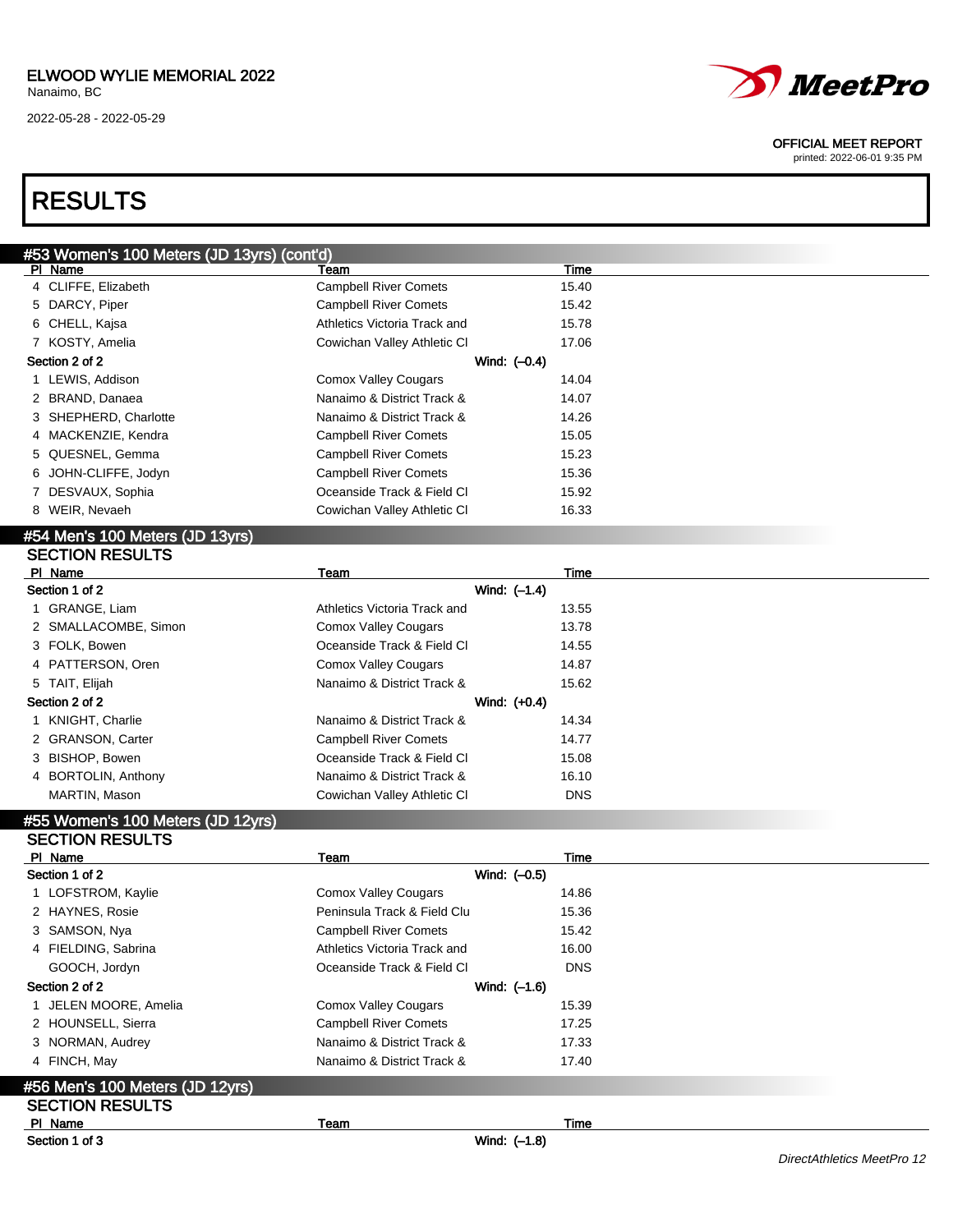#### ELWOOD WYLIE MEMORIAL 2022 Nanaimo, BC

2022-05-28 - 2022-05-29



#### OFFICIAL MEET REPORT

printed: 2022-06-01 9:35 PM

## RESULTS

|   | #56 Men's 100 Meters (JD 12yrs) (cont'd) |                              |            |
|---|------------------------------------------|------------------------------|------------|
|   | PI Name                                  | Team                         | Time       |
|   | 1 HILL, Tristan                          | Victoria Speed Project       | 13.65      |
|   | 2 PATEL, Aaron                           | Unattached British Columbi   | 15.80      |
|   | 3 STUBBS, Grayson                        | Peninsula Track & Field Clu  | 15.95      |
|   | 4 SINCLAIR, Oliver                       | Nanaimo & District Track &   | 16.58      |
| 5 | NICKOLICHUK, Samuel                      | Cowichan Valley Athletic CI  | 17.99      |
|   | 6 MORRILL, James                         | Nanaimo & District Track &   | 18.04      |
|   | Section 2 of 3                           | Wind: $(-1.2)$               |            |
|   | 1 TEUFEL, Bosco                          | <b>Campbell River Comets</b> | 13.15      |
|   | 2 SMITS, Holden                          | <b>Comox Valley Cougars</b>  | 15.17      |
|   | 3 LUCH, Ryan                             | Nanaimo & District Track &   | 16.01      |
|   | 4 O'KEEFE, Taveon                        | Nanaimo & District Track &   | 16.93      |
|   | 5 WYNANS, Isaac                          | Alberni Valley Track Club    | 17.57      |
|   | STUBBS, Ryder                            | Peninsula Track & Field Clu  | <b>DNS</b> |
|   | Section 3 of 3                           | Wind: (-0.9)                 |            |
|   | SCHOLTZ, Bo                              | <b>Comox Valley Cougars</b>  | 16.15      |
|   | 2 BITONTI, Andrew                        | Nanaimo & District Track &   | 16.47      |
|   | 3 THORNLEY, Quinn                        | Unattached                   | 17.06      |
|   | 4 LAZENBY, Robert                        | Cowichan Valley Athletic CI  | 17.73      |
| 5 | WEIR, Jacob                              | Cowichan Valley Athletic CI  | 20.23      |
|   |                                          |                              |            |

#### #57 Women's 100 Meters (JD 11yrs) SECTION RESULTS

| PI Name              | Team                         | Time       |
|----------------------|------------------------------|------------|
| Section 1 of 2       | Wind: (-1.2)                 |            |
| 1 CURTS, Phoebe      | <b>Comox Valley Cougars</b>  | 14.72      |
| 2 WEBBER, Skyla      | Nanaimo & District Track &   | 15.54      |
| 3 GRANSON, Kinley    | <b>Campbell River Comets</b> | 15.72      |
| 4 HILL, Katie        | Nanaimo & District Track &   | 16.52      |
| 5 CLARKE, Rowan      | Nanaimo & District Track &   | 17.25      |
| 6 LUNDMAN, Sofia     | Nanaimo & District Track &   | 17.60      |
| 7 HOWARD, Evelyn     | Nanaimo & District Track &   | 17.66      |
| 8 FONTAINE, Maika    | Nanaimo & District Track &   | 18.04      |
| Section 2 of 2       | Wind: $(-0.4)$               |            |
| 1 HARVEY, Payton     | Alberni Valley Track Club    | 15.53      |
| 2 MACKENZIE, Makayla | <b>Campbell River Comets</b> | 16.99      |
| 3 GAUTHIER, Lucia    | Nanaimo & District Track &   | 17.39      |
| 4 HENNING, Rhaedyn   | Nanaimo & District Track &   | 17.45      |
| MARSHALL, Charlotte  | Oceanside Track & Field Cl   | <b>DNS</b> |
|                      |                              |            |

#### #58 Men's 100 Meters (JD 11yrs) SECTION RESULTS

| PI Name               | Team                        | Time  |  |
|-----------------------|-----------------------------|-------|--|
| Section 1 of 2        | Wind: $(-1.4)$              |       |  |
| 1 BARNER, Max         | Comox Valley Cougars        | 14.98 |  |
| 2 HOLMGREN, Coen      | Peninsula Track & Field Clu | 15.96 |  |
| 3 WILLERS, Gabriel    | Oceanside Track & Field Cl  | 16.31 |  |
| 4 PARFIT, Christopher | Peninsula Track & Field Clu | 16.65 |  |
| 5 THOMAS, Trevor      | Nanaimo & District Track &  | 17.27 |  |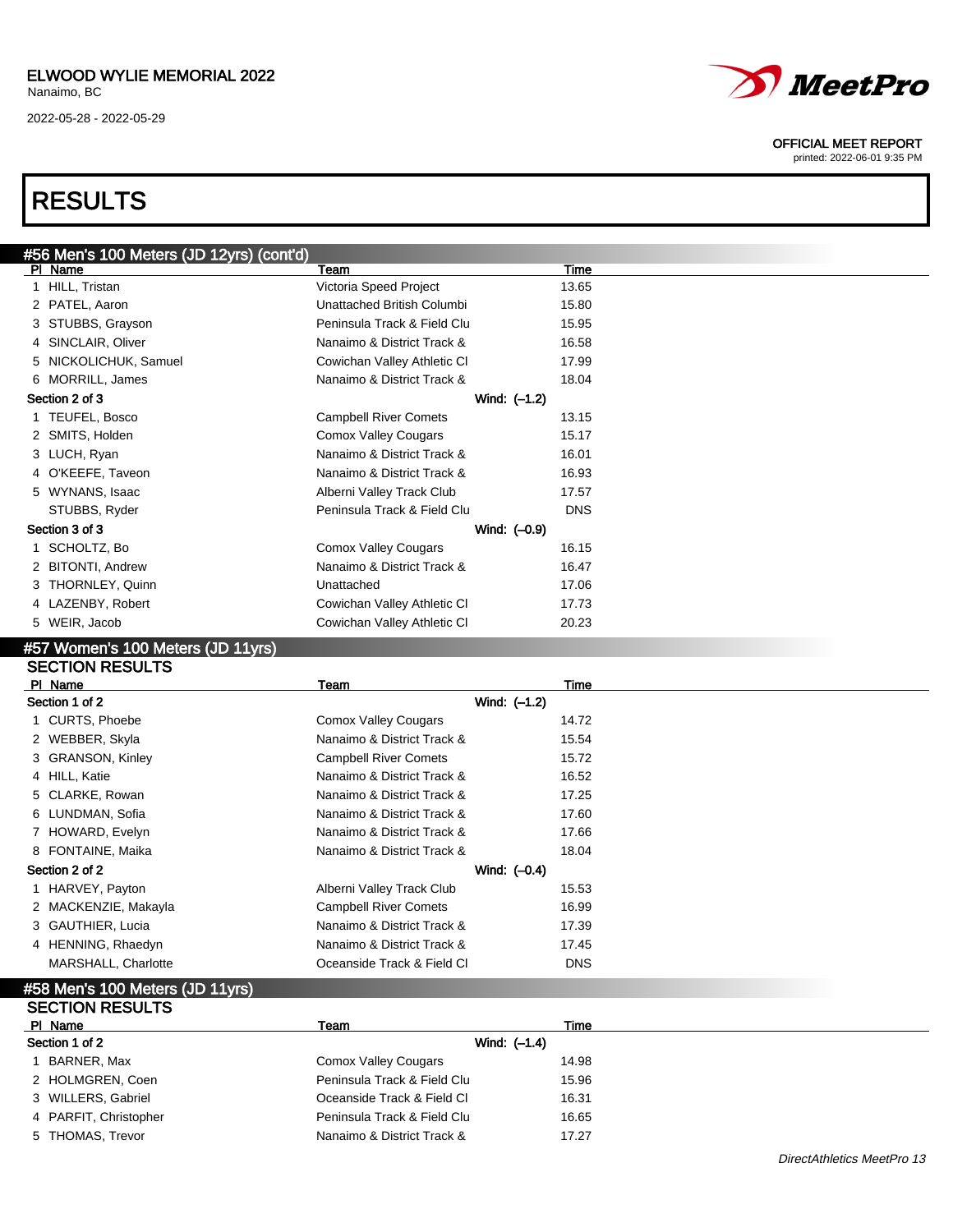

#### OFFICIAL MEET REPORT

printed: 2022-06-01 9:35 PM

## RESULTS

| #58 Men's 100 Meters (JD 11yrs) (cont'd) |                              |            |  |
|------------------------------------------|------------------------------|------------|--|
| PI Name                                  | Team                         | Time       |  |
| 6 GORDON, Oban                           | Peninsula Track & Field Clu  | 17.87      |  |
| 7 RAMSTEAD, Zachary                      | Cowichan Valley Athletic CI  | 18.72      |  |
| 8 LEITCH, Sebastian                      | Athletics Victoria Track and | 20.63      |  |
| Section 2 of 2                           | Wind: (-1.0)                 |            |  |
| 1 MUNRO, Jack                            | Cowichan Valley Athletic CI  | 15.33      |  |
| 2 MULLER, Christopher                    | Cowichan Valley Athletic CI  | 15.78      |  |
| 3 BEWSEY, Ethan                          | Oceanside Track & Field Cl   | 15.79      |  |
| 4 FURTADO, Luke                          | Peninsula Track & Field Clu  | 16.38      |  |
| 5 ZELIZNEY, Ben                          | Oceanside Track & Field Cl   | 16.90      |  |
| 6 SLUGGETT, Trevor                       | Peninsula Track & Field Clu  | 18.03      |  |
| 7 TURKINGTON, Kyle                       | Nanaimo & District Track &   | 18.28      |  |
| #59 Women's 100 Meters (JD 10yrs)        |                              |            |  |
| <b>SECTION RESULTS</b>                   |                              |            |  |
| PI Name                                  | Team                         | Time       |  |
| Section 1 of 1                           | Wind: (-1.5)                 |            |  |
| MUNRO, Hannah<br>1                       | Cowichan Valley Athletic CI  | 17.30      |  |
| 2 MARTIN, Finley                         | Athletics Victoria Track and | 18.26      |  |
| 3 MORRILL, Caitlin                       | Nanaimo & District Track &   | 18.53      |  |
| 4 BAILLIE, Sunny                         | Nanaimo & District Track &   | 18.71      |  |
|                                          |                              |            |  |
| #60 Men's 100 Meters (JD 10yrs)          |                              |            |  |
| <b>SECTION RESULTS</b><br>PI Name        | Team                         | Time       |  |
| Section 1 of 2                           | Wind: (-1.6)                 |            |  |
| 1 ROSE, Gavin                            | <b>Comox Valley Cougars</b>  | 16.90      |  |
| 2 BRADY, Kane                            | Nanaimo & District Track &   | 17.37      |  |
|                                          | Peninsula Track & Field Clu  | 18.57      |  |
| 3 DESJARDINS, Luke                       |                              |            |  |
| 4 GEEN, Jackson                          | Peninsula Track & Field Clu  | 18.61      |  |
| GOOCH, Rylan                             | Oceanside Track & Field Cl   | <b>DNS</b> |  |
| Section 2 of 2                           | Wind: (-1.2)                 |            |  |
| SINCLAIR, Jacob                          | Nanaimo & District Track &   | 16.10      |  |
| 2 SCHOLTZ, Kai                           | <b>Comox Valley Cougars</b>  | 16.24      |  |

### #61 Women's 100 Meters (JD 9yrs)

3 BINDER, Declan Coeanside Track & Field Cl 17.50 4 FRIESEN, Jasper Nanaimo & District Track & 17.89

| <b>SECTION RESULTS</b>         |                              |            |  |
|--------------------------------|------------------------------|------------|--|
| PI Name                        | Team                         | Time       |  |
| Section 1 of 1                 | Wind: (-1.8)                 |            |  |
| 1 OYENUGA, Imisioluwa          | Nanaimo & District Track &   | 17.75      |  |
| 2 BEWSEY, Olivia               | Oceanside Track & Field CI   | 19.95      |  |
| 3 REILLY, Caylen               | Nanaimo & District Track &   | 20.74      |  |
| 4 CUNNING, Fiona               | Nanaimo & District Track &   | 20.76      |  |
| 5 MESSENGER, Ruby              | Alberni Valley Track Club    | 21.71      |  |
| 6 MICHAELS-VAN ZANDWIJK, Irene | Athletics Victoria Track and | 22.32      |  |
| HUNTER, Matilda                | Oceanside Track & Field CI   | <b>DNS</b> |  |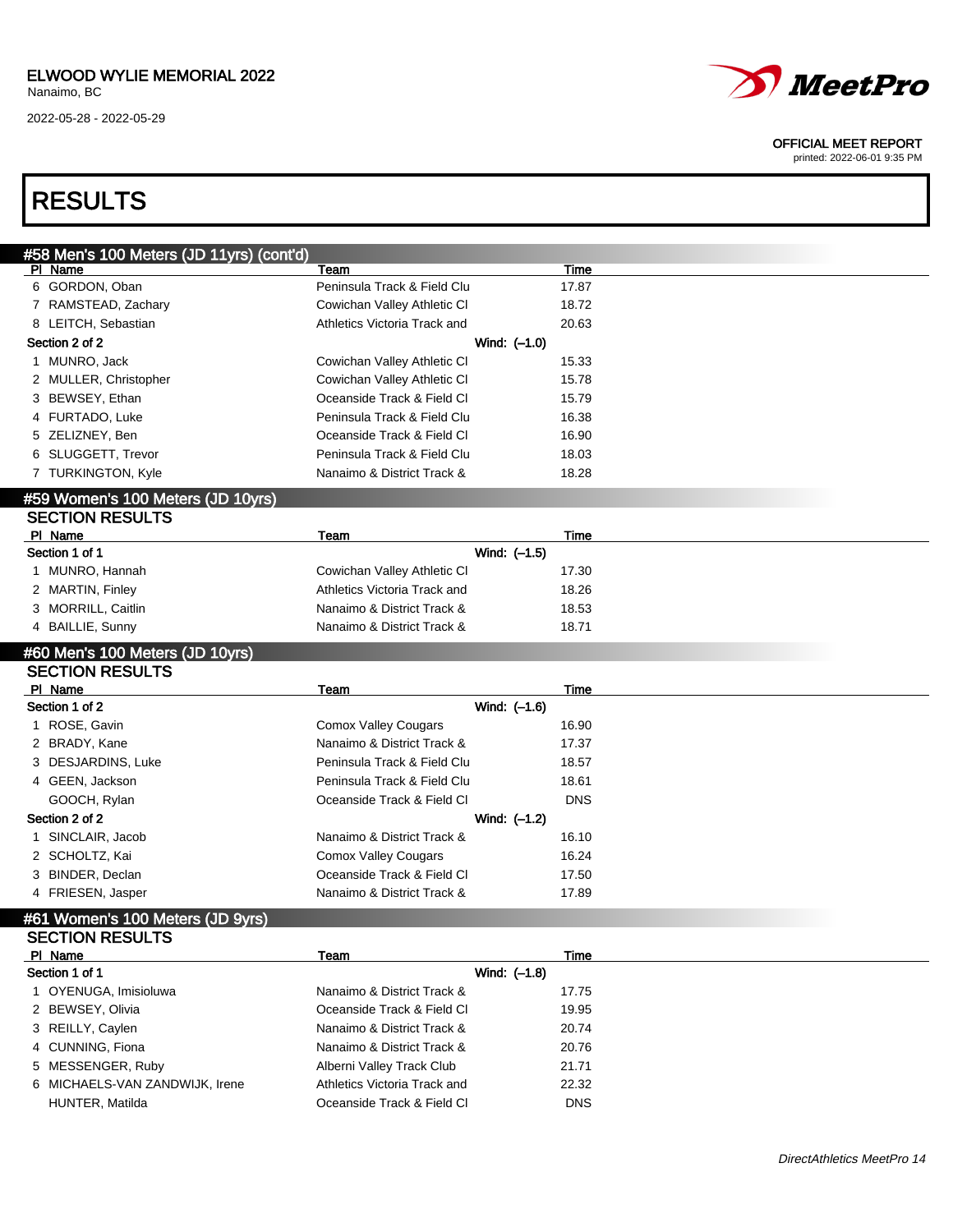

#### OFFICIAL MEET REPORT

printed: 2022-06-01 9:35 PM

## RESULTS

| #62 Men's 100 Meters (JD 9yrs)    |                              |              |  |
|-----------------------------------|------------------------------|--------------|--|
| <b>SECTION RESULTS</b>            |                              |              |  |
| PI Name                           | Team                         | Time         |  |
| Section 1 of 2                    |                              | Wind: (-1.3) |  |
| 1 BRITTAIN, Chase                 | Oceanside Track & Field CI   | 16.61        |  |
| 2 BAETZ, Andrew                   | Oceanside Track & Field CI   | 16.97        |  |
| 3 AIKMAN - HEIR, Kai              | Oceanside Track & Field CI   | 17.06        |  |
| 4 FONTAINE, Colten                | Nanaimo & District Track &   | 17.23        |  |
| 5 HOWARD, George                  | Nanaimo & District Track &   | 17.26        |  |
| 6 SCOTT, Connor                   | Oceanside Track & Field Cl   | 17.48        |  |
| 7 DENSMORE, Mason                 | Nanaimo & District Track &   | 17.60        |  |
| 8 GROSS, Curtis                   | Nanaimo & District Track &   | 18.01        |  |
| Section 2 of 2                    |                              | Wind: (-0.8) |  |
| 1 KRUK, Cruz                      | Nanaimo & District Track &   | 17.30        |  |
| 2 LUKSAY, Thomas                  | Oceanside Track & Field CI   | 17.41        |  |
| 3 BLIGHTT, Benjamin               | Nanaimo & District Track &   | 17.73        |  |
| 4 DUNNETT, Cedar                  | Nanaimo & District Track &   | 18.15        |  |
| 5 MCCULLOCH, Alec                 | Nanaimo & District Track &   | 18.56        |  |
|                                   |                              |              |  |
| #63 Wheelchair 400 (para)         |                              |              |  |
| <b>SECTION RESULTS</b><br>PI Name |                              | Time         |  |
| Section 1 of 1                    | Team                         |              |  |
| 1 WILSON, AI                      | Unattached                   | 3:39.62      |  |
|                                   |                              |              |  |
| #64 Women's 400 Meters (Master)   |                              |              |  |
| <b>SECTION RESULTS</b>            |                              |              |  |
| PI Name                           | Team                         | Time         |  |
| Section 1 of 1                    |                              |              |  |
| 1 VAN DEN BULK, Jeannette         | Athletics Victoria Track and | 1:04.54      |  |
| 2 ROGERS, Patti                   | Nanaimo & District Track &   | 1:13.49      |  |
| #65 Men's 400 Meters (Master)     |                              |              |  |
| <b>SECTION RESULTS</b>            |                              |              |  |
| PI Name                           | Team                         | Time         |  |
| Section 1 of 1                    |                              |              |  |
| 1 BEFUS, Glenn                    | Nanaimo & District Track &   | 1:15.06      |  |
| 2 RIGGINS, Terry                  | Nanaimo & District Track &   | 1:22.99      |  |
| 3 HENDRIE, Tim                    | Nanaimo & District Track &   | 1:46.57      |  |
| HOLMGREN, Aaron                   | Peninsula Track & Field Clu  | <b>DNS</b>   |  |
| #66 Women's 400 Meters (U20)      |                              |              |  |
| <b>SECTION RESULTS</b>            |                              |              |  |
| PI Name                           | Team                         | Time         |  |
| Section 1 of 1                    |                              |              |  |
| 1 WILKE, Emily                    | Nanaimo & District Track &   | 1:03.00      |  |
| 2 SALES, Elena                    | Mid Island Distance          | 1:08.90      |  |
|                                   |                              |              |  |
| #67 Men's 400 Meters (U20)        |                              |              |  |
| <b>SECTION RESULTS</b>            |                              |              |  |
| PI Name                           | Team                         | Time         |  |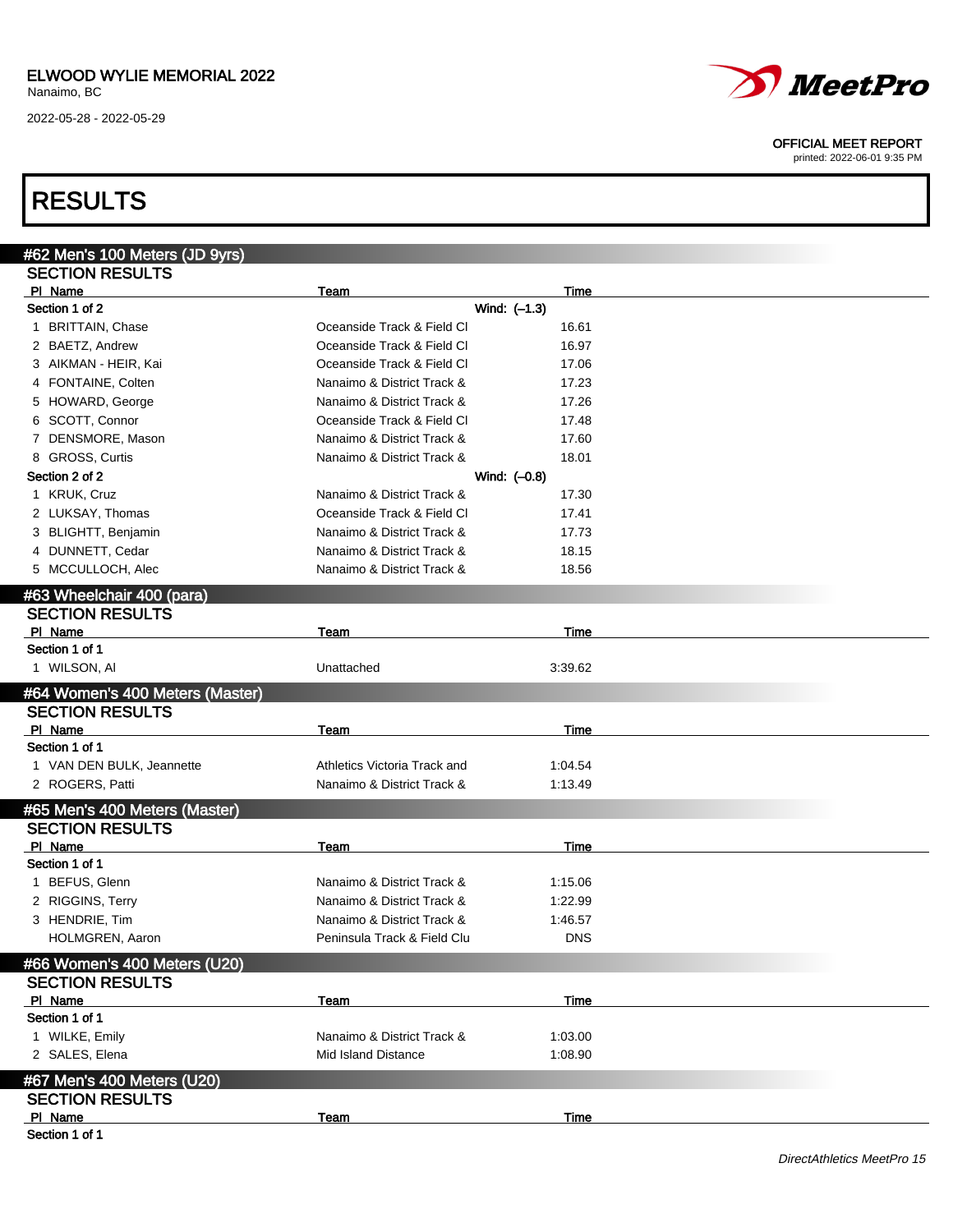2022-05-28 - 2022-05-29



#### OFFICIAL MEET REPORT

| <b>RESULTS</b>                      |                              |            |  |
|-------------------------------------|------------------------------|------------|--|
| #67 Men's 400 Meters (U20) (cont'd) |                              |            |  |
| PI Name                             | Team                         | Time       |  |
| 1 FLOSSEL, Petr                     | <b>Brooks Secondary</b>      | 55.45      |  |
| 2 WATSON, Jayden                    | Nanaimo & District Track &   | 55.96      |  |
| 3 KEHLE, Tim                        | Mid Island Distance          | 58.74      |  |
| #68 Women's 400 Meters (U18)        |                              |            |  |
| <b>SECTION RESULTS</b>              |                              |            |  |
| PI Name                             | Team                         | Time       |  |
| Section 1 of 1                      |                              |            |  |
| 1 THRASHER, Aria                    | <b>Brooks Secondary</b>      | 1:04.20    |  |
| 2 DICKINSON, Sadie                  | Athletics Victoria Track and | 1:05.06    |  |
| 3 HALLQUIST, Lily                   | Cowichan Valley Athletic CI  | 1:15.16    |  |
| MIASIK, Nikol                       | Peninsula Track & Field Clu  | <b>DNS</b> |  |
| HOFFMAN, Elisabeth                  | <b>Comox Valley Cougars</b>  | <b>DNS</b> |  |
| MARTIN, Haley                       | Nanaimo & District Track &   | <b>DNS</b> |  |
| #69 Men's 400 Meters (U18)          |                              |            |  |
| <b>SECTION RESULTS</b>              |                              |            |  |
| PI Name                             | Team                         | Time       |  |
| Section 1 of 1                      |                              |            |  |
| 1 THERRIEN, Sacha                   | Nanaimo & District Track &   | 55.26      |  |
| 2 SAKAMOTO, Nicholas                | <b>Mid Island Distance</b>   | 1:03.06    |  |
| BARBERIE, Dylan                     | Nanaimo & District Track &   | <b>DNS</b> |  |
| CROOME, Zachary                     | Nanaimo & District Track &   | <b>DNS</b> |  |
| #70 Men's 5000 Meters (U20)         |                              |            |  |
| <b>SECTION RESULTS</b>              |                              |            |  |
| PI Name                             | Team                         | Time       |  |
| Section 1 of 1                      |                              |            |  |
| 1 MOORE, Mateo                      | Nanaimo & District Track &   | 17:02.99   |  |
| #71 Men's 5000 Meters (U18)         |                              |            |  |
| <b>SECTION RESULTS</b>              |                              |            |  |
| PI Name                             | <u>Team</u>                  | Time       |  |
| Section 1 of 1                      |                              |            |  |
| 1 BARBERIE, Dylan                   | Nanaimo & District Track &   | 16:45.04   |  |
| 2 CROOME, Zachary                   | Nanaimo & District Track &   | 17:36.08   |  |
| #72 Women's 400m Hurdles (U18)      |                              |            |  |
| <b>SECTION RESULTS</b>              |                              |            |  |
| PI Name                             | Team                         | Time       |  |
| Section 1 of 1                      |                              |            |  |
| 1 MARTIN, Haley                     | Nanaimo & District Track &   | 1:07.94    |  |
| 2 WAITE, Annika                     | Oceanside Track & Field Cl   | 1:12.39    |  |
| 3 SIMMONS, Lacie                    | <b>Comox Valley Cougars</b>  | 1:13.71    |  |
| #73 Men's 400m Hurdles (U18)        |                              |            |  |
| <b>SECTION RESULTS</b>              |                              |            |  |
| PI Name                             | Team                         | Time       |  |
| Section 1 of 1                      |                              |            |  |
| 1 HORVATH, Benedek                  | Nanaimo & District Track &   | 1:05.32    |  |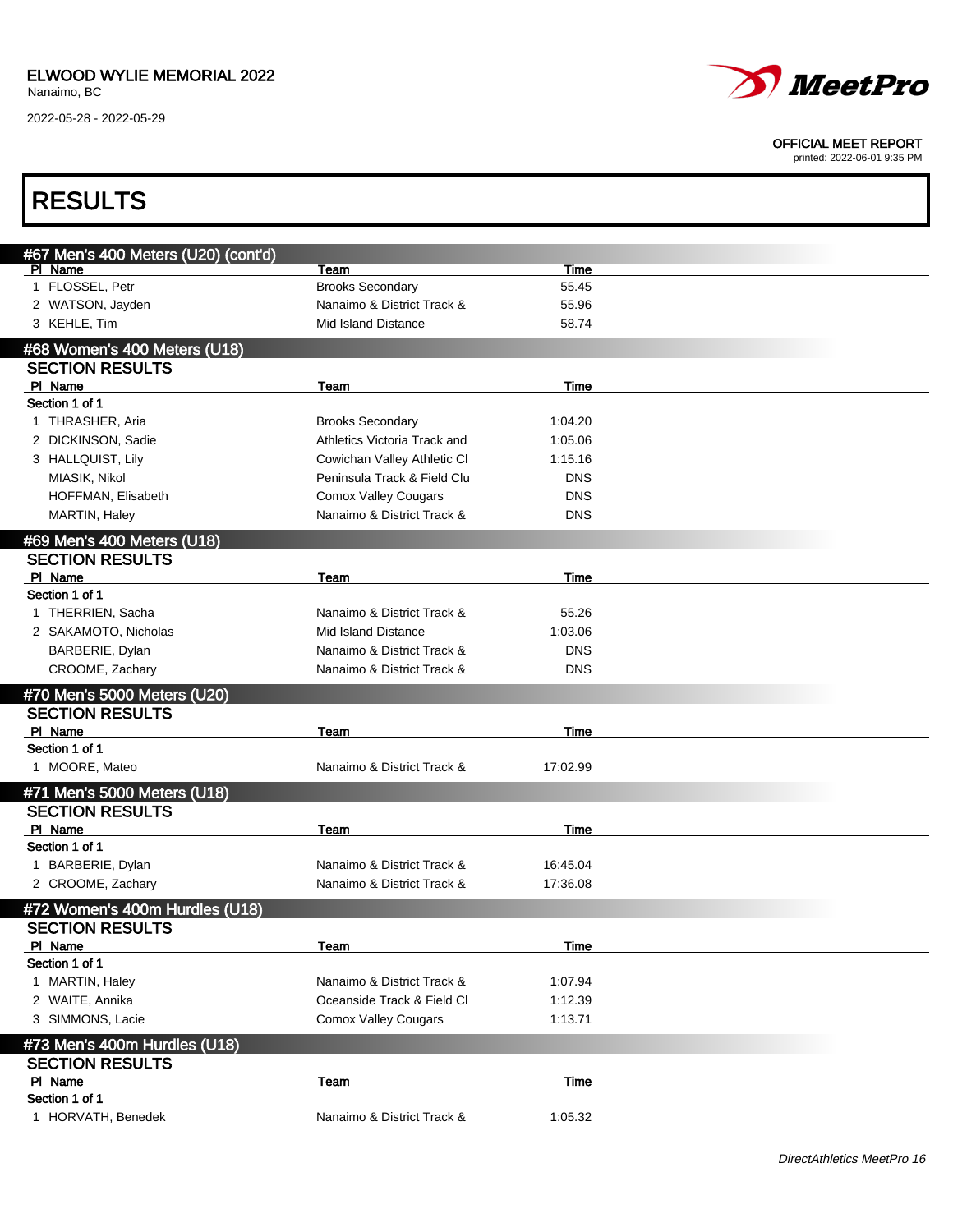

OFFICIAL MEET REPORT

| <b>RESULTS</b>                      |                              |             |                            |
|-------------------------------------|------------------------------|-------------|----------------------------|
| #74 Women's 300m Hurdles (U16)      |                              |             |                            |
| <b>SECTION RESULTS</b>              |                              |             |                            |
| PI Name                             | Team                         | Time        |                            |
| Section 1 of 1                      |                              |             |                            |
| 1 HOFFMAN, Victoria                 | <b>Comox Valley Cougars</b>  | 50.26       |                            |
| 2 GALIK, Gillian                    | <b>Comox Valley Cougars</b>  | 51.97       |                            |
| 3 WESNER, Maile                     | <b>Comox Valley Cougars</b>  | 53.57       |                            |
| 4 ZAAL, Kylie                       | <b>Comox Valley Cougars</b>  | 55.58       |                            |
| 5 MCMINN, Annika                    | Nanaimo & District Track &   | 59.39       |                            |
| HEENAN, Ava                         | Unattached British Columbi   | <b>DNS</b>  |                            |
| #75 Men's 300m Hurdles (U16)        |                              |             |                            |
| <b>SECTION RESULTS</b>              |                              |             |                            |
| PI Name                             | Team                         | Time        |                            |
| Section 1 of 1                      |                              |             |                            |
| 1 HULL, Ethan                       | <b>Brooks Secondary</b>      | 43.23       |                            |
| 2 VENABLES, Levi                    | Peninsula Track & Field Clu  | 47.55       |                            |
| 3 SMITS, Walker                     | <b>Comox Valley Cougars</b>  | 50.10       |                            |
| 4 NIXON, Lorenzo                    | <b>Mid Island Distance</b>   | 51.76       |                            |
|                                     |                              |             |                            |
| #76 Men's 300m Hurdles (Master)     |                              |             |                            |
| <b>SECTION RESULTS</b>              |                              |             |                            |
| PI Name<br>Section 1 of 1           | Team                         | Time        |                            |
| 1 BREWER, Jess                      | Nanaimo & District Track &   | 1:05.69     |                            |
| #77 Women's 200m Hurdles (JD 13yrs) |                              |             |                            |
| <b>SECTION RESULTS</b>              |                              |             |                            |
| PI Name                             | Team                         | Time        |                            |
| Section 1 of 1                      | Wind: (-1.0)                 |             |                            |
| 1 LEWIS, Addison                    | <b>Comox Valley Cougars</b>  | 31.62       |                            |
| 2 MARTIN, Elly                      | Athletics Victoria Track and | 32.51       |                            |
| 3 BELL, Tessa                       | Nanaimo & District Track &   | 33.16       |                            |
| 4 BRAND, Danaea                     | Nanaimo & District Track &   | 34.57       |                            |
| 5 LEWIS, Skyla                      | Nanaimo & District Track &   | 35.63       |                            |
| 6 LEITERMAN, Haylee                 | <b>Comox Valley Cougars</b>  | 43.63       |                            |
|                                     |                              |             |                            |
| #78 Men's 200m Hurdles (JD 13yrs)   |                              |             |                            |
| <b>SECTION RESULTS</b>              |                              |             |                            |
| PI Name                             | Team                         | <b>Time</b> |                            |
| Section 1 of 1                      | Wind: $(-0.1)$               |             |                            |
| 1 SMITH, Nolan                      | Nanaimo & District Track &   | 33.35       |                            |
| 2 DICKINSON, Aidan                  | Athletics Victoria Track and | 34.60       |                            |
| 3 MORSE, Griffin                    | Oceanside Track & Field Cl   | 35.95       |                            |
| 4 THIBAULT, Tycho                   | Nanaimo & District Track &   | 47.93       |                            |
| #79 Women's 200m Hurdles (JD 12yrs) |                              |             |                            |
| <b>SECTION RESULTS</b>              |                              |             |                            |
| PI Name                             | Team                         | Time        |                            |
| Section 1 of 1                      | Wind: $(-1.6)$               |             |                            |
| 1 FIELDING, Sabrina                 | Athletics Victoria Track and | 36.75       |                            |
| 2 NADLER, Stella                    | <b>Campbell River Comets</b> | 43.07       |                            |
|                                     |                              |             | DirectAthletics MeetPro 17 |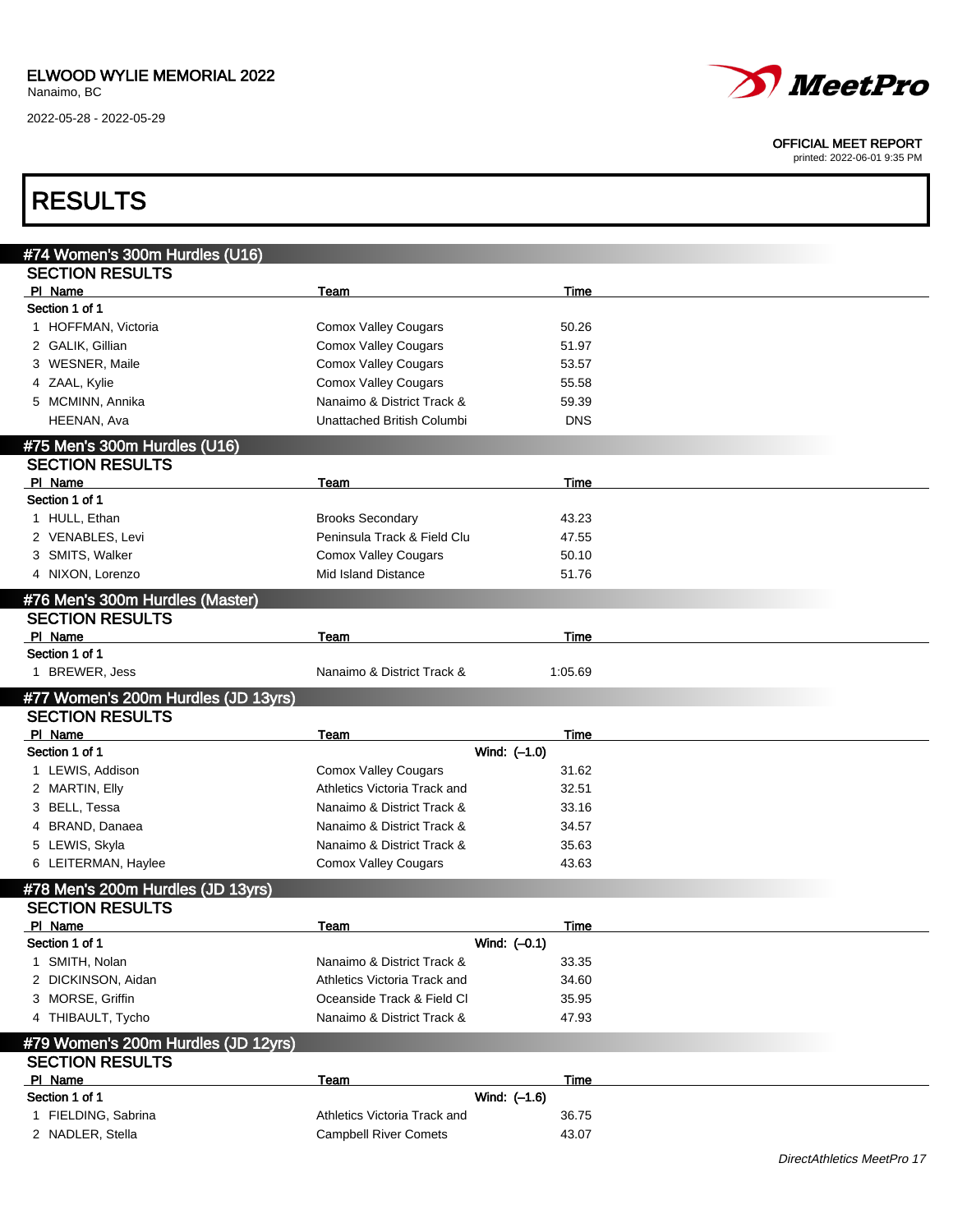

#### OFFICIAL MEET REPORT

| <b>RESULTS</b>                                              |                             |              |  |
|-------------------------------------------------------------|-----------------------------|--------------|--|
|                                                             |                             |              |  |
| #80 Men's 200m Hurdles (JD 12yrs)<br><b>SECTION RESULTS</b> |                             |              |  |
| PI Name                                                     | Team                        | Time         |  |
| Section 1 of 1                                              |                             | Wind: (-1.5) |  |
| 1 CLARK, Miguel                                             | <b>Comox Valley Cougars</b> | 33.99        |  |
| 2 KRIEGER, Grayson                                          | Peninsula Track & Field Clu | 36.29        |  |
| 3 O'KEEFE, Taveon                                           | Nanaimo & District Track &  | 42.13        |  |
| 4 NICKOLICHUK, Samuel                                       | Cowichan Valley Athletic CI | 46.21        |  |
| #81 Women's 2000 Meters (U16)                               |                             |              |  |
| <b>SECTION RESULTS</b>                                      |                             |              |  |
| PI Name                                                     | Team                        | Time         |  |
| Section 1 of 1                                              |                             |              |  |
| 1 LIEFSOENS, Nelle                                          | <b>Powell River</b>         | 7:25.66      |  |
| 2 GAUTHIER, Ava                                             | Nanaimo & District Track &  | 7:29.26      |  |
| 3 GILLETTE, Brea                                            | Nanaimo & District Track &  | 7:29.68      |  |
| #82 Men's 2000 Meters (U16)                                 |                             |              |  |
| <b>SECTION RESULTS</b>                                      |                             |              |  |
| PI Name                                                     | Team                        | Time         |  |
| Section 1 of 1                                              |                             |              |  |
| 1 MLOTSHWA, Lungelo Charli                                  | Prairie Inn Harriers Racing | 5:54.76      |  |
| 2 O'HARA, Niall                                             | Nanaimo & District Track &  | 6:18.20      |  |
| 3 NOZICK, Ethan                                             | Prairie Inn Harriers Racing | 6:19.33      |  |
| 4 FRANEY, Egan                                              | Peninsula Track & Field Clu | 6:19.53      |  |
| 5 MYINT, Christian                                          | Nanaimo & District Track &  | 6:48.56      |  |
| 6 BEAUDOIN, Rhys                                            | Mid Island Distance         | 6:48.73      |  |
| #83 Women's 2000 Meters (JD 13yrs)                          |                             |              |  |
| <b>SECTION RESULTS</b>                                      |                             |              |  |
| PI Name                                                     | Team                        | Time         |  |
| Section 1 of 1                                              |                             |              |  |
| 1 LEWIS, Skyla                                              | Nanaimo & District Track &  | 7:57.45      |  |
| #84 Men's 2000 Meters (JD 13yrs)                            |                             |              |  |
| <b>SECTION RESULTS</b>                                      |                             |              |  |
| PI Name                                                     | Team                        | Time         |  |
| Section 1 of 1                                              |                             |              |  |
| 1 HOLMGREN, Emilian                                         | Peninsula Track & Field Clu | 7:53.83      |  |
| 2 BORTOLIN, Anthony                                         | Nanaimo & District Track &  | 8:00.02      |  |
| 3 SMITH, Nolan                                              | Nanaimo & District Track &  | 8:00.42      |  |
| 4 THIBAULT, Tycho                                           | Nanaimo & District Track &  | 8:52.64      |  |
| #85 Women's 3000 Meters (U18)                               |                             |              |  |
| <b>SECTION RESULTS</b>                                      |                             |              |  |
| PI Name                                                     | <b>Team</b>                 | <b>Time</b>  |  |
| Section 1 of 1                                              |                             |              |  |
| 1 MORSE, Zoe                                                | Mid Island Distance         | 12:38.50     |  |
| #86 Men's 3000 Meters (U18)                                 |                             |              |  |
| <b>SECTION RESULTS</b>                                      |                             |              |  |
| PI Name                                                     | Team                        | Time         |  |
| Section 1 of 1                                              |                             |              |  |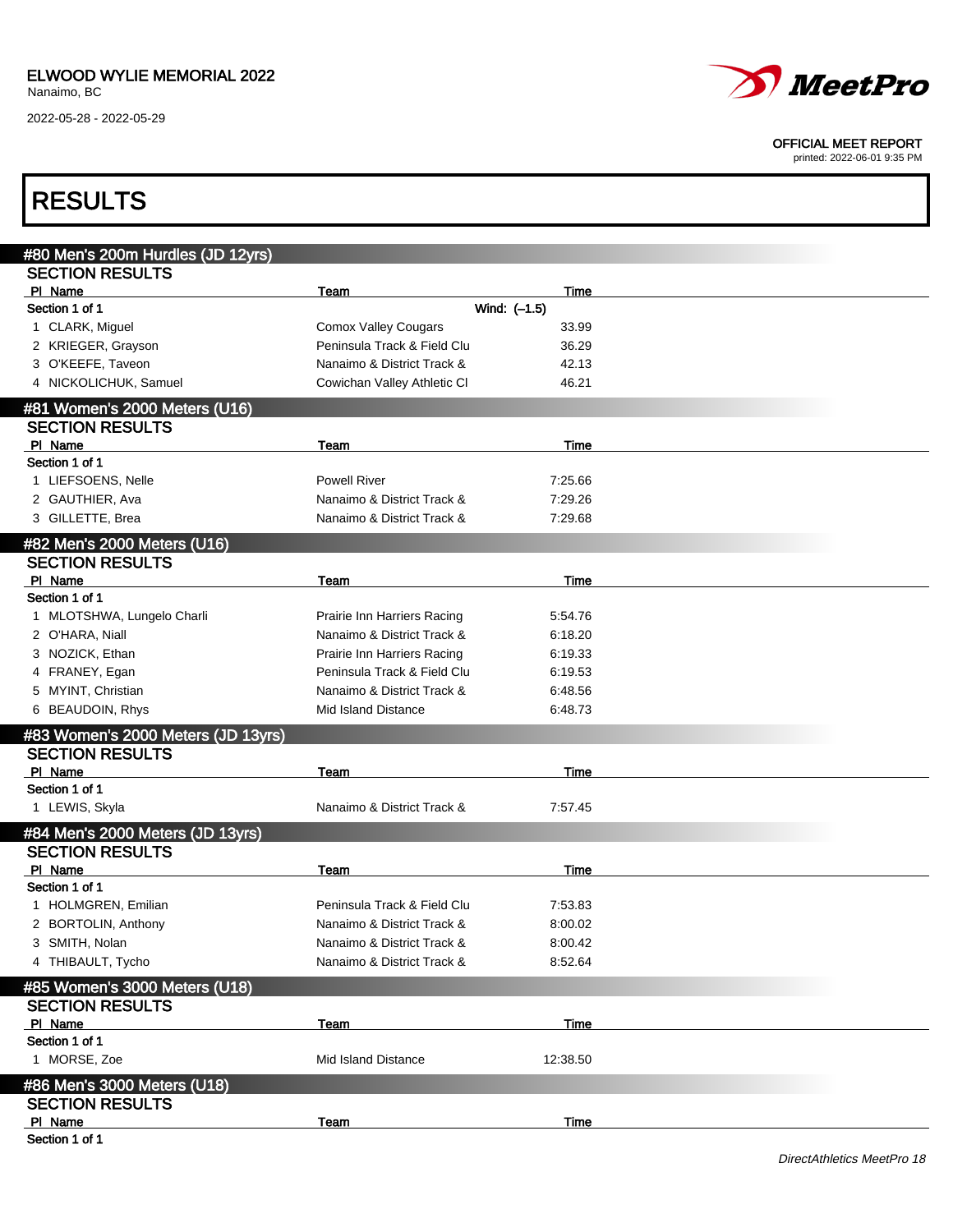I

2022-05-28 - 2022-05-29



#### OFFICIAL MEET REPORT

printed: 2022-06-01 9:35 PM

| <b>RESULTS</b>                                  |                                                            |                |                 |  |
|-------------------------------------------------|------------------------------------------------------------|----------------|-----------------|--|
|                                                 |                                                            |                |                 |  |
| #86 Men's 3000 Meters (U18) (cont'd)<br>PI Name |                                                            |                |                 |  |
| 1 SHURNIAK, Kynan                               | Team<br>Nanaimo & District Track &                         |                | Time<br>9:46.30 |  |
|                                                 |                                                            |                |                 |  |
| #87 Wheelchair 200 (para)                       |                                                            |                |                 |  |
| <b>SECTION RESULTS</b>                          |                                                            |                |                 |  |
| PI Name                                         | Team                                                       |                | Time            |  |
| Section 1 of 1                                  |                                                            | Wind: (NW)     |                 |  |
| WILSON, AI                                      | Unattached                                                 |                | <b>DNS</b>      |  |
| #88 Women's 200 Meters (U16)                    |                                                            |                |                 |  |
| <b>SECTION RESULTS</b>                          |                                                            |                |                 |  |
| <b>Finals</b>                                   |                                                            |                |                 |  |
| PI Name                                         | <b>Team</b>                                                |                | Time            |  |
| Section 1 of 1                                  |                                                            | Wind: (-1.4)   |                 |  |
| 1 VIZINA, Maya                                  | Victoria Speed Project                                     |                | 27.09           |  |
| 2 WEDMANN-KENT, Nova                            | Athletics Victoria Track and                               |                | 28.21           |  |
| 3 RUSSELL, Lucy                                 | Nanaimo & District Track &                                 |                | 28.24           |  |
| 4 ANDULAJEVIC, Molly                            | Unattached British Columbi                                 |                | 28.87           |  |
| 5 ZAAL, Kylie                                   | <b>Comox Valley Cougars</b>                                |                | 29.27           |  |
| 6 BURRY, Erika                                  | <b>Comox Valley Cougars</b>                                |                | 29.92           |  |
| 7 DOTY-BROWN, Payge                             | <b>Comox Valley Cougars</b>                                |                | 30.34           |  |
| 8 DUNCAN, Ava                                   | Unattached                                                 |                | 30.38           |  |
| <b>HEAT RESULTS</b>                             |                                                            |                |                 |  |
| <b>Prelims</b>                                  |                                                            |                |                 |  |
| PI Name                                         | Team                                                       |                | Time            |  |
| Heat 1 of 2                                     |                                                            | Wind: (-0.8)   |                 |  |
| 1 VIZINA, Maya                                  | Victoria Speed Project                                     |                | 26.97Q          |  |
| 2 RUSSELL, Lucy                                 | Nanaimo & District Track &                                 |                | 27.87Q          |  |
| 3 WEDMANN-KENT, Nova                            | Athletics Victoria Track and                               |                | 28.49Q          |  |
| 4 ANDULAJEVIC, Molly                            | Unattached British Columbi                                 |                | 28.60q          |  |
| 5 DUNCAN, Ava                                   | Unattached                                                 |                | 28.98q          |  |
| 6 ROBINSON, Shae-Lynn                           | Nanaimo & District Track &                                 |                | 30.97           |  |
| 7 FORCIER, Makenna                              | Cowichan Valley Athletic CI                                |                | 31.58           |  |
| Heat 2 of 2                                     |                                                            | Wind: $(-0.5)$ |                 |  |
|                                                 |                                                            |                |                 |  |
| 1 ZAAL, Kylie                                   | <b>Comox Valley Cougars</b>                                |                | 29.35Q          |  |
| 2 BURRY, Erika                                  | <b>Comox Valley Cougars</b>                                |                | 29.78Q          |  |
| 3 DOTY-BROWN, Payge                             | <b>Comox Valley Cougars</b>                                |                | 30.22Q          |  |
| VALDEZ, Georgia                                 | Nanaimo & District Track &                                 |                | <b>DNS</b>      |  |
| #89 Men's 200 Meters (U16)                      |                                                            |                |                 |  |
| <b>SECTION RESULTS</b>                          |                                                            |                |                 |  |
| PI Name                                         | <u>Team</u>                                                |                | Time            |  |
| Section 1 of 1                                  |                                                            | Wind: $(-0.1)$ |                 |  |
| 1 LOFSTROM, Ryan                                | <b>Comox Valley Cougars</b>                                |                | 23.73           |  |
| 2 KUMAR, Avery                                  | <b>Campbell River Comets</b>                               |                | 25.24           |  |
| 3 TROUSIL, Rowan                                | Athletics Victoria Track and                               |                | 25.61           |  |
| 4 MIGUEL, James                                 | Unattached British Columbi                                 |                | 26.85           |  |
| 5 VENABLES, Levi<br>6 SERVOS, Tyson             | Peninsula Track & Field Clu<br><b>Comox Valley Cougars</b> |                | 27.12<br>28.35  |  |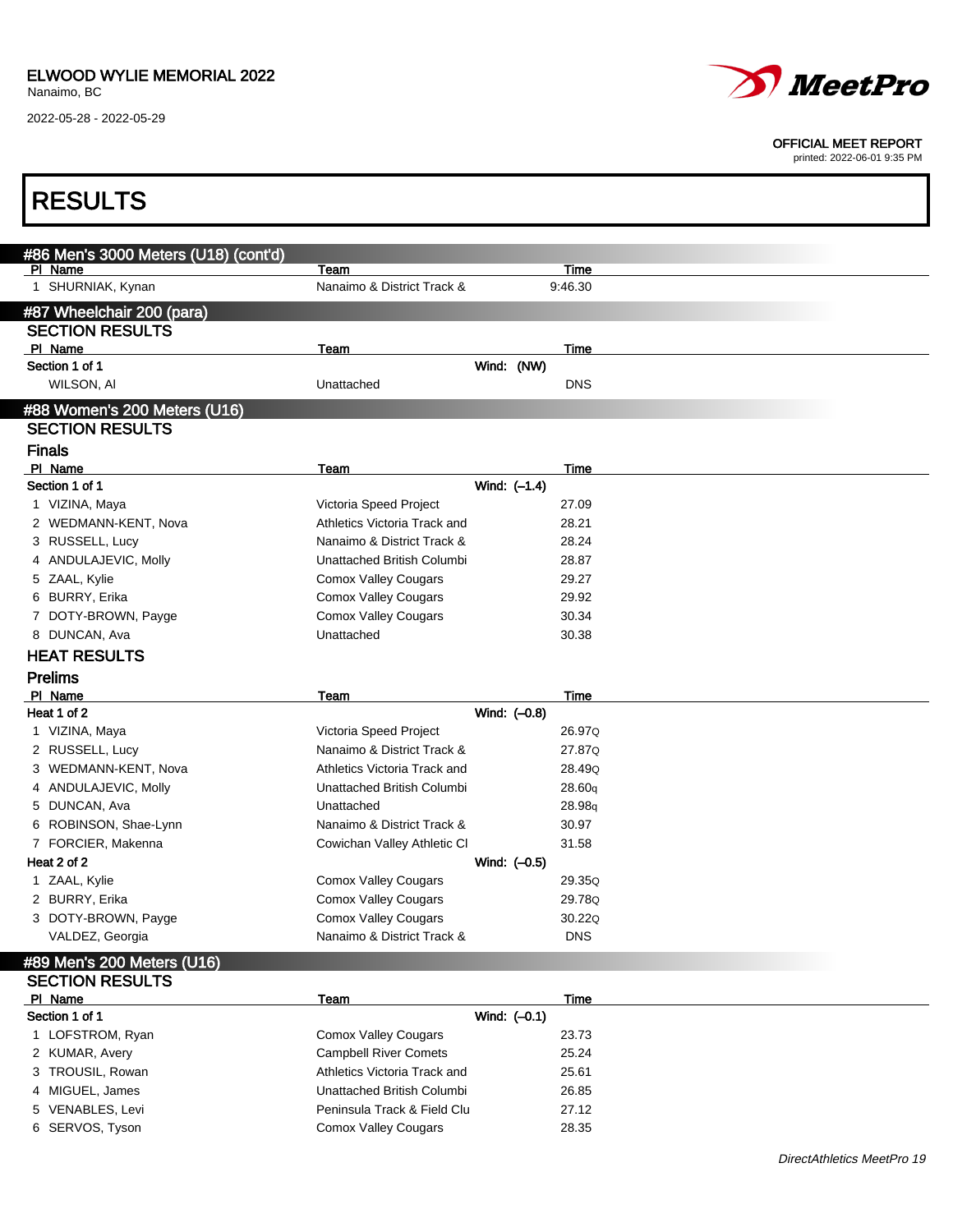Г

2022-05-28 - 2022-05-29



#### OFFICIAL MEET REPORT

printed: 2022-06-01 9:35 PM

| <b>RESULTS</b>                      |                              |                |            |                            |
|-------------------------------------|------------------------------|----------------|------------|----------------------------|
|                                     |                              |                |            |                            |
| #89 Men's 200 Meters (U16) (cont'd) |                              |                |            |                            |
| PI Name                             | Team                         |                | Time       |                            |
| 7 PALMER, Madrid                    | <b>Campbell River Comets</b> |                | 30.60      |                            |
| #90 Women's 200 Meters (Master)     |                              |                |            |                            |
| <b>SECTION RESULTS</b>              |                              |                |            |                            |
| PI Name                             | Team                         |                | Time       |                            |
| Section 1 of 1                      |                              | Wind: (-0.6)   |            |                            |
| 1 VAN DEN BULK, Jeannette           | Athletics Victoria Track and |                | 30.16      |                            |
| 2 ROGERS, Patti                     | Nanaimo & District Track &   |                | 32.98      |                            |
| 3 BONIN, Denise                     | Nanaimo & District Track &   |                | 38.34      |                            |
| #91 Men's 200 Meters (Master)       |                              |                |            |                            |
| <b>SECTION RESULTS</b>              |                              |                |            |                            |
| PI Name                             | Team                         |                | Time       |                            |
| Section 1 of 1                      |                              | Wind: (-1.6)   |            |                            |
| 1 BEFUS, Glenn                      | Nanaimo & District Track &   |                | 33.26      |                            |
| 2 RIGGINS, Terry                    | Nanaimo & District Track &   |                | 35.23      |                            |
| 3 THOMPSON, Lynn                    | Unattached British Columbi   |                | 39.26      |                            |
| <b>BREWER, Jess</b>                 | Nanaimo & District Track &   |                | <b>DNS</b> |                            |
| HOLMGREN, Aaron                     | Peninsula Track & Field Clu  |                | <b>DNS</b> |                            |
| #92 Women's 200 Meters (Senior)     |                              |                |            |                            |
| <b>SECTION RESULTS</b>              |                              |                |            |                            |
| PI Name                             | Team                         |                | Time       |                            |
| Section 1 of 1                      |                              | Wind: (NW)     |            |                            |
| MITCHELL, Makayla                   | Nanaimo & District Track &   |                | <b>DNS</b> |                            |
| #93 Men's 200 Meters (Senior)       |                              |                |            |                            |
| <b>SECTION RESULTS</b>              |                              |                |            |                            |
| PI Name                             | Team                         |                | Time       |                            |
| Section 1 of 1                      |                              | Wind: $(+0.1)$ |            |                            |
| 1 HALL, Daniel                      | Nanaimo & District Track &   |                | 24.66      |                            |
| #94 Women's 200 Meters (U20)        |                              |                |            |                            |
| <b>SECTION RESULTS</b>              |                              |                |            |                            |
| PI Name                             | Team                         |                | Time       |                            |
| Section 1 of 1                      |                              | Wind: (+0.2)   |            |                            |
| 1 WILKE, Emily                      | Nanaimo & District Track &   |                | 27.67      |                            |
| #95 Men's 200 Meters (U20)          |                              |                |            |                            |
| <b>SECTION RESULTS</b>              |                              |                |            |                            |
| PI Name                             | Team                         |                | Time       |                            |
| Section 1 of 1                      |                              | Wind: (+0.1)   |            |                            |
| 1 HENRY, Stirling                   | Nanaimo & District Track &   |                | 23.92      |                            |
| 2 FLOSSEL, Petr                     | <b>Brooks Secondary</b>      |                | 25.18      |                            |
| 3 KURELJA, Luke                     | Mid Island Distance          |                | 26.77      |                            |
| GREIR, Josh                         | Nanaimo & District Track &   |                | <b>DNS</b> |                            |
| #96 Women's 200 Meters (U18)        |                              |                |            |                            |
| <b>SECTION RESULTS</b>              |                              |                |            |                            |
| PI Name                             | <b>Team</b>                  |                | Time       |                            |
| Section 1 of 1                      |                              | Wind: (+0.2)   |            |                            |
| 1 HOFFMAN, Elisabeth                | <b>Comox Valley Cougars</b>  |                | 28.28      |                            |
|                                     |                              |                |            | DirectAthletics MeetPro 20 |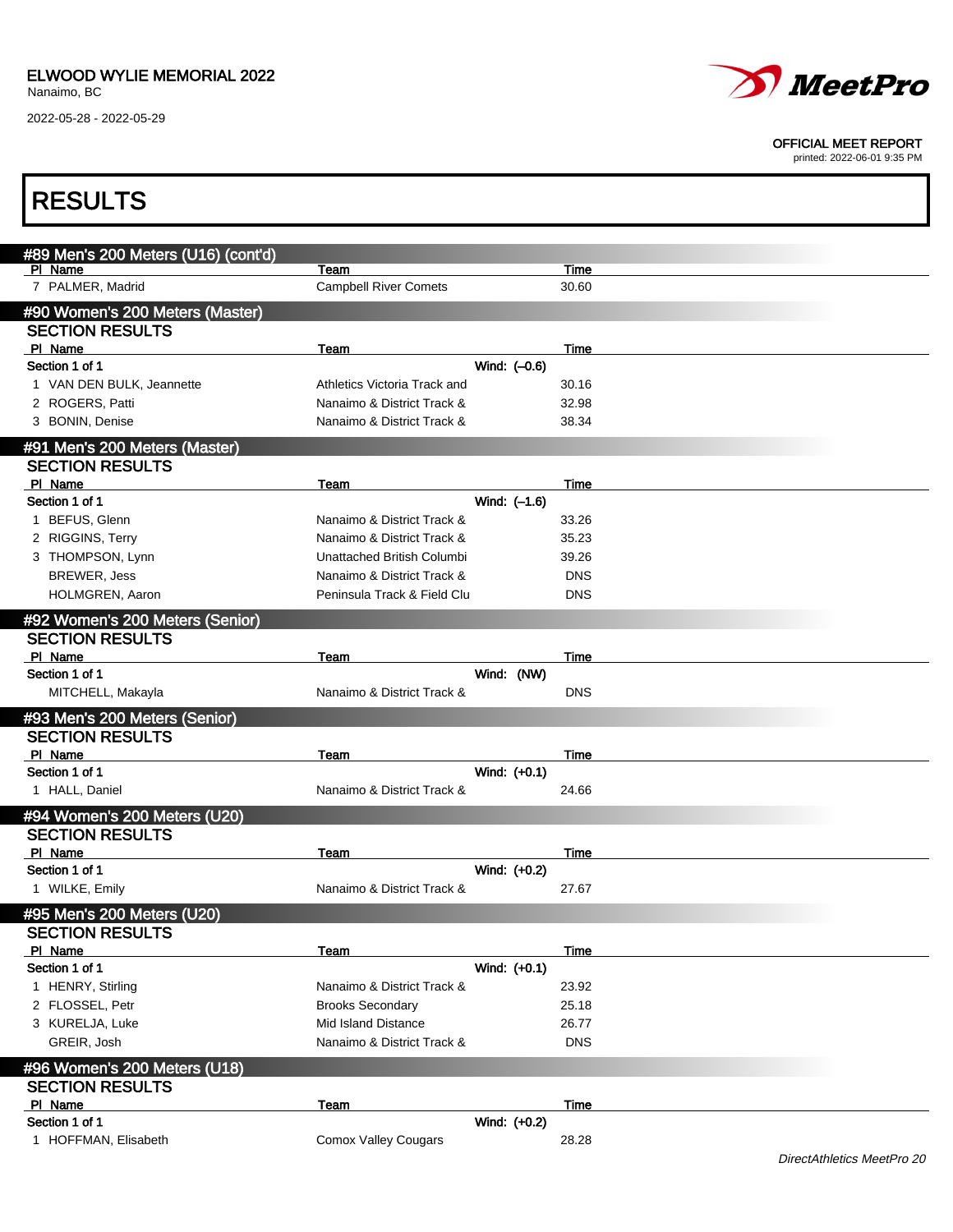### ELWOOD WYLIE MEMORIAL 2022

Nanaimo, BC

2022-05-28 - 2022-05-29



#### OFFICIAL MEET REPORT

printed: 2022-06-01 9:35 PM

## RESULTS

| #96 Women's 200 Meters (U18) (cont'd),<br>PI Name | Team                         | Time       |  |
|---------------------------------------------------|------------------------------|------------|--|
| 2 DICKINSON, Sadie                                | Athletics Victoria Track and | 28.53      |  |
| 3 SIMMONS, Lacie                                  | <b>Comox Valley Cougars</b>  | 28.69      |  |
| 4 WAITE, Annika                                   | Oceanside Track & Field Cl   | 28.74      |  |
| 5 THRASHER, Aria                                  | <b>Brooks Secondary</b>      | 29.22      |  |
| 6 MIASIK, Nikol                                   | Peninsula Track & Field Clu  | 37.59      |  |
| <b>HALLQUIST, Lily</b>                            | Cowichan Valley Athletic CI  | <b>DNS</b> |  |
| $#07$ Waman's 200 Matare ( $In 42$                |                              |            |  |

#### 7 Women's 200 Meters (JD 13yrs) SECTION RESULTS

| <u> 929 1191 1129921 9</u> |                              |            |  |
|----------------------------|------------------------------|------------|--|
| PI Name                    | Team                         | Time       |  |
| Section 1 of 2             | Wind: (+0.0)                 |            |  |
| 1 LEWIS, Addison           | <b>Comox Valley Cougars</b>  | 28.71      |  |
| 2 MARTIN, Elly             | Athletics Victoria Track and | 30.01      |  |
| 3 BRAND, Danaea            | Nanaimo & District Track &   | 30.24      |  |
| 4 NIXON, Veronica          | Nanaimo & District Track &   | 32.88      |  |
| DARCY, Piper               | <b>Campbell River Comets</b> | <b>DNS</b> |  |
| JOHN-CLIFFE, Jodyn         | <b>Campbell River Comets</b> | <b>DNS</b> |  |
| CLIFFE, Elizabeth          | <b>Campbell River Comets</b> | <b>DNS</b> |  |
| Section 2 of 2             | Wind: (-1.7)                 |            |  |
| 1 SHEPHERD, Charlotte      | Nanaimo & District Track &   | 29.60      |  |
| 2 GOUGH, Charlotte         | Cowichan Valley Athletic CI  | 30.49      |  |
| 3 MACKENZIE, Kendra        | <b>Campbell River Comets</b> | 32.15      |  |
|                            |                              |            |  |

#### #98 Men's 200 Meters (JD 13yrs) SECTION RESULTS

| -------------          |                              |            |
|------------------------|------------------------------|------------|
| PI Name                | Team                         | Time       |
| Section 1 of 2         | Wind: (-1.4)                 |            |
| 1 GRANGE, Liam         | Athletics Victoria Track and | 28.02      |
| 2 KNIGHT, Charlie      | Nanaimo & District Track &   | 30.63      |
| 3 BORTOLIN, Anthony    | Nanaimo & District Track &   | 34.00      |
| <b>GRANSON, Carter</b> | <b>Campbell River Comets</b> | <b>DNS</b> |
| STUBBING, Jason        | Athletics Victoria Track and | <b>DNS</b> |
| SMALLACOMBE, Simon     | <b>Comox Valley Cougars</b>  | <b>DNS</b> |
| Section 2 of 2         | Wind: (-1.3)                 |            |
| 1 FOLK, Bowen          | Oceanside Track & Field CI   | 29.62      |
| 2 HOLMGREN, Emilian    | Peninsula Track & Field Clu  | 31.04      |
| 3 DICKINSON, Aidan     | Athletics Victoria Track and | 31.40      |

#### #99 Women's 200 Meters (JD 12yrs) SECTION RESULTS

| <b>OEUTIUN NEOULTO</b>  |                              |            |  |
|-------------------------|------------------------------|------------|--|
| PI Name                 | Team                         | Time       |  |
| Section 1 of 1          | Wind: (-1.0)                 |            |  |
| LOFSTROM, Kaylie        | Comox Valley Cougars         | 30.18      |  |
| 2 HAYNES, Rosie         | Peninsula Track & Field Clu  | 31.02      |  |
| 3 JELEN MOORE, Amelia   | <b>Comox Valley Cougars</b>  | 31.31      |  |
| 4 SAMSON, Nya           | <b>Campbell River Comets</b> | 31.46      |  |
| 5 FINCH, May            | Nanaimo & District Track &   | 36.68      |  |
| <b>HOUNSELL, Sierra</b> | <b>Campbell River Comets</b> | <b>DNS</b> |  |
| GOOCH, Jordyn           | Oceanside Track & Field Cl   | <b>DNS</b> |  |
|                         |                              |            |  |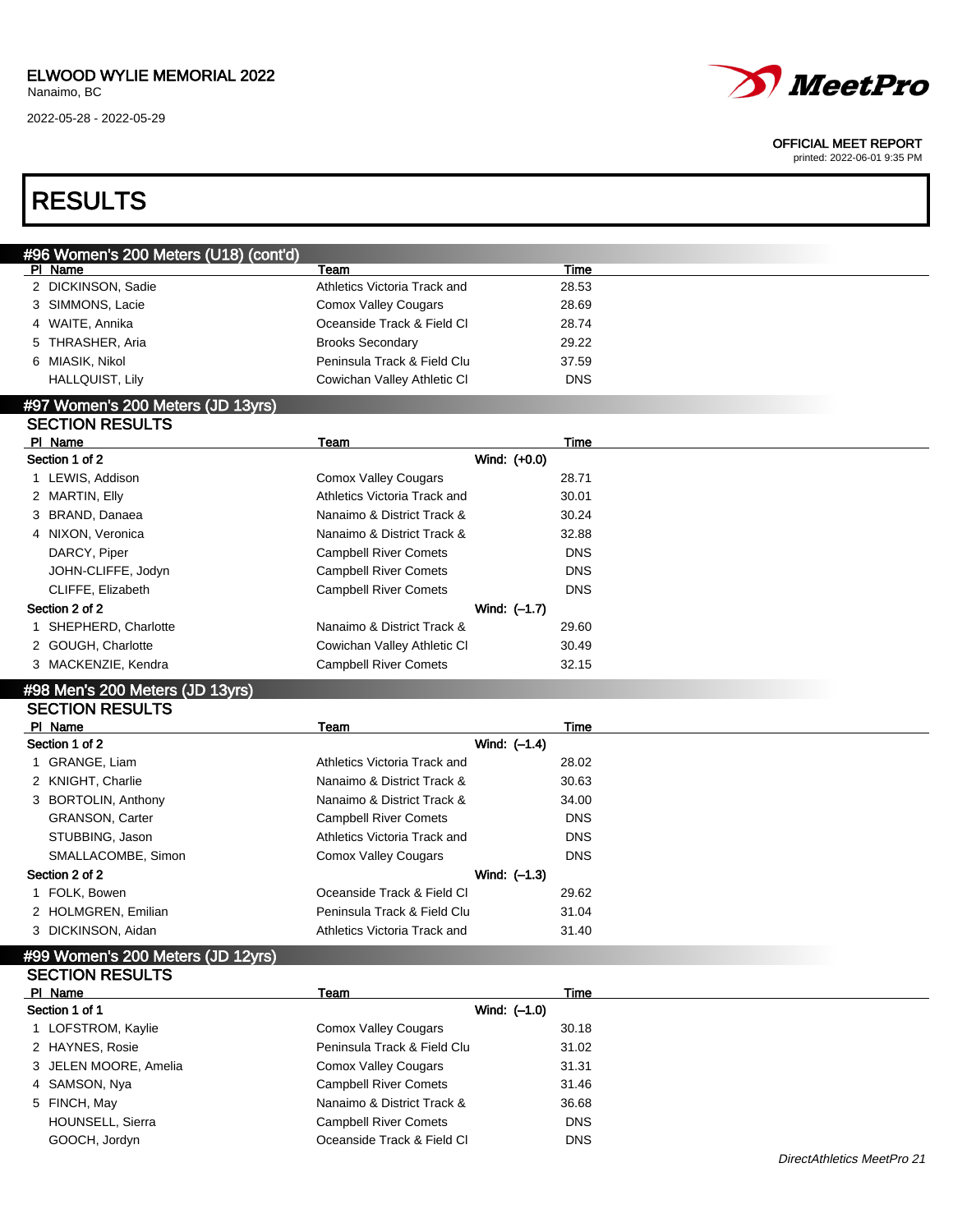2022-05-28 - 2022-05-29



#### OFFICIAL MEET REPORT

printed: 2022-06-01 9:35 PM

## RESULTS

| #100 Men's 200 Meters (JD 12yrs)   |                             |       |  |
|------------------------------------|-----------------------------|-------|--|
| <b>SECTION RESULTS</b>             |                             |       |  |
| PI Name                            | Team                        | Time  |  |
| Section 1 of 2                     | Wind: $(-0.3)$              |       |  |
| 1 CLARK, Miguel                    | <b>Comox Valley Cougars</b> | 31.10 |  |
| 2 STUBBS, Ryder                    | Peninsula Track & Field Clu | 31.63 |  |
| 3 STUBBS, Grayson                  | Peninsula Track & Field Clu | 33.59 |  |
| 4 NICKOLICHUK, Samuel              | Cowichan Valley Athletic CI | 38.16 |  |
| Section 2 of 2                     | Wind: (+2.2)                |       |  |
| SMITS, Holden                      | Comox Valley Cougars        | 30.91 |  |
| 2 KRIEGER, Grayson                 | Peninsula Track & Field Clu | 31.77 |  |
| 3 GALIK, Benjamin                  | <b>Comox Valley Cougars</b> | 31.98 |  |
| 4 LUCH, Ryan                       | Nanaimo & District Track &  | 32.19 |  |
| 5 SCHOLTZ, Bo                      | <b>Comox Valley Cougars</b> | 34.25 |  |
| 6 O'KEEFE, Taveon                  | Nanaimo & District Track &  | 34.43 |  |
| 7 BITONTI, Andrew                  | Nanaimo & District Track &  | 34.69 |  |
| 8 MORRILL, James                   | Nanaimo & District Track &  | 37.60 |  |
| #101 Women's 200 Meters (JD 11yrs) |                             |       |  |
| <b>SECTION RESULTS</b>             |                             |       |  |
| PI Name                            | Team                        | Time  |  |

| PI Name                | Team                         | Time       |
|------------------------|------------------------------|------------|
| Section 1 of 1         | Wind: (+0.8)                 |            |
| 1 CURTS, Phoebe        | Comox Valley Cougars         | 29.93      |
| 2 WEBBER, Skyla        | Nanaimo & District Track &   | 32.72      |
| 3 MACKENZIE, Makayla   | <b>Campbell River Comets</b> | 35.29      |
| 4 LUNDMAN, Sofia       | Nanaimo & District Track &   | 35.87      |
| 5 HOWARD, Evelyn       | Nanaimo & District Track &   | 37.09      |
| <b>GRANSON, Kinley</b> | <b>Campbell River Comets</b> | <b>DNS</b> |
| MARSHALL, Charlotte    | Oceanside Track & Field CI   | <b>DNS</b> |

#### #102 Men's 200 Meters (JD 11yrs) SECTION RESULTS

| PI Name               | Team                         | Time  |  |
|-----------------------|------------------------------|-------|--|
| Section 1 of 2        | Wind: (-0.2)                 |       |  |
| 1 BEWSEY, Ethan       | Oceanside Track & Field Cl   | 32.17 |  |
| 2 CLARK, Xavier       | <b>Comox Valley Cougars</b>  | 33.11 |  |
| 3 WILLERS, Gabriel    | Oceanside Track & Field Cl   | 33.45 |  |
| 4 PARFIT, Christopher | Peninsula Track & Field Clu  | 34.05 |  |
| 5 FURTADO, Luke       | Peninsula Track & Field Clu  | 34.72 |  |
| 6 RAMSTEAD, Zachary   | Cowichan Valley Athletic CI  | 38.36 |  |
| 7 TURKINGTON, Kyle    | Nanaimo & District Track &   | 39.40 |  |
| 8 LEITCH, Sebastian   | Athletics Victoria Track and | 41.36 |  |
| Section 2 of 2        | Wind: (-1.6)                 |       |  |
| 1 HOLMGREN, Coen      | Peninsula Track & Field Clu  | 33.49 |  |
| 2 MULLER, Christopher | Cowichan Valley Athletic CI  | 33.54 |  |
| 3 THOMAS, Trevor      | Nanaimo & District Track &   | 37.04 |  |
| 4 SLUGGETT, Trevor    | Peninsula Track & Field Clu  | 40.58 |  |
|                       |                              |       |  |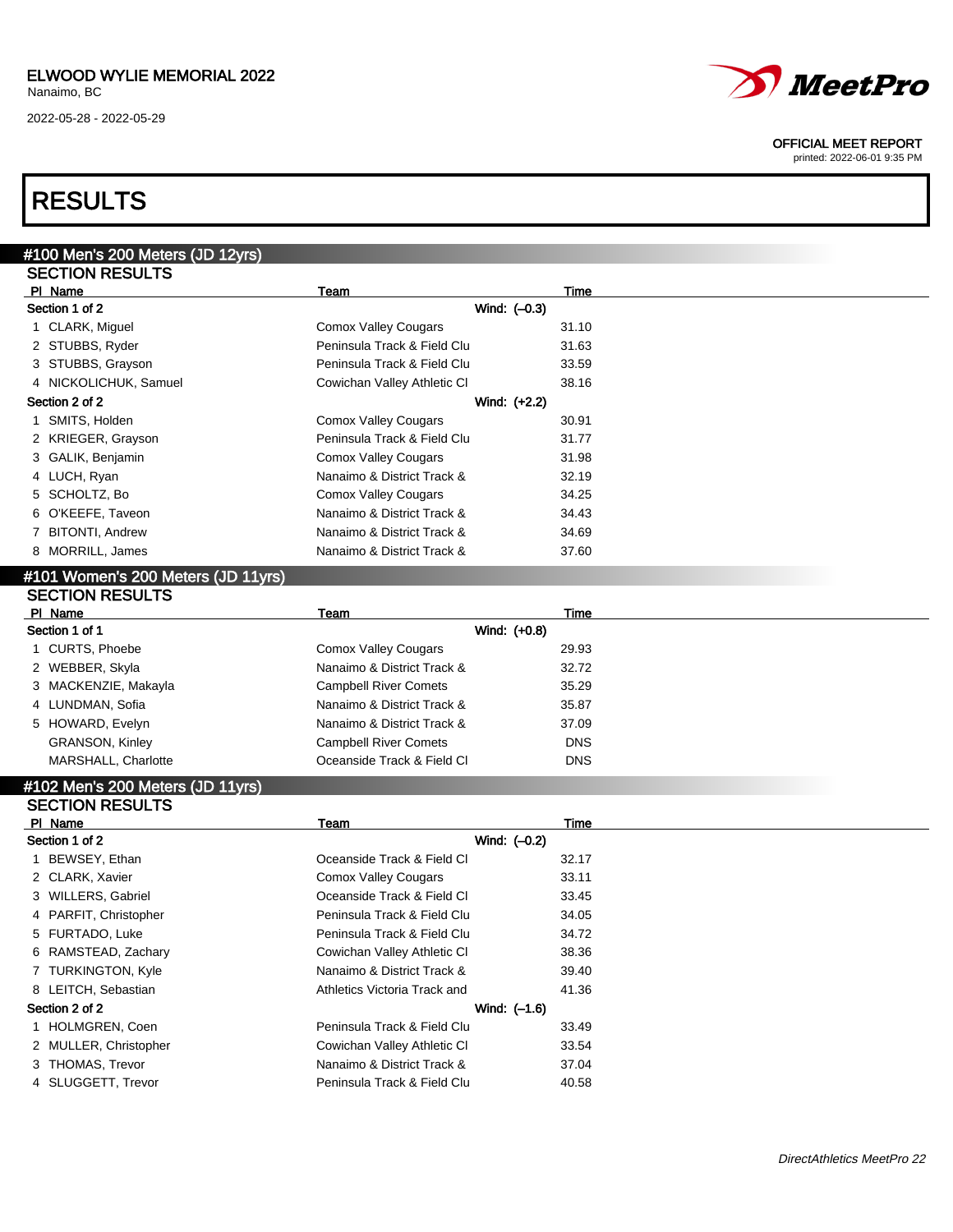

#### OFFICIAL MEET REPORT

printed: 2022-06-01 9:35 PM

| <b>RESULTS</b>                                             |                              |           |  |
|------------------------------------------------------------|------------------------------|-----------|--|
|                                                            |                              |           |  |
| #103 Women's 1500m Steeple (U16)<br><b>SECTION RESULTS</b> |                              |           |  |
| PI Name                                                    | Team                         | Time      |  |
| Section 1 of 1                                             |                              |           |  |
| 1 GILLETTE, Brea                                           | Nanaimo & District Track &   | 5:38.44   |  |
| 2 GAUTHIER, Ava                                            | Nanaimo & District Track &   | 5:41.05   |  |
| #104 Men's 1500m Steeple (U16)                             |                              |           |  |
| <b>SECTION RESULTS</b>                                     |                              |           |  |
| PI Name                                                    | Team                         | Time      |  |
| Section 1 of 1                                             |                              |           |  |
| 1 O'HARA, Niall                                            | Nanaimo & District Track &   | 4:48.14   |  |
| 2 NOZICK, Ethan                                            | Prairie Inn Harriers Racing  | 5:03.78   |  |
| 3 SMITS, Walker                                            | <b>Comox Valley Cougars</b>  | 5:06.76   |  |
| 4 DAY, Alistair                                            | Nanaimo & District Track &   | 5:16.08   |  |
| 5 MYINT, Christian                                         | Nanaimo & District Track &   | 5:22.04   |  |
| 6 NIXON, Lorenzo                                           | Mid Island Distance          | 5:35.98   |  |
| 7 PALMER, Madrid                                           | <b>Campbell River Comets</b> | 5:37.96   |  |
| #105 Women's 2000m Steeple (U18)                           |                              |           |  |
| <b>SECTION RESULTS</b>                                     |                              |           |  |
| PI Name                                                    | Team                         | Time      |  |
| Section 1 of 1                                             |                              |           |  |
| 1 MEYER-PITON, Marie                                       | LG Olympia Dortmund          | 7:54.13   |  |
| 2 MARTIN, Haley                                            | Nanaimo & District Track &   | 8:06.31   |  |
| #106 Men's 2000m Steeple (U18)                             |                              |           |  |
| <b>SECTION RESULTS</b>                                     |                              |           |  |
| PI Name                                                    | Team                         | Time      |  |
| Section 1 of 1                                             |                              |           |  |
| 1 SHURNIAK, Kynan                                          | Nanaimo & District Track &   | 7:01.65   |  |
| 2 CROOME, Zachary                                          | Nanaimo & District Track &   | 7:08.24   |  |
| #107 Women's 3000m Steeple (U20)                           |                              |           |  |
| <b>SECTION RESULTS</b>                                     |                              |           |  |
| PI Name                                                    | <b>Team</b>                  | Time      |  |
| Section 1 of 1                                             |                              |           |  |
| DABBS, Madison                                             | Unattached British Columbi   | NT        |  |
| #108 Men's 3000m Steeple (Master)                          |                              |           |  |
| <b>SECTION RESULTS</b>                                     |                              |           |  |
| PI Name                                                    | Team                         | Time      |  |
| Section 1 of 1                                             |                              |           |  |
| HOLMGREN, Aaron                                            | Peninsula Track & Field Clu  | <b>NT</b> |  |
| #109 Women's 60 Meters (JD 11yrs)                          |                              |           |  |
| <b>SECTION RESULTS</b>                                     |                              |           |  |
| PI Name                                                    | Team                         | Time      |  |
| Section 1 of 2                                             | Wind: (-0.7)                 |           |  |
| 1 CURTS, Phoebe                                            | <b>Comox Valley Cougars</b>  | 9.12      |  |
| 2 WEBBER, Skyla                                            | Nanaimo & District Track &   | 9.41      |  |
| 3 HARVEY, Payton                                           | Alberni Valley Track Club    | 9.69      |  |
| 4 GRANSON, Kinley                                          | <b>Campbell River Comets</b> | 9.75      |  |
|                                                            |                              |           |  |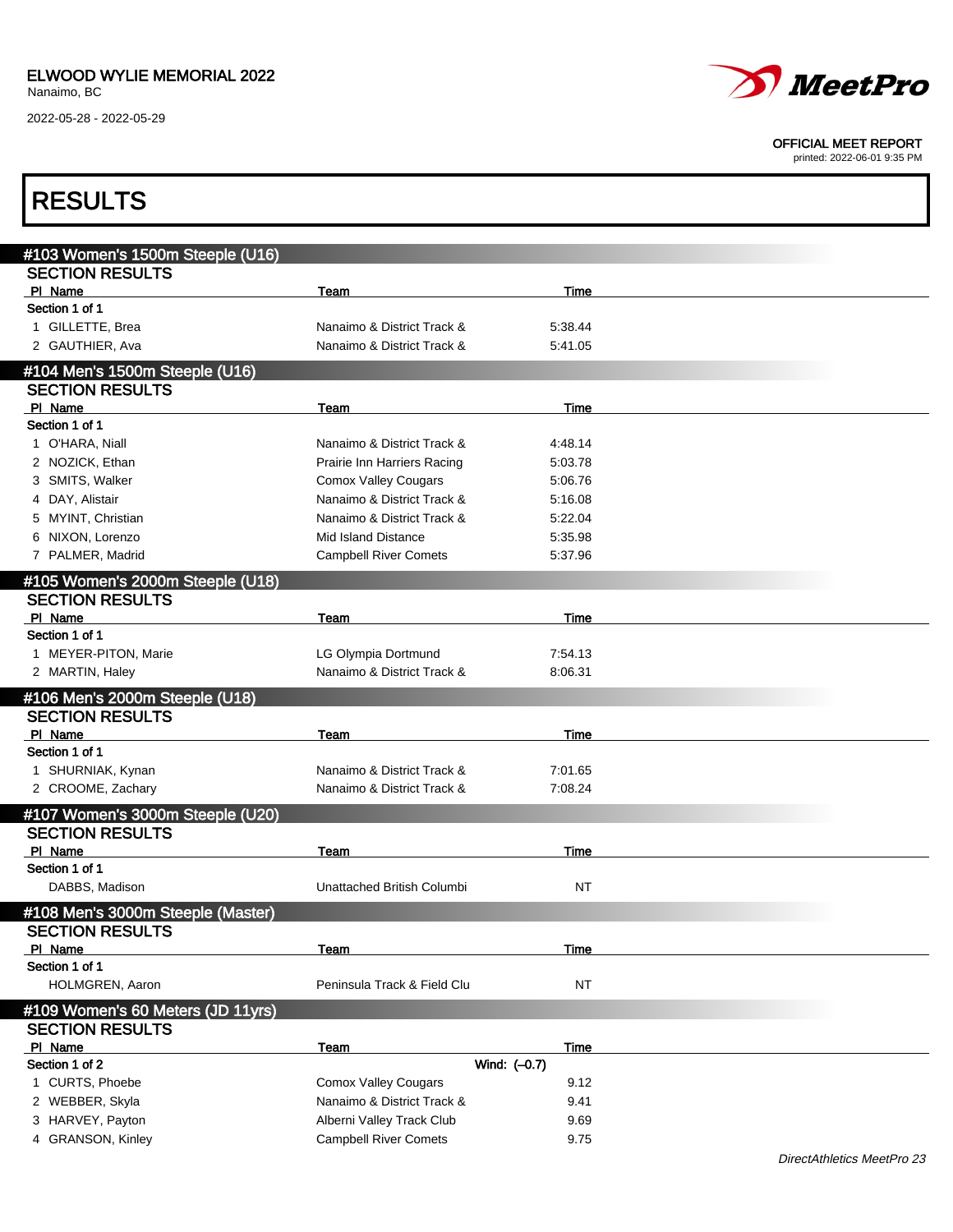

#### OFFICIAL MEET REPORT

printed: 2022-06-01 9:35 PM

## RESULTS

| #109 Women's 60 Meters (JD 11yrs) (cont'd) |                              |       |
|--------------------------------------------|------------------------------|-------|
| PI Name                                    | Team                         | Time  |
| 5 GAUTHIER, Lucia                          | Nanaimo & District Track &   | 10.51 |
| 6 LUNDMAN, Sofia                           | Nanaimo & District Track &   | 10.73 |
| 7 PHILCOX, Marina                          | Oceanside Track & Field Cl   | 10.83 |
| 8 BURROWS, Asha                            | <b>Campbell River Comets</b> | 11.07 |
| Section 2 of 2                             | Wind: $(-0.3)$               |       |
| 1 CLARKE, Rowan                            | Nanaimo & District Track &   | 10.37 |
| 2 MACKENZIE, Makayla                       | <b>Campbell River Comets</b> | 10.39 |
| 3 FONTAINE, Maika                          | Nanaimo & District Track &   | 10.50 |
| 4 AVEYARD, Claire                          | Athletics Victoria Track and | 11.28 |
| 8440 Media 00 Metaur (IB 44-3-5)           |                              |       |

#### #110 Men's 60 Meters (JD 11yrs) SECTION RESULTS

| PI Name               | Team                        | Time       |
|-----------------------|-----------------------------|------------|
| Section 1 of 2        | Wind: (-0.9)                |            |
| 1 ZELIZNEY, Ben       | Oceanside Track & Field CI  | 9.83       |
| 2 HOLMGREN, Coen      | Peninsula Track & Field Clu | 9.97       |
| 3 PARFIT, Christopher | Peninsula Track & Field Clu | 10.08      |
| 4 WILLERS, Gabriel    | Oceanside Track & Field CI  | 10.15      |
| 5 THOMAS, Trevor      | Nanaimo & District Track &  | 10.69      |
| 6 WALSH, Leo          | Nanaimo & District Track &  | 11.10      |
| 7 RAMSTEAD, Zachary   | Cowichan Valley Athletic CI | 11.35      |
| CLARK, Xavier         | <b>Comox Valley Cougars</b> | <b>DNS</b> |
| Section 2 of 2        | Wind: $(-1.1)$              |            |
| 1 FURTADO, Luke       | Peninsula Track & Field Clu | 10.40      |
| 2 SLUGGETT, Trevor    | Peninsula Track & Field Clu | 10.87      |
| 3 TURKINGTON, Kyle    | Nanaimo & District Track &  | 10.90      |
| MUNRO, Jack           | Cowichan Valley Athletic CI | <b>DNS</b> |
| BEWSEY, Ethan         | Oceanside Track & Field CI  | <b>DNS</b> |

#### #111 Women's 60 Meters (JD 10yrs)  $S$  SECTION  $S$

| <b>SEUTIUN RESULTS</b> |                             |            |  |
|------------------------|-----------------------------|------------|--|
| PI Name                | Team                        | Time       |  |
| Section 1 of 1         | Wind: $(-0.4)$              |            |  |
| 1 ROMAINE, Natalya     | Peninsula Track & Field Clu | 10.75      |  |
| 2 BAILLIE, Sunny       | Nanaimo & District Track &  | 11.41      |  |
| 3 MORRILL, Caitlin     | Nanaimo & District Track &  | 11.42      |  |
| <b>CUPPLES, Callie</b> | Oceanside Track & Field CI  | <b>DNS</b> |  |
| MUNRO, Hannah          | Cowichan Valley Athletic CI | <b>DNS</b> |  |
|                        |                             |            |  |

#### #112 Men's 60 Meters (JD 10yrs) SECTION RESULTS

| PI Name            | Team                        | Time  |
|--------------------|-----------------------------|-------|
| Section 1 of 1     | Wind: $(+0.4)$              |       |
| SCHOLTZ, Kai       | <b>Comox Valley Cougars</b> | 9.87  |
| 2 RAMSTEAD, Liam   | Cowichan Valley Athletic CI | 10.01 |
| 3 BINDER, Declan   | Oceanside Track & Field Cl  | 10.76 |
| 4 FRIESEN, Jasper  | Nanaimo & District Track &  | 10.84 |
| 5 GEEN, Jackson    | Peninsula Track & Field Clu | 11.08 |
| 6 DESJARDINS, Luke | Peninsula Track & Field Clu | 11.19 |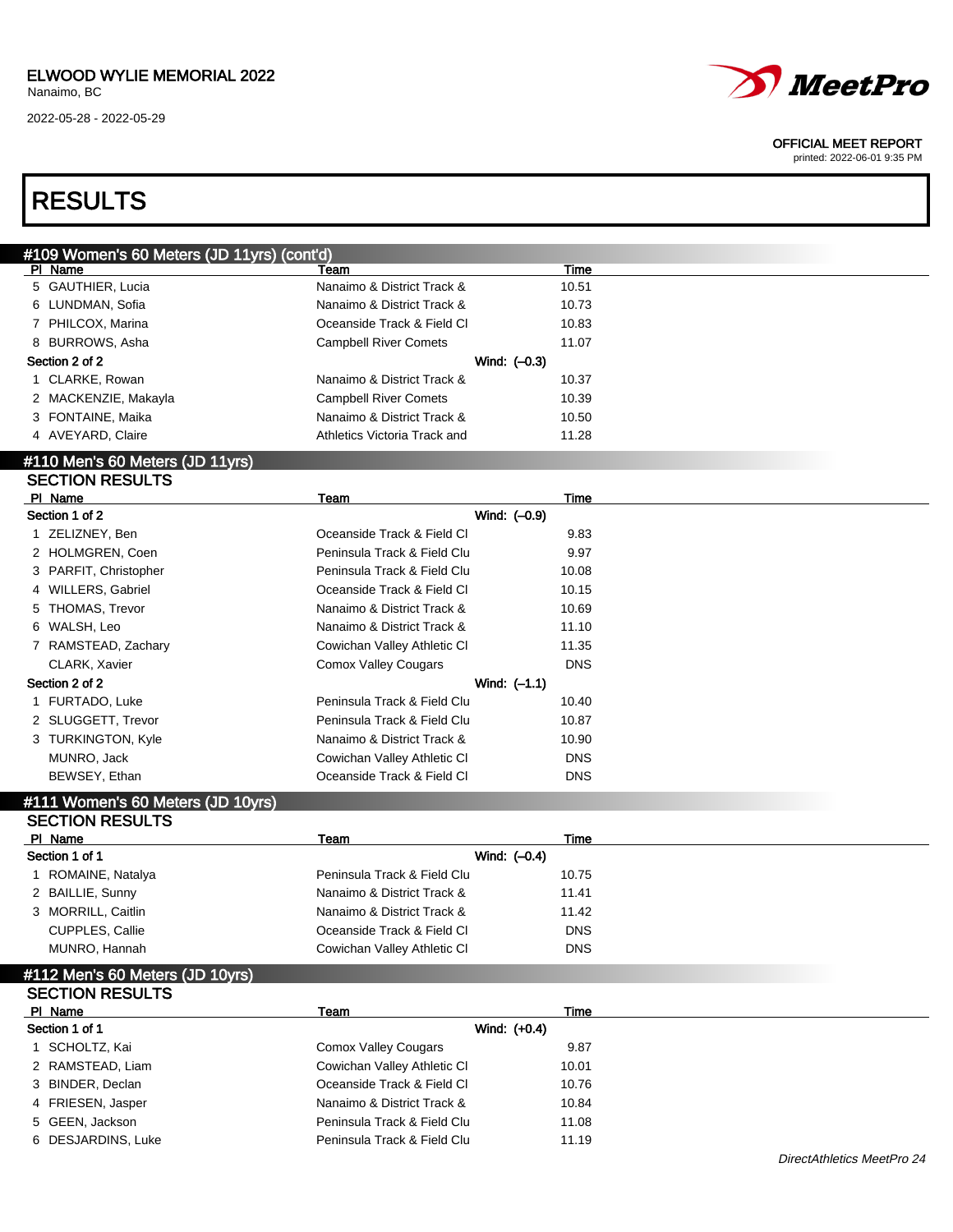2022-05-28 - 2022-05-29



#### OFFICIAL MEET REPORT

| <b>RESULTS</b>                                    |                                                           |                      |  |
|---------------------------------------------------|-----------------------------------------------------------|----------------------|--|
| #112 Men's 60 Meters (JD 10yrs) (cont'd)          |                                                           |                      |  |
| PI Name                                           | Team                                                      | Time                 |  |
| 7 STERNER, Jory                                   | Nanaimo & District Track &                                | 11.97                |  |
| GOOCH, Rylan                                      | Oceanside Track & Field Cl                                | <b>DNS</b>           |  |
| #113 Women's 60 Meters (JD 9yrs)                  |                                                           |                      |  |
| <b>SECTION RESULTS</b>                            |                                                           |                      |  |
| PI Name                                           | Team                                                      | Time                 |  |
| Section 1 of 1                                    |                                                           | Wind: $(-0.4)$       |  |
| 1 OYENUGA, Imisioluwa                             | Nanaimo & District Track &                                | 10.68                |  |
| 2 MESSENGER, Ruby                                 | Alberni Valley Track Club<br>Athletics Victoria Track and | 12.08                |  |
| 3 MICHAELS-VAN ZANDWIJK, Irene<br>HUNTER, Matilda | Oceanside Track & Field CI                                | 12.81<br><b>DNS</b>  |  |
| BEWSEY, Olivia                                    | Oceanside Track & Field Cl                                | <b>DNS</b>           |  |
|                                                   |                                                           |                      |  |
| #114 Men's 60 Meters (JD 9yrs)                    |                                                           |                      |  |
| <b>SECTION RESULTS</b>                            |                                                           |                      |  |
| PI Name<br>Section 1 of 2                         | Team                                                      | Time<br>Wind: (-0.7) |  |
| 1 LUKSAY, Thomas                                  | Oceanside Track & Field Cl                                | 10.51                |  |
| 2 FONTAINE, Colten                                | Nanaimo & District Track &                                | 10.61                |  |
| 3 DENSMORE, Mason                                 | Nanaimo & District Track &                                | 10.68                |  |
| Section 2 of 2                                    |                                                           | Wind: $(+1.1)$       |  |
| 1 BRITTAIN, Chase                                 | Oceanside Track & Field Cl                                | 10.19                |  |
| 2 KRUK, Cruz                                      | Nanaimo & District Track &                                | 10.25                |  |
| 3 BAETZ, Andrew                                   | Oceanside Track & Field CI                                | 10.39                |  |
| 4 SCOTT, Connor                                   | Oceanside Track & Field CI                                | 10.48                |  |
| 5 AIKMAN - HEIR, Kai                              | Oceanside Track & Field Cl                                | 10.56                |  |
| 6 DUNNETT, Cedar                                  | Nanaimo & District Track &                                | 10.61                |  |
| 7 YEARSLEY, Albert                                | Nanaimo & District Track &                                | 11.07                |  |
| 8 WALSH, Sam                                      | Nanaimo & District Track &                                | 13.09                |  |
| #115 Women's 600 Meters (JD 11yrs)                |                                                           |                      |  |
| <b>SECTION RESULTS</b>                            |                                                           |                      |  |
| PI Name                                           | Team                                                      | Time                 |  |
| Section 1 of 1                                    |                                                           |                      |  |
| 1 HILL, Katie                                     | Nanaimo & District Track &                                | 2:06.22              |  |
| 2 MACKENZIE, Makayla                              | <b>Campbell River Comets</b>                              | 2:10.57              |  |
| 3 CLARKE, Rowan                                   | Nanaimo & District Track &                                | 2:13.60              |  |
| 4 LUNDMAN, Sofia                                  | Nanaimo & District Track &                                | 2:14.10              |  |
| <b>GRANSON, Kinley</b>                            | <b>Campbell River Comets</b>                              | <b>DNS</b>           |  |
| #116 Men's 600 Meters (JD 11yrs)                  |                                                           |                      |  |
| <b>SECTION RESULTS</b>                            |                                                           |                      |  |
| PI Name                                           | Team                                                      | Time                 |  |
| Section 1 of 2                                    |                                                           |                      |  |
| 1 MULLER, Christopher                             | Cowichan Valley Athletic CI                               | 2:11.19              |  |
| 2 KAPLYCZ-KEOWN, Solomon                          | Nanaimo & District Track &                                | 2:11.62              |  |
| 3 THOMAS, Trevor                                  | Nanaimo & District Track &                                | 2:14.19              |  |
| 4 SLUGGETT, Trevor                                | Peninsula Track & Field Clu                               | 2:16.24              |  |
| BEWSEY, Ethan                                     | Oceanside Track & Field Cl                                | <b>DNS</b>           |  |
|                                                   |                                                           |                      |  |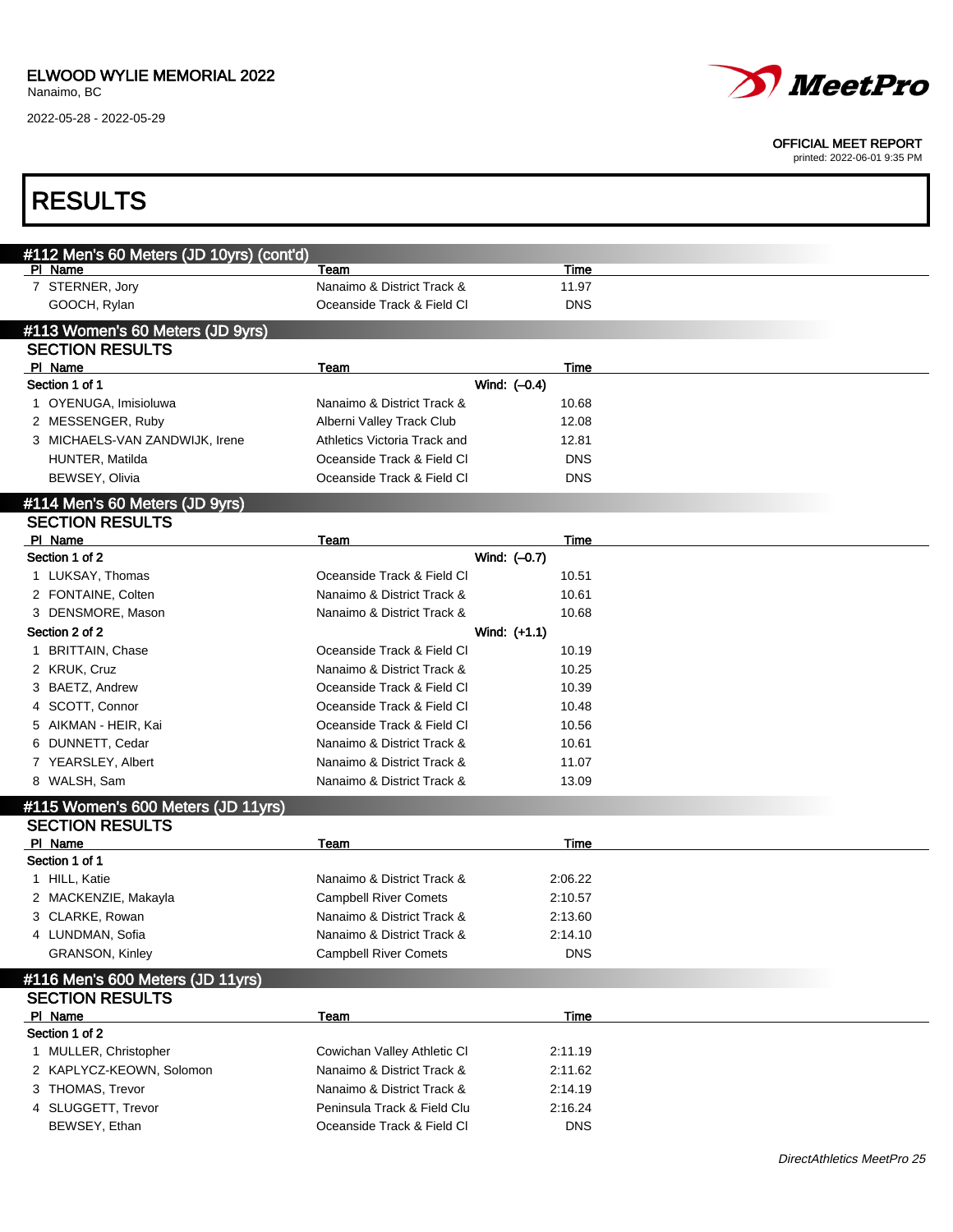

#### OFFICIAL MEET REPORT

printed: 2022-06-01 9:35 PM

## RESULTS

| #116 Men's 600 Meters (JD 11yrs) (cont'd)<br>PI Name         | Team                         | Time       |  |
|--------------------------------------------------------------|------------------------------|------------|--|
| FURTADO, Luke                                                | Peninsula Track & Field Clu  | <b>NT</b>  |  |
| Section 2 of 2                                               |                              |            |  |
| 1 VAN TONGEREN, Hudson                                       | <b>Comox Valley Cougars</b>  | 1:57.05    |  |
| 2 WILLERS, Gabriel                                           | Oceanside Track & Field Cl   | 2:04.41    |  |
| 3 HOLMGREN, Coen                                             | Peninsula Track & Field Clu  | 2:05.15    |  |
| 4 PARFIT, Christopher                                        | Peninsula Track & Field Clu  | 2:08.58    |  |
| 5 RAMSTEAD, Zachary                                          | Cowichan Valley Athletic CI  | 2:20.72    |  |
|                                                              |                              |            |  |
| #117 Women's 600 Meters (JD 10yrs)<br><b>SECTION RESULTS</b> |                              |            |  |
| PI Name                                                      | Team                         | Time       |  |
| Section 1 of 1                                               |                              |            |  |
| 1 ROMAINE, Natalya                                           | Peninsula Track & Field Clu  | 2:14.75    |  |
| 2 MORRILL, Caitlin                                           | Nanaimo & District Track &   | 2:24.16    |  |
| 3 BAILLIE, Sunny                                             | Nanaimo & District Track &   | 2:31.99    |  |
|                                                              |                              |            |  |
| #118 Men's 600 Meters (JD 10yrs)                             |                              |            |  |
| <b>SECTION RESULTS</b>                                       |                              |            |  |
| PI Name                                                      | Team                         | Time       |  |
| Section 1 of 1                                               |                              |            |  |
| 1 RAMSTEAD, Liam                                             | Cowichan Valley Athletic CI  | 2:10.80    |  |
| 2 FRIESEN, Jasper                                            | Nanaimo & District Track &   | 2:24.19    |  |
| 3 DESJARDINS, Luke                                           | Peninsula Track & Field Clu  | 2:35.87    |  |
| 4 GEEN, Jackson                                              | Peninsula Track & Field Clu  | 2:37.23    |  |
| GOOCH, Rylan                                                 | Oceanside Track & Field Cl   | <b>NT</b>  |  |
| #119 Women's 600 Meters (JD 9yrs)                            |                              |            |  |
| <b>SECTION RESULTS</b>                                       |                              |            |  |
| PI Name                                                      | Team                         | Time       |  |
| Section 1 of 1                                               |                              |            |  |
| 1 OYENUGA, Imisioluwa                                        | Nanaimo & District Track &   | 2:41.32    |  |
| 2 CUNNING, Fiona                                             | Nanaimo & District Track &   | 2:44.71    |  |
| 3 MESSENGER, Ruby                                            | Alberni Valley Track Club    | 2:48.65    |  |
| MICHAELS-VAN ZANDWIJK, Irene                                 | Athletics Victoria Track and | <b>DNS</b> |  |
| BEWSEY, Olivia                                               | Oceanside Track & Field Cl   | <b>DNS</b> |  |
| #120 Men's 600 Meters (JD 9yrs)                              |                              |            |  |
| <b>SECTION RESULTS</b>                                       |                              |            |  |
| PI Name                                                      | Team                         | Time       |  |
| Section 1 of 1                                               |                              |            |  |
| <b>GROSS, Curtis</b><br>1.                                   | Nanaimo & District Track &   | 2:09.75    |  |
| DUNNETT, Cedar<br>2                                          | Nanaimo & District Track &   | 2:12.43    |  |
| BAETZ, Andrew<br>3                                           | Oceanside Track & Field Cl   | 2:13.00    |  |
| <b>BLIGHTT, Benjamin</b><br>4                                | Nanaimo & District Track &   | 2:16.61    |  |
| LUKSAY, Thomas<br>5.                                         | Oceanside Track & Field Cl   | 2:18.76    |  |
| NORMAN, Oskar<br>6                                           | Nanaimo & District Track &   | 2:18.97    |  |
| 7 SCOTT, Connor                                              | Oceanside Track & Field Cl   | 2:19.62    |  |
| YEARSLEY, Albert<br>8                                        | Nanaimo & District Track &   | 2:19.99    |  |
| 9 AIKMAN - HEIR, Kai                                         | Oceanside Track & Field CI   | 2:21.22    |  |
|                                                              |                              |            |  |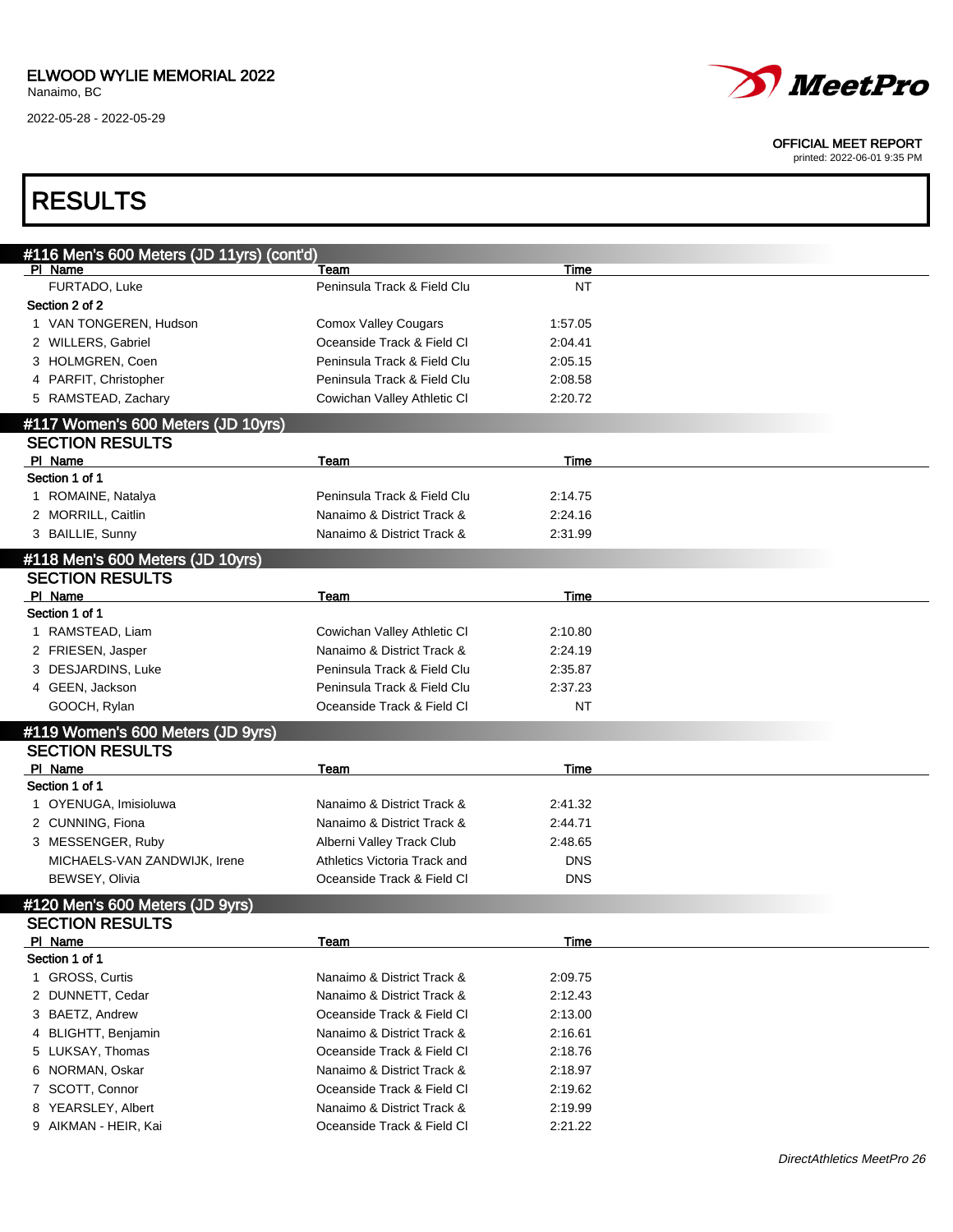

#### OFFICIAL MEET REPORT

| #120 Men's 600 Meters (JD 9yrs) (cont'd)<br>PI Name<br>Team<br>Time<br>10 KAPLYCZ-KEOWN, Balian<br>Nanaimo & District Track &<br>2:22.54<br>11 MCCULLOCH, Alec<br>Nanaimo & District Track &<br>2:22.87<br>HOWARD, George<br>Nanaimo & District Track &<br><b>DNS</b><br>Team<br>Time<br>1 DOW, Alexa<br>Prairie Inn Harriers Racing<br>2:10.63<br>2 LIEFSOENS, Nelle<br><b>Powell River</b><br>2:32.29<br>3 LEWIS, Kendra<br><b>Mid Island Distance</b><br>2:36.01<br>4 GAUTHIER, Ava<br>Nanaimo & District Track &<br>2:36.94<br>5 ROBINSON, Shae-Lynn<br>Nanaimo & District Track &<br>2:48.34<br><b>SECTION RESULTS</b><br>PI Name<br>Time<br>Team<br>Section 1 of 2<br>1 DENUX, Luc<br>Prairie Inn Harriers Racing<br>2:16.61<br>2 DAY, Alistair<br>Nanaimo & District Track &<br>2:26.90<br>3 VENABLES, Levi<br>Peninsula Track & Field Clu<br>2:29.04<br>4 HARBO, Owen<br>Unattached British Columbi<br>2:32.28<br>5 PALMER, Madrid<br><b>Campbell River Comets</b><br>2:58.68<br>MINKA, Stefan<br>Cowichan Valley Athletic CI<br>DNS<br>Section 2 of 2<br>1 SANDQUIST-SHERMAN, Owen<br>Prairie Inn Harriers Racing<br>2:09.52<br>2 O'HARA, Niall<br>Nanaimo & District Track &<br>2:14.61<br>3 FRANEY, Egan<br>Peninsula Track & Field Clu<br>2:15.41<br>4 CURRIE, Gavin<br><b>Campbell River Comets</b><br>2:40.62<br>Mid Island Distance<br>5 SAKAMOTO, Sam<br>2:48.16<br>PI Name<br>Team<br>Time<br>Peninsula Track & Field Clu<br>2:00.56<br>1 HOLMGREN, Aaron<br>2 PINCKARD, Mark<br>Ocean Athletics Track & Fie<br>2:13.99<br><b>SECTION RESULTS</b><br>PI Name<br>Time<br>Team<br>Section 1 of 1<br>1 BARBER, Michael<br>Prairie Inn Harriers Racing<br>1:55.88<br>2 STANLEY, Liam<br>Prairie Inn Harriers Racing<br>2:00.96<br>3 WILSON, Aidan<br><b>Campbell River Comets</b><br>2:15.46<br><b>SECTION RESULTS</b><br>PI Name<br><b>Time</b><br>Team | <b>RESULTS</b>                                           |  |  |
|-----------------------------------------------------------------------------------------------------------------------------------------------------------------------------------------------------------------------------------------------------------------------------------------------------------------------------------------------------------------------------------------------------------------------------------------------------------------------------------------------------------------------------------------------------------------------------------------------------------------------------------------------------------------------------------------------------------------------------------------------------------------------------------------------------------------------------------------------------------------------------------------------------------------------------------------------------------------------------------------------------------------------------------------------------------------------------------------------------------------------------------------------------------------------------------------------------------------------------------------------------------------------------------------------------------------------------------------------------------------------------------------------------------------------------------------------------------------------------------------------------------------------------------------------------------------------------------------------------------------------------------------------------------------------------------------------------------------------------------------------------------------------------------------------------------------------------------------------------------------------|----------------------------------------------------------|--|--|
|                                                                                                                                                                                                                                                                                                                                                                                                                                                                                                                                                                                                                                                                                                                                                                                                                                                                                                                                                                                                                                                                                                                                                                                                                                                                                                                                                                                                                                                                                                                                                                                                                                                                                                                                                                                                                                                                       |                                                          |  |  |
|                                                                                                                                                                                                                                                                                                                                                                                                                                                                                                                                                                                                                                                                                                                                                                                                                                                                                                                                                                                                                                                                                                                                                                                                                                                                                                                                                                                                                                                                                                                                                                                                                                                                                                                                                                                                                                                                       |                                                          |  |  |
|                                                                                                                                                                                                                                                                                                                                                                                                                                                                                                                                                                                                                                                                                                                                                                                                                                                                                                                                                                                                                                                                                                                                                                                                                                                                                                                                                                                                                                                                                                                                                                                                                                                                                                                                                                                                                                                                       |                                                          |  |  |
|                                                                                                                                                                                                                                                                                                                                                                                                                                                                                                                                                                                                                                                                                                                                                                                                                                                                                                                                                                                                                                                                                                                                                                                                                                                                                                                                                                                                                                                                                                                                                                                                                                                                                                                                                                                                                                                                       |                                                          |  |  |
|                                                                                                                                                                                                                                                                                                                                                                                                                                                                                                                                                                                                                                                                                                                                                                                                                                                                                                                                                                                                                                                                                                                                                                                                                                                                                                                                                                                                                                                                                                                                                                                                                                                                                                                                                                                                                                                                       |                                                          |  |  |
|                                                                                                                                                                                                                                                                                                                                                                                                                                                                                                                                                                                                                                                                                                                                                                                                                                                                                                                                                                                                                                                                                                                                                                                                                                                                                                                                                                                                                                                                                                                                                                                                                                                                                                                                                                                                                                                                       | #121 Women's 800 Meters (U16)<br><b>SECTION RESULTS</b>  |  |  |
|                                                                                                                                                                                                                                                                                                                                                                                                                                                                                                                                                                                                                                                                                                                                                                                                                                                                                                                                                                                                                                                                                                                                                                                                                                                                                                                                                                                                                                                                                                                                                                                                                                                                                                                                                                                                                                                                       | PI Name                                                  |  |  |
|                                                                                                                                                                                                                                                                                                                                                                                                                                                                                                                                                                                                                                                                                                                                                                                                                                                                                                                                                                                                                                                                                                                                                                                                                                                                                                                                                                                                                                                                                                                                                                                                                                                                                                                                                                                                                                                                       | Section 1 of 1                                           |  |  |
|                                                                                                                                                                                                                                                                                                                                                                                                                                                                                                                                                                                                                                                                                                                                                                                                                                                                                                                                                                                                                                                                                                                                                                                                                                                                                                                                                                                                                                                                                                                                                                                                                                                                                                                                                                                                                                                                       |                                                          |  |  |
|                                                                                                                                                                                                                                                                                                                                                                                                                                                                                                                                                                                                                                                                                                                                                                                                                                                                                                                                                                                                                                                                                                                                                                                                                                                                                                                                                                                                                                                                                                                                                                                                                                                                                                                                                                                                                                                                       |                                                          |  |  |
|                                                                                                                                                                                                                                                                                                                                                                                                                                                                                                                                                                                                                                                                                                                                                                                                                                                                                                                                                                                                                                                                                                                                                                                                                                                                                                                                                                                                                                                                                                                                                                                                                                                                                                                                                                                                                                                                       |                                                          |  |  |
|                                                                                                                                                                                                                                                                                                                                                                                                                                                                                                                                                                                                                                                                                                                                                                                                                                                                                                                                                                                                                                                                                                                                                                                                                                                                                                                                                                                                                                                                                                                                                                                                                                                                                                                                                                                                                                                                       |                                                          |  |  |
|                                                                                                                                                                                                                                                                                                                                                                                                                                                                                                                                                                                                                                                                                                                                                                                                                                                                                                                                                                                                                                                                                                                                                                                                                                                                                                                                                                                                                                                                                                                                                                                                                                                                                                                                                                                                                                                                       |                                                          |  |  |
|                                                                                                                                                                                                                                                                                                                                                                                                                                                                                                                                                                                                                                                                                                                                                                                                                                                                                                                                                                                                                                                                                                                                                                                                                                                                                                                                                                                                                                                                                                                                                                                                                                                                                                                                                                                                                                                                       | #122 Men's 800 Meters (U16)                              |  |  |
|                                                                                                                                                                                                                                                                                                                                                                                                                                                                                                                                                                                                                                                                                                                                                                                                                                                                                                                                                                                                                                                                                                                                                                                                                                                                                                                                                                                                                                                                                                                                                                                                                                                                                                                                                                                                                                                                       |                                                          |  |  |
|                                                                                                                                                                                                                                                                                                                                                                                                                                                                                                                                                                                                                                                                                                                                                                                                                                                                                                                                                                                                                                                                                                                                                                                                                                                                                                                                                                                                                                                                                                                                                                                                                                                                                                                                                                                                                                                                       |                                                          |  |  |
|                                                                                                                                                                                                                                                                                                                                                                                                                                                                                                                                                                                                                                                                                                                                                                                                                                                                                                                                                                                                                                                                                                                                                                                                                                                                                                                                                                                                                                                                                                                                                                                                                                                                                                                                                                                                                                                                       |                                                          |  |  |
|                                                                                                                                                                                                                                                                                                                                                                                                                                                                                                                                                                                                                                                                                                                                                                                                                                                                                                                                                                                                                                                                                                                                                                                                                                                                                                                                                                                                                                                                                                                                                                                                                                                                                                                                                                                                                                                                       |                                                          |  |  |
|                                                                                                                                                                                                                                                                                                                                                                                                                                                                                                                                                                                                                                                                                                                                                                                                                                                                                                                                                                                                                                                                                                                                                                                                                                                                                                                                                                                                                                                                                                                                                                                                                                                                                                                                                                                                                                                                       |                                                          |  |  |
|                                                                                                                                                                                                                                                                                                                                                                                                                                                                                                                                                                                                                                                                                                                                                                                                                                                                                                                                                                                                                                                                                                                                                                                                                                                                                                                                                                                                                                                                                                                                                                                                                                                                                                                                                                                                                                                                       |                                                          |  |  |
|                                                                                                                                                                                                                                                                                                                                                                                                                                                                                                                                                                                                                                                                                                                                                                                                                                                                                                                                                                                                                                                                                                                                                                                                                                                                                                                                                                                                                                                                                                                                                                                                                                                                                                                                                                                                                                                                       |                                                          |  |  |
|                                                                                                                                                                                                                                                                                                                                                                                                                                                                                                                                                                                                                                                                                                                                                                                                                                                                                                                                                                                                                                                                                                                                                                                                                                                                                                                                                                                                                                                                                                                                                                                                                                                                                                                                                                                                                                                                       |                                                          |  |  |
|                                                                                                                                                                                                                                                                                                                                                                                                                                                                                                                                                                                                                                                                                                                                                                                                                                                                                                                                                                                                                                                                                                                                                                                                                                                                                                                                                                                                                                                                                                                                                                                                                                                                                                                                                                                                                                                                       |                                                          |  |  |
|                                                                                                                                                                                                                                                                                                                                                                                                                                                                                                                                                                                                                                                                                                                                                                                                                                                                                                                                                                                                                                                                                                                                                                                                                                                                                                                                                                                                                                                                                                                                                                                                                                                                                                                                                                                                                                                                       |                                                          |  |  |
|                                                                                                                                                                                                                                                                                                                                                                                                                                                                                                                                                                                                                                                                                                                                                                                                                                                                                                                                                                                                                                                                                                                                                                                                                                                                                                                                                                                                                                                                                                                                                                                                                                                                                                                                                                                                                                                                       |                                                          |  |  |
|                                                                                                                                                                                                                                                                                                                                                                                                                                                                                                                                                                                                                                                                                                                                                                                                                                                                                                                                                                                                                                                                                                                                                                                                                                                                                                                                                                                                                                                                                                                                                                                                                                                                                                                                                                                                                                                                       |                                                          |  |  |
|                                                                                                                                                                                                                                                                                                                                                                                                                                                                                                                                                                                                                                                                                                                                                                                                                                                                                                                                                                                                                                                                                                                                                                                                                                                                                                                                                                                                                                                                                                                                                                                                                                                                                                                                                                                                                                                                       |                                                          |  |  |
|                                                                                                                                                                                                                                                                                                                                                                                                                                                                                                                                                                                                                                                                                                                                                                                                                                                                                                                                                                                                                                                                                                                                                                                                                                                                                                                                                                                                                                                                                                                                                                                                                                                                                                                                                                                                                                                                       |                                                          |  |  |
|                                                                                                                                                                                                                                                                                                                                                                                                                                                                                                                                                                                                                                                                                                                                                                                                                                                                                                                                                                                                                                                                                                                                                                                                                                                                                                                                                                                                                                                                                                                                                                                                                                                                                                                                                                                                                                                                       |                                                          |  |  |
|                                                                                                                                                                                                                                                                                                                                                                                                                                                                                                                                                                                                                                                                                                                                                                                                                                                                                                                                                                                                                                                                                                                                                                                                                                                                                                                                                                                                                                                                                                                                                                                                                                                                                                                                                                                                                                                                       | #123 Men's 800 Meters (Master)<br><b>SECTION RESULTS</b> |  |  |
|                                                                                                                                                                                                                                                                                                                                                                                                                                                                                                                                                                                                                                                                                                                                                                                                                                                                                                                                                                                                                                                                                                                                                                                                                                                                                                                                                                                                                                                                                                                                                                                                                                                                                                                                                                                                                                                                       |                                                          |  |  |
|                                                                                                                                                                                                                                                                                                                                                                                                                                                                                                                                                                                                                                                                                                                                                                                                                                                                                                                                                                                                                                                                                                                                                                                                                                                                                                                                                                                                                                                                                                                                                                                                                                                                                                                                                                                                                                                                       | Section 1 of 1                                           |  |  |
|                                                                                                                                                                                                                                                                                                                                                                                                                                                                                                                                                                                                                                                                                                                                                                                                                                                                                                                                                                                                                                                                                                                                                                                                                                                                                                                                                                                                                                                                                                                                                                                                                                                                                                                                                                                                                                                                       |                                                          |  |  |
|                                                                                                                                                                                                                                                                                                                                                                                                                                                                                                                                                                                                                                                                                                                                                                                                                                                                                                                                                                                                                                                                                                                                                                                                                                                                                                                                                                                                                                                                                                                                                                                                                                                                                                                                                                                                                                                                       |                                                          |  |  |
|                                                                                                                                                                                                                                                                                                                                                                                                                                                                                                                                                                                                                                                                                                                                                                                                                                                                                                                                                                                                                                                                                                                                                                                                                                                                                                                                                                                                                                                                                                                                                                                                                                                                                                                                                                                                                                                                       | #124 Men's 800 Meters (Senior)                           |  |  |
|                                                                                                                                                                                                                                                                                                                                                                                                                                                                                                                                                                                                                                                                                                                                                                                                                                                                                                                                                                                                                                                                                                                                                                                                                                                                                                                                                                                                                                                                                                                                                                                                                                                                                                                                                                                                                                                                       |                                                          |  |  |
|                                                                                                                                                                                                                                                                                                                                                                                                                                                                                                                                                                                                                                                                                                                                                                                                                                                                                                                                                                                                                                                                                                                                                                                                                                                                                                                                                                                                                                                                                                                                                                                                                                                                                                                                                                                                                                                                       |                                                          |  |  |
|                                                                                                                                                                                                                                                                                                                                                                                                                                                                                                                                                                                                                                                                                                                                                                                                                                                                                                                                                                                                                                                                                                                                                                                                                                                                                                                                                                                                                                                                                                                                                                                                                                                                                                                                                                                                                                                                       |                                                          |  |  |
|                                                                                                                                                                                                                                                                                                                                                                                                                                                                                                                                                                                                                                                                                                                                                                                                                                                                                                                                                                                                                                                                                                                                                                                                                                                                                                                                                                                                                                                                                                                                                                                                                                                                                                                                                                                                                                                                       |                                                          |  |  |
|                                                                                                                                                                                                                                                                                                                                                                                                                                                                                                                                                                                                                                                                                                                                                                                                                                                                                                                                                                                                                                                                                                                                                                                                                                                                                                                                                                                                                                                                                                                                                                                                                                                                                                                                                                                                                                                                       |                                                          |  |  |
|                                                                                                                                                                                                                                                                                                                                                                                                                                                                                                                                                                                                                                                                                                                                                                                                                                                                                                                                                                                                                                                                                                                                                                                                                                                                                                                                                                                                                                                                                                                                                                                                                                                                                                                                                                                                                                                                       |                                                          |  |  |
|                                                                                                                                                                                                                                                                                                                                                                                                                                                                                                                                                                                                                                                                                                                                                                                                                                                                                                                                                                                                                                                                                                                                                                                                                                                                                                                                                                                                                                                                                                                                                                                                                                                                                                                                                                                                                                                                       | #125 Women's 800 Meters (U20)                            |  |  |
|                                                                                                                                                                                                                                                                                                                                                                                                                                                                                                                                                                                                                                                                                                                                                                                                                                                                                                                                                                                                                                                                                                                                                                                                                                                                                                                                                                                                                                                                                                                                                                                                                                                                                                                                                                                                                                                                       |                                                          |  |  |
|                                                                                                                                                                                                                                                                                                                                                                                                                                                                                                                                                                                                                                                                                                                                                                                                                                                                                                                                                                                                                                                                                                                                                                                                                                                                                                                                                                                                                                                                                                                                                                                                                                                                                                                                                                                                                                                                       | Section 1 of 1                                           |  |  |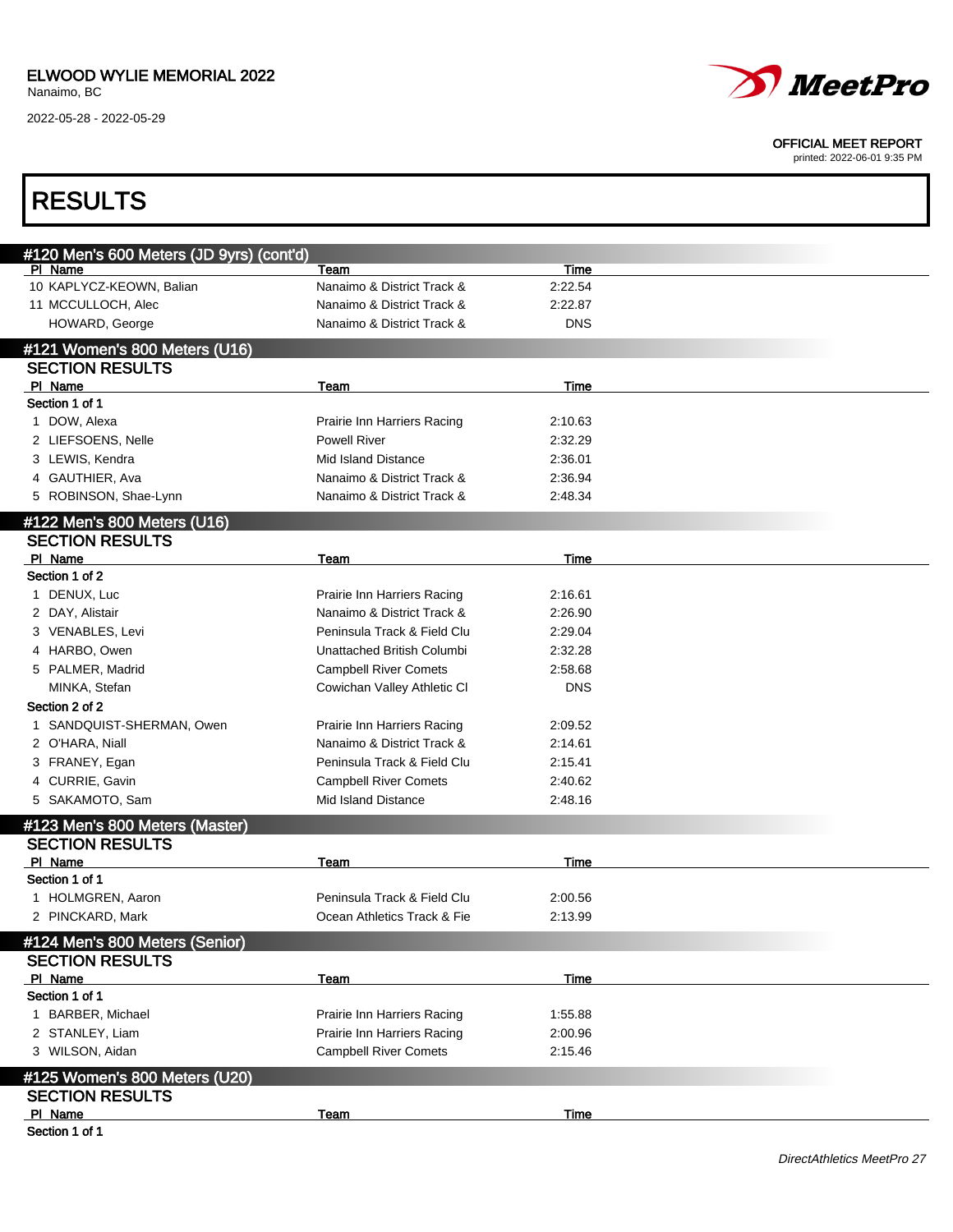

#### OFFICIAL MEET REPORT

| <b>RESULTS</b>                                          |                              |             |  |
|---------------------------------------------------------|------------------------------|-------------|--|
|                                                         |                              |             |  |
| #125 Women's 800 Meters (U20) (cont'd)<br>PI Name       | Team                         | Time        |  |
| 1 HUNT, Emily                                           | Mid Island Distance          | 2:29.80     |  |
| #126 Men's 800 Meters (U20)                             |                              |             |  |
| <b>SECTION RESULTS</b>                                  |                              |             |  |
| PI Name                                                 | Team                         | Time        |  |
| Section 1 of 1                                          |                              |             |  |
| 1 PUTZ, Jake                                            | Nanaimo & District Track &   | 2:05.45     |  |
| 2 WATSON, Jayden                                        | Nanaimo & District Track &   | 2:08.70     |  |
| 3 FLINT, William                                        | <b>Mid Island Distance</b>   | 2:18.13     |  |
| 4 DAILEY, Graeme                                        | Cowichan Valley Athletic CI  | 2:24.88     |  |
| ZANETTE, Gage                                           | Unattached                   | DNS         |  |
|                                                         |                              |             |  |
| #127 Women's 800 Meters (U18)<br><b>SECTION RESULTS</b> |                              |             |  |
| PI Name                                                 | Team                         | Time        |  |
| Section 1 of 1                                          |                              |             |  |
| 1 MARTIN, Haley                                         | Nanaimo & District Track &   | 2:34.55     |  |
| 2 PARIS, Lydia                                          | Nanaimo & District Track &   | 2:44.34     |  |
| <b>HALLQUIST, Lily</b>                                  | Cowichan Valley Athletic CI  | DNS         |  |
| MIASIK, Nikol                                           | Peninsula Track & Field Clu  | DNS         |  |
|                                                         |                              |             |  |
| #128 Men's 800 Meters (U18)                             |                              |             |  |
| <b>SECTION RESULTS</b>                                  |                              |             |  |
| PI Name<br>Section 1 of 1                               | Team                         | Time        |  |
| 1 BARBERIE, Dylan                                       | Nanaimo & District Track &   | 2:10.59     |  |
| 2 CROOME, Zachary                                       | Nanaimo & District Track &   | 2:16.99     |  |
| 3 SAKAMOTO, Nicholas                                    | Mid Island Distance          | 2:21.51     |  |
|                                                         |                              |             |  |
| #129 Women's 800 Meters (JD 13yrs)                      |                              |             |  |
| <b>SECTION RESULTS</b>                                  |                              |             |  |
| PI Name                                                 | Team                         | Time        |  |
| Section 1 of 1                                          |                              |             |  |
| 1 GOUGH, Charlotte                                      | Cowichan Valley Athletic CI  | 2:42.02     |  |
| WEIR, Nevaeh                                            | Cowichan Valley Athletic CI  | DNS         |  |
| SUTTON, Rebecca                                         | Nanaimo & District Track &   | DNS         |  |
| WEISS, Abby                                             | <b>Comox Valley Cougars</b>  | <b>DNS</b>  |  |
| #130 Men's 800 Meters (JD 13yrs)                        |                              |             |  |
| <b>SECTION RESULTS</b>                                  |                              |             |  |
| PI Name                                                 | Team                         | <b>Time</b> |  |
| Section 1 of 1                                          |                              |             |  |
| 1 FOLK, Bowen                                           | Oceanside Track & Field Cl   | 2:35.90     |  |
| 2 HOLMGREN, Emilian                                     | Peninsula Track & Field Clu  | 2:43.79     |  |
| 3 MORSE, Griffin                                        | Oceanside Track & Field Cl   | 2:45.59     |  |
| 4 MARTIN, Mason                                         | Cowichan Valley Athletic CI  | 2:47.44     |  |
| GUY, Tyson<br>5                                         | Oceanside Track & Field Cl   | 2:47.69     |  |
| 6 SMITH, Nolan                                          | Nanaimo & District Track &   | 2:54.36     |  |
| 7 CLEMENTS, Edwin                                       | <b>Campbell River Comets</b> | 2:58.13     |  |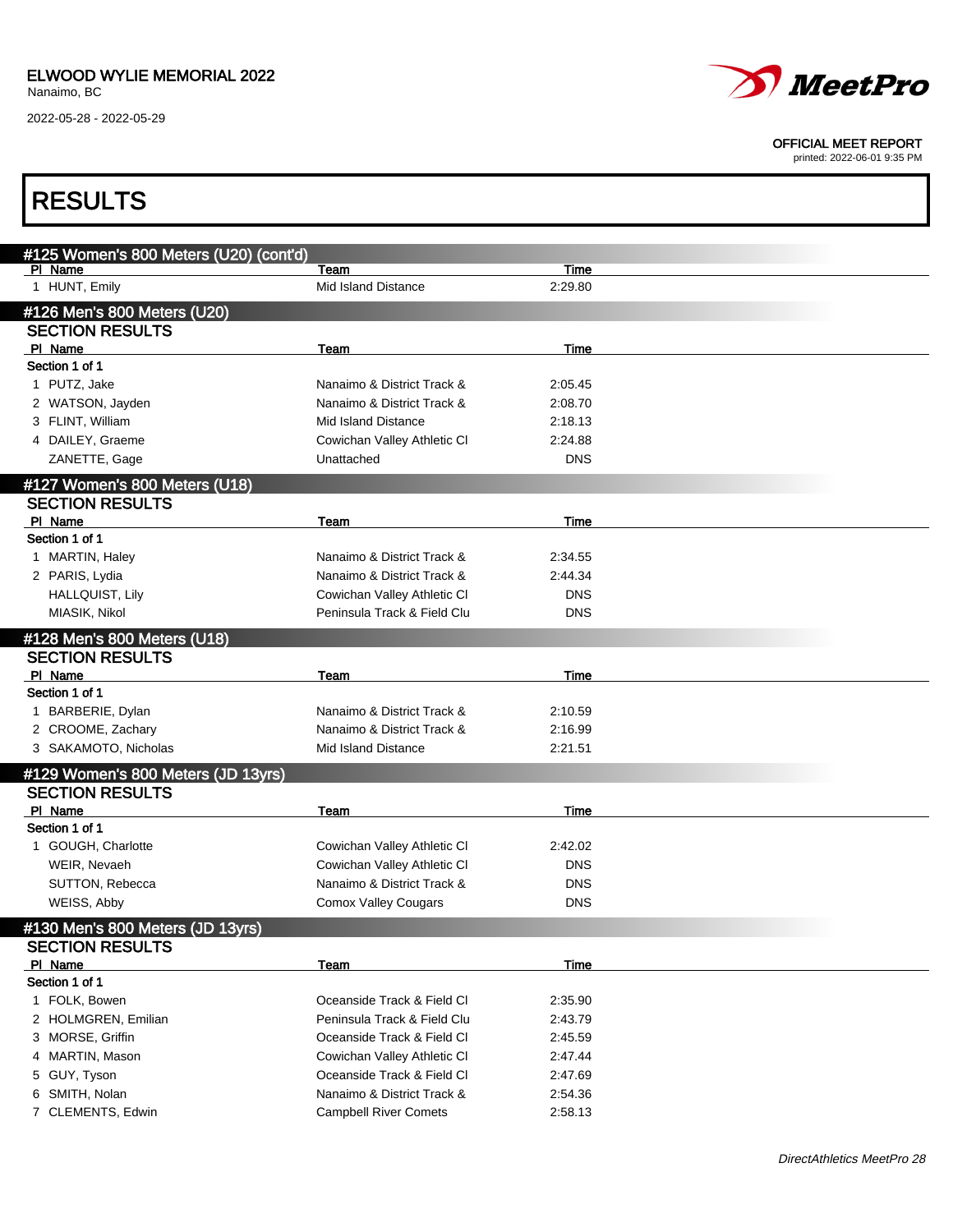

#### OFFICIAL MEET REPORT

| <b>RESULTS</b>                               |                              |            |  |
|----------------------------------------------|------------------------------|------------|--|
| #131 Women's 800 Meters (JD 12yrs)           |                              |            |  |
| <b>SECTION RESULTS</b>                       |                              |            |  |
| PI Name                                      | Team                         | Time       |  |
| Section 1 of 1                               |                              |            |  |
| 1 HAYNES, Rosie                              | Peninsula Track & Field Clu  | 2:51.05    |  |
| 2 NADLER, Stella                             | <b>Campbell River Comets</b> | 3:07.43    |  |
| 3 FINCH, May                                 | Nanaimo & District Track &   | 3:18.55    |  |
| 4 CARTER RUDDELL, Wren                       | Nanaimo & District Track &   | 3:27.82    |  |
| JELEN MOORE, Amelia                          | <b>Comox Valley Cougars</b>  | <b>DQ</b>  |  |
| #132 Men's 800 Meters (JD 12yrs)             |                              |            |  |
| <b>SECTION RESULTS</b>                       |                              |            |  |
| PI Name                                      | Team                         | Time       |  |
| Section 1 of 1                               |                              |            |  |
| 1 MCARTHUR, Max                              | Prairie Inn Harriers Racing  | 2:33.15    |  |
| 2 KRIEGER, Grayson                           | Peninsula Track & Field Clu  | 2:45.39    |  |
| 3 KOLEN-LEE, Jonah                           | Oceanside Track & Field CI   | 2:55.03    |  |
| 4 MORRILL, James                             | Nanaimo & District Track &   | 3:07.84    |  |
| 5 NICKOLICHUK, Samuel                        | Cowichan Valley Athletic CI  | 3:16.34    |  |
| O'KEEFE, Taveon                              | Nanaimo & District Track &   | <b>DNS</b> |  |
| STUBBS, Ryder                                | Peninsula Track & Field Clu  | <b>DNS</b> |  |
| STUBBS, Grayson                              | Peninsula Track & Field Clu  | <b>DNS</b> |  |
|                                              |                              |            |  |
| #134 Men's & Women's 5000m Walk (Division 1) |                              |            |  |
| <b>SECTION RESULTS</b>                       |                              |            |  |
| U18                                          |                              |            |  |
| PI Name                                      | Team                         | Time       |  |
| Section 1 of 1                               |                              |            |  |
| 2 LUNDMAN, Annika                            | Nanaimo & District Track &   | 30:24.96   |  |
| U20                                          |                              |            |  |
| PI Name                                      | Team                         | Time       |  |
| Section 1 of 1                               |                              |            |  |
| 1 MORRISON, Samuel                           | Nanaimo & District Track &   | 28:48.33   |  |
| <b>Master</b>                                |                              |            |  |
| PI Name                                      | Team                         | Time       |  |
| Section 1 of 1                               |                              |            |  |
| 3 PHILLIPS, Jessica                          | Unattached                   | 30:27.51   |  |
| #135 Women's 1500m Walk (U16)                |                              |            |  |
| <b>SECTION RESULTS</b>                       |                              |            |  |
| PI Name                                      | Team                         | Time       |  |
| Section 1 of 1                               |                              |            |  |
| 1 BLUMEL, Annette                            | Cowichan Valley Athletic CI  | 8:49.13    |  |
| 2 JOHNSTON, Tori                             | Cowichan Valley Athletic CI  | 9:40.65    |  |
| #136 Women's 1500m Walk (JD 13yrs)           |                              |            |  |
| <b>SECTION RESULTS</b>                       |                              |            |  |
| PI Name                                      | Team                         | Time       |  |
| Section 1 of 1                               |                              |            |  |
| 1 KOSTY, Amelia                              | Cowichan Valley Athletic CI  | 12:59.35   |  |
| 2 MOONSAMY, Anishka                          | Nanaimo & District Track &   | 13:00.02   |  |
|                                              |                              |            |  |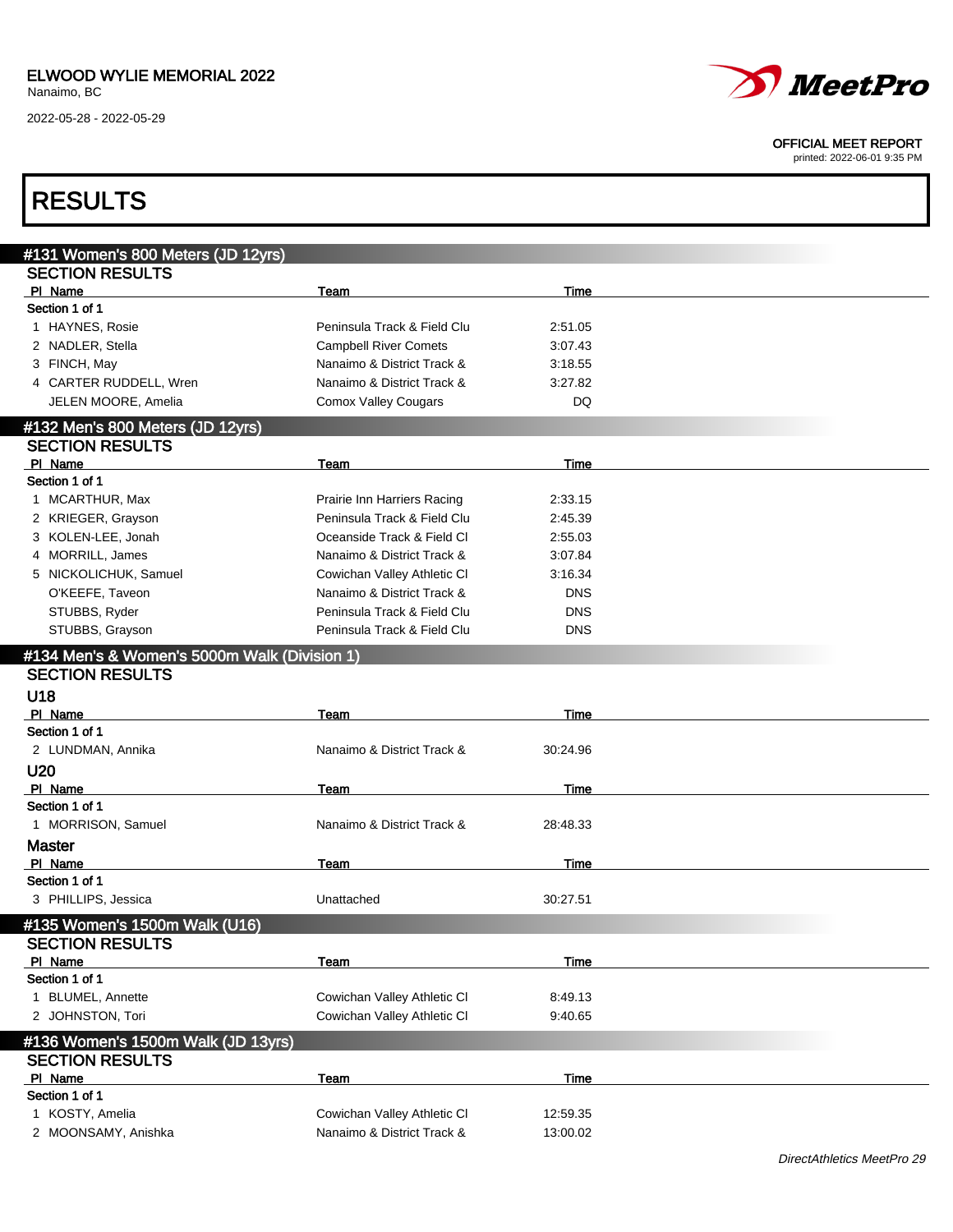

#### OFFICIAL MEET REPORT

| <b>RESULTS</b>                              |                            |                   |  |
|---------------------------------------------|----------------------------|-------------------|--|
| #136 Women's 1500m Walk (JD 13yrs) (cont'd) |                            |                   |  |
| PI Name                                     | Team                       | Time              |  |
| 3 TURKINGTON, Meghan                        | Nanaimo & District Track & | 13:07.77          |  |
| BRAND, Danaea                               | Nanaimo & District Track & | <b>DNS</b>        |  |
| #137 Men's 1500m Walk (JD 13yrs)            |                            |                   |  |
| <b>SECTION RESULTS</b>                      |                            |                   |  |
| PI Name                                     | Team                       | Time              |  |
| Section 1 of 1                              |                            |                   |  |
| 1 SMITH, Nolan                              | Nanaimo & District Track & | 13:08.00          |  |
| 2 BORTOLIN, Anthony                         | Nanaimo & District Track & | 13:29.09          |  |
| #138 Women's 800m Walk (JD 12yrs)           |                            |                   |  |
| <b>SECTION RESULTS</b>                      |                            |                   |  |
| PI Name                                     | Team                       | Time              |  |
| Section 1 of 1                              |                            |                   |  |
| 1 PILLAY, Keera                             | Nanaimo & District Track & | 6:14.29           |  |
| 2 CARTER RUDDELL, Wren                      | Nanaimo & District Track & | 6:48.64           |  |
| #139 Women's 800m Walk (JD 11yrs)           |                            |                   |  |
| <b>SECTION RESULTS</b>                      |                            |                   |  |
| PI Name                                     | Team                       | Time              |  |
| Section 1 of 1                              |                            |                   |  |
| 1 CLARKE, Rowan                             | Nanaimo & District Track & | 5:20.30           |  |
| 2 LUNDMAN, Sofia                            | Nanaimo & District Track & | 5:34.30           |  |
| #140 Women's 800m Walk (JD 9yrs)            |                            |                   |  |
| <b>SECTION RESULTS</b>                      |                            |                   |  |
| PI Name                                     | <b>Team</b>                | Time              |  |
| Section 1 of 1                              |                            |                   |  |
| 1 CUNNING, Fiona                            | Nanaimo & District Track & | 7:25.19           |  |
| OYENUGA, Imisioluwa                         | Nanaimo & District Track & | <b>DNS</b>        |  |
|                                             |                            |                   |  |
| #141 Men's 800m Walk (JD 9yrs)              |                            |                   |  |
| <b>SECTION RESULTS</b>                      |                            |                   |  |
| PI Name<br>Section 1 of 1                   | Team                       | Time              |  |
| GROSS, Curtis                               | Nanaimo & District Track & | DQ                |  |
| YEARSLEY, Albert                            | Nanaimo & District Track & | DQ                |  |
| SCOTT, Connor                               | Oceanside Track & Field Cl | DQ                |  |
| <b>BLIGHTT, Benjamin</b>                    | Nanaimo & District Track & | <b>DNS</b>        |  |
|                                             |                            |                   |  |
| #142 Men's High Jump (Master)               |                            |                   |  |
| <b>FLIGHT RESULTS</b>                       |                            |                   |  |
| PI Name                                     | Team                       | <b>Mark</b>       |  |
| Flight 1 of 1                               |                            |                   |  |
| 1 DONALDSON, Sven                           | Nanaimo & District Track & | 1.25m             |  |
| 2 HENDRIE, Tim                              | Nanaimo & District Track & | 0.90 <sub>m</sub> |  |
| 3 GIEGERICH, Joe                            | Nanaimo & District Track & | 0.90 <sub>m</sub> |  |
| #143 Women's High Jump (Senior)             |                            |                   |  |
| <b>FLIGHT RESULTS</b>                       |                            |                   |  |
| PI Name                                     | Team                       | <b>Mark</b>       |  |
| Flight 1 of 1                               |                            |                   |  |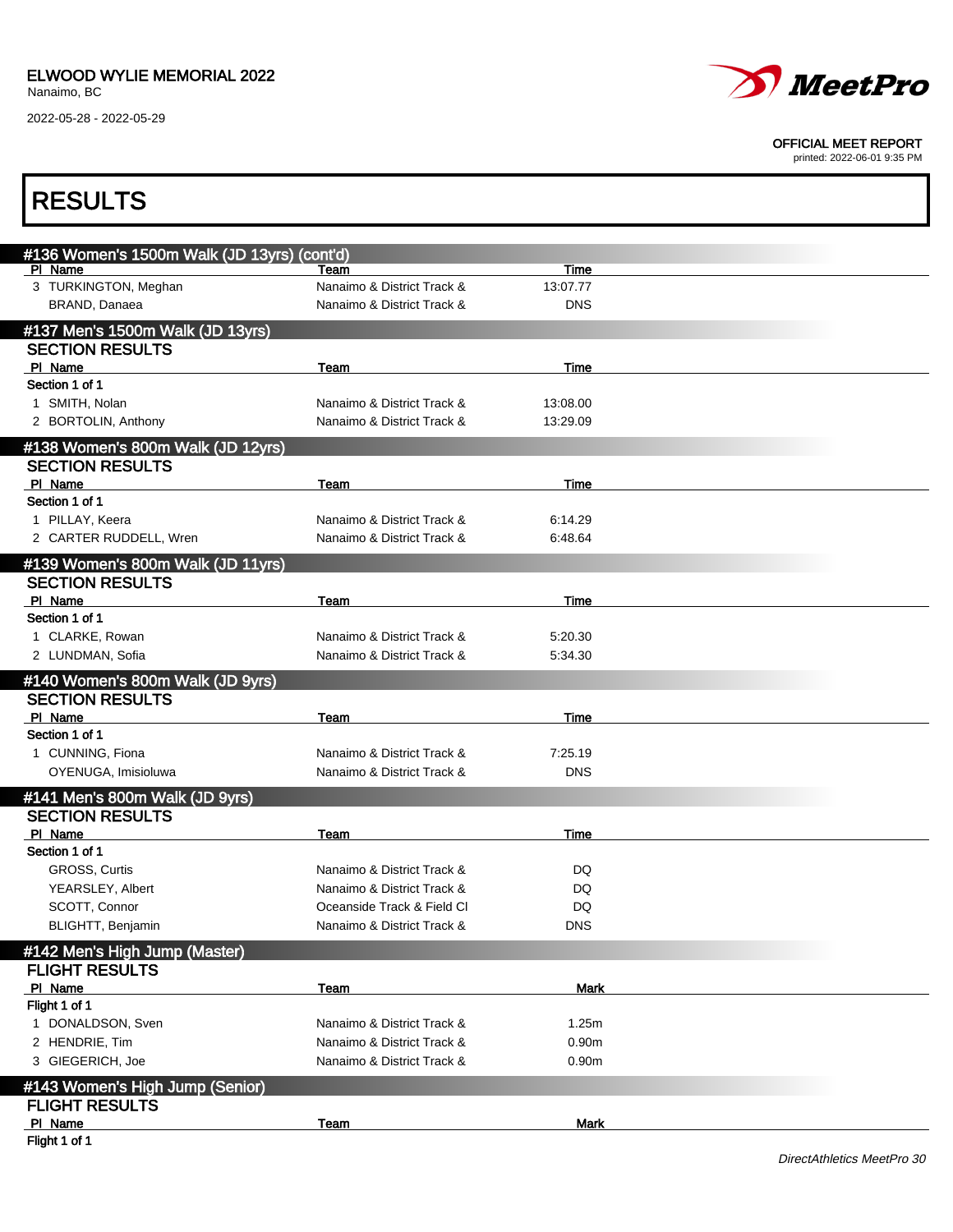

#### OFFICIAL MEET REPORT

| <b>RESULTS</b>                           |                              |             |  |
|------------------------------------------|------------------------------|-------------|--|
| #143 Women's High Jump (Senior) (cont'd) |                              |             |  |
| PI Name                                  | Team                         | <b>Mark</b> |  |
| 1 MITCHELL, Makayla                      | Nanaimo & District Track &   | 1.45m       |  |
| #144 Women's High Jump (U20)             |                              |             |  |
| <b>FLIGHT RESULTS</b>                    |                              |             |  |
| PI Name                                  | Team                         | <b>Mark</b> |  |
| Flight 1 of 1                            |                              |             |  |
| 1 RUEGG, Alison                          | <b>Brooks Secondary</b>      | 1.55m       |  |
| #145 Men's High Jump (U20)               |                              |             |  |
| <b>FLIGHT RESULTS</b>                    |                              |             |  |
| PI Name                                  | Team                         | <b>Mark</b> |  |
| Flight 1 of 1                            |                              |             |  |
| 1 IRISH, Lauchlan                        | Athletics Victoria Track and | 1.90m       |  |
| 1 PARIS, Nate                            | Nanaimo & District Track &   | 1.90m       |  |
| REDNOUR-BRUCKMAN, Cesare                 | Nanaimo & District Track &   | NΗ          |  |
| #146 Women's High Jump (U18)             |                              |             |  |
| <b>FLIGHT RESULTS</b>                    |                              |             |  |
| PI Name                                  | Team                         | Mark        |  |
| Flight 1 of 1                            |                              |             |  |
| 1 PARIS, Lydia                           | Nanaimo & District Track &   | 1.40m       |  |
| #147 Men's High Jump (U18)               |                              |             |  |
| <b>FLIGHT RESULTS</b>                    |                              |             |  |
| PI Name                                  | Team                         | <b>Mark</b> |  |
| Flight 1 of 1                            |                              |             |  |
| 1 THERRIEN, Sacha                        | Nanaimo & District Track &   | 1.90m       |  |
| 2 U-MING, Kayden                         | <b>Comox Valley Cougars</b>  | 1.65m       |  |
| #148 Women's High Jump (U16)             |                              |             |  |
| <b>FLIGHT RESULTS</b>                    |                              |             |  |
| PI Name                                  | Team                         | Mark        |  |
| Flight 1 of 1                            |                              |             |  |
| 1 WEDMANN-KENT, Nova                     | Athletics Victoria Track and | 1.56m       |  |
| 2 BURRY, Erika                           | <b>Comox Valley Cougars</b>  | 1.40m       |  |
| 3 WILLIAMS, Ella                         | Athletics Victoria Track and | 1.35m       |  |
| 4 FORCIER, Makenna                       | Cowichan Valley Athletic CI  | 1.35m       |  |
| #149 Men's High Jump (U16)               |                              |             |  |
| <b>FLIGHT RESULTS</b>                    |                              |             |  |
| PI Name                                  | <u>Team</u>                  | <b>Mark</b> |  |
| Flight 1 of 1                            |                              |             |  |
| 1 CHEN, Ethan                            | Cowichan Valley Athletic CI  | 1.55m       |  |
| 2 MICHAELS-VAN ZANDWIJK, Kayden          | Athletics Victoria Track and | 1.25m       |  |
| #150 Women's High Jump (JD 13yrs)        |                              |             |  |
| <b>FLIGHT RESULTS</b>                    |                              |             |  |
| PI Name                                  | <b>Team</b>                  | <b>Mark</b> |  |
| Flight 1 of 1                            |                              |             |  |
| 1 BELL, Tessa                            | Nanaimo & District Track &   | 1.45m       |  |
| 2 SHEPHERD, Charlotte                    | Nanaimo & District Track &   | 1.40m       |  |
| 3 MARTIN, Elly                           | Athletics Victoria Track and | 1.35m       |  |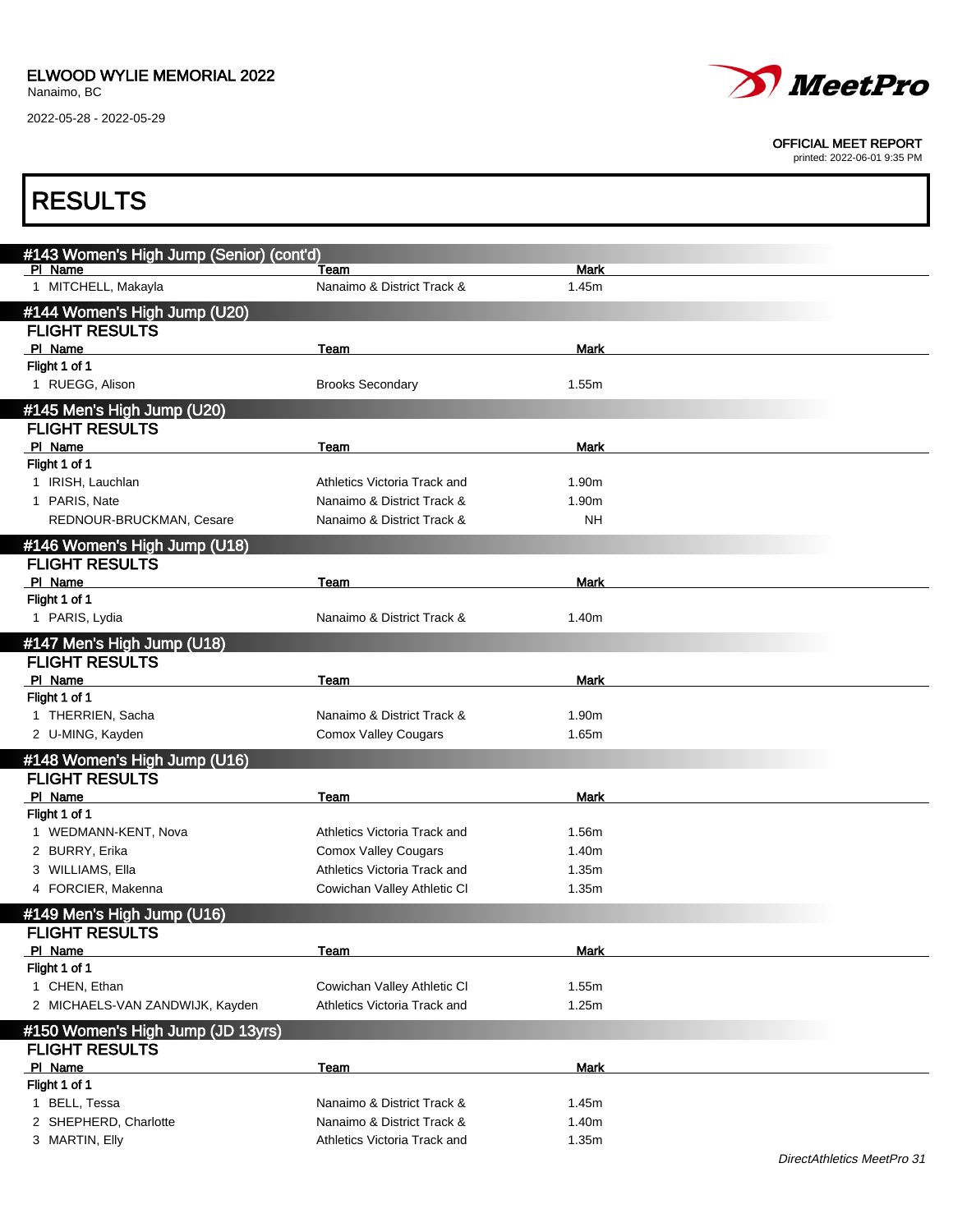### ELWOOD WYLIE MEMORIAL 2022

Nanaimo, BC

2022-05-28 - 2022-05-29



#### OFFICIAL MEET REPORT

printed: 2022-06-01 9:35 PM

## RESULTS

| #150 Women's High Jump (JD 13yrs) (cont'd)               |                                                            |             |  |
|----------------------------------------------------------|------------------------------------------------------------|-------------|--|
| PI Name                                                  | Team                                                       | Mark        |  |
| 4 QUESNEL, Gemma                                         | <b>Campbell River Comets</b>                               | 1.20m       |  |
| 5 LEWIS, Skyla                                           | Nanaimo & District Track &                                 | 1.20m       |  |
| MACKENZIE, Kendra<br>6                                   | <b>Campbell River Comets</b>                               | 1.20m       |  |
| 7 HILL, Aislyn                                           | Unattached                                                 | 1.20m       |  |
| DESVAUX, Sophia<br>8                                     | Oceanside Track & Field CI                                 | 1.15m       |  |
| 9 WEIR, Nevaeh                                           | Cowichan Valley Athletic CI                                | 1.15m       |  |
| JOHN-CLIFFE, Jodyn<br>9                                  | <b>Campbell River Comets</b>                               | 1.15m       |  |
| GOUGH, Charlotte                                         | Cowichan Valley Athletic CI                                | <b>NH</b>   |  |
| WEISS, Abby                                              | Comox Valley Cougars                                       | <b>NH</b>   |  |
| #151 Men's High Jump (JD 13yrs)                          |                                                            |             |  |
| <b>FLIGHT RESULTS</b>                                    |                                                            |             |  |
| PI Name                                                  | Team                                                       | <b>Mark</b> |  |
| Flight 1 of 1                                            |                                                            |             |  |
| 1 SMALLACOMBE, Simon                                     | <b>Comox Valley Cougars</b>                                | 1.45m       |  |
| 2 HOPKINS, Torsten                                       | Peninsula Track & Field Clu                                | 1.25m       |  |
| 3 MARTIN, Mason                                          | Cowichan Valley Athletic CI                                | 1.25m       |  |
| BISHOP, Bowen                                            | Oceanside Track & Field Cl                                 | 1.25m       |  |
| 5 GRANSON, Carter                                        | <b>Campbell River Comets</b>                               | 1.25m       |  |
| <b>BORTOLIN, Anthony</b>                                 | Nanaimo & District Track &                                 | 1.25m       |  |
| 7 KNIGHT, Charlie                                        | Nanaimo & District Track &                                 | 1.25m       |  |
| HOLMGREN, Emilian                                        | Peninsula Track & Field Clu                                | 1.25m       |  |
| 9 SMITH, Nolan                                           | Nanaimo & District Track &                                 | 1.20m       |  |
| 10 DICKINSON, Aidan                                      | Athletics Victoria Track and                               | 1.15m       |  |
| #152 Women's High Jump (JD 12yrs)                        |                                                            |             |  |
| <b>FLIGHT RESULTS</b>                                    |                                                            |             |  |
| PI Name                                                  | Team                                                       | <b>Mark</b> |  |
| Flight 1 of 1                                            |                                                            |             |  |
| 1 LOFSTROM, Kaylie                                       | <b>Comox Valley Cougars</b>                                | 1.30m       |  |
| 2 NORMAN, Audrey                                         |                                                            |             |  |
| 3 JELEN MOORE, Amelia                                    | Nanaimo & District Track &                                 | 1.10m       |  |
|                                                          | <b>Comox Valley Cougars</b>                                | 1.10m       |  |
|                                                          |                                                            |             |  |
| #153 Men's High Jump (JD 12yrs)<br><b>FLIGHT RESULTS</b> |                                                            |             |  |
| PI Name                                                  | Team                                                       | <b>Mark</b> |  |
| Flight 1 of 1                                            |                                                            |             |  |
| 1 THORNLEY, Quinn                                        | Unattached                                                 | 1.15m       |  |
| 2 O'KEEFE, Taveon                                        | Nanaimo & District Track &                                 | 1.15m       |  |
| 3 SINCLAIR, Oliver                                       | Nanaimo & District Track &                                 | 1.10m       |  |
| 4 LUCH, Ryan                                             | Nanaimo & District Track &                                 | 1.10m       |  |
| 5 KRIEGER, Grayson                                       | Peninsula Track & Field Clu                                | 1.10m       |  |
| SCHOLTZ, Bo                                              | <b>Comox Valley Cougars</b>                                | <b>NH</b>   |  |
|                                                          |                                                            | <b>NH</b>   |  |
| NICKOLICHUK, Samuel<br>WEIR, Jacob                       | Cowichan Valley Athletic CI<br>Cowichan Valley Athletic CI | <b>NH</b>   |  |

### FLIGHT RESULTS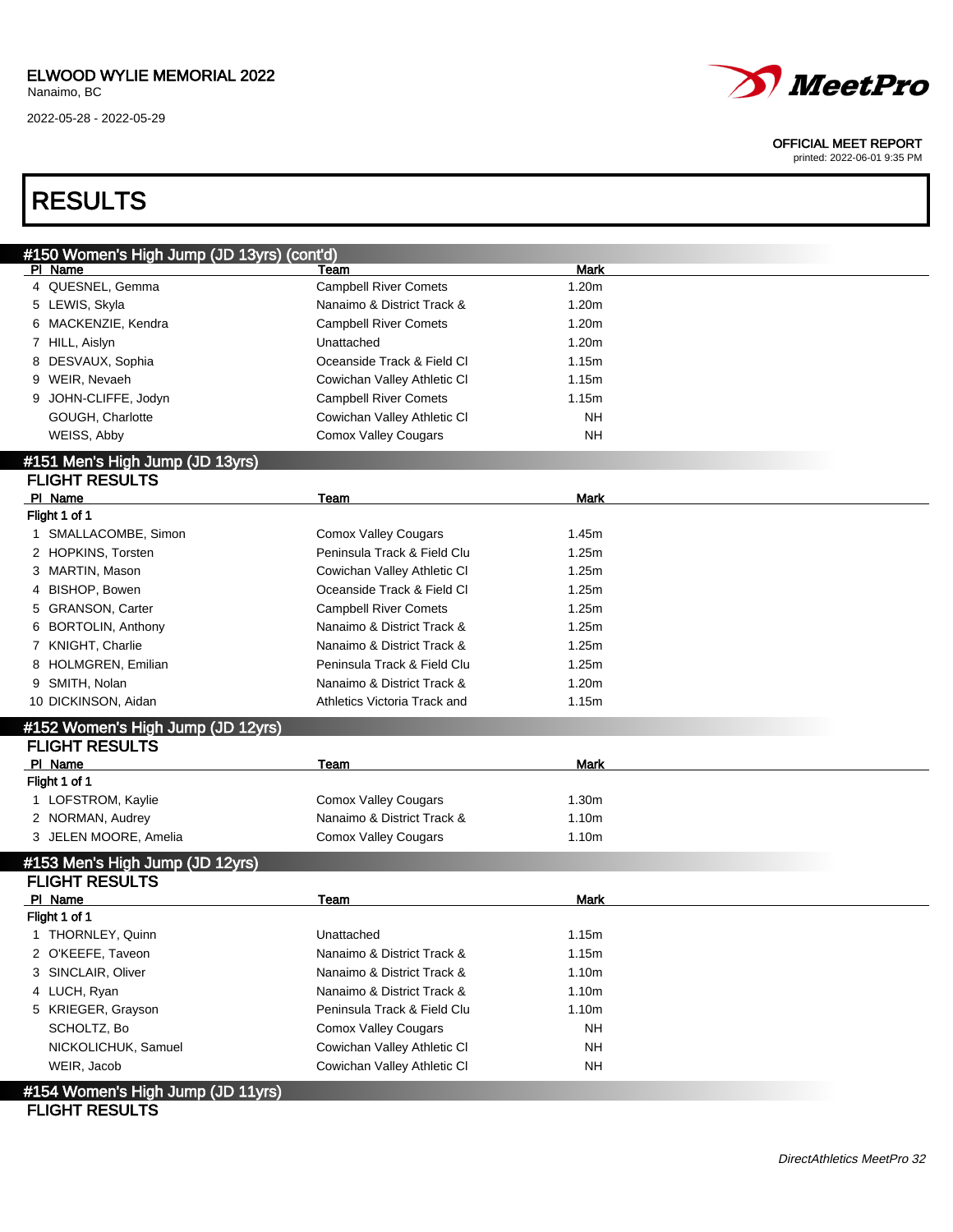

#### OFFICIAL MEET REPORT

| <b>RESULTS</b>                             |                              |                   |  |
|--------------------------------------------|------------------------------|-------------------|--|
| #154 Women's High Jump (JD 11yrs) (cont'd) |                              |                   |  |
| PI Name                                    | Team                         | <b>Mark</b>       |  |
| Flight 1 of 1                              |                              |                   |  |
| 1 HILL, Katie                              | Nanaimo & District Track &   | 1.15m             |  |
| 2 CURTS, Phoebe                            | <b>Comox Valley Cougars</b>  | 1.10 <sub>m</sub> |  |
| 3 LUNDMAN, Sofia                           | Nanaimo & District Track &   | 1.10 <sub>m</sub> |  |
| 4 WEBBER, Skyla                            | Nanaimo & District Track &   | 1.05m             |  |
| 5 GAUTHIER, Lucia                          | Nanaimo & District Track &   | 1.05m             |  |
| 6 VALASTIAK, Alica                         |                              | 1.05m             |  |
|                                            | Cowichan Valley Athletic CI  |                   |  |
| 7 AVEYARD, Claire                          | Athletics Victoria Track and | 1.00m             |  |
| MARSHALL, Charlotte                        | Oceanside Track & Field CI   | <b>NH</b>         |  |
| #155 Men's High Jump (JD 11yrs)            |                              |                   |  |
| <b>FLIGHT RESULTS</b>                      |                              |                   |  |
| PI Name                                    | Team                         | Mark              |  |
| Flight 1 of 1                              |                              |                   |  |
| 1 BEWSEY, Ethan                            | Oceanside Track & Field Cl   | 1.20 <sub>m</sub> |  |
| 2 WILLERS, Gabriel                         | Oceanside Track & Field Cl   | 1.15m             |  |
| 3 MUNRO, Jack                              | Cowichan Valley Athletic CI  | 1.15m             |  |
| 4 ENGLISH, Finn                            | Nanaimo & District Track &   | 1.05m             |  |
| 5 ZELIZNEY, Ben                            | Oceanside Track & Field Cl   | 1.05m             |  |
| 6 KAPLYCZ-KEOWN, Solomon                   | Nanaimo & District Track &   | 1.00m             |  |
| 7 FURTADO, Luke                            | Peninsula Track & Field Clu  | 1.00m             |  |
| 7 TURKINGTON, Kyle                         | Nanaimo & District Track &   | 1.00m             |  |
| 9 WALSH, Leo                               | Nanaimo & District Track &   | 0.95m             |  |
| 9 LEITCH, Sebastian                        | Athletics Victoria Track and | 0.95m             |  |
| RAMSTEAD, Zachary                          | Cowichan Valley Athletic CI  | NΗ                |  |
| SLUGGETT, Trevor                           | Peninsula Track & Field Clu  | NΗ                |  |
| #156 Women's High Jump (JD 10yrs)          |                              |                   |  |
| <b>FLIGHT RESULTS</b>                      |                              |                   |  |
| PI Name                                    | Team                         | Mark              |  |
| Flight 1 of 1                              |                              |                   |  |
| 1 ROMAINE, Natalya                         | Peninsula Track & Field Clu  | 0.90 <sub>m</sub> |  |
| 2 BAILLIE, Sunny                           | Nanaimo & District Track &   | 0.85m             |  |
|                                            |                              |                   |  |
| #157 Men's High Jump (JD 10yrs)            |                              |                   |  |
| <b>FLIGHT RESULTS</b>                      |                              |                   |  |
| PI Name                                    | Team                         | <b>Mark</b>       |  |
| Flight 1 of 1                              |                              |                   |  |
| 1 ROSE, Gavin                              | <b>Comox Valley Cougars</b>  | 1.05m             |  |
| 2 SINCLAIR, Jacob                          | Nanaimo & District Track &   | 1.05m             |  |
| WEES, Timon                                | <b>Comox Valley Cougars</b>  | <b>NH</b>         |  |
| SCHOLTZ, Kai                               | <b>Comox Valley Cougars</b>  | <b>NH</b>         |  |
| #158 Women's High Jump (JD 9yrs)           |                              |                   |  |
| <b>FLIGHT RESULTS</b>                      |                              |                   |  |
| PI Name                                    | Team                         | <b>Mark</b>       |  |
| Flight 1 of 1                              |                              |                   |  |
|                                            | Oceanside Track & Field Cl   |                   |  |
| 1 BEWSEY, Olivia                           |                              | 0.95m             |  |
| 2 MESSENGER, Ruby                          | Alberni Valley Track Club    | 0.90m             |  |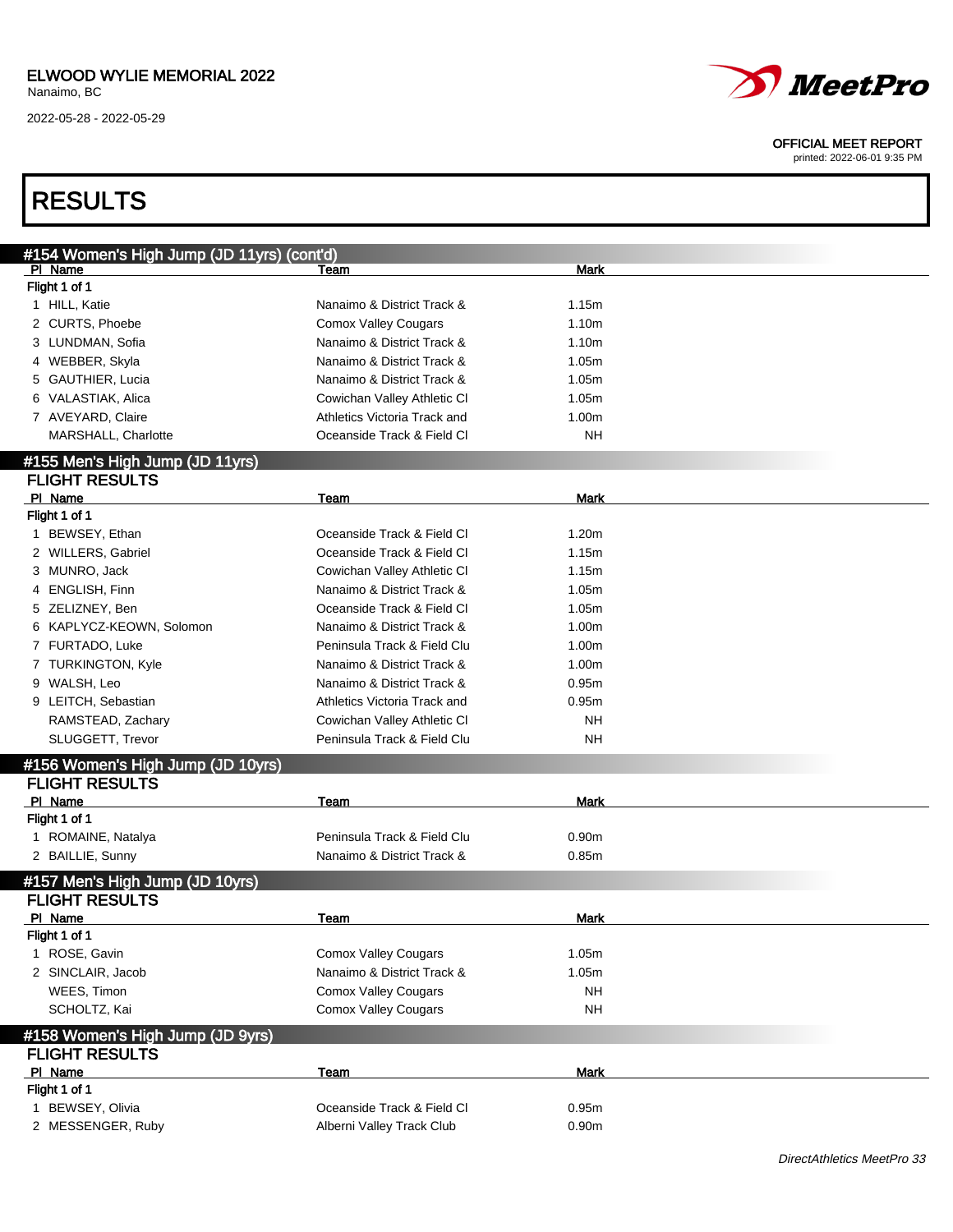

#### OFFICIAL MEET REPORT

| <b>RESULTS</b>                            |                              |                   |  |
|-------------------------------------------|------------------------------|-------------------|--|
| #158 Women's High Jump (JD 9yrs) (cont'd) |                              |                   |  |
| PI Name                                   | Team                         | <b>Mark</b>       |  |
| 3 MICHAELS-VAN ZANDWIJK, Irene            | Athletics Victoria Track and | 0.85m             |  |
| OYENUGA, Imisioluwa                       | Nanaimo & District Track &   | <b>NH</b>         |  |
| #159 Men's High Jump (JD 9yrs)            |                              |                   |  |
| <b>FLIGHT RESULTS</b>                     |                              |                   |  |
| PI Name                                   | Team                         | Mark              |  |
| Flight 1 of 1                             |                              |                   |  |
| 1 BAETZ, Andrew                           | Oceanside Track & Field Cl   | 1.05m             |  |
| 2 LUKSAY, Thomas                          | Oceanside Track & Field Cl   | 1.05m             |  |
| 3 SCOTT, Connor                           | Oceanside Track & Field Cl   | 1.00m             |  |
| 4 DENSMORE, Mason                         | Nanaimo & District Track &   | 0.95m             |  |
| 5 KAPLYCZ-KEOWN, Balian                   | Nanaimo & District Track &   | 0.95m             |  |
| 6 BLIGHTT, Benjamin                       | Nanaimo & District Track &   | 0.95m             |  |
| 7 GROSS, Curtis                           | Nanaimo & District Track &   | 0.80 <sub>m</sub> |  |
| <b>BRITTAIN, Chase</b>                    | Oceanside Track & Field Cl   | <b>NH</b>         |  |
| #160 Women's Pole Vault (Master)          |                              |                   |  |
| <b>FLIGHT RESULTS</b>                     |                              |                   |  |
| PI Name                                   | Team                         | Mark              |  |
| Flight 1 of 1                             |                              |                   |  |
| 1 CRAIG, Nancy                            | Athletics Victoria Track and | 2.55m             |  |
| 2 HENDRIE, Nola                           | Nanaimo & District Track &   | 1.50m             |  |
| #161 Men's Pole Vault (Master)            |                              |                   |  |
| <b>FLIGHT RESULTS</b>                     |                              |                   |  |
| PI Name                                   | Team                         | <b>Mark</b>       |  |
| Flight 1 of 1                             |                              |                   |  |
| 1 CICCATERI, Jim                          | Athletics Victoria Track and | 2.10m             |  |
| STEELE, Sean                              | Athletics Victoria Track and | <b>NH</b>         |  |
| DONALDSON, Sven                           | Nanaimo & District Track &   | NΗ                |  |
| #162 Women's Pole Vault (Senior)          |                              |                   |  |
| <b>FLIGHT RESULTS</b>                     |                              |                   |  |
| PI Name                                   | Team                         | Mark              |  |
| Flight 1 of 1                             |                              |                   |  |
| ASSELIN-DEBELIC, Maya                     | Unattached British Columbi   | NH                |  |
| BENJAMIN, Julina                          | Nanaimo & District Track &   | <b>NH</b>         |  |
|                                           |                              |                   |  |
| #163 Men's Pole Vault (Senior)            |                              |                   |  |
| <b>FLIGHT RESULTS</b><br>PI Name          |                              | <b>Mark</b>       |  |
| Flight 1 of 1                             | Team                         |                   |  |
| 1 CLEMENTS, Isaac                         | Athletics Victoria Track and | 4.60m             |  |
| 2 EBY, Jonathan                           | Athletics Victoria Track and | 4.20m             |  |
| 3 ABRILL, Francis                         | Athletics Victoria Track and | 3.45m             |  |
| FOSTER, Ethan                             | Unattached British Columbi   | NH                |  |
| SNASHALL, Kael                            | Athletics Victoria Track and | <b>NH</b>         |  |
|                                           |                              |                   |  |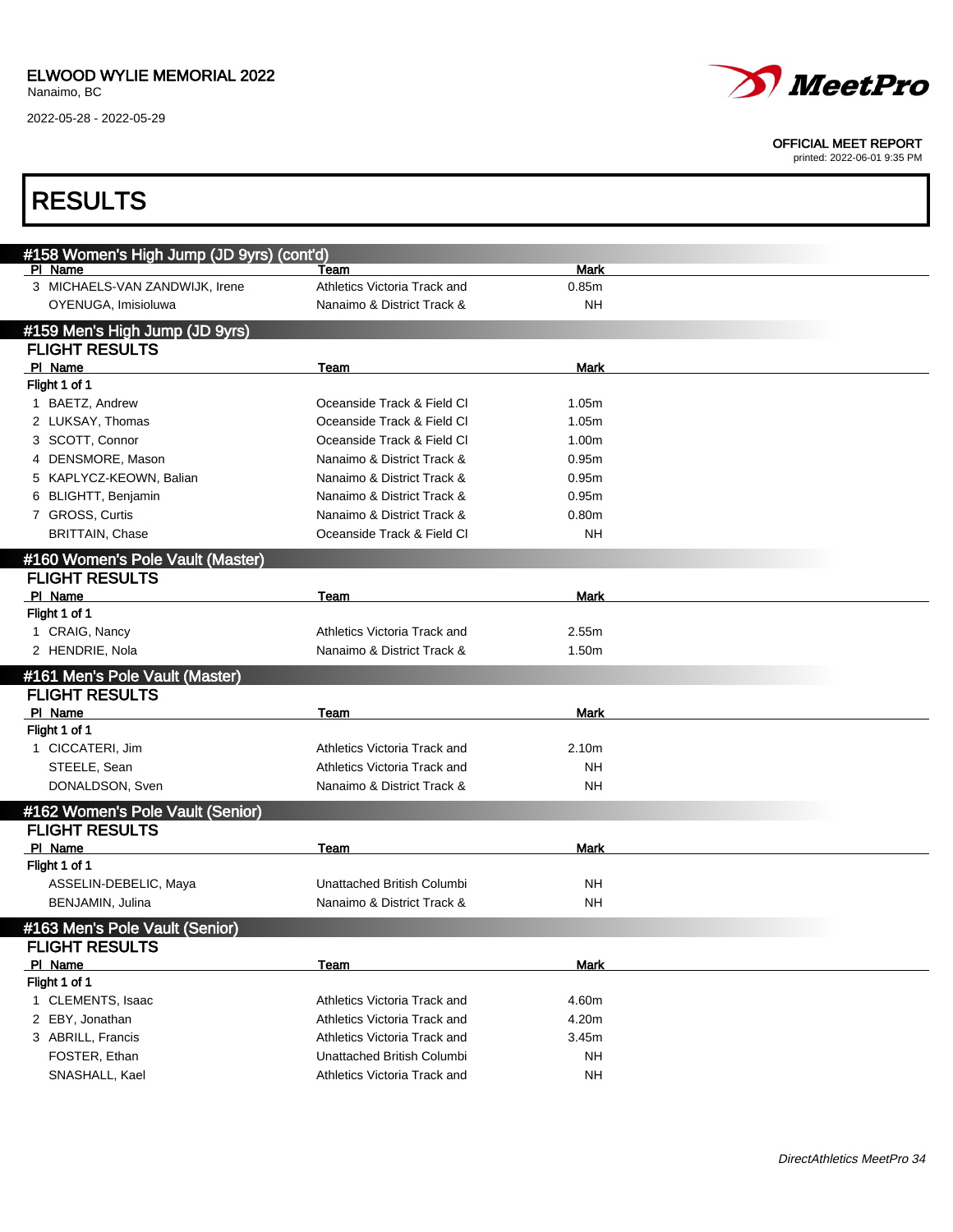

#### OFFICIAL MEET REPORT

| <b>RESULTS</b>                     |                              |             |  |
|------------------------------------|------------------------------|-------------|--|
|                                    |                              |             |  |
| #164 Women's Pole Vault (U20)      |                              |             |  |
| <b>FLIGHT RESULTS</b>              |                              |             |  |
| PI Name<br>Flight 1 of 1           | Team                         | Mark        |  |
| 1 URBANOWICZ, Sonya                | Nanaimo & District Track &   | 3.60m       |  |
| 2 FOSTER, Ella                     | Royal City Track & Field Cl  | 3.45m       |  |
|                                    |                              |             |  |
| #165 Men's Pole Vault (U20)        |                              |             |  |
| <b>FLIGHT RESULTS</b>              |                              |             |  |
| PI Name                            | Team                         | Mark        |  |
| Flight 1 of 1<br>1 PARIS, Nate     | Nanaimo & District Track &   | 3.75m       |  |
| 2 GILL, Gurshaan                   | Royal City Track & Field Cl  | 3.75m       |  |
|                                    |                              |             |  |
| #166 Women's Pole Vault (U18)      |                              |             |  |
| <b>FLIGHT RESULTS</b>              |                              |             |  |
| PI Name                            | Team                         | Mark        |  |
| Flight 1 of 1                      |                              |             |  |
| 1 FLOOD, Nathalie                  | Royal City Track & Field Cl  | 2.90m       |  |
| #167 Men's Pole Vault (U18)        |                              |             |  |
| <b>FLIGHT RESULTS</b>              |                              |             |  |
| PI Name                            | Team                         | Mark        |  |
| Flight 1 of 1                      |                              |             |  |
| 1 CHIANG, Kairo                    | Royal City Track & Field Cl  | 3.60m       |  |
| #168 Women's Pole Vault (U16)      |                              |             |  |
| <b>FLIGHT RESULTS</b>              |                              |             |  |
| PI Name                            | Team                         | Mark        |  |
| Flight 1 of 1                      |                              |             |  |
| 1 RUSSELL, Lucy                    | Nanaimo & District Track &   | 2.66m       |  |
| #169 Men's Pole Vault (JD 13yrs)   |                              |             |  |
| <b>FLIGHT RESULTS</b>              |                              |             |  |
| PI Name                            | Team                         | Mark        |  |
| Flight 1 of 1                      |                              |             |  |
| 1 SMITH, Nolan                     | Nanaimo & District Track &   | 1.80m       |  |
| 2 KNIGHT, Charlie                  | Nanaimo & District Track &   | 1.50m       |  |
| 3 BORTOLIN, Anthony                | Nanaimo & District Track &   | 1.35m       |  |
| #170 Women's Pole Vault (JD 13yrs) |                              |             |  |
| <b>FLIGHT RESULTS</b>              |                              |             |  |
| PI Name                            | Team                         | <b>Mark</b> |  |
| Flight 1 of 1                      |                              |             |  |
| 1 BELL, Tessa                      | Nanaimo & District Track &   | 1.95m       |  |
| 2 MARTIN, Elly                     | Athletics Victoria Track and | 1.80m       |  |
| 3 LEWIS, Skyla                     | Nanaimo & District Track &   | 1.65m       |  |
| BRAND, Danaea                      | Nanaimo & District Track &   | <b>NH</b>   |  |
| #171 Men's Long Jump (Master)      |                              |             |  |
| <b>FLIGHT RESULTS</b>              |                              |             |  |
| PI Name                            | Team                         | <b>Mark</b> |  |
| Flight 1 of 1                      |                              |             |  |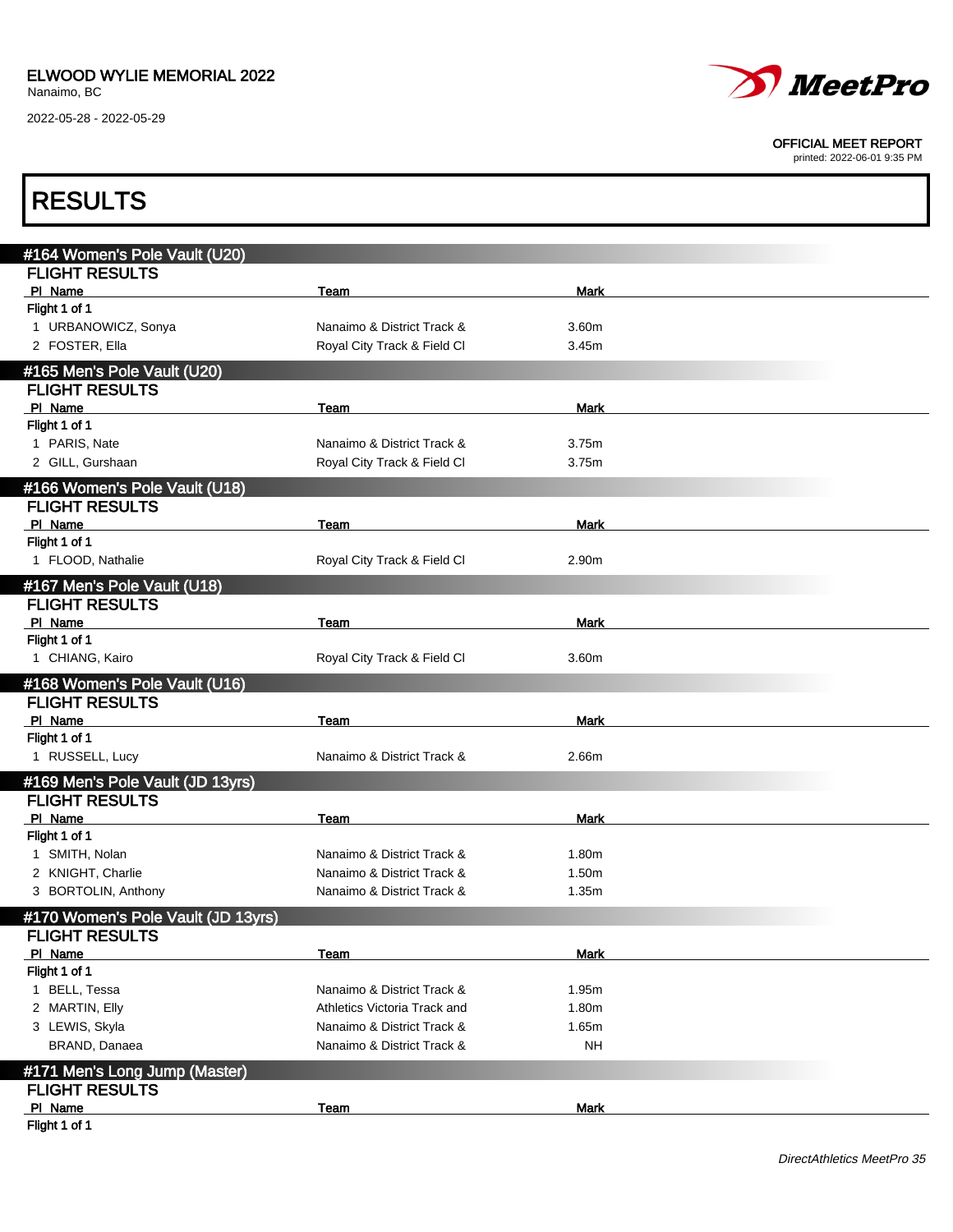

#### OFFICIAL MEET REPORT

| <b>RESULTS</b>                         |                              |                |                            |
|----------------------------------------|------------------------------|----------------|----------------------------|
| #171 Men's Long Jump (Master) (cont'd) |                              |                |                            |
| PI Name                                | Team                         | <b>Mark</b>    |                            |
| 1 THOMPSON, Lynn                       | Unattached British Columbi   | $3.22m (+0.0)$ |                            |
| 2 GIEGERICH, Joe                       | Nanaimo & District Track &   | $2.04m (+0.0)$ |                            |
| #172 Women's Long Jump (Senior)        |                              |                |                            |
| <b>FLIGHT RESULTS</b>                  |                              |                |                            |
| PI Name                                | Team                         | Mark           |                            |
| Flight 1 of 1                          |                              |                |                            |
| 1 DICKINSON, Makayla                   | Athletics Victoria Track and | $5.06m$ (-0.8) |                            |
| 2 MITCHELL, Makayla                    | Nanaimo & District Track &   | $4.84m (+0.0)$ |                            |
| #173 Men's Long Jump (Senior)          |                              |                |                            |
| <b>FLIGHT RESULTS</b>                  |                              |                |                            |
| PI Name                                | Team                         | Mark           |                            |
| Flight 1 of 1                          |                              |                |                            |
| 1 FOSTER, Ethan                        | Unattached British Columbi   | $6.24m (-0.7)$ |                            |
| #174 Women's Long Jump (U20)           |                              |                |                            |
| <b>FLIGHT RESULTS</b>                  |                              |                |                            |
| PI Name                                | Team                         | <b>Mark</b>    |                            |
| Flight 1 of 1                          |                              |                |                            |
| 1 RUEGG, Alison                        | <b>Brooks Secondary</b>      | 4.57m $(-0.7)$ |                            |
| 2 KLASSEN, Sylena                      | <b>Brooks Secondary</b>      | 4.43m $(-0.3)$ |                            |
|                                        |                              |                |                            |
| #175 Men's Long Jump (U20)             |                              |                |                            |
| <b>FLIGHT RESULTS</b><br>PI Name       |                              |                |                            |
| Flight 1 of 1                          | Team                         | Mark           |                            |
| 1 IRISH, Lauchlan                      | Athletics Victoria Track and | 6.78m $(-0.8)$ |                            |
| 2 KURELJA, Luke                        | Mid Island Distance          | $5.14m$ (-0.2) |                            |
|                                        |                              |                |                            |
| #176 Women's Long Jump (U18)           |                              |                |                            |
| <b>FLIGHT RESULTS</b>                  |                              |                |                            |
| PI Name                                | Team                         | Mark           |                            |
| Flight 1 of 1                          |                              |                |                            |
| 1 STUBBING, Anna                       | Athletics Victoria Track and | 4.68m $(-0.5)$ |                            |
| 2 PARIS, Lydia                         | Nanaimo & District Track &   | $4.43m (+0.5)$ |                            |
| 3 DICKINSON, Sadie                     | Athletics Victoria Track and | $4.27m (+0.0)$ |                            |
| #177 Men's Long Jump (U18)             |                              |                |                            |
| <b>FLIGHT RESULTS</b>                  |                              |                |                            |
| PI Name                                | Team                         | <b>Mark</b>    |                            |
| Flight 1 of 1                          |                              |                |                            |
| 1 REDNOUR-BRUCKMAN, Kai                | Nanaimo & District Track &   | $6.00m (+0.8)$ |                            |
| 2 SERVOS, Justin                       | <b>Comox Valley Cougars</b>  | $5.75m (-0.2)$ |                            |
| 3 HORVATH, Benedek                     | Nanaimo & District Track &   | $5.21m (+0.0)$ |                            |
| THERRIEN, Sacha                        | Nanaimo & District Track &   | NM             |                            |
| #178 Women's Long Jump (U16)           |                              |                |                            |
| <b>FLIGHT RESULTS</b>                  |                              |                |                            |
| PI Name                                | <b>Team</b>                  | <b>Mark</b>    |                            |
| Flight 1 of 1                          |                              |                |                            |
| 1 RUSSELL, Lucy                        | Nanaimo & District Track &   | 4.59m $(+0.0)$ |                            |
|                                        |                              |                | DirectAthletics MeetPro 36 |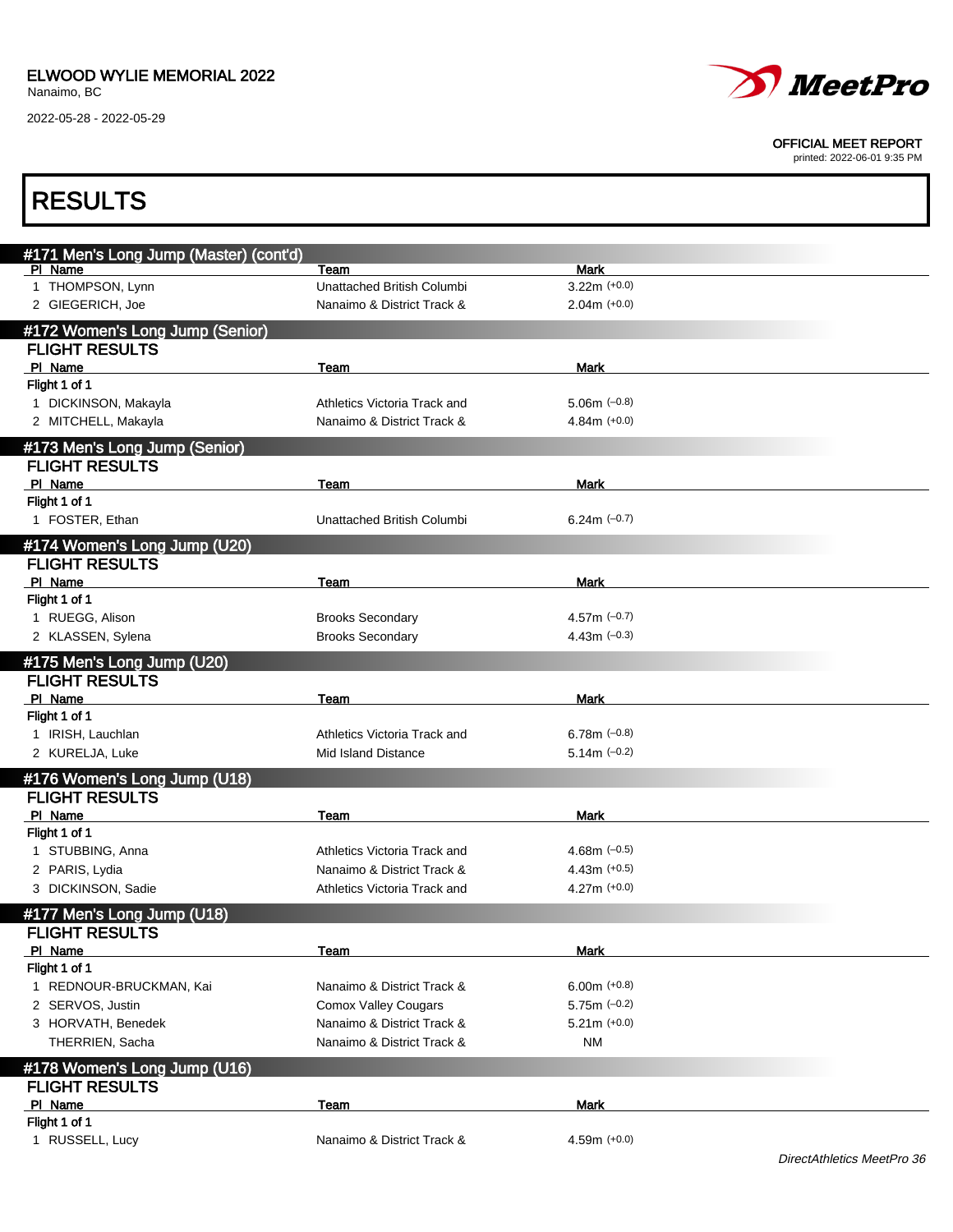### ELWOOD WYLIE MEMORIAL 2022

Nanaimo, BC

2022-05-28 - 2022-05-29



#### OFFICIAL MEET REPORT

printed: 2022-06-01 9:35 PM

| <b>RESULTS</b>                                      |                              |                |  |
|-----------------------------------------------------|------------------------------|----------------|--|
|                                                     |                              |                |  |
| #178 Women's Long Jump (U16) (cont'd)<br>PI Name    | Team                         | Mark           |  |
| 2 DUNCAN, Ava                                       | Unattached                   | $4.37m (+0.0)$ |  |
| 3 DE LEEUW, Lyla                                    | Cowichan Valley Athletic CI  | $4.32m (+0.0)$ |  |
| 4 FORCIER, Makenna                                  | Cowichan Valley Athletic CI  | $4.14m (+0.0)$ |  |
| 5 CARLSON, Anna                                     | <b>Brooks Secondary</b>      | $3.97m (+0.6)$ |  |
| 6 KENNEDY, Casey                                    | <b>Campbell River Comets</b> | $3.92m (+0.0)$ |  |
| <b>BURRY, Erika</b>                                 | <b>Comox Valley Cougars</b>  | ΝM             |  |
| HOFFMAN, Victoria                                   | <b>Comox Valley Cougars</b>  | <b>NM</b>      |  |
|                                                     |                              |                |  |
| #179 Men's Long Jump (U16)<br><b>FLIGHT RESULTS</b> |                              |                |  |
| PI Name                                             | <b>Team</b>                  | Mark           |  |
| Flight 1 of 1                                       |                              |                |  |
| 1 HARBO, Owen                                       | Unattached British Columbi   | 4.78m $(-1.5)$ |  |
| 2 TROUSIL, Rowan                                    | Athletics Victoria Track and | 4.71m $(-0.5)$ |  |
| 3 TOEW, Timothy                                     | <b>Comox Valley Cougars</b>  | 4.28m $(+0.0)$ |  |
| 4 SERVOS, Tyson                                     | <b>Comox Valley Cougars</b>  | 4.03m $(-0.3)$ |  |
| 5 MICHAELS-VAN ZANDWIJK, Kayden                     | Athletics Victoria Track and | $3.20m$ (-0.5) |  |
| VENABLES, Levi                                      | Peninsula Track & Field Clu  | ΝM             |  |
|                                                     |                              |                |  |
| #180 Women's Long Jump (JD 13yrs)                   |                              |                |  |
| <b>FLIGHT RESULTS</b>                               |                              |                |  |
| PI Name                                             | Team                         | <b>Mark</b>    |  |
| Flight 1 of 1                                       |                              |                |  |
| 1 LEWIS, Addison                                    | <b>Comox Valley Cougars</b>  | 4.34m (NW)     |  |
| 2 BELL, Tessa                                       | Nanaimo & District Track &   | 4.12m (NW)     |  |
| 3 SHEPHERD, Charlotte                               | Nanaimo & District Track &   | $3.81m$ (NW)   |  |
| 4 WELLS, Leia                                       | Unattached                   | 3.80m (NW)     |  |
| GOUGH, Charlotte<br>5                               | Cowichan Valley Athletic CI  | 3.76m (NW)     |  |
| 6 MARTIN, Elly                                      | Athletics Victoria Track and | $3.73m$ (NW)   |  |
| 7 MACKENZIE, Kendra                                 | <b>Campbell River Comets</b> | $3.49m$ (NW)   |  |
| 8 LEWIS, Skyla                                      | Nanaimo & District Track &   | 3.46m (NW)     |  |
| 9 CHELL, Kajsa                                      | Athletics Victoria Track and | $3.42m$ (NW)   |  |
| 10 DARCY, Piper                                     | <b>Campbell River Comets</b> | 3.36m (NW)     |  |
| 11 SHARP, Audrey                                    | Athletics Victoria Track and | 3.18m (NW)     |  |
| 12 WEIR, Nevaeh                                     | Cowichan Valley Athletic CI  | 3.01m (NW)     |  |
| 13 CLIFFE, Elizabeth                                | <b>Campbell River Comets</b> | 2.99m (NW)     |  |
| 14 KOSTY, Amelia                                    | Cowichan Valley Athletic CI  | 2.88m (NW)     |  |
| 15 SUTTON, Rebecca                                  | Nanaimo & District Track &   | 2.70m (NW)     |  |
| 16 JOHN-CLIFFE, Jodyn                               | <b>Campbell River Comets</b> | 2.54m (NW)     |  |
| 17 TURKINGTON, Meghan                               | Nanaimo & District Track &   | 2.48m (NW)     |  |
| #181 Men's Long Jump (JD 13yrs)                     |                              |                |  |
| <b>FLIGHT RESULTS</b>                               |                              |                |  |
| PI Name                                             | <b>Team</b>                  | <b>Mark</b>    |  |
| Flight 1 of 1                                       |                              |                |  |
| 1 FOLK, Bowen                                       | Oceanside Track & Field Cl   | 4.19m (NW)     |  |
| 2 GRANGE, Liam                                      | Athletics Victoria Track and | 4.16m (NW)     |  |
| 3 KNIGHT, Charlie                                   | Nanaimo & District Track &   | 3.98m (NW)     |  |

4 GRANSON, Carter Campbell River Comets 3.90m (NW)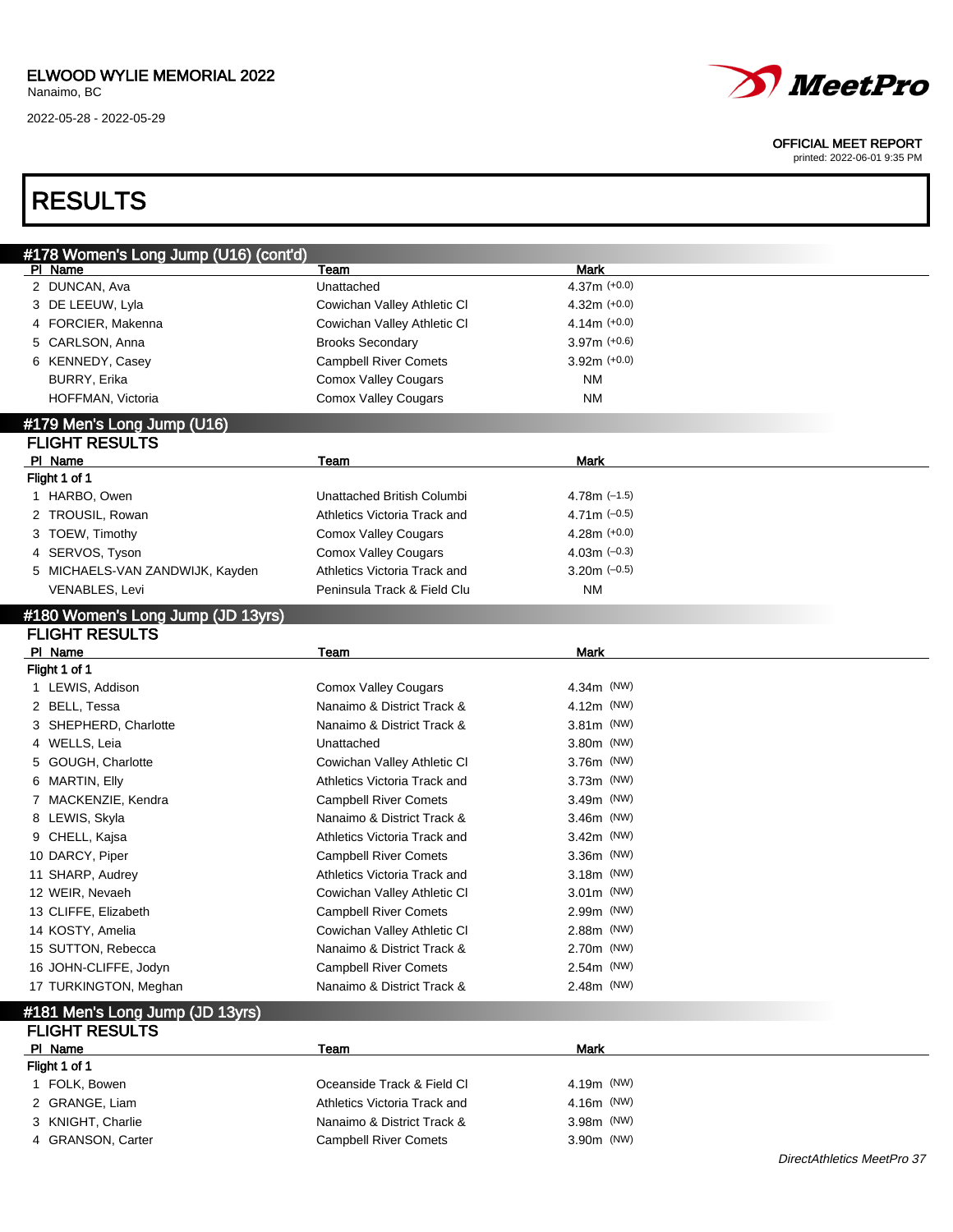

#### OFFICIAL MEET REPORT

| #181 Men's Long Jump (JD 13yrs) (cont'd) |                                     |                           |  |
|------------------------------------------|-------------------------------------|---------------------------|--|
| PI Name<br>5 MARTIN, Mason               | Team<br>Cowichan Valley Athletic CI | <b>Mark</b><br>3.85m (NW) |  |
| 6 BORTOLIN, Anthony                      | Nanaimo & District Track &          | 3.62m (NW)                |  |
| 7 CLEMENTS, Edwin                        | <b>Campbell River Comets</b>        | 3.58m (NW)                |  |
| 8 DICKINSON, Aidan                       | Athletics Victoria Track and        | $3.43m$ (NW)              |  |
|                                          | Nanaimo & District Track &          | 3.30m (NW)                |  |
| 9 TAIT, Elijah<br>SMALLACOMBE, Simon     |                                     | <b>NM</b>                 |  |
|                                          | <b>Comox Valley Cougars</b>         |                           |  |
| #182 Women's Long Jump (JD 12yrs)        |                                     |                           |  |
| <b>FLIGHT RESULTS</b>                    |                                     |                           |  |
| PI Name                                  | Team                                | Mark                      |  |
| Flight 1 of 1                            |                                     |                           |  |
| 1 LOFSTROM, Kaylie                       | <b>Comox Valley Cougars</b>         | 3.83m (NW)                |  |
| 2 BEATON, Arianna                        | Cowichan Valley Athletic CI         | 3.50m (NW)                |  |
| 3 FIELDING, Sabrina                      | Athletics Victoria Track and        | 3.44m (NW)                |  |
| 4 CLARK, Elsa                            | Peninsula Track & Field Clu         | 3.26m (NW)                |  |
| 5 SAMSON, Nya                            | <b>Campbell River Comets</b>        | 3.17m (NW)                |  |
| 6 JELEN MOORE, Amelia                    | <b>Comox Valley Cougars</b>         | 2.87m (NW)                |  |
| 7 HOUNSELL, Sierra                       | <b>Campbell River Comets</b>        | 2.77m (NW)                |  |
| 8 FINCH, May                             | Nanaimo & District Track &          | 2.72m (NW)                |  |
| 9 NADLER, Stella                         | <b>Campbell River Comets</b>        | 2.71m (NW)                |  |
| 10 CARTER RUDDELL, Wren                  | Nanaimo & District Track &          | 2.31m (NW)                |  |
| HAYNES, Rosie                            | Peninsula Track & Field Clu         | <b>NM</b>                 |  |
| GOOCH, Jordyn                            | Oceanside Track & Field Cl          | <b>NM</b>                 |  |
| #183 Men's Long Jump (JD 12yrs)          |                                     |                           |  |
| <b>FLIGHT RESULTS</b>                    |                                     |                           |  |
| PI Name                                  | Team                                | <b>Mark</b>               |  |
| Flight 1 of 1                            |                                     |                           |  |
| 1 GALIK, Benjamin                        | <b>Comox Valley Cougars</b>         | 3.95m (NW)                |  |
| 2 KOLEN-LEE, Jonah                       | Oceanside Track & Field Cl          | 3.90m (NW)                |  |
| 3 MCARTHUR, Max                          | Prairie Inn Harriers Racing         | 3.77m (NW)                |  |
| 4 STUBBS, Ryder                          | Peninsula Track & Field Clu         | 3.53m (NW)                |  |
| 5 O'KEEFE, Taveon                        | Nanaimo & District Track &          | 3.20m (NW)                |  |
| 6 SCHOLTZ, Bo                            | <b>Comox Valley Cougars</b>         | 3.13m (NW)                |  |
| 7 KRIEGER, Grayson                       | Peninsula Track & Field Clu         | 3.07m (NW)                |  |
| 8 LAZENBY, Robert                        | Cowichan Valley Athletic CI         | 2.99m (NW)                |  |
| 9 MORRILL, James                         | Nanaimo & District Track &          | 2.95m (NW)                |  |
| 10 NICKOLICHUK, Samuel                   | Cowichan Valley Athletic CI         | 2.91m (NW)                |  |
| 11 WYNANS, Isaac                         | Alberni Valley Track Club           | 2.88m (NW)                |  |
| 12 LUCH, Ryan                            | Nanaimo & District Track &          | 2.57m (NW)                |  |
| THORNLEY, Quinn                          | Unattached                          | ΝM                        |  |
| WEIR, Jacob                              | Cowichan Valley Athletic CI         | <b>NM</b>                 |  |
| STUBBS, Grayson                          | Peninsula Track & Field Clu         | ΝM                        |  |
|                                          |                                     |                           |  |
|                                          |                                     |                           |  |
| #184 Women's Long Jump (JD 11yrs)        |                                     |                           |  |
| <b>FLIGHT RESULTS</b><br>PI Name         | <b>Team</b>                         | <b>Mark</b>               |  |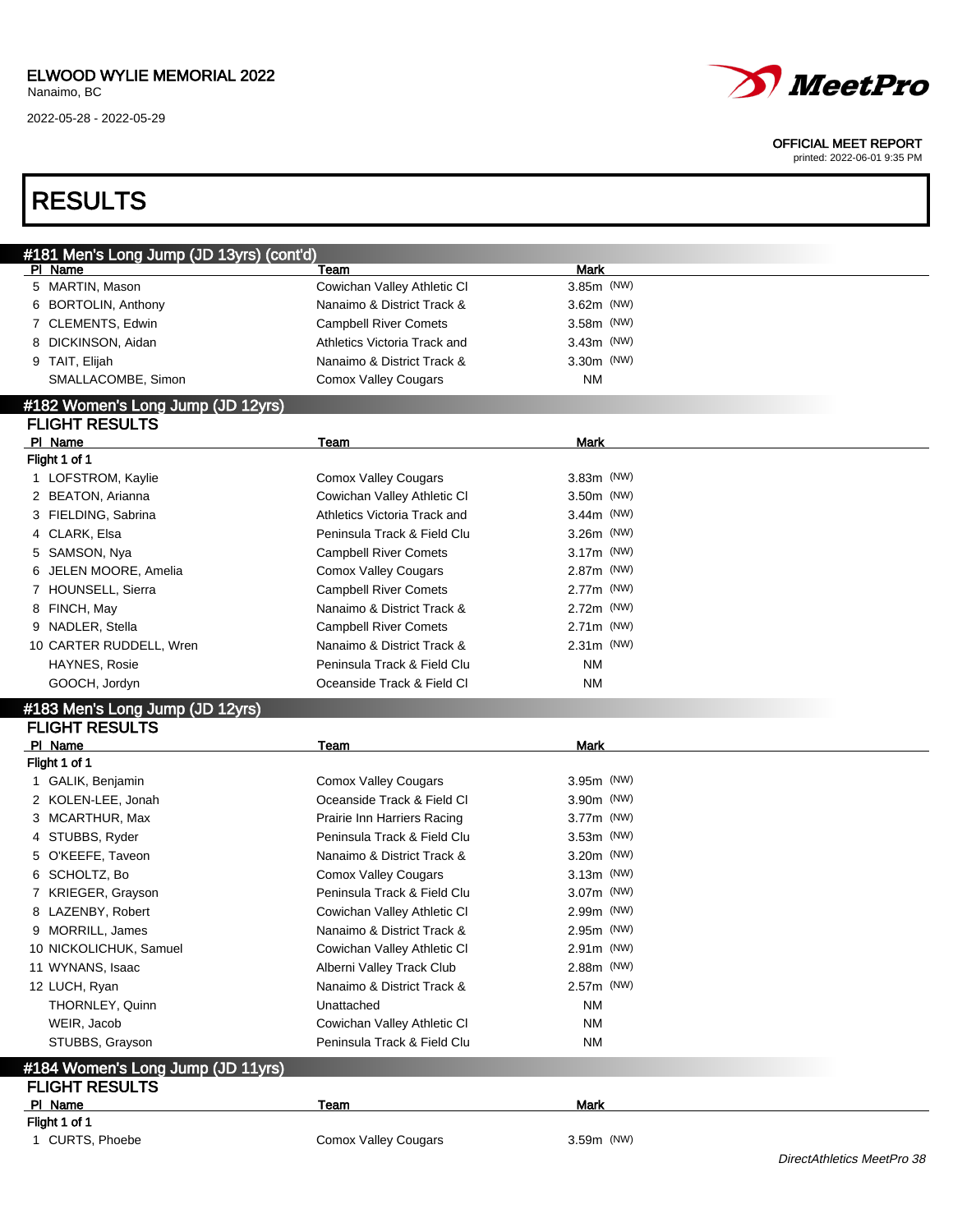## RESULTS

| <b>MeetPro</b> |  |
|----------------|--|
|----------------|--|

#### OFFICIAL MEET REPORT

| #184 Women's Long Jump (JD 11yrs) (cont'd)<br>PI Name | Team                         | <b>Mark</b>  |  |
|-------------------------------------------------------|------------------------------|--------------|--|
| 2 WEBBER, Skyla                                       | Nanaimo & District Track &   | 3.48m (NW)   |  |
| 3 FONTAINE, Maika                                     | Nanaimo & District Track &   | $3.29m$ (NW) |  |
| 4 GRANSON, Kinley                                     | <b>Campbell River Comets</b> | $3.14m$ (NW) |  |
| 5 CLARKE, Rowan                                       | Nanaimo & District Track &   | $3.05m$ (NW) |  |
| 6 HILL, Katie                                         | Nanaimo & District Track &   | $3.04m$ (NW) |  |
| 7 MACKENZIE, Makayla                                  | <b>Campbell River Comets</b> | $2.88m$ (NW) |  |
| 8 HARVEY, Payton                                      | Alberni Valley Track Club    | 2.74m (NW)   |  |
| 9 VEILLEUX, Elena                                     | Alberni Valley Track Club    | $2.69m$ (NW) |  |
| 10 PHILCOX, Marina                                    | Oceanside Track & Field CI   | 2.62m (NW)   |  |
| 11 VALASTIAK, Alica                                   | Cowichan Valley Athletic CI  | $2.53m$ (NW) |  |
| 12 GAUTHIER, Lucia                                    | Nanaimo & District Track &   | 2.52m (NW)   |  |
| 13 HOWARD, Evelyn                                     | Nanaimo & District Track &   | $2.44m$ (NW) |  |
| 14 LUNDMAN, Sofia                                     | Nanaimo & District Track &   | $2.41m$ (NW) |  |
| 15 PARK, Katelyn                                      | Nanaimo & District Track &   | $2.06m$ (NW) |  |
| MARSHALL, Charlotte                                   | Oceanside Track & Field Cl   | <b>NM</b>    |  |
| #185 Men's Long Jump (JD 11yrs)                       |                              |              |  |
| <b>FLIGHT RESULTS</b>                                 |                              |              |  |
| PI Name                                               | Team                         | Mark         |  |
| Flight 1 of 1                                         |                              |              |  |
| 1 WILLERS, Gabriel                                    | Oceanside Track & Field Cl   | 3.72m (NW)   |  |
| 2 BEWSEY, Ethan                                       | Oceanside Track & Field Cl   | 3.38m (NW)   |  |
| 3 MULLER, Christopher                                 | Cowichan Valley Athletic CI  | $3.16m$ (NW) |  |
| 4 THOMAS, Trevor                                      | Nanaimo & District Track &   | 2.99m (NW)   |  |
| 6 PARFIT, Christopher                                 | Peninsula Track & Field Clu  | 2.98m (NW)   |  |
| 7 HOLMGREN, Coen                                      | Peninsula Track & Field Clu  | 2.99m (NW)   |  |
| 7 FURTADO, Luke                                       | Peninsula Track & Field Clu  | 2.69m (NW)   |  |
| 8 RAMSTEAD, Zachary                                   | Cowichan Valley Athletic CI  | $2.65m$ (NW) |  |
| 9 ZELIZNEY, Ben                                       | Oceanside Track & Field Cl   | 2.58m (NW)   |  |
| 11 WALSH, Leo                                         | Nanaimo & District Track &   | 2.49m (NW)   |  |
| 12 TURKINGTON, Kyle                                   | Nanaimo & District Track &   | 2.58m (NW)   |  |
| 12 SLUGGETT, Trevor                                   | Peninsula Track & Field Clu  | 2.36m (NW)   |  |
| 13 LEITCH, Sebastian                                  | Athletics Victoria Track and | $2.14m$ (NW) |  |
| MUNRO, Jack                                           | Cowichan Valley Athletic CI  | <b>NM</b>    |  |
| VAN TONGEREN, Hudson                                  | <b>Comox Valley Cougars</b>  | <b>NM</b>    |  |
| #186 Women's Long Jump (JD 10yrs)                     |                              |              |  |
| <b>FLIGHT RESULTS</b>                                 |                              |              |  |
| PI Name                                               | Team                         | <b>Mark</b>  |  |
| Flight 1 of 1                                         |                              |              |  |
| 1 MUNRO, Hannah                                       | Cowichan Valley Athletic CI  | 2.89m (NW)   |  |
| 2 MARTIN, Finley                                      | Athletics Victoria Track and | 2.55m (NW)   |  |
| 3 MORRILL, Caitlin                                    | Nanaimo & District Track &   | 2.48m (NW)   |  |
| 4 BAILLIE, Sunny                                      | Nanaimo & District Track &   | 2.47m (NW)   |  |
| CUPPLES, Callie                                       | Oceanside Track & Field Cl   | NM           |  |
|                                                       |                              |              |  |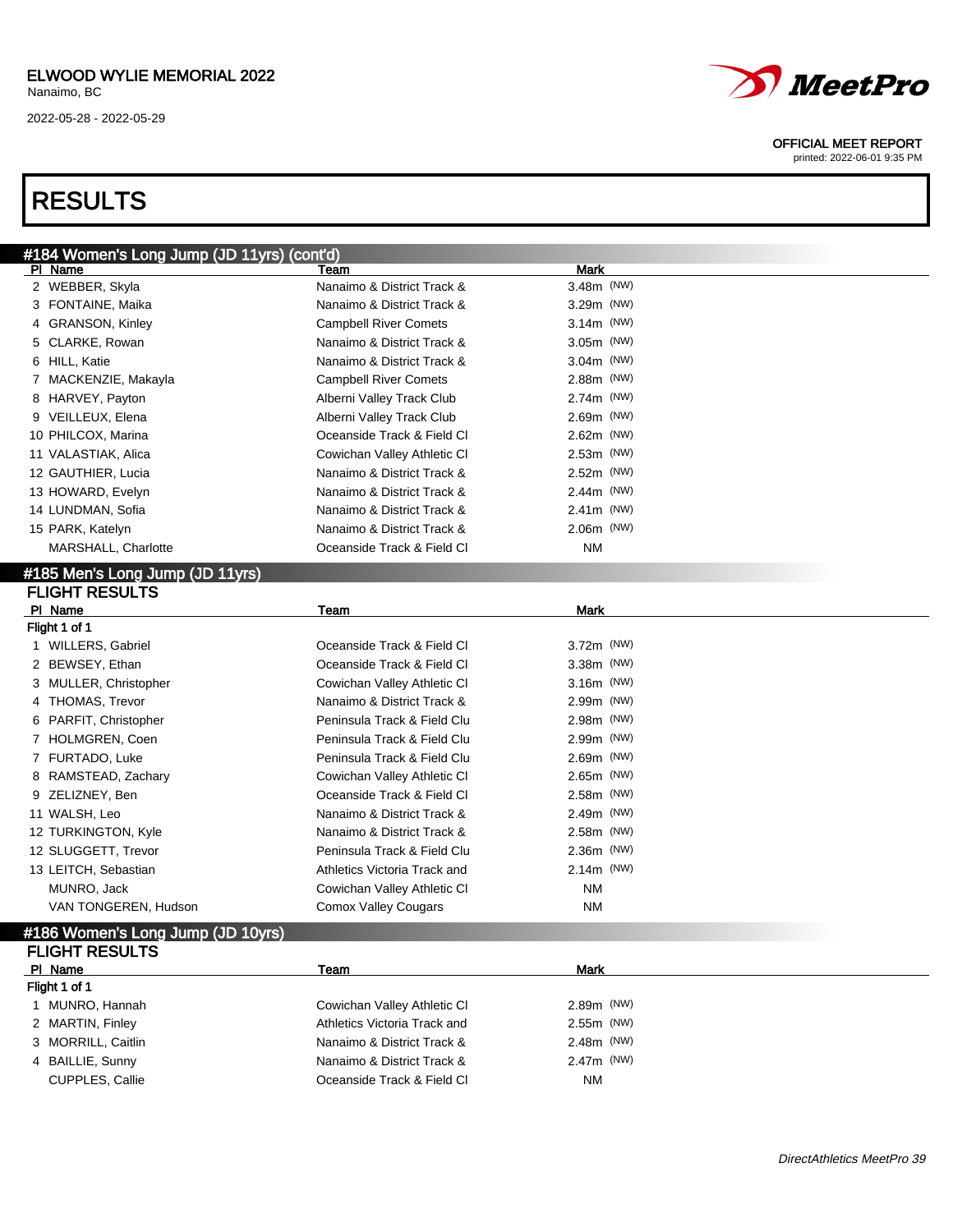

#### OFFICIAL MEET REPORT

printed: 2022-06-01 9:35 PM

## RESULTS

| #187 Men's Long Jump (JD 10yrs)  |                              |             |  |
|----------------------------------|------------------------------|-------------|--|
| <b>FLIGHT RESULTS</b>            |                              |             |  |
| PI Name                          | Team                         | <b>Mark</b> |  |
| Flight 1 of 1                    |                              |             |  |
| 1 DESJARDINS, Luke               | Peninsula Track & Field Clu  | 2.71m (NW)  |  |
| 2 BINDER, Declan                 | Oceanside Track & Field Cl   | 2.63m (NW)  |  |
| 3 SCHOLTZ, Kai                   | <b>Comox Valley Cougars</b>  | 2.58m (NW)  |  |
| 4 STERNER, Jory                  | Nanaimo & District Track &   | 2.37m (NW)  |  |
| 5 GEEN, Jackson                  | Peninsula Track & Field Clu  | 2.26m (NW)  |  |
| GOOCH, Rylan                     | Oceanside Track & Field Cl   | <b>NM</b>   |  |
| WEES, Timon                      | Comox Valley Cougars         | <b>NM</b>   |  |
| SINCLAIR, Jacob                  | Nanaimo & District Track &   | <b>NM</b>   |  |
| #188 Women's Long Jump (JD 9yrs) |                              |             |  |
| <b>FLIGHT RESULTS</b>            |                              |             |  |
| PI Name                          | Team                         | <b>Mark</b> |  |
| Flight 1 of 1                    |                              |             |  |
| 1 OYENUGA, Imisioluwa            | Nanaimo & District Track &   | 3.10m (NW)  |  |
| 2 BEWSEY, Olivia                 | Oceanside Track & Field Cl   | 2.35m (NW)  |  |
| 3 MICHAELS-VAN ZANDWIJK, Irene   | Athletics Victoria Track and | 2.10m (NW)  |  |
| 4 CUNNING, Fiona                 | Nanaimo & District Track &   | 2.08m (NW)  |  |
| 5 REILLY, Caylen                 | Nanaimo & District Track &   | 1.94m (NW)  |  |
| 6 MESSENGER, Ruby                | Alberni Valley Track Club    | 1.92m (NW)  |  |
| HUNTER, Matilda                  | Oceanside Track & Field Cl   | <b>NM</b>   |  |
| #189 Men's Long Jump (JD 9yrs)   |                              |             |  |
| <b>FLIGHT RESULTS</b>            |                              |             |  |
| PI Name                          | Team                         | <b>Mark</b> |  |
| Flight 1 of 1                    |                              |             |  |
| 1 BAETZ, Andrew                  | Oceanside Track & Field Cl   | 3.23m (NW)  |  |
| 2 FONTAINE, Colten               | Nanaimo & District Track &   | 3.09m (NW)  |  |
| 3 KRUK, Cruz                     | Nanaimo & District Track &   | 3.01m (NW)  |  |
| 4 HOWARD, George                 | Nanaimo & District Track &   | 2.88m (NW)  |  |
| 5 BRITTAIN, Chase                | Oceanside Track & Field Cl   | 2.86m (NW)  |  |
| 6 DUNNETT, Cedar                 | Nanaimo & District Track &   | 2.77m (NW)  |  |
| 7 DENSMORE, Mason                | Nanaimo & District Track &   | 2.75m (NW)  |  |
| 8 MCCULLOCH, Alec                | Nanaimo & District Track &   | 2.74m (NW)  |  |
| 9 GROSS, Curtis                  | Nanaimo & District Track &   | 2.66m (NW)  |  |
| 10 BLIGHTT, Benjamin             | Nanaimo & District Track &   | 2.59m (NW)  |  |
| 11 NORMAN, Oskar                 | Nanaimo & District Track &   | 2.56m (NW)  |  |
| 12 YEARSLEY, Albert              | Nanaimo & District Track &   | 2.55m (NW)  |  |
| 13 LUKSAY, Thomas                | Oceanside Track & Field Cl   | 2.42m (NW)  |  |
| 14 SCOTT, Connor                 | Oceanside Track & Field Cl   | 2.26m (NW)  |  |
| 15 WALSH, Sam                    | Nanaimo & District Track &   | 2.23m (NW)  |  |
| 16 AIKMAN - HEIR, Kai            | Oceanside Track & Field Cl   | 2.18m (NW)  |  |
|                                  |                              |             |  |
| #190 Men's Triple Jump (Master)  |                              |             |  |
| <b>FLIGHT RESULTS</b>            |                              |             |  |
| PI Name                          | Team                         | <b>Mark</b> |  |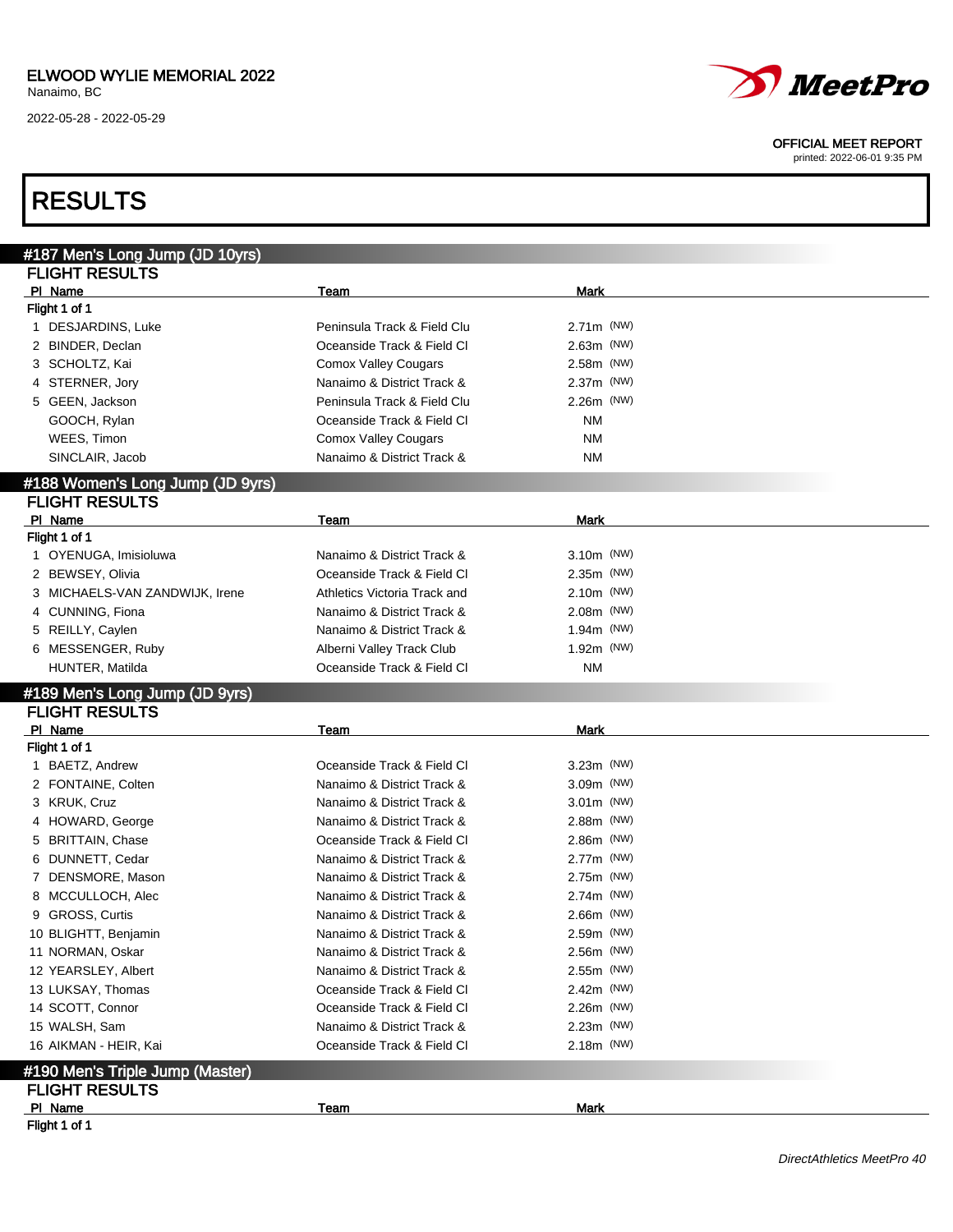

#### OFFICIAL MEET REPORT

printed: 2022-06-01 9:35 PM

| <b>RESULTS</b>                                        |                                                          |                      |  |
|-------------------------------------------------------|----------------------------------------------------------|----------------------|--|
| #190 Men's Triple Jump (Master) (cont'd)              |                                                          |                      |  |
| PI Name                                               | Team                                                     | <b>Mark</b>          |  |
| 1 THOMPSON, Lynn<br>DONALDSON, Sven                   | Unattached British Columbi<br>Nanaimo & District Track & | $6.88m (+1.1)$<br>ΝM |  |
| #191 Women's Triple Jump (Senior)                     |                                                          |                      |  |
| <b>FLIGHT RESULTS</b>                                 |                                                          |                      |  |
| PI Name                                               | Team                                                     | Mark                 |  |
| Flight 1 of 1                                         |                                                          |                      |  |
| DICKINSON, Makayla                                    | Athletics Victoria Track and                             | ΝM                   |  |
| #192 Women's Triple Jump (U20)                        |                                                          |                      |  |
| <b>FLIGHT RESULTS</b>                                 |                                                          |                      |  |
| PI Name                                               | Team                                                     | <b>Mark</b>          |  |
| Flight 1 of 1                                         |                                                          |                      |  |
| 1 SANOY, Skylar                                       | Athletics Victoria Track and                             | $10.68m (+0.9)$      |  |
| 2 KLASSEN, Sylena                                     | <b>Brooks Secondary</b>                                  | $10.10m$ (+1.0)      |  |
| 3 RUEGG, Alison                                       | <b>Brooks Secondary</b>                                  | $10.04m$ (+0.9)      |  |
| 4 PINIEWSKI, Kayden                                   | <b>Brooks Secondary</b>                                  | $9.93m (+2.2)$       |  |
| #193 Men's Triple Jump (U20)                          |                                                          |                      |  |
| <b>FLIGHT RESULTS</b>                                 |                                                          |                      |  |
| PI Name                                               | Team                                                     | <b>Mark</b>          |  |
| Flight 1 of 1                                         |                                                          |                      |  |
| 1 IRISH, Lauchlan                                     | Athletics Victoria Track and                             | $14.58m (+0.7)$      |  |
| REDNOUR-BRUCKMAN, Cesare                              | Nanaimo & District Track &                               | ΝM                   |  |
| #194 Women's Triple Jump (U18)                        |                                                          |                      |  |
| <b>FLIGHT RESULTS</b>                                 |                                                          |                      |  |
| PI Name                                               | Team                                                     | Mark                 |  |
| Flight 1 of 1                                         |                                                          |                      |  |
| 1 STUBBING, Anna                                      | Athletics Victoria Track and                             | $10.13m$ (+1.8)      |  |
| 2 DICKINSON, Sadie                                    | Athletics Victoria Track and                             | $8.71m (+0.9)$       |  |
| 3 THRASHER, Aria                                      | <b>Brooks Secondary</b>                                  | $8.41m (+1.2)$       |  |
|                                                       |                                                          |                      |  |
| #195 Men's Triple Jump (U18)<br><b>FLIGHT RESULTS</b> |                                                          |                      |  |
|                                                       |                                                          |                      |  |
| PI Name<br>Flight 1 of 1                              | Team                                                     | Mark                 |  |
| 1 MAYER, Evan                                         | Cowichan Valley Athletic CI                              | $9.64m (+0.7)$       |  |
| HORVATH, Benedek                                      | Nanaimo & District Track &                               | ΝM                   |  |
|                                                       |                                                          |                      |  |
| #196 Women's Triple Jump (U16)                        |                                                          |                      |  |
| <b>FLIGHT RESULTS</b>                                 |                                                          |                      |  |
| PI Name                                               | Team                                                     | <b>Mark</b>          |  |
| Flight 1 of 1                                         |                                                          |                      |  |
| 1 CARLSON, Anna                                       | <b>Brooks Secondary</b>                                  | $9.27m (-0.1)$       |  |
| 2 BLUMEL, Annette                                     | Cowichan Valley Athletic CI                              | $7.45m (+0.2)$       |  |
| 3 JOHNSTON, Tori                                      | Cowichan Valley Athletic CI                              | $6.33m (+0.0)$       |  |
| #197 Men's Triple Jump (U16)                          |                                                          |                      |  |
| <b>FLIGHT RESULTS</b>                                 |                                                          |                      |  |
| PI Name                                               | <b>Team</b>                                              | <b>Mark</b>          |  |
| Flight 1 of 1                                         |                                                          |                      |  |

Flight 1 of 1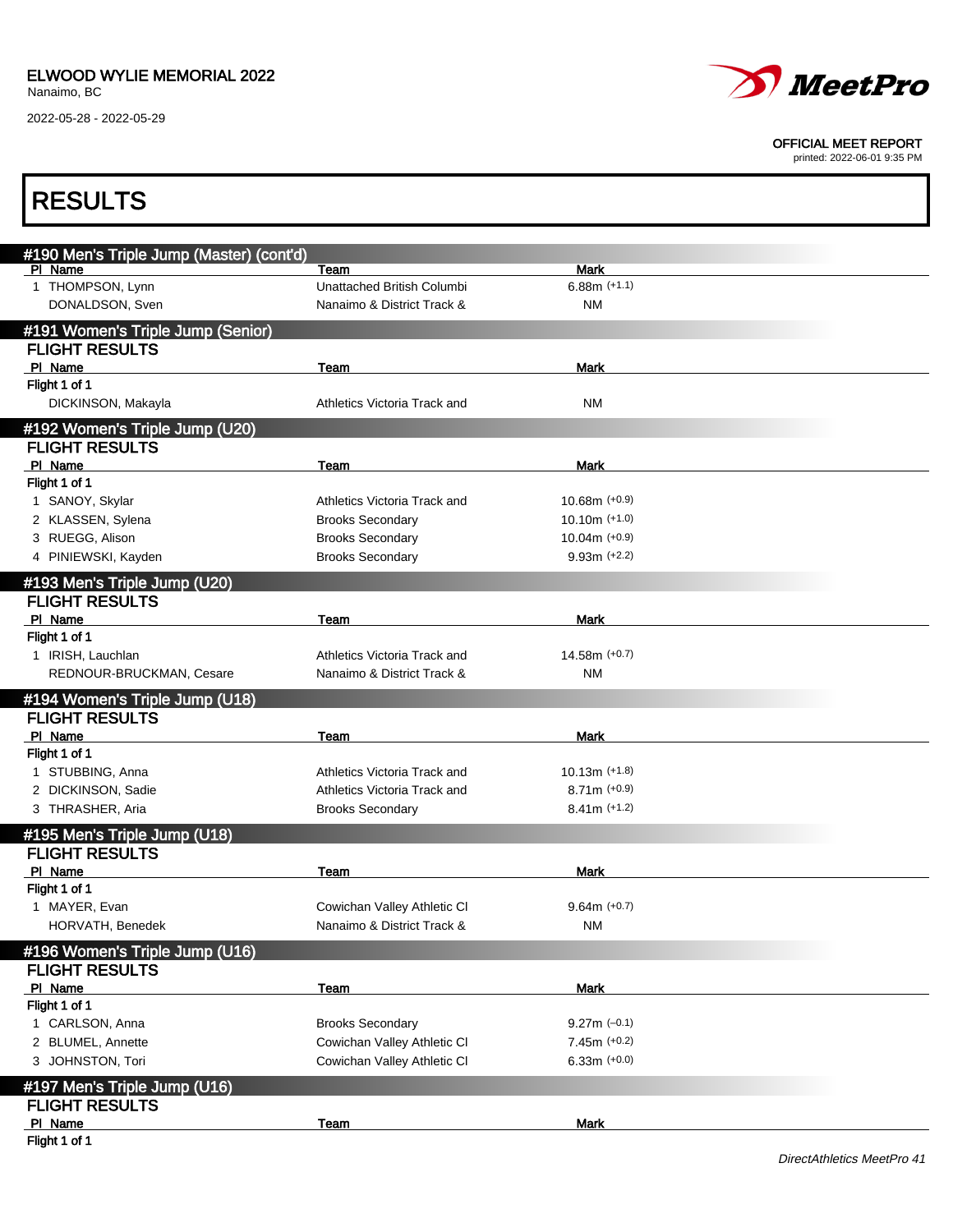2022-05-28 - 2022-05-29



#### OFFICIAL MEET REPORT

| <b>RESULTS</b>                                   |                              |                  |  |
|--------------------------------------------------|------------------------------|------------------|--|
|                                                  |                              |                  |  |
| #197 Men's Triple Jump (U16) (cont'd)<br>PI Name | Team                         | Mark             |  |
| 1 TROUSIL, Rowan                                 | Athletics Victoria Track and | 11.33 $m$ (-0.7) |  |
| 2 HULL, Ethan                                    | <b>Brooks Secondary</b>      | $11.06m$ (+1.2)  |  |
| 3 SHURNIAK, Hunter                               | Nanaimo & District Track &   | $10.13m$ (+0.2)  |  |
| 4 FRANEY, Egan                                   | Peninsula Track & Field Clu  | $10.12m$ (+0.0)  |  |
| #198 Women's Triple Jump (JD 13yrs)              |                              |                  |  |
| <b>FLIGHT RESULTS</b>                            |                              |                  |  |
| PI Name                                          | Team                         | Mark             |  |
| Flight 1 of 1                                    |                              |                  |  |
| 1 MARTIN, Elly                                   | Athletics Victoria Track and | 9.27m (NW)       |  |
| 2 BELL, Tessa                                    | Nanaimo & District Track &   | 8.88m (NW)       |  |
| 3 SHEPHERD, Charlotte                            | Nanaimo & District Track &   | 8.45m (NW)       |  |
| 4 CHELL, Kajsa                                   | Athletics Victoria Track and | 8.31m (NW)       |  |
| 5 BRAND, Danaea                                  | Nanaimo & District Track &   | 8.00m (NW)       |  |
| #199 Men's Triple Jump (JD 13yrs)                |                              |                  |  |
| <b>FLIGHT RESULTS</b>                            |                              |                  |  |
| PI Name                                          | Team                         | Mark             |  |
| Flight 1 of 1                                    |                              |                  |  |
| 1 GRANGE, Liam                                   | Athletics Victoria Track and | 8.75m (NW)       |  |
| 2 SMITH, Nolan                                   | Nanaimo & District Track &   | 8.31m (NW)       |  |
| 3 KNIGHT, Charlie                                | Nanaimo & District Track &   | 8.28m (NW)       |  |
| 4 DICKINSON, Aidan                               | Athletics Victoria Track and | 8.10m (NW)       |  |
| 5 CLEMENTS, Edwin                                | <b>Campbell River Comets</b> | 8.06m (NW)       |  |
| 6 BORTOLIN, Anthony                              | Nanaimo & District Track &   | 7.99m (NW)       |  |
| 7 TAIT, Elijah                                   | Nanaimo & District Track &   | 7.09m (NW)       |  |
| 8 THIBAULT, Tycho                                | Nanaimo & District Track &   | 5.84m (NW)       |  |
| HOLMGREN, Emilian                                | Peninsula Track & Field Clu  | NM               |  |
| #200 Women's Shot Put (Master)                   |                              |                  |  |
| <b>FLIGHT RESULTS</b>                            |                              |                  |  |
| PI Name                                          | Team                         | Mark             |  |
| Flight 1 of 1                                    |                              |                  |  |
| 1 HENGSTLER, Julia                               | Cowichan Valley Athletic CI  | 10.11m           |  |
| HENDRIE, Nola                                    | Nanaimo & District Track &   | <b>NM</b>        |  |
| #201 Men's Shot Put (Master)                     |                              |                  |  |
| <b>FLIGHT RESULTS</b>                            |                              |                  |  |
| PI Name                                          | Team                         | Mark             |  |
| Flight 1 of 1                                    |                              |                  |  |
| 1 STEELE, Sean                                   | Athletics Victoria Track and | 11.77m           |  |
| 2 VANNINI, Phillip                               | Nanaimo & District Track &   | 10.99m           |  |
| 3 DONALDSON, Sven                                | Nanaimo & District Track &   | 7.72m            |  |
| #202 Women's Shot Put (Senior)                   |                              |                  |  |
| <b>FLIGHT RESULTS</b>                            |                              |                  |  |
| PI Name                                          | Team                         | Mark             |  |
| Flight 1 of 1                                    |                              |                  |  |
| 1 MITCHELL, Makayla                              | Nanaimo & District Track &   | 8.96m            |  |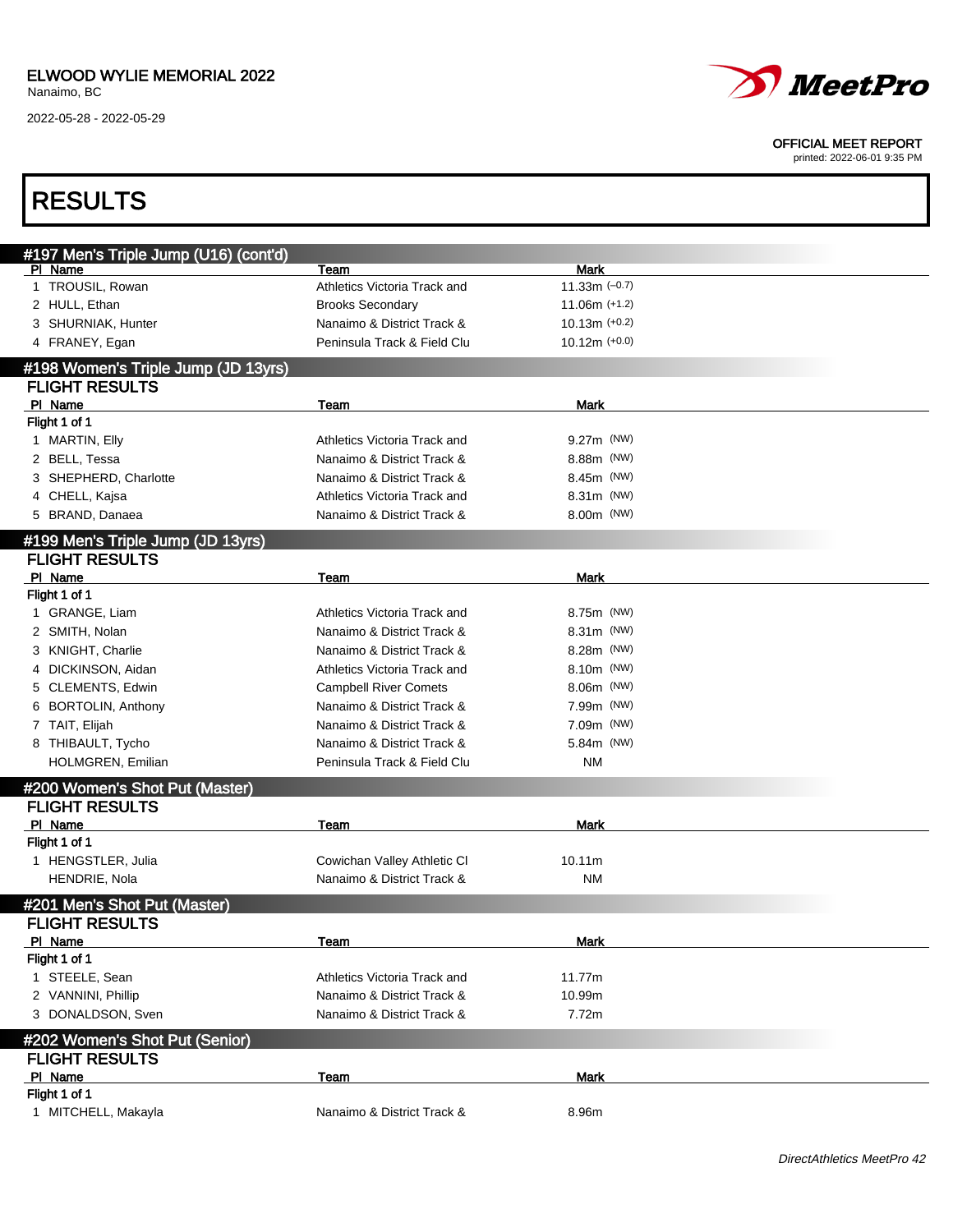2022-05-28 - 2022-05-29



#### OFFICIAL MEET REPORT

printed: 2022-06-01 9:35 PM

| <b>RESULTS</b>               |                              |             |  |
|------------------------------|------------------------------|-------------|--|
|                              |                              |             |  |
| #203 Men's Shot Put (Senior) |                              |             |  |
| <b>FLIGHT RESULTS</b>        |                              |             |  |
| PI Name<br>Flight 1 of 1     | Team                         | Mark        |  |
| 1 BULLIVANT, Ethan           | Unattached British Columbi   | 13.78m      |  |
| #204 Women's Shot Put (U20)  |                              |             |  |
| <b>FLIGHT RESULTS</b>        |                              |             |  |
| PI Name                      | Team                         | Mark        |  |
| Flight 1 of 1                |                              |             |  |
| 1 HALL, Isabella             | Alberni Valley Track Club    | 9.16m       |  |
| 2 DAILEY, Victoria           | Cowichan Valley Athletic CI  | 7.38m       |  |
| MORFITT, Chantal             | <b>Comox Valley Cougars</b>  | <b>NM</b>   |  |
| #205 Men's Shot Put (U20)    |                              |             |  |
| <b>FLIGHT RESULTS</b>        |                              |             |  |
| PI Name                      | Team                         | Mark        |  |
| Flight 1 of 1                |                              |             |  |
| 1 VANHEES, Tate              | <b>Brooks Secondary</b>      | 10.62m      |  |
| 2 DAILEY, Graeme             | Cowichan Valley Athletic CI  | 8.83m       |  |
| PARIS, Nate                  | Nanaimo & District Track &   | <b>NM</b>   |  |
| #206 Women's Shot Put (U18)  |                              |             |  |
| <b>FLIGHT RESULTS</b>        |                              |             |  |
| PI Name                      | Team                         | Mark        |  |
| Flight 1 of 1                |                              |             |  |
| 1 DRAKE, Serenna             | Nanaimo & District Track &   | 11.26m      |  |
| 2 PARIS, Lydia               | Nanaimo & District Track &   | 7.30m       |  |
| PAUGH, Makenna               | Nanaimo & District Track &   | <b>NM</b>   |  |
|                              |                              |             |  |
| #207 Men's Shot Put (U18)    |                              |             |  |
| <b>FLIGHT RESULTS</b>        |                              |             |  |
| PI Name<br>Flight 1 of 1     | Team                         | Mark        |  |
| 1 HENGSTLER, Connor          | Cowichan Valley Athletic CI  | 12.39m      |  |
| 2 CHEN, Thibaut (siyu)       | Unattached British Columbi   | 11.80m      |  |
|                              |                              |             |  |
| #208 Women's Shot Put (U16)  |                              |             |  |
| <b>FLIGHT RESULTS</b>        |                              |             |  |
| PI Name                      | Team                         | Mark        |  |
| Flight 1 of 1                |                              |             |  |
| 1 HOFFMAN, Victoria          | <b>Comox Valley Cougars</b>  | 9.40m       |  |
| 2 SCHOLTZ, Maia              | <b>Comox Valley Cougars</b>  | 8.20m       |  |
| 3 BUNSTON, Jenna             | Nanaimo & District Track &   | 7.82m       |  |
| 4 DOTY-BROWN, Payge          | <b>Comox Valley Cougars</b>  | 7.28m       |  |
| 5 SMALL, Arielle             | Unattached British Columbi   | 6.41m       |  |
| 6 NADIGER, Cassidy           | Athletics Victoria Track and | 6.40m       |  |
| 7 BLUMEL, Annette            | Cowichan Valley Athletic CI  | 5.62m       |  |
| #209 Men's Shot Put (U16)    |                              |             |  |
| <b>FLIGHT RESULTS</b>        |                              |             |  |
| PI Name                      | Team                         | <b>Mark</b> |  |
| Flight 1 of 1                |                              |             |  |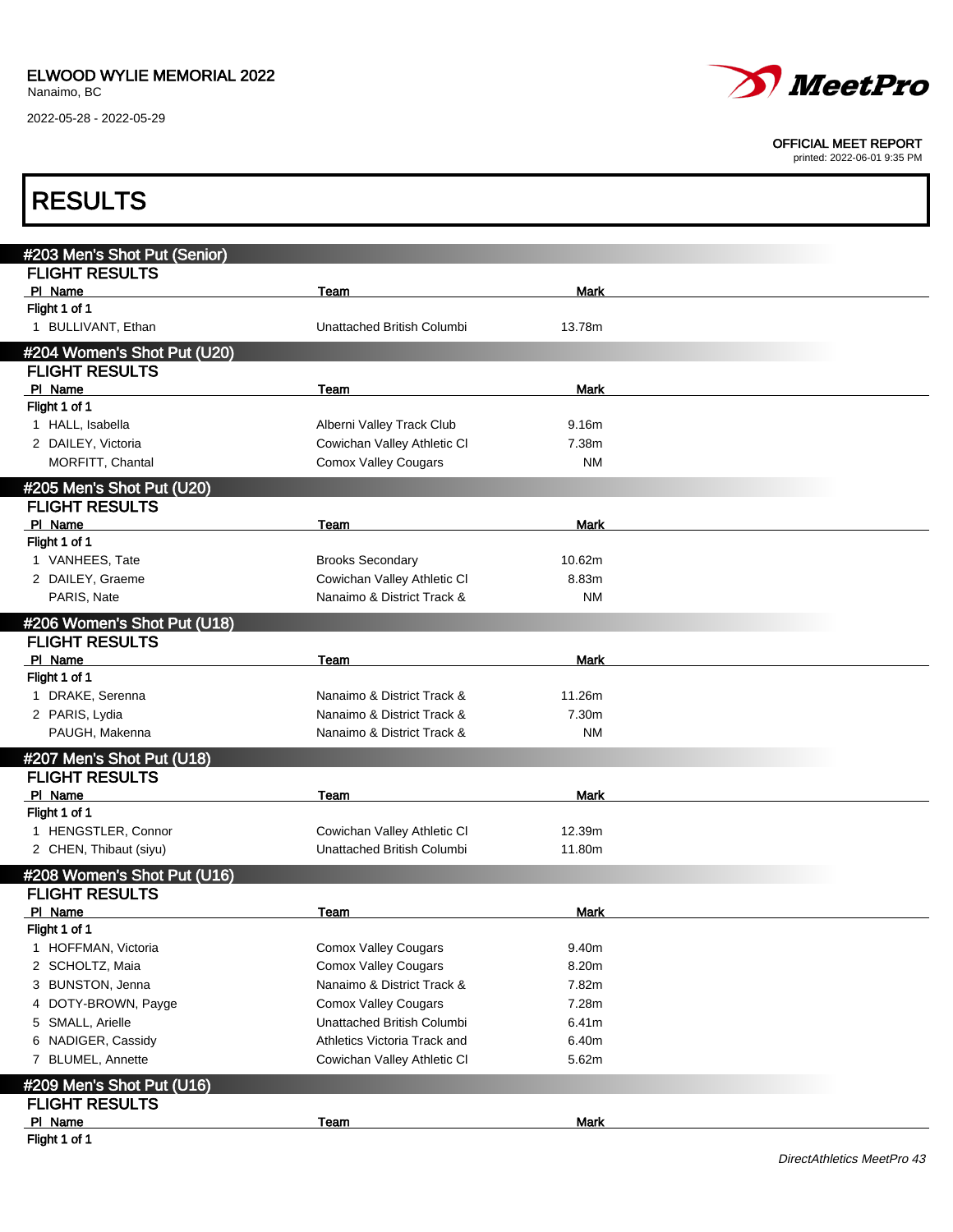### ELWOOD WYLIE MEMORIAL 2022

Nanaimo, BC

2022-05-28 - 2022-05-29



#### OFFICIAL MEET REPORT

printed: 2022-06-01 9:35 PM

## RESULTS

| #209 Men's Shot Put (U16) (cont'd)                        |                              |             |  |
|-----------------------------------------------------------|------------------------------|-------------|--|
| PI Name                                                   | <b>Team</b>                  | <b>Mark</b> |  |
| 1 LOFSTROM, Ryan                                          | <b>Comox Valley Cougars</b>  | 12.70m      |  |
| 2 MANSER, Ryann                                           | <b>Campbell River Comets</b> | 12.68m      |  |
| 3 LEE, Soren                                              | Unattached British Columbi   | 12.57m      |  |
| 4 CHEN, Ethan                                             | Cowichan Valley Athletic CI  | 8.54m       |  |
| 5 MACDONNELL, Thomas                                      | 3A Vanier                    | 8.10m       |  |
| 6 DEVAUGHN, Tristan                                       | Unattached                   | 7.45m       |  |
| 7 MICHAELS-VAN ZANDWIJK, Kayden                           | Athletics Victoria Track and | 6.55m       |  |
| 8 SERVOS, Tyson                                           | <b>Comox Valley Cougars</b>  | 6.43m       |  |
| #210 Women's Shot Put (JD 13yrs)                          |                              |             |  |
| <b>FLIGHT RESULTS</b>                                     |                              |             |  |
| PI Name                                                   | Team                         | Mark        |  |
| Flight 1 of 1                                             |                              |             |  |
| 1 MACKENZIE, Kendra                                       | <b>Campbell River Comets</b> | 6.14m       |  |
| 2 MOONSAMY, Anishka                                       | Nanaimo & District Track &   | 5.87m       |  |
| 3 WEIR, Nevaeh                                            | Cowichan Valley Athletic CI  | 4.69m       |  |
| 4 KOSTY, Amelia                                           | Cowichan Valley Athletic CI  | 4.44m       |  |
| 5 TURKINGTON, Meghan                                      | Nanaimo & District Track &   | 3.77m       |  |
| CLIFFE, Elizabeth                                         | <b>Campbell River Comets</b> | ΝM          |  |
| BRAND, Danaea                                             | Nanaimo & District Track &   | ΝM          |  |
| BELL, Tessa                                               | Nanaimo & District Track &   | ΝM          |  |
|                                                           |                              |             |  |
|                                                           |                              |             |  |
| #211 Men's Shot Put (JD 13yrs)                            |                              |             |  |
| <b>FLIGHT RESULTS</b><br>PI Name                          | Team                         | Mark        |  |
| Flight 1 of 1                                             |                              |             |  |
| 1 TAIT, Elijah                                            | Nanaimo & District Track &   | 7.27m       |  |
| 2 SCHNIDER, Devon                                         | Oceanside Track & Field Cl   | 7.25m       |  |
| 3 FOLK, Bowen                                             | Oceanside Track & Field Cl   | 6.94m       |  |
| 4 WARN, Kaiden                                            | <b>Campbell River Comets</b> | 6.16m       |  |
| 5 BORTOLIN, Anthony                                       | Nanaimo & District Track &   | 5.83m       |  |
| 6 MARTIN, Mason                                           | Cowichan Valley Athletic CI  | 5.71m       |  |
| 7 STUBBING, Jason                                         | Athletics Victoria Track and | 5.20m       |  |
|                                                           |                              |             |  |
| #212 Women's Shot Put (JD 12yrs)<br><b>FLIGHT RESULTS</b> |                              |             |  |
| PI Name                                                   | Team                         | Mark        |  |
| Flight 1 of 1                                             |                              |             |  |
| 1 LOFSTROM, Kaylie                                        | Comox Valley Cougars         | 6.76m       |  |
| 2 NADLER, Stella                                          | <b>Campbell River Comets</b> | 4.93m       |  |
| 3 FIELDING, Sabrina                                       | Athletics Victoria Track and | 4.38m       |  |
|                                                           |                              |             |  |
| #213 Men's Shot Put (JD 12yrs)                            |                              |             |  |
| <b>FLIGHT RESULTS</b><br>PI Name                          |                              |             |  |
|                                                           | <b>Team</b>                  | <b>Mark</b> |  |
| Flight 1 of 1<br>1 TEUFEL, Bosco                          | <b>Campbell River Comets</b> | 11.03m      |  |
| 2 SMITS, Holden                                           | <b>Comox Valley Cougars</b>  | 7.36m       |  |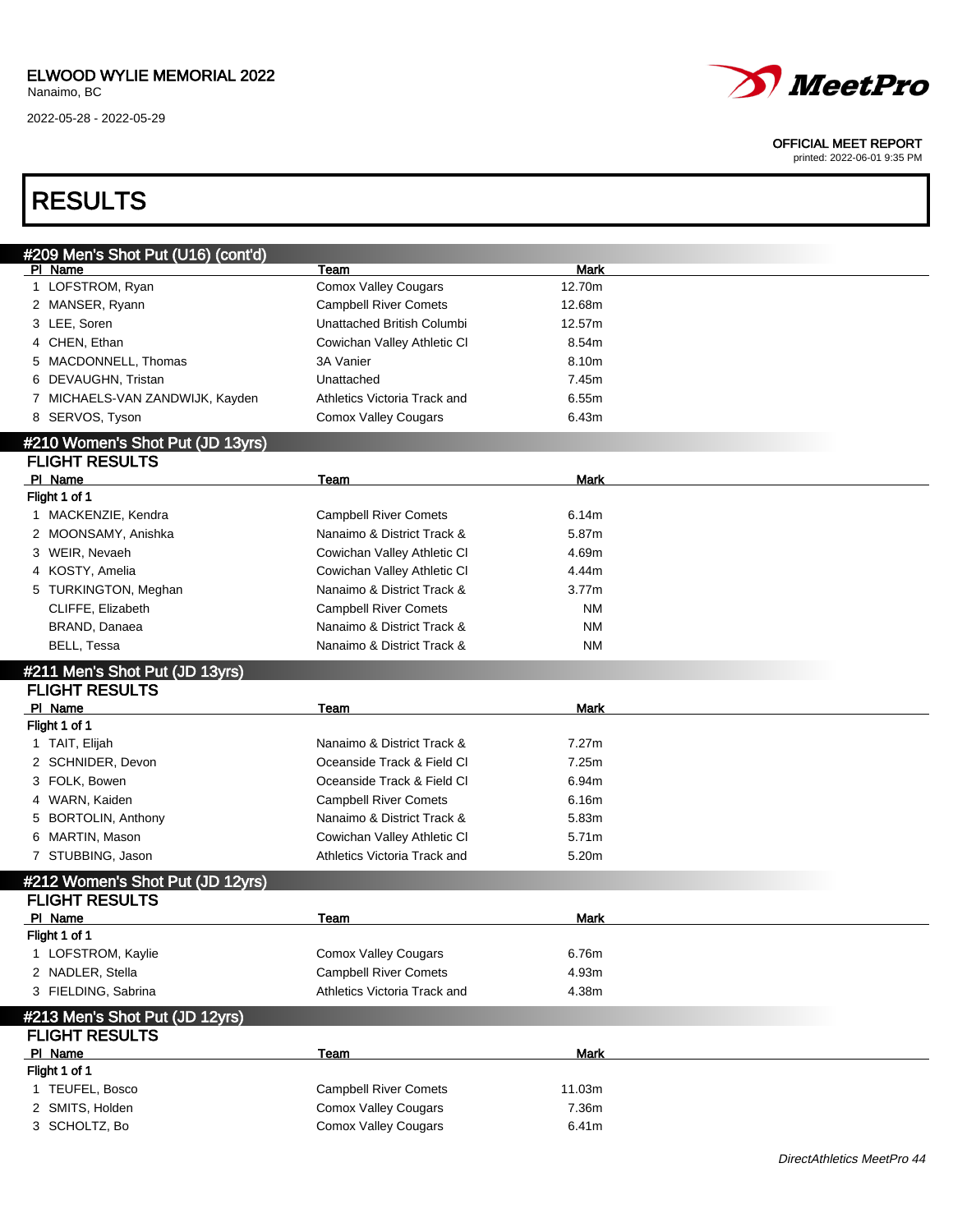### ELWOOD WYLIE MEMORIAL 2022

Nanaimo, BC

2022-05-28 - 2022-05-29



#### OFFICIAL MEET REPORT

| <b>RESULTS</b>                                            |                              |                   |  |
|-----------------------------------------------------------|------------------------------|-------------------|--|
|                                                           |                              |                   |  |
| #213 Men's Shot Put (JD 12yrs) (cont'd)<br>PI Name        | Team                         | <b>Mark</b>       |  |
| 4 THORNLEY, Quinn                                         | Unattached                   | 5.61m             |  |
| 5 LAZENBY, Robert                                         | Cowichan Valley Athletic CI  | 5.01 <sub>m</sub> |  |
| 6 SINCLAIR, Oliver                                        | Nanaimo & District Track &   | 4.95m             |  |
| 7 WEIR, Jacob                                             | Cowichan Valley Athletic CI  | 4.59m             |  |
| 8 MORRILL, James                                          | Nanaimo & District Track &   | 4.01m             |  |
| 9 NICKOLICHUK, Samuel                                     | Cowichan Valley Athletic CI  | 3.45m             |  |
| 10 BITONTI, Andrew                                        | Nanaimo & District Track &   | 3.45m             |  |
| #214 Women's Shot Put (JD 11yrs)                          |                              |                   |  |
| <b>FLIGHT RESULTS</b>                                     |                              |                   |  |
| PI Name                                                   | Team                         | Mark              |  |
| Flight 1 of 1                                             |                              |                   |  |
| 1 MACKENZIE, Makayla                                      | <b>Campbell River Comets</b> | 5.78m             |  |
| 2 WEBBER, Skyla                                           | Nanaimo & District Track &   | 5.76m             |  |
| 3 HARVEY, Payton                                          | Alberni Valley Track Club    | 5.47m             |  |
| 4 PHILCOX, Marina                                         | Oceanside Track & Field Cl   | 4.90m             |  |
| 5 AVEYARD, Claire                                         | Athletics Victoria Track and | 4.87m             |  |
| 6 LUNDMAN, Sofia                                          | Nanaimo & District Track &   | 4.32m             |  |
| 7 FONTAINE, Maika                                         | Nanaimo & District Track &   | 4.13m             |  |
| 8 HOWARD, Evelyn                                          | Nanaimo & District Track &   | 4.05m             |  |
| <b>GRANSON, Kinley</b>                                    | <b>Campbell River Comets</b> | <b>NM</b>         |  |
| HENNING, Rhaedyn                                          | Nanaimo & District Track &   | <b>NM</b>         |  |
| #215 Men's Shot Put (JD 11yrs)                            |                              |                   |  |
| <b>FLIGHT RESULTS</b>                                     |                              |                   |  |
| PI Name<br>Flight 1 of 1                                  | Team                         | Mark              |  |
| 1 WILLERS, Gabriel                                        | Oceanside Track & Field Cl   | 7.55m             |  |
| 2 BEWSEY, Ethan                                           | Oceanside Track & Field Cl   | 5.94m             |  |
| 3 ZELIZNEY, Ben                                           | Oceanside Track & Field Cl   | 5.25m             |  |
| 4 FURTADO, Luke                                           | Peninsula Track & Field Clu  | 4.86m             |  |
| 5 PARFIT, Christopher                                     | Peninsula Track & Field Clu  | 4.67m             |  |
| 6 LEITCH, Sebastian                                       | Athletics Victoria Track and | 4.67m             |  |
| 7 TURKINGTON, Kyle                                        | Nanaimo & District Track &   | 4.58m             |  |
| 8 RAMSTEAD, Zachary                                       | Cowichan Valley Athletic CI  | 3.84m             |  |
| 9 SLUGGETT, Trevor                                        | Peninsula Track & Field Clu  | 3.77m             |  |
| 10 PRPICH, Carson                                         | Athletics Victoria Track and | 3.59m             |  |
|                                                           |                              |                   |  |
| #216 Women's Shot Put (JD 10yrs)<br><b>FLIGHT RESULTS</b> |                              |                   |  |
| PI Name                                                   | Team                         | <b>Mark</b>       |  |
| Flight 1 of 1                                             |                              |                   |  |
| 1 MORRILL, Caitlin                                        | Nanaimo & District Track &   | 4.80m             |  |
| 2 BAILLIE, Sunny                                          | Nanaimo & District Track &   | 4.37m             |  |
| 3 ROMAINE, Natalya                                        | Peninsula Track & Field Clu  | 2.45m             |  |
| MUNRO, Hannah                                             | Cowichan Valley Athletic CI  | ΝM                |  |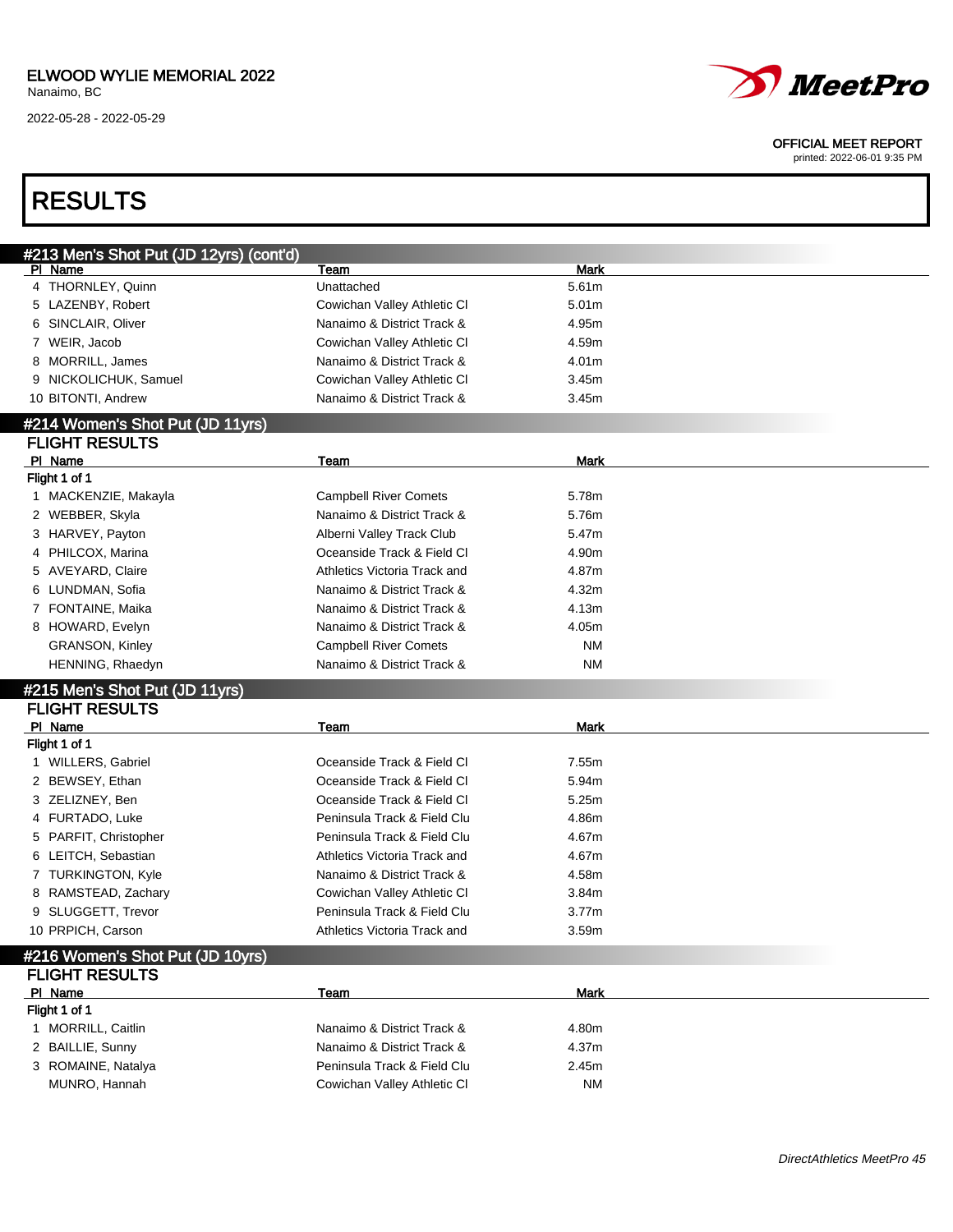2022-05-28 - 2022-05-29



#### OFFICIAL MEET REPORT

| <b>RESULTS</b>                                          |                              |             |  |
|---------------------------------------------------------|------------------------------|-------------|--|
|                                                         |                              |             |  |
| #217 Men's Shot Put (JD 10yrs)<br><b>FLIGHT RESULTS</b> |                              |             |  |
| PI Name                                                 | Team                         | Mark        |  |
| Flight 1 of 1                                           |                              |             |  |
| 1 SINCLAIR, Jacob                                       | Nanaimo & District Track &   | 5.30m       |  |
| 2 BINDER, Declan                                        | Oceanside Track & Field Cl   | 4.10m       |  |
| 3 DESJARDINS, Luke                                      | Peninsula Track & Field Clu  | 4.04m       |  |
| SCHOLTZ, Kai                                            | <b>Comox Valley Cougars</b>  | <b>NM</b>   |  |
|                                                         | Oceanside Track & Field Cl   | <b>NM</b>   |  |
| GOOCH, Rylan                                            |                              |             |  |
| #218 Women's Shot Put (JD 9yrs)                         |                              |             |  |
| <b>FLIGHT RESULTS</b>                                   |                              |             |  |
| PI Name                                                 | Team                         | Mark        |  |
| Flight 1 of 1                                           |                              |             |  |
| 1 MICHAELS-VAN ZANDWIJK, Irene                          | Athletics Victoria Track and | 3.74m       |  |
| 2 BEWSEY, Olivia                                        | Oceanside Track & Field Cl   | 3.43m       |  |
| 3 CUNNING, Fiona                                        | Nanaimo & District Track &   | 3.02m       |  |
| 4 MESSENGER, Ruby                                       | Alberni Valley Track Club    | 2.97m       |  |
| HUNTER, Matilda                                         | Oceanside Track & Field Cl   | ΝM          |  |
| #219 Men's Shot Put (JD 9yrs)                           |                              |             |  |
| <b>FLIGHT RESULTS</b>                                   |                              |             |  |
| PI Name                                                 | Team                         | <b>Mark</b> |  |
| Flight 1 of 1                                           |                              |             |  |
| 1 MCCULLOCH, Alec                                       | Nanaimo & District Track &   | 5.04m       |  |
| 2 DENSMORE, Mason                                       | Nanaimo & District Track &   | 5.00m       |  |
| 3 BRITTAIN, Chase                                       | Oceanside Track & Field Cl   | 4.93m       |  |
| 4 KAPLYCZ-KEOWN, Balian                                 | Nanaimo & District Track &   | 4.54m       |  |
| FONTAINE, Colten<br>5                                   | Nanaimo & District Track &   | 4.46m       |  |
| DUNNETT, Cedar<br>6                                     | Nanaimo & District Track &   | 4.44m       |  |
| 7 BAETZ, Andrew                                         | Oceanside Track & Field Cl   | 4.13m       |  |
|                                                         | Oceanside Track & Field Cl   |             |  |
| AIKMAN - HEIR, Kai<br>8                                 |                              | 3.89m       |  |
| 9 HOWARD, George                                        | Nanaimo & District Track &   | 3.79m       |  |
| 10 SCOTT, Connor                                        | Oceanside Track & Field Cl   | 3.45m       |  |
| 11 LUKSAY, Thomas                                       | Oceanside Track & Field Cl   | 3.33m       |  |
| #220 Women's Discus (Master)                            |                              |             |  |
| <b>FLIGHT RESULTS</b>                                   |                              |             |  |
| PI Name                                                 | <b>Team</b>                  | Mark        |  |
| Flight 1 of 1                                           |                              |             |  |
| 1 HENGSTLER, Julia                                      | Cowichan Valley Athletic CI  | 25.12m      |  |
| 2 HENDRIE, Nola                                         | Nanaimo & District Track &   | 14.21m      |  |
| #221 Men's Discus (Master)                              |                              |             |  |
| <b>FLIGHT RESULTS</b>                                   |                              |             |  |
| PI Name                                                 | Team                         | <b>Mark</b> |  |
| Flight 1 of 1                                           |                              |             |  |
| 1 STEELE, Sean                                          | Athletics Victoria Track and | 35.60m      |  |
|                                                         | Unattached British Columbi   |             |  |
| 2 FOSTER, Scott                                         |                              | 33.25m      |  |
| 3 DONALDSON, Sven                                       | Nanaimo & District Track &   | 19.37m      |  |
| 4 GIEGERICH, Joe                                        | Nanaimo & District Track &   | 11.97m      |  |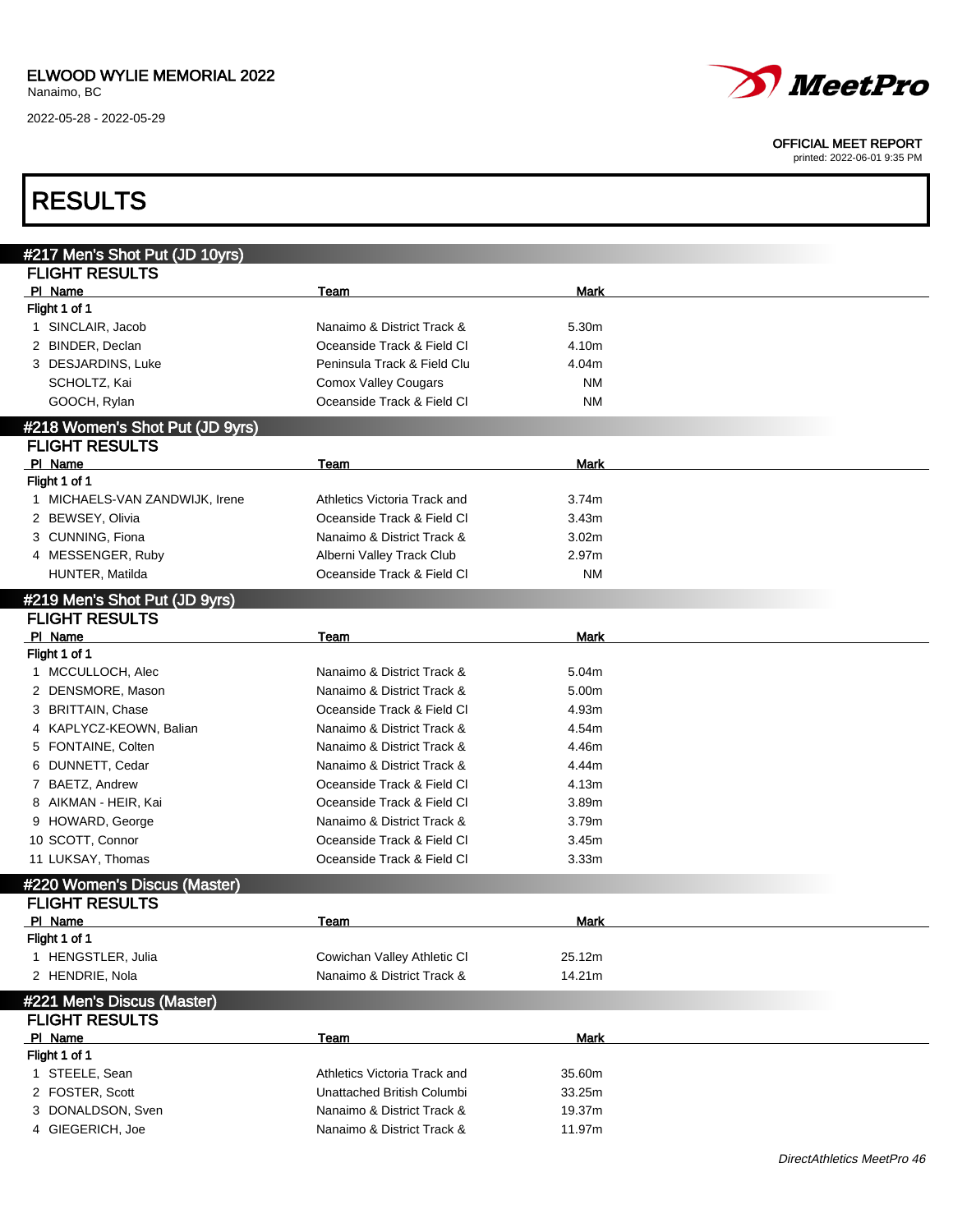2022-05-28 - 2022-05-29



#### OFFICIAL MEET REPORT

| <b>RESULTS</b>                       |                                                             |             |  |
|--------------------------------------|-------------------------------------------------------------|-------------|--|
| #221 Men's Discus (Master) (cont'd)  |                                                             |             |  |
| PI Name                              | Team                                                        | <b>Mark</b> |  |
| DAILEY, Mike                         | Cowichan Valley Athletic CI                                 | <b>NM</b>   |  |
| VANNINI, Phillip                     | Nanaimo & District Track &                                  | <b>NM</b>   |  |
| #222 Men's Discus (Senior)           |                                                             |             |  |
| <b>FLIGHT RESULTS</b>                |                                                             |             |  |
| PI Name                              | Team                                                        | <b>Mark</b> |  |
| Flight 1 of 1                        |                                                             |             |  |
| 1 BULLIVANT, Ethan                   | Unattached British Columbi                                  | 40.75m      |  |
| 2 FOSTER, Ethan                      | Unattached British Columbi                                  | 31.58m      |  |
| #223 Men's Discus (U20)              |                                                             |             |  |
| <b>FLIGHT RESULTS</b>                |                                                             |             |  |
| PI Name                              | Team                                                        | <b>Mark</b> |  |
| Flight 1 of 1                        |                                                             |             |  |
| 1 ANDULAJEVIC, Mason                 | Unattached British Columbi                                  | 38.18m      |  |
| 2 PARIS, Nate                        | Nanaimo & District Track &                                  | 31.49m      |  |
| 3 MORRISON, Samuel                   | Nanaimo & District Track &                                  | 28.47m      |  |
| 4 DAILEY, Graeme                     | Cowichan Valley Athletic CI                                 | 25.80m      |  |
| #224 Women's Discus (U18)            |                                                             |             |  |
| <b>FLIGHT RESULTS</b>                |                                                             |             |  |
| PI Name                              | Team                                                        | <b>Mark</b> |  |
| Flight 1 of 1                        |                                                             |             |  |
| 1 VANNINI, Autumn                    | Nanaimo & District Track &                                  | 29.40m      |  |
| 2 DRAKE, Serenna                     | Nanaimo & District Track &                                  | 29.30m      |  |
| 3 DUGGEN, Lynea                      | <b>Brooks Secondary</b>                                     | 27.58m      |  |
| 4 PUTZ, Katelyn                      | Nanaimo & District Track &                                  | 25.68m      |  |
| 5 HOFFMAN, Elisabeth                 | <b>Comox Valley Cougars</b>                                 | 22.03m      |  |
| PAUGH, Makenna                       | Nanaimo & District Track &                                  | <b>NM</b>   |  |
| MORFITT, Gabrielle                   | <b>Comox Valley Cougars</b>                                 | <b>NM</b>   |  |
| #225 Men's Discus (U18)              |                                                             |             |  |
| <b>FLIGHT RESULTS</b>                |                                                             |             |  |
| PI Name                              | Team                                                        | Mark        |  |
| Flight 1 of 1                        |                                                             |             |  |
| 1 HENGSTLER, Connor                  | Cowichan Valley Athletic Cl                                 | 36.52m      |  |
| 2 MAYER, Evan                        | Cowichan Valley Athletic CI                                 | 35.10m      |  |
| 3 PARCHER, Gill                      | Nanaimo & District Track &                                  | 29.42m      |  |
| #226 Women's Discus (U16)            |                                                             |             |  |
| <b>FLIGHT RESULTS</b>                |                                                             |             |  |
| PI Name                              | <b>Team</b>                                                 | <b>Mark</b> |  |
| Flight 1 of 1<br>1 HOFFMAN, Victoria |                                                             |             |  |
|                                      | <b>Comox Valley Cougars</b>                                 | 25.74m      |  |
| 2 BURRY, Erika                       | <b>Comox Valley Cougars</b>                                 | 21.55m      |  |
| 3 LAZENBY, Danika                    | Cowichan Valley Athletic CI                                 | 17.68m      |  |
| 4 SCHOLTZ, Maia                      | <b>Comox Valley Cougars</b>                                 | 15.79m      |  |
| DOTY-BROWN, Payge<br>5.              | <b>Comox Valley Cougars</b><br>Athletics Victoria Track and | 15.47m      |  |
| 6 NADIGER, Cassidy                   |                                                             | 13.41m      |  |
| 7 BEATON, Sophia                     | Cowichan Valley Athletic CI                                 | 13.19m      |  |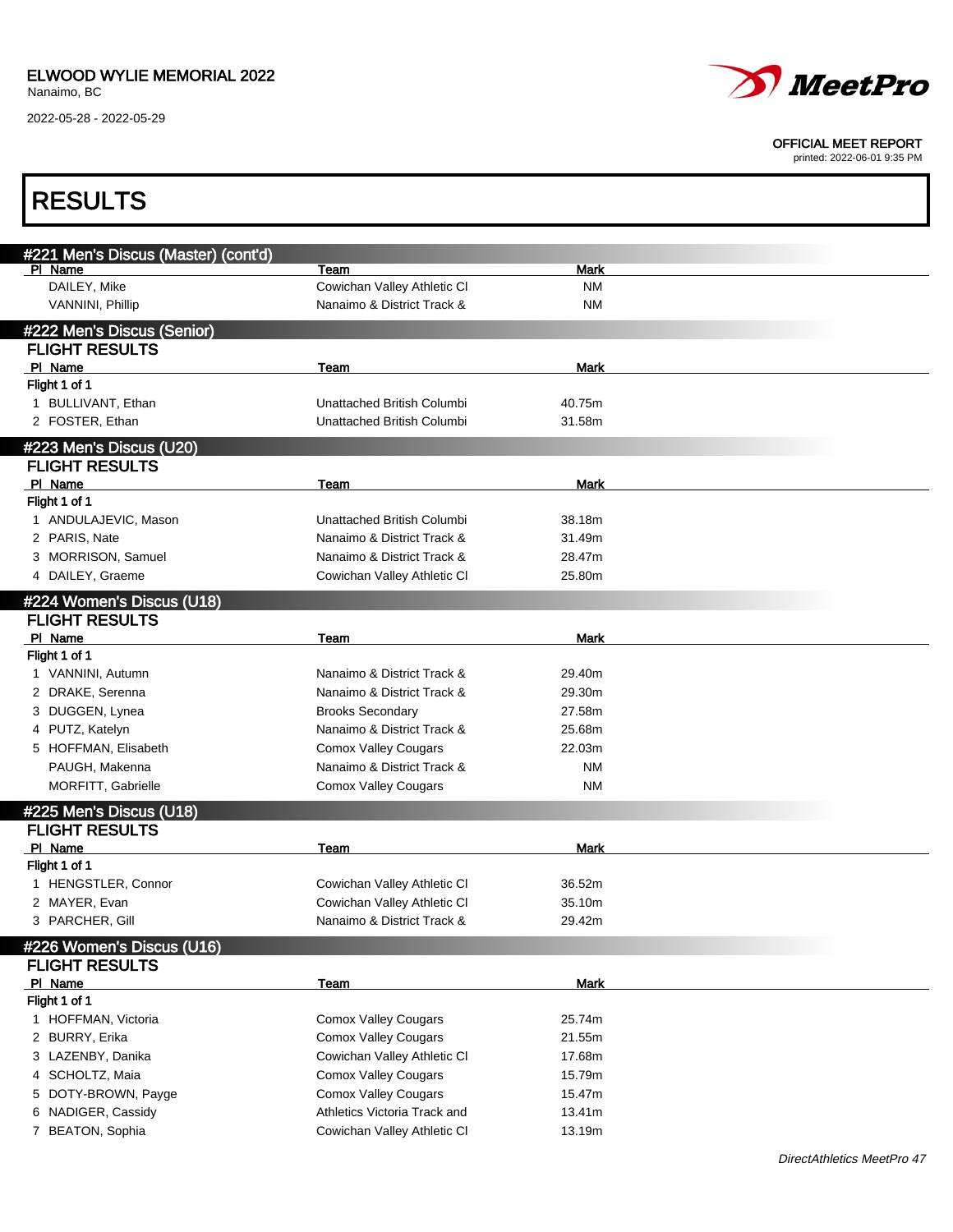### ELWOOD WYLIE MEMORIAL 2022

Nanaimo, BC

2022-05-28 - 2022-05-29



#### OFFICIAL MEET REPORT

printed: 2022-06-01 9:35 PM

### RESULTS

| #227 Men's Discus (U16)            |                              |             |  |
|------------------------------------|------------------------------|-------------|--|
| <b>FLIGHT RESULTS</b>              |                              |             |  |
| PI Name                            | Team                         | <b>Mark</b> |  |
| Flight 1 of 1                      |                              |             |  |
| 1 HARBO, Owen                      | Unattached British Columbi   | 35.68m      |  |
| 2 MANSER, Ryann                    | <b>Campbell River Comets</b> | 34.94m      |  |
| 3 FRANEY, Egan                     | Peninsula Track & Field Clu  | 28.70m      |  |
| 4 DEVAUGHN, Tristan                | Unattached                   | 23.79m      |  |
| SERVOS, Tyson<br>5                 | <b>Comox Valley Cougars</b>  | 20.44m      |  |
| MICHAELS-VAN ZANDWIJK, Kayden<br>6 | Athletics Victoria Track and | 18.63m      |  |
| 7 PALMER, Madrid                   | <b>Campbell River Comets</b> | 16.20m      |  |
| 8 VENABLES, Levi                   | Peninsula Track & Field Clu  | 13.27m      |  |
| #228 Women's Discus (JD 13yrs)     |                              |             |  |
| <b>FLIGHT RESULTS</b>              |                              |             |  |
| PI Name                            | Team                         | <b>Mark</b> |  |
| Flight 1 of 1                      |                              |             |  |
| 1 BRAND, Danaea                    | Nanaimo & District Track &   | 17.46m      |  |
| 2 MOONSAMY, Anishka                | Nanaimo & District Track &   | 15.14m      |  |
| 3 BELL, Tessa                      | Nanaimo & District Track &   | 14.34m      |  |
| 4 MARTIN, Elly                     | Athletics Victoria Track and | 13.44m      |  |
| 5 WEIR, Nevaeh                     | Cowichan Valley Athletic CI  | 13.12m      |  |
| 6 DESVAUX, Sophia                  | Oceanside Track & Field Cl   | 11.58m      |  |
| 7 DARCY, Piper                     | <b>Campbell River Comets</b> | 10.83m      |  |
| 8 CLIFFE, Elizabeth                | <b>Campbell River Comets</b> | 8.77m       |  |
| 9 TURKINGTON, Meghan               | Nanaimo & District Track &   | 7.05m       |  |
| #229 Men's Discus (JD 13yrs)       |                              |             |  |
| <b>FLIGHT RESULTS</b>              |                              |             |  |
| PI Name                            | <b>Team</b>                  | <b>Mark</b> |  |
| Flight 1 of 1                      |                              |             |  |
| 1 TAIT, Elijah                     | Nanaimo & District Track &   | 17.36m      |  |
| 2 FOLK, Bowen                      | Oceanside Track & Field Cl   | 14.94m      |  |
| 3 SMITH, Nolan                     | Nanaimo & District Track &   | 13.74m      |  |
| 4 MARTIN, Mason                    | Cowichan Valley Athletic CI  | 12.76m      |  |
| WARN, Kaiden                       | <b>Campbell River Comets</b> | <b>NM</b>   |  |
| <b>GRANSON, Carter</b>             | <b>Campbell River Comets</b> | <b>NM</b>   |  |
| DICKINSON, Aidan                   | Athletics Victoria Track and | <b>NM</b>   |  |
| #230 Women's Discus (JD 12vrs)     |                              |             |  |
|                                    |                              |             |  |
| <b>FLIGHT RESULTS</b><br>PI Name   |                              |             |  |
| Flight 1 of 1                      | Team                         | <b>Mark</b> |  |
| 1 JAMES, Megan                     | Nanaimo & District Track &   | 16.49m      |  |
| 2 LOFSTROM, Kaylie                 | <b>Comox Valley Cougars</b>  | 15.44m      |  |
| 3 FIELDING, Sabrina                | Athletics Victoria Track and | 13.82m      |  |
| 4 BEATON, Arianna                  | Cowichan Valley Athletic CI  | 11.15m      |  |
|                                    |                              |             |  |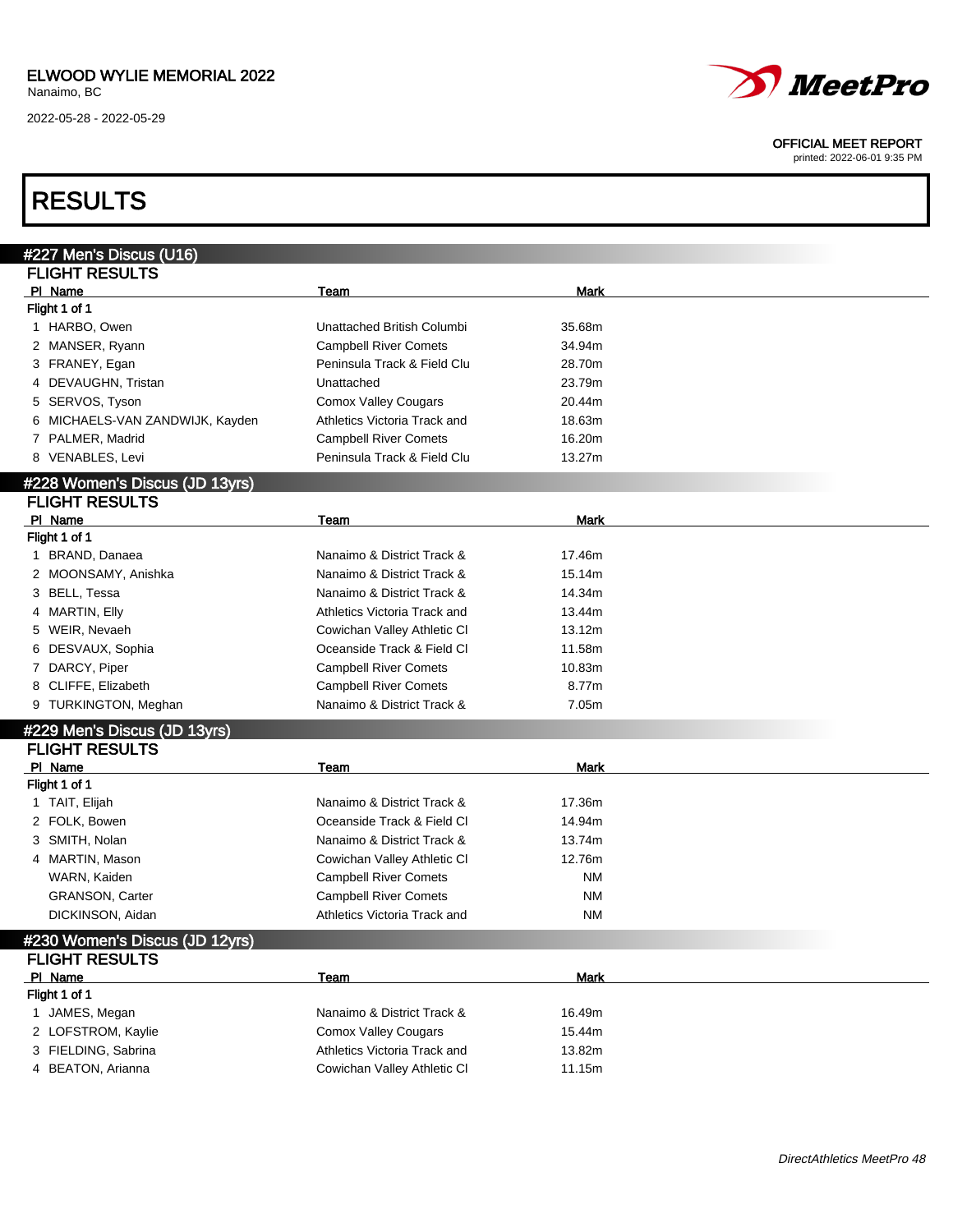2022-05-28 - 2022-05-29

# *MeetPro*

#### OFFICIAL MEET REPORT

printed: 2022-06-01 9:35 PM

### RESULTS

| #231 Men's Discus (JD 12yrs)   |                              |             |  |
|--------------------------------|------------------------------|-------------|--|
| <b>FLIGHT RESULTS</b>          |                              |             |  |
| PI Name                        | Team                         | <b>Mark</b> |  |
| Flight 1 of 1                  |                              |             |  |
| 1 GALIK, Benjamin              | <b>Comox Valley Cougars</b>  | 18.22m      |  |
| 2 LAZENBY, Robert              | Cowichan Valley Athletic CI  | 14.84m      |  |
| 3 MORRILL, James               | Nanaimo & District Track &   | 8.62m       |  |
| 4 NICKOLICHUK, Samuel          | Cowichan Valley Athletic CI  | 6.76m       |  |
| 5 WEIR, Jacob                  | Cowichan Valley Athletic CI  | 6.40m       |  |
| SCHOLTZ, Bo                    | <b>Comox Valley Cougars</b>  | ΝM          |  |
| SINCLAIR, Oliver               | Nanaimo & District Track &   | ΝM          |  |
| LUCH, Ryan                     | Nanaimo & District Track &   | ΝM          |  |
| THORNLEY, Quinn                | Unattached                   | ΝM          |  |
| SMITS, Holden                  | <b>Comox Valley Cougars</b>  | ΝM          |  |
|                                |                              |             |  |
| #232 Women's Discus (JD 11yrs) |                              |             |  |
| <b>FLIGHT RESULTS</b>          |                              |             |  |
| PI Name                        | Team                         | <b>Mark</b> |  |
| Flight 1 of 1                  |                              |             |  |
| 1 HARVEY, Payton               | Alberni Valley Track Club    | 11.65m      |  |
| 2 GAUTHIER, Lucia              | Nanaimo & District Track &   | 9.83m       |  |
| 3 CLARKE, Rowan                | Nanaimo & District Track &   | 9.82m       |  |
| 4 LUNDMAN, Sofia               | Nanaimo & District Track &   | 9.80m       |  |
| MACKENZIE, Makayla<br>5        | <b>Campbell River Comets</b> | 9.67m       |  |
| <b>GRANSON, Kinley</b><br>6    | <b>Campbell River Comets</b> | 9.40m       |  |
| 7 AVEYARD, Claire              | Athletics Victoria Track and | 8.11m       |  |
| 8 PARK, Katelyn                | Nanaimo & District Track &   | 7.89m       |  |
| HILL, Katie                    | Nanaimo & District Track &   | ΝM          |  |
| #233 Men's Discus (JD 11yrs)   |                              |             |  |
| <b>FLIGHT RESULTS</b>          |                              |             |  |
| PI Name                        | Team                         | <b>Mark</b> |  |
| Flight 1 of 1                  |                              |             |  |
| 1 WILLERS, Gabriel             | Oceanside Track & Field Cl   | 17.73m      |  |
| 2 THOMAS, Trevor               | Nanaimo & District Track &   | 13.98m      |  |
| 3 FURTADO, Luke                | Peninsula Track & Field Clu  | 12.06m      |  |
| 4 PARFIT, Christopher          | Peninsula Track & Field Clu  | 11.71m      |  |
| 5 KAPLYCZ-KEOWN, Solomon       | Nanaimo & District Track &   | 11.27m      |  |
| 6 ZELIZNEY, Ben                | Oceanside Track & Field Cl   | 11.21m      |  |
| 7 SLUGGETT, Trevor             | Peninsula Track & Field Clu  | 10.92m      |  |
| 8 RAMSTEAD, Zachary            | Cowichan Valley Athletic CI  | 10.73m      |  |
| 9 TURKINGTON, Kyle             | Nanaimo & District Track &   | 10.30m      |  |
| 10 LEITCH, Sebastian           | Athletics Victoria Track and | 8.71m       |  |
| BEWSEY, Ethan                  | Oceanside Track & Field Cl   | ΝM          |  |
|                                |                              |             |  |
| #234 Women's Discus (JD 10yrs) |                              |             |  |
| <b>FLIGHT RESULTS</b>          |                              |             |  |
| PI Name                        | Team                         | <b>Mark</b> |  |
| Flight 1 of 1                  |                              |             |  |
| 1 MARTIN, Finley               | Athletics Victoria Track and | 6.90m       |  |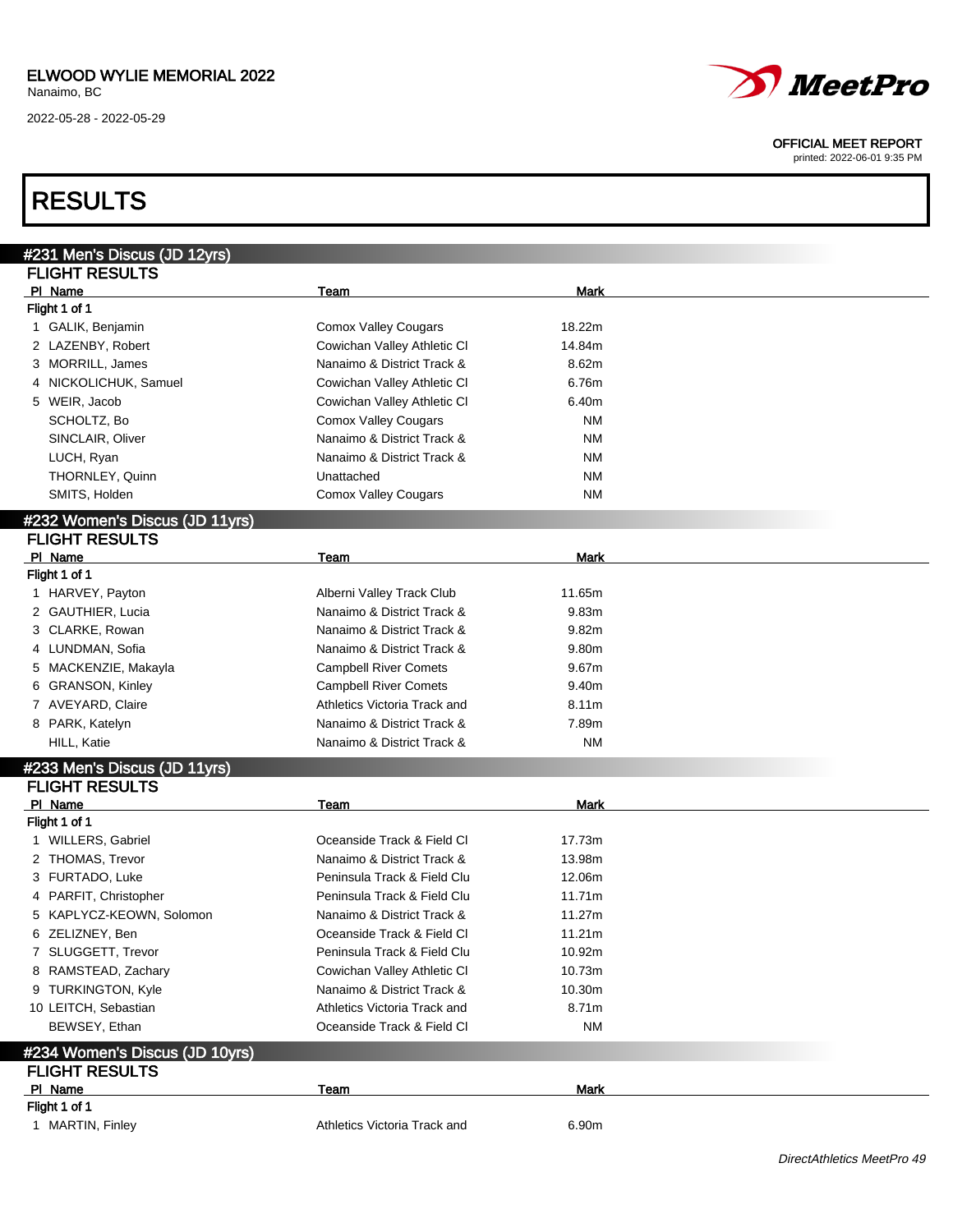2022-05-28 - 2022-05-29



#### OFFICIAL MEET REPORT

| <b>RESULTS</b>                          |                              |             |  |
|-----------------------------------------|------------------------------|-------------|--|
| #234 Women's Discus (JD 10yrs) (cont'd) |                              |             |  |
| PI Name                                 | Team                         | <b>Mark</b> |  |
| CUPPLES, Callie                         | Oceanside Track & Field Cl   | <b>NM</b>   |  |
| #235 Men's Discus (JD 10yrs)            |                              |             |  |
| <b>FLIGHT RESULTS</b>                   |                              |             |  |
| PI Name                                 | Team                         | Mark        |  |
| Flight 1 of 1                           |                              |             |  |
| 1 SCHOLTZ, Kai                          | <b>Comox Valley Cougars</b>  | 11.37m      |  |
| 2 DESJARDINS, Luke                      | Peninsula Track & Field Clu  | 9.16m       |  |
| 3 FRIESEN, Jasper                       | Nanaimo & District Track &   | 7.83m       |  |
| 4 BINDER, Declan                        | Oceanside Track & Field CI   | 7.07m       |  |
| 5 STERNER, Jory                         | Nanaimo & District Track &   | 5.84m       |  |
| GOOCH, Rylan                            | Oceanside Track & Field Cl   | <b>NM</b>   |  |
| #236 Women's Hammer (Master)            |                              |             |  |
| <b>FLIGHT RESULTS</b>                   |                              |             |  |
| PI Name                                 | Team                         | Mark        |  |
| Flight 1 of 1                           |                              |             |  |
| 1 HENGSTLER, Julia                      | Cowichan Valley Athletic CI  | 26.06m      |  |
| 2 HENDRIE, Nola                         | Nanaimo & District Track &   | 15.81m      |  |
| #237 Men's Hammer (Master)              |                              |             |  |
| <b>FLIGHT RESULTS</b>                   |                              |             |  |
| PI Name                                 | Team                         | <b>Mark</b> |  |
| Flight 1 of 1                           |                              |             |  |
| DAILEY, Mike                            | Cowichan Valley Athletic CI  | <b>NM</b>   |  |
| GIEGERICH, Joe                          | Nanaimo & District Track &   | <b>NM</b>   |  |
| #238 Men's Hammer (Senior)              |                              |             |  |
| <b>FLIGHT RESULTS</b>                   |                              |             |  |
| PI Name                                 | Team                         | Mark        |  |
| Flight 1 of 1                           |                              |             |  |
| 1 WILLETT, Sam                          | Athletics Victoria Track and | 55.97m      |  |
| #239 Women's Hammer (U20)               |                              |             |  |
| <b>FLIGHT RESULTS</b>                   |                              |             |  |
| PI Name                                 | Team                         | <b>Mark</b> |  |
| Flight 1 of 1                           |                              |             |  |
| 1 HALL, Isabella                        | Alberni Valley Track Club    | 51.57m      |  |
| 2 MORFITT, Chantal                      | <b>Comox Valley Cougars</b>  | 33.02m      |  |
| 3 DAILEY, Victoria                      | Cowichan Valley Athletic CI  | 25.10m      |  |
| #240 Men's Hammer (U20)                 |                              |             |  |
| <b>FLIGHT RESULTS</b>                   |                              |             |  |
| PI Name                                 | <b>Team</b>                  | <b>Mark</b> |  |
| Flight 1 of 1                           |                              |             |  |
| 1 ANDULAJEVIC, Mason                    | Unattached British Columbi   | 53.79m      |  |
| 2 MORRISON, Samuel                      | Nanaimo & District Track &   | 27.77m      |  |
| 3 ZENG, JESON                           | Unattached                   | 21.57m      |  |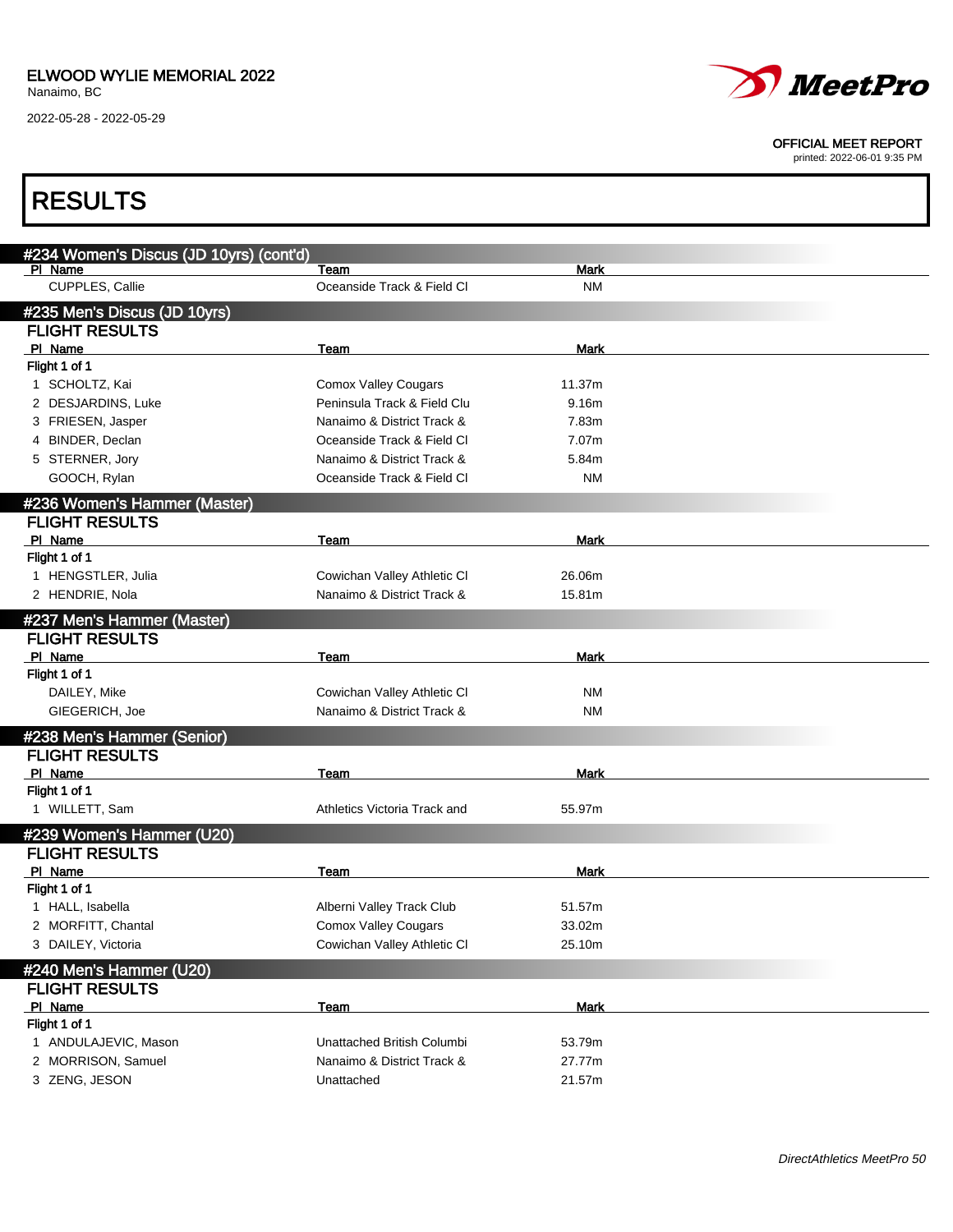2022-05-28 - 2022-05-29



#### OFFICIAL MEET REPORT

| <b>RESULTS</b>                 |                              |             |  |
|--------------------------------|------------------------------|-------------|--|
| #241 Women's Hammer (U18)      |                              |             |  |
| <b>FLIGHT RESULTS</b>          |                              |             |  |
| PI Name                        | Team                         | Mark        |  |
| Flight 1 of 1                  |                              |             |  |
| 1 CURTIS, Lauren               | <b>Golden Ears Athletics</b> | 47.94m      |  |
| 2 WAITE, Annika                | Oceanside Track & Field Cl   | 30.56m      |  |
| 3 HOFFMAN, Elisabeth           | <b>Comox Valley Cougars</b>  | 25.97m      |  |
| PUTZ, Katelyn                  | Nanaimo & District Track &   | <b>NM</b>   |  |
| <b>MORFITT, Gabrielle</b>      | <b>Comox Valley Cougars</b>  | <b>NM</b>   |  |
| #242 Men's Hammer (U18)        |                              |             |  |
| <b>FLIGHT RESULTS</b>          |                              |             |  |
| PI Name                        | Team                         | Mark        |  |
| Flight 1 of 1                  |                              |             |  |
| 1 MAYER, Evan                  | Cowichan Valley Athletic CI  | 28.11m      |  |
| #243 Women's Hammer (U16)      |                              |             |  |
| <b>FLIGHT RESULTS</b>          |                              |             |  |
| PI Name                        | Team                         | <b>Mark</b> |  |
| Flight 1 of 1                  |                              |             |  |
| 1 ANDULAJEVIC, Molly           | Unattached British Columbi   | 46.97m      |  |
| 2 DOTY-BROWN, Payge            | <b>Comox Valley Cougars</b>  | 45.02m      |  |
| 3 MCMINN, Annika               | Nanaimo & District Track &   | 28.38m      |  |
| 4 SCHOLTZ, Maia                | <b>Comox Valley Cougars</b>  | 27.49m      |  |
| 5 LAZENBY, Danika              | Cowichan Valley Athletic CI  | 15.75m      |  |
| BURRY, Erika                   | <b>Comox Valley Cougars</b>  | <b>NM</b>   |  |
| BUNSTON, Jenna                 | Nanaimo & District Track &   | <b>NM</b>   |  |
| #244 Men's Hammer (U16)        |                              |             |  |
| <b>FLIGHT RESULTS</b>          |                              |             |  |
| PI Name                        | Team                         | <b>Mark</b> |  |
| Flight 1 of 1                  |                              |             |  |
| 1 SHURNIAK, Hunter             | Nanaimo & District Track &   | 31.88m      |  |
| 2 FRANEY, Egan                 | Peninsula Track & Field Clu  | 23.39m      |  |
| 3 VENABLES, Levi               | Peninsula Track & Field Clu  | 17.47m      |  |
| #245 Women's Hammer (JD 13yrs) |                              |             |  |
| <b>FLIGHT RESULTS</b>          |                              |             |  |
| PI Name                        | Team                         | Mark        |  |
| Flight 1 of 1                  |                              |             |  |
| 1 MOONSAMY, Anishka            | Nanaimo & District Track &   | 25.70m      |  |
| 2 SHEPHERD, Charlotte          | Nanaimo & District Track &   | 20.44m      |  |
| 3 DESVAUX, Sophia              | Oceanside Track & Field Cl   | 16.57m      |  |
| 4 WEISS, Abby                  | <b>Comox Valley Cougars</b>  | 13.71m      |  |
| 5 SUTTON, Rebecca              | Nanaimo & District Track &   | 12.97m      |  |
| #246 Women's Hammer (JD 12yrs) |                              |             |  |
| <b>FLIGHT RESULTS</b>          |                              |             |  |
| PI Name                        | Team                         | <b>Mark</b> |  |
| Flight 1 of 1                  |                              |             |  |
| 1 BROOK, Shyla                 | Alberni Valley Track Club    | 17.59m      |  |
|                                |                              |             |  |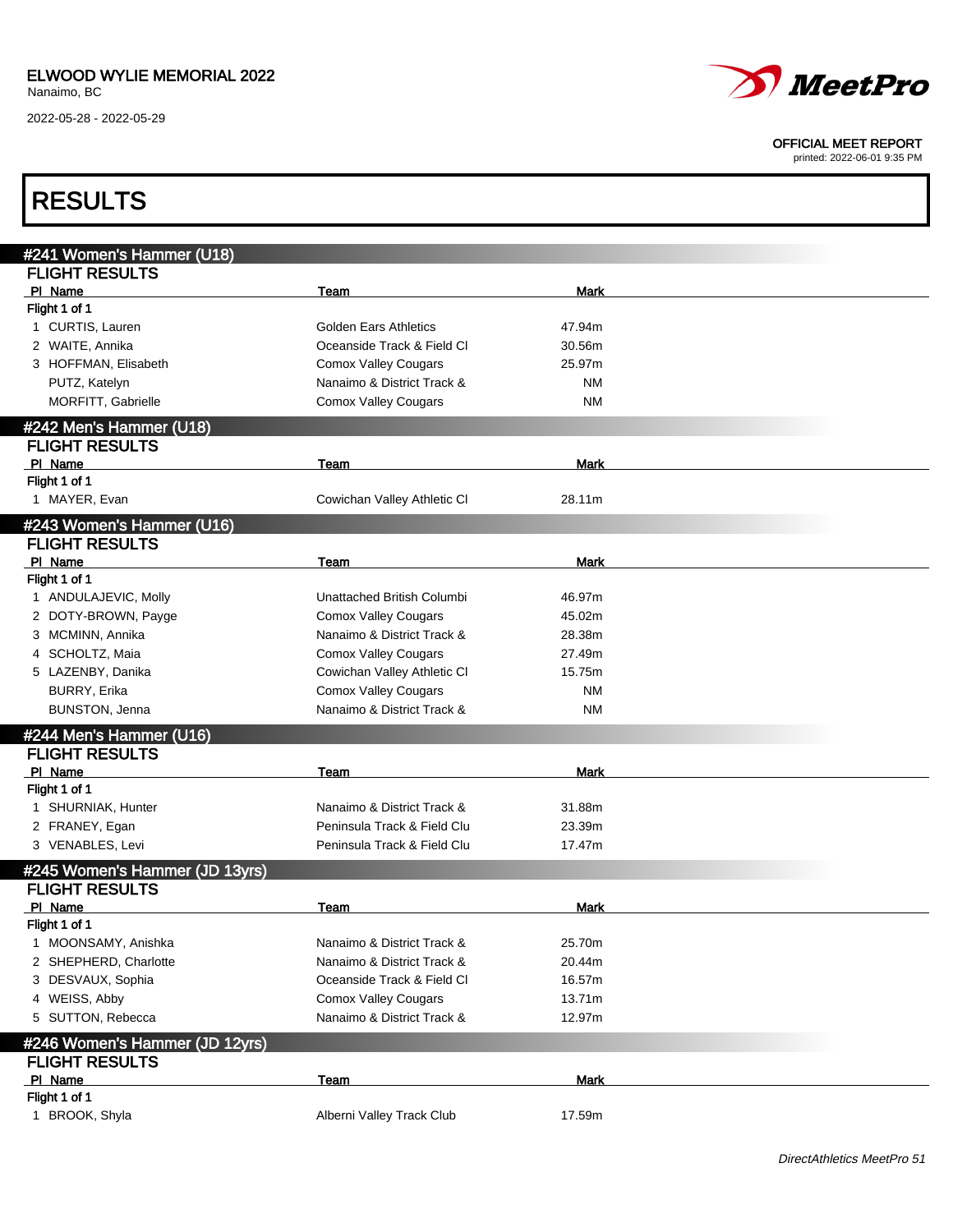2022-05-28 - 2022-05-29



#### OFFICIAL MEET REPORT

| <b>RESULTS</b>                |                              |             |  |
|-------------------------------|------------------------------|-------------|--|
| #247 Men's Hammer (JD 12yrs)  |                              |             |  |
| <b>FLIGHT RESULTS</b>         |                              |             |  |
| PI Name                       | Team                         | Mark        |  |
| Flight 1 of 1                 |                              |             |  |
| 1 SMITS, Holden               | <b>Comox Valley Cougars</b>  | 20.67m      |  |
| 2 SCHOLTZ, Bo                 | <b>Comox Valley Cougars</b>  | 20.01m      |  |
| 3 LAZENBY, Robert             | Cowichan Valley Athletic CI  | 16.94m      |  |
| 4 WEIR, Jacob                 | Cowichan Valley Athletic CI  | 11.43m      |  |
| 5 NICKOLICHUK, Samuel         | Cowichan Valley Athletic CI  | 7.05m       |  |
| #248 Men's Javelin (Master)   |                              |             |  |
| <b>FLIGHT RESULTS</b>         |                              |             |  |
| PI Name                       | Team                         | Mark        |  |
| Flight 1 of 1                 |                              |             |  |
| 1 MORFITT, Graham             | <b>Comox Valley Cougars</b>  | 47.37m      |  |
| 2 STEELE, Sean                | Athletics Victoria Track and | 32.56m      |  |
| 3 CICCATERI, Jim              | Athletics Victoria Track and | 30.93m      |  |
| 4 DONALDSON, Sven             | Nanaimo & District Track &   | 19.66m      |  |
| 5 GIEGERICH, Joe              | Nanaimo & District Track &   | 13.59m      |  |
| HOLMGREN, Aaron               | Peninsula Track & Field Clu  | <b>NM</b>   |  |
|                               |                              |             |  |
| #249 Women's Javelin (Senior) |                              |             |  |
| <b>FLIGHT RESULTS</b>         |                              |             |  |
| PI Name                       | Team                         | <b>Mark</b> |  |
| Flight 1 of 1                 |                              |             |  |
| 1 MITCHELL, Makayla           | Nanaimo & District Track &   | 30.86m      |  |
| #250 Men's Javelin (Senior)   |                              |             |  |
| <b>FLIGHT RESULTS</b>         |                              |             |  |
| PI Name                       | Team                         | <b>Mark</b> |  |
| Flight 1 of 1                 |                              |             |  |
| 1 HALL, Daniel                | Nanaimo & District Track &   | 33.05m      |  |
| #251 Women's Javelin (U20)    |                              |             |  |
| <b>FLIGHT RESULTS</b>         |                              |             |  |
| PI Name                       | Team                         | Mark        |  |
| Flight 1 of 1                 |                              |             |  |
| 1 PAUGH, Madison              | Unattached British Columbi   | 34.09m      |  |
| 2 DAILEY, Victoria            | Cowichan Valley Athletic CI  | 22.38m      |  |
| #252 Men's Javelin (U20)      |                              |             |  |
| <b>FLIGHT RESULTS</b>         |                              |             |  |
| PI Name                       | Team                         | <b>Mark</b> |  |
| Flight 1 of 1                 |                              |             |  |
| 1 PARIS, Nate                 | Nanaimo & District Track &   | 43.10m      |  |
| 2 DAILEY, Graeme              | Cowichan Valley Athletic CI  | 32.98m      |  |
| 3 ZENG, JESON                 | Unattached                   | 27.63m      |  |
| #253 Women's Javelin (U18)    |                              |             |  |
| <b>FLIGHT RESULTS</b>         |                              |             |  |
| PI Name                       | <b>Team</b>                  | <b>Mark</b> |  |
| Flight 1 of 1                 |                              |             |  |
| 1 MUNRO, Akira                | <b>Comox Valley Cougars</b>  | 32.93m      |  |
|                               |                              |             |  |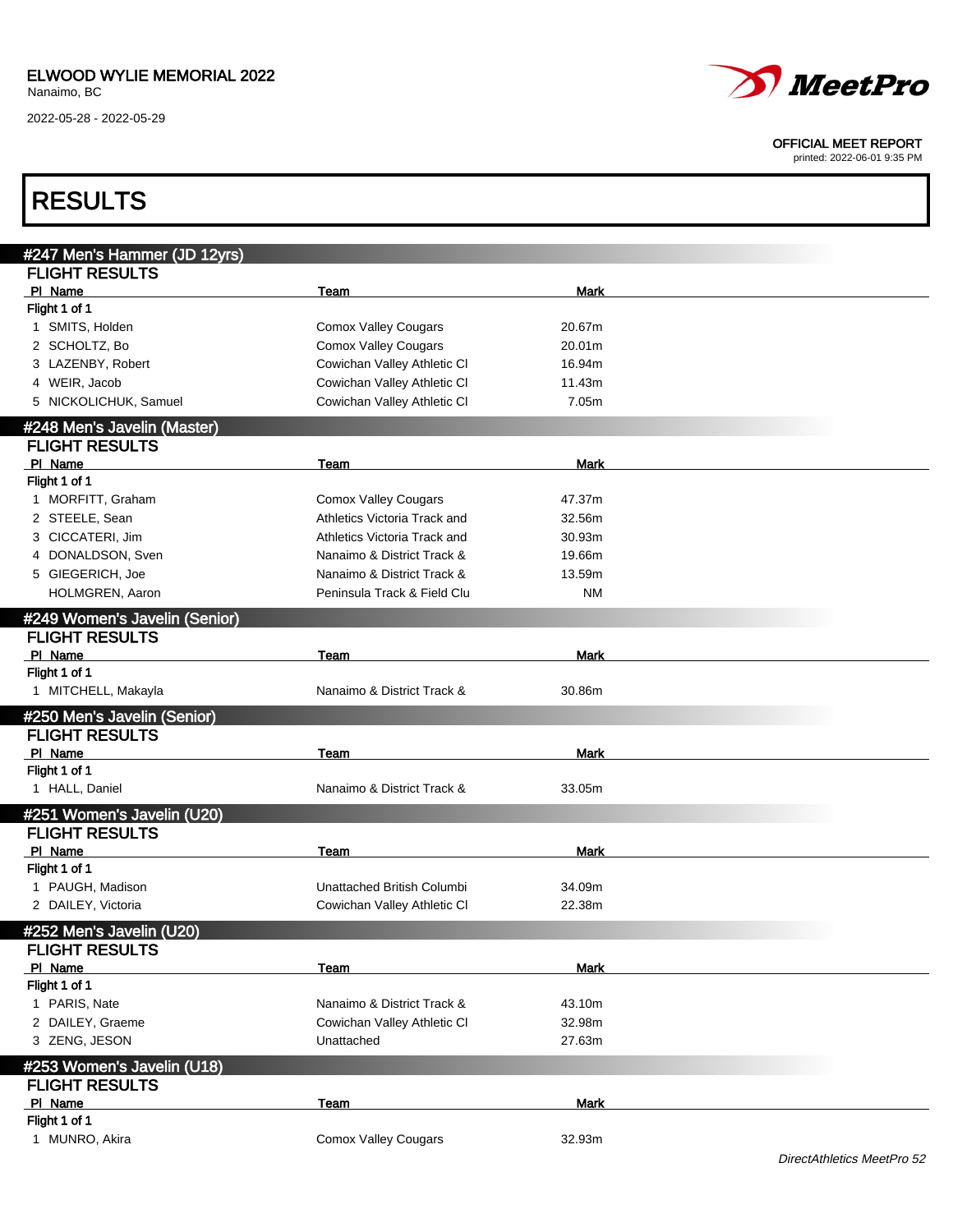### ELWOOD WYLIE MEMORIAL 2022

Nanaimo, BC

2022-05-28 - 2022-05-29



#### OFFICIAL MEET REPORT

| <b>RESULTS</b>                      |                              |             |  |
|-------------------------------------|------------------------------|-------------|--|
| #253 Women's Javelin (U18) (cont'd) |                              |             |  |
| PI Name                             | Team                         | <b>Mark</b> |  |
| 2 HALL, Victoria                    | Alberni Valley Track Club    | 31.13m      |  |
| 3 HOFFMAN, Elisabeth                | <b>Comox Valley Cougars</b>  | 29.34m      |  |
| 4 BAROOTES, Brooklyn                | Unattached British Columbi   | 27.65m      |  |
| 5 PARIS, Lydia                      | Nanaimo & District Track &   | 21.48m      |  |
| 6 OKEREKE, Kanyito                  | Unattached British Columbi   | 20.22m      |  |
| #254 Men's Javelin (U18)            |                              |             |  |
| <b>FLIGHT RESULTS</b>               |                              |             |  |
| PI Name                             | Team                         | Mark        |  |
| Flight 1 of 1                       |                              |             |  |
| 1 U-MING, Kayden                    | <b>Comox Valley Cougars</b>  | 48.18m      |  |
| 2 SERVOS, Justin                    | Comox Valley Cougars         | 42.85m      |  |
| 3 MAYER, Evan                       | Cowichan Valley Athletic CI  | 42.71m      |  |
| #255 Women's Javelin (U16)          |                              |             |  |
| <b>FLIGHT RESULTS</b>               |                              |             |  |
| PI Name                             | Team                         | Mark        |  |
| Flight 1 of 1                       |                              |             |  |
| 1 BURRY, Erika                      | <b>Comox Valley Cougars</b>  | 38.73m      |  |
| 2 MCMINN, Annika                    | Nanaimo & District Track &   | 20.38m      |  |
| 3 JOHNSTON, Tori                    | Cowichan Valley Athletic CI  | 16.36m      |  |
| 4 LAZENBY, Danika                   | Cowichan Valley Athletic CI  | 14.72m      |  |
| 5 NADIGER, Cassidy                  | Athletics Victoria Track and | 14.48m      |  |
| SCHOLTZ, Maia                       | <b>Comox Valley Cougars</b>  | <b>NM</b>   |  |
| #256 Men's Javelin (U16)            |                              |             |  |
| <b>FLIGHT RESULTS</b>               |                              |             |  |
| PI Name                             | Team                         | <b>Mark</b> |  |
| Flight 1 of 1                       |                              |             |  |
| 1 MACDONNELL, Thomas                | 3A Vanier                    | 39.32m      |  |
| 2 SHURNIAK, Hunter                  | Nanaimo & District Track &   | 36.52m      |  |
| 3 FRANEY, Egan                      | Peninsula Track & Field Clu  | 35.47m      |  |
| 4 SERVOS, Tyson                     | <b>Comox Valley Cougars</b>  | 34.73m      |  |
| 5 STERNER, Tobin                    | Nanaimo & District Track &   | 32.94m      |  |
| 6 HARBO, Owen                       | Unattached British Columbi   | 28.54m      |  |
| 7 CHRISTIANSEN-BARKER, Jonah        | <b>Campbell River Comets</b> | 24.78m      |  |
| 8 MICHAELS-VAN ZANDWIJK, Kayden     | Athletics Victoria Track and | 17.46m      |  |
| #257 Women's Javelin (JD 13yrs)     |                              |             |  |
| <b>FLIGHT RESULTS</b>               |                              |             |  |
| PI Name                             | <u>Team</u>                  | <b>Mark</b> |  |
| Flight 1 of 1                       |                              |             |  |
| 1 SHEPHERD, Charlotte               | Nanaimo & District Track &   | 18.88m      |  |
| 2 LEITERMAN, Haylee                 | Comox Valley Cougars         | 17.54m      |  |
| 3 MACKENZIE, Kendra                 | <b>Campbell River Comets</b> | 15.45m      |  |
| 4 BELL, Tessa                       | Nanaimo & District Track &   | 15.10m      |  |
| 5 WEIR, Nevaeh                      | Cowichan Valley Athletic CI  | 14.62m      |  |
| 6 LEWIS, Skyla                      | Nanaimo & District Track &   | 12.46m      |  |
| 7 SUTTON, Rebecca                   | Nanaimo & District Track &   | 11.13m      |  |
|                                     |                              |             |  |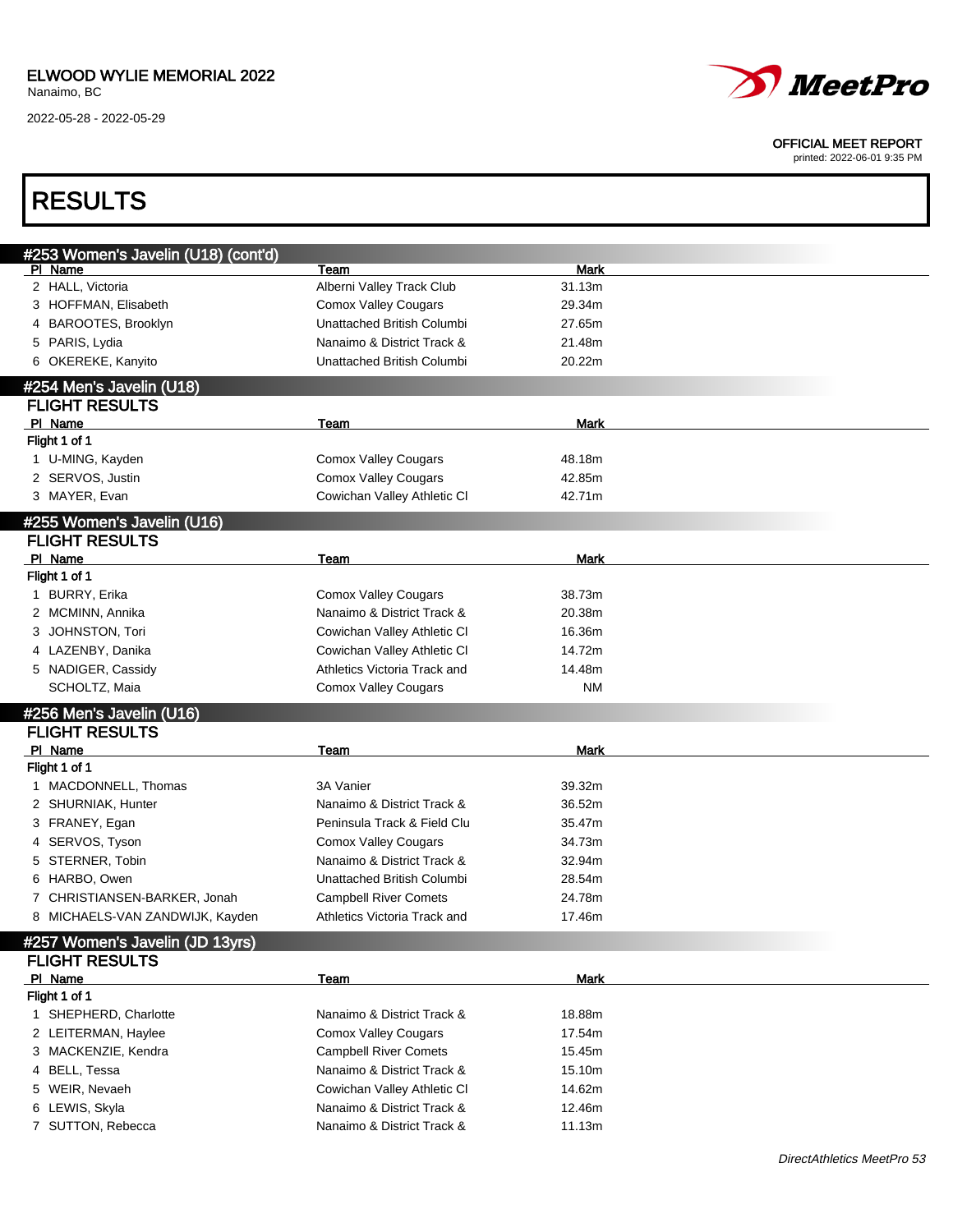### ELWOOD WYLIE MEMORIAL 2022

Nanaimo, BC

2022-05-28 - 2022-05-29



#### OFFICIAL MEET REPORT

| <b>RESULTS</b>                           |                              |             |  |
|------------------------------------------|------------------------------|-------------|--|
| #257 Women's Javelin (JD 13yrs) (cont'd) |                              |             |  |
| PI Name                                  | Team                         | <b>Mark</b> |  |
| 8 MOONSAMY, Anishka                      | Nanaimo & District Track &   | 10.76m      |  |
| 9 CHELL, Kajsa                           | Athletics Victoria Track and | 9.59m       |  |
| 10 BRAND, Danaea                         | Nanaimo & District Track &   | 9.50m       |  |
| 11 MARTIN, Elly                          | Athletics Victoria Track and | 9.47m       |  |
| 12 TURKINGTON, Meghan                    | Nanaimo & District Track &   | 9.29m       |  |
| 13 KOSTY, Amelia                         | Cowichan Valley Athletic CI  | 7.39m       |  |
| CLIFFE, Elizabeth                        | <b>Campbell River Comets</b> | <b>NM</b>   |  |
| #258 Men's Javelin (JD 13yrs)            |                              |             |  |
| <b>FLIGHT RESULTS</b>                    |                              |             |  |
| PI Name                                  | Team                         | <b>Mark</b> |  |
| Flight 1 of 1                            |                              |             |  |
| 1 FOLK, Bowen                            | Oceanside Track & Field CI   | 27.55m      |  |
| 2 GRANSON, Carter                        | <b>Campbell River Comets</b> | 26.04m      |  |
| 3 SMITH, Nolan                           | Nanaimo & District Track &   | 21.20m      |  |
| PATTERSON, Oren<br>4                     | <b>Comox Valley Cougars</b>  | 21.14m      |  |
| 5 GUY, Tyson                             | Oceanside Track & Field CI   | 21.13m      |  |
| <b>BISHOP, Bowen</b><br>6                | Oceanside Track & Field CI   | 19.83m      |  |
| SCHNIDER, Devon                          | Oceanside Track & Field CI   | 19.81m      |  |
| KNIGHT, Charlie<br>8                     | Nanaimo & District Track &   | 19.03m      |  |
| MARTIN, Mason<br>9                       | Cowichan Valley Athletic CI  | 18.55m      |  |
| 10 CLEMENTS, Edwin                       | <b>Campbell River Comets</b> | 18.50m      |  |
| 11 WARN, Kaiden                          | <b>Campbell River Comets</b> | 18.23m      |  |
| 12 GRANGE, Liam                          | Athletics Victoria Track and | 16.06m      |  |
| 13 HOLMGREN, Emilian                     | Peninsula Track & Field Clu  | 15.91m      |  |
| 14 TAIT, Elijah                          | Nanaimo & District Track &   | 15.74m      |  |
| 15 HOPKINS, Torsten                      | Peninsula Track & Field Clu  | 13.17m      |  |
|                                          |                              |             |  |
| #259 Women's Javelin (JD 12yrs)          |                              |             |  |
| <b>FLIGHT RESULTS</b><br>PI Name         |                              | <b>Mark</b> |  |
| Flight 1 of 1                            | Team                         |             |  |
| 1 NADLER, Stella                         | <b>Campbell River Comets</b> | 13.53m      |  |
| 2 HAYNES, Rosie                          | Peninsula Track & Field Clu  | 10.99m      |  |
| 3 PILLAY, Keera                          | Nanaimo & District Track &   | 9.74m       |  |
| 4 FIELDING, Sabrina                      | Athletics Victoria Track and | 8.62m       |  |
| 5 NORMAN, Audrey                         | Nanaimo & District Track &   | 8.55m       |  |
|                                          |                              |             |  |
| #260 Men's Javelin (JD 12yrs)            |                              |             |  |
| <b>FLIGHT RESULTS</b>                    |                              |             |  |
| PI Name                                  | Team                         | <b>Mark</b> |  |
| Flight 1 of 1                            |                              |             |  |
| 1 LAZENBY, Robert                        | Cowichan Valley Athletic CI  | 18.11m      |  |
| 2 KRIEGER, Grayson                       | Peninsula Track & Field Clu  | 16.19m      |  |
| 3 PATEL, Aaron                           | Unattached British Columbi   | 14.96m      |  |
| 4 SMITS, Holden                          | <b>Comox Valley Cougars</b>  | 14.46m      |  |
| <b>BITONTI, Andrew</b><br>5              | Nanaimo & District Track &   | 13.12m      |  |
| 6 WYNANS, Isaac                          | Alberni Valley Track Club    | 12.27m      |  |
| 7 SINCLAIR, Oliver                       | Nanaimo & District Track &   | 11.81m      |  |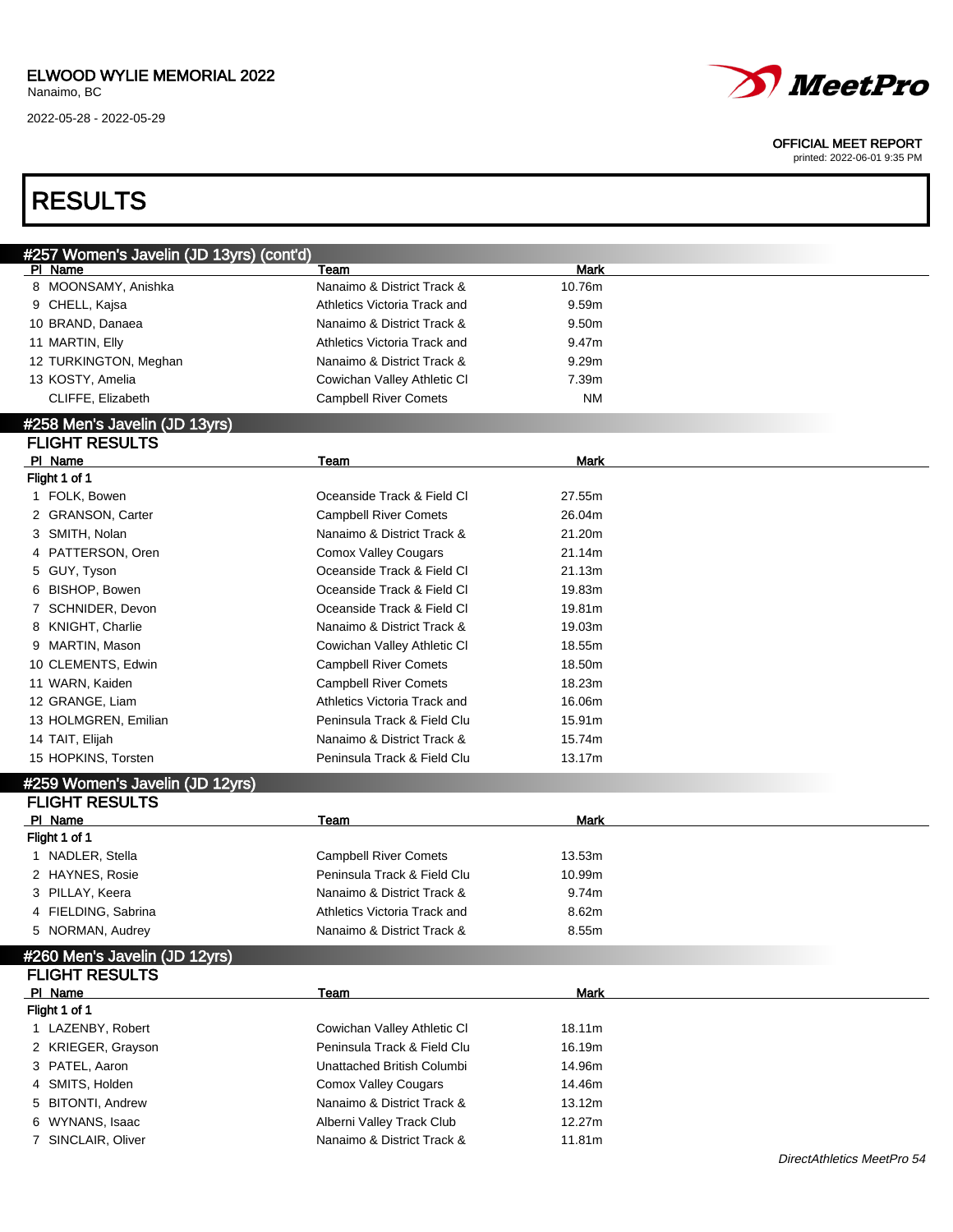

#### OFFICIAL MEET REPORT

printed: 2022-06-01 9:35 PM

## RESULTS

| #260 Men's Javelin (JD 12yrs) (cont'd) |                              |             |  |
|----------------------------------------|------------------------------|-------------|--|
| PI Name                                | Team                         | <b>Mark</b> |  |
| 8 NICKOLICHUK, Samuel                  | Cowichan Valley Athletic CI  | 11.35m      |  |
| 9 SCHOLTZ, Bo                          | <b>Comox Valley Cougars</b>  | 10.65m      |  |
| 10 WEIR, Jacob                         | Cowichan Valley Athletic CI  | 9.90m       |  |
| 11 MORRILL, James                      | Nanaimo & District Track &   | 7.95m       |  |
| 12 LUCH, Ryan                          | Nanaimo & District Track &   | 7.71m       |  |
| 13 O'KEEFE, Taveon                     | Nanaimo & District Track &   | 6.70m       |  |
| STUBBS, Ryder                          | Peninsula Track & Field Clu  | <b>NM</b>   |  |
| KOLEN-LEE, Jonah                       | Oceanside Track & Field CI   | <b>NM</b>   |  |
| STUBBS, Grayson                        | Peninsula Track & Field Clu  | <b>NM</b>   |  |
| #261 Women's Javelin (JD 11yrs)        |                              |             |  |
| <b>FLIGHT RESULTS</b>                  |                              |             |  |
| PI Name                                | Team                         | Mark        |  |
| Flight 1 of 1                          |                              |             |  |
| 1 BURROWS, Asha                        | <b>Campbell River Comets</b> | 12.34m      |  |
| 2 LUNDMAN, Sofia                       | Nanaimo & District Track &   | 9.79m       |  |
| 3 VEILLEUX, Elena                      | Alberni Valley Track Club    | 9.76m       |  |
| 4 FONTAINE, Maika                      | Nanaimo & District Track &   | 9.53m       |  |
| 5 HILL, Katie                          | Nanaimo & District Track &   | 9.39m       |  |
| 6 GAUTHIER, Lucia                      | Nanaimo & District Track &   | 8.70m       |  |
| 7 HOWARD, Evelyn                       | Nanaimo & District Track &   | 8.32m       |  |
| 8 HENNING, Rhaedyn                     | Nanaimo & District Track &   | 6.77m       |  |
| 9 VALASTIAK, Alica                     | Cowichan Valley Athletic CI  | 6.10m       |  |
| 10 AVEYARD, Claire                     | Athletics Victoria Track and | 5.63m       |  |
| 11 MACKENZIE, Makayla                  | <b>Campbell River Comets</b> | 5.52m       |  |
| <b>GRANSON, Kinley</b>                 | <b>Campbell River Comets</b> | <b>NM</b>   |  |
| #262 Men's Javelin (JD 11yrs)          |                              |             |  |
| <b>FLIGHT RESULTS</b>                  |                              |             |  |
| PI Name                                | Team                         | <b>Mark</b> |  |
| Flight 1 of 1                          |                              |             |  |
| 1 WILLERS, Gabriel                     | Oceanside Track & Field CI   | 27.30m      |  |
| 2 MULLER, Christopher                  | Cowichan Valley Athletic CI  | 15.94m      |  |
| 3 ENGLISH, Finn                        | Nanaimo & District Track &   | 13.32m      |  |
| 4 GORDON, Oban                         | Peninsula Track & Field Clu  | 12.69m      |  |
| 5 KAPLYCZ-KEOWN, Solomon               | Nanaimo & District Track &   | 10.87m      |  |
| 6 HOLMGREN, Coen                       | Peninsula Track & Field Clu  | 9.54m       |  |
| 7 PARFIT, Christopher                  | Peninsula Track & Field Clu  | 9.40m       |  |
| 8 TURKINGTON, Kyle                     | Nanaimo & District Track &   | 8.11m       |  |
| 9 RAMSTEAD, Zachary                    | Cowichan Valley Athletic CI  | 7.10m       |  |
| 10 PRPICH, Carson                      | Athletics Victoria Track and | 6.80m       |  |
| BEWSEY, Ethan                          | Oceanside Track & Field CI   | <b>NM</b>   |  |
| #263 Women's Javelin (JD 10yrs)        |                              |             |  |
| <b>FLIGHT RESULTS</b>                  |                              |             |  |
| PI Name                                | Team                         | <b>Mark</b> |  |
| Flight 1 of 1                          |                              |             |  |
| 1 MORRILL, Caitlin                     | Nanaimo & District Track &   | 9.78m       |  |
| 2 BAILLIE, Sunny                       | Nanaimo & District Track &   | 8.40m       |  |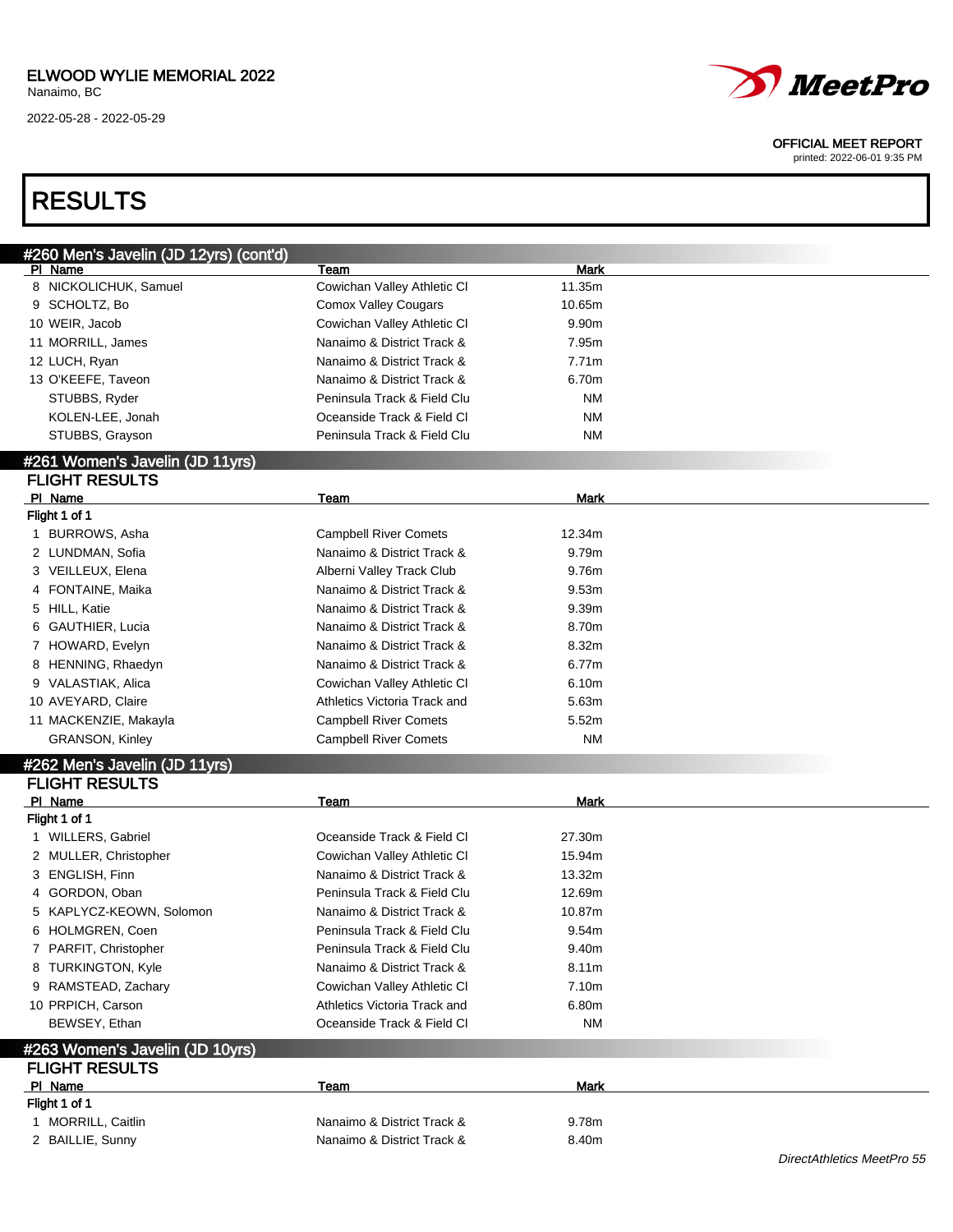Г

2022-05-28 - 2022-05-29



#### OFFICIAL MEET REPORT

printed: 2022-06-01 9:35 PM

| <b>RESULTS</b>                                      |               |                    |                  |                                                           |                 |              |                   |     |  |
|-----------------------------------------------------|---------------|--------------------|------------------|-----------------------------------------------------------|-----------------|--------------|-------------------|-----|--|
|                                                     |               |                    |                  |                                                           |                 |              |                   |     |  |
| #263 Women's Javelin (JD 10yrs) (cont'd)<br>PI Name |               |                    | Team             |                                                           |                 |              | <b>Mark</b>       |     |  |
| 3 ROMAINE, Natalya                                  |               |                    |                  | Peninsula Track & Field Clu                               |                 |              | 6.98m             |     |  |
| #264 Men's Javelin (JD 10yrs)                       |               |                    |                  |                                                           |                 |              |                   |     |  |
| <b>FLIGHT RESULTS</b>                               |               |                    |                  |                                                           |                 |              |                   |     |  |
| PI Name                                             |               |                    | Team             |                                                           |                 |              | <b>Mark</b>       |     |  |
| Flight 1 of 1                                       |               |                    |                  |                                                           |                 |              |                   |     |  |
| 1 SINCLAIR, Jacob                                   |               |                    |                  | Nanaimo & District Track &                                |                 |              | 14.45m            |     |  |
| 2 ROSE, Gavin<br>3 FRIESEN, Jasper                  |               |                    |                  | <b>Comox Valley Cougars</b><br>Nanaimo & District Track & |                 |              | 12.19m<br>6.88m   |     |  |
| 4 WEES, Timon                                       |               |                    |                  | <b>Comox Valley Cougars</b>                               |                 |              | 6.68m             |     |  |
| 5 GEEN, Jackson                                     |               |                    |                  | Peninsula Track & Field Clu                               |                 |              | 6.16m             |     |  |
| SCHOLTZ, Kai                                        |               |                    |                  | <b>Comox Valley Cougars</b>                               |                 |              | <b>NM</b>         |     |  |
| #350 Women's Outdoor Pentathlon (U16)               |               |                    |                  |                                                           |                 |              |                   |     |  |
| PI Name                                             | <b>Points</b> | 80H                | <b>High Jump</b> | Long Jump                                                 | <b>Shot Put</b> | 800          |                   |     |  |
| 1 GALIK, Gillian                                    | 2403          | 14.90              | 1.30m            | 4.10m                                                     | 8.83m           | 2:47.69      |                   |     |  |
| Comox Valley Coug                                   |               | $(+0.4)$           |                  |                                                           |                 |              |                   |     |  |
|                                                     |               | 722                | 409              | 331                                                       | 453             | 488          |                   |     |  |
| #350-1 Women's Outdoor Pentathlon 80m Hurdles       |               |                    |                  |                                                           |                 |              |                   |     |  |
| <b>SECTION RESULTS</b>                              |               |                    |                  |                                                           |                 |              |                   |     |  |
| PI Name                                             |               |                    | Team             |                                                           |                 |              | <b>Time</b>       | Pts |  |
| Section 1 of 1                                      |               |                    |                  |                                                           |                 | Wind: (+0.4) |                   |     |  |
| 1 GALIK, Gillian                                    |               |                    |                  | <b>Comox Valley Cougars</b>                               |                 |              | 14.90             | 722 |  |
| Women's Outdoor Pentathlon After 1 Events           |               |                    |                  |                                                           |                 |              |                   |     |  |
| Athlete<br>PL.                                      | Team          |                    | <b>Points</b>    |                                                           |                 |              |                   |     |  |
| GALIK, Gillian<br>1                                 |               | Comox Valley Couga |                  | 722                                                       |                 |              |                   |     |  |
| #350-2 Women's Outdoor Pentathlon High Jump         |               |                    |                  |                                                           |                 |              |                   |     |  |
| <b>FLIGHT RESULTS</b>                               |               |                    |                  |                                                           |                 |              |                   |     |  |
| PI Name<br>Flight 1 of 1                            |               |                    | Team             |                                                           |                 |              | <b>Mark</b>       | Pts |  |
| 1 GALIK, Gillian                                    |               |                    |                  | <b>Comox Valley Cougars</b>                               |                 |              | 1.30 <sub>m</sub> | 409 |  |
| Women's Outdoor Pentathlon After 2 Events           |               |                    |                  |                                                           |                 |              |                   |     |  |
| Athlete<br>M.                                       | Team          |                    | <b>Points</b>    |                                                           |                 |              |                   |     |  |
| GALIK, Gillian<br>1                                 |               | Comox Valley Couga | 1131             |                                                           |                 |              |                   |     |  |
| #350-3 Women's Outdoor Pentathlon Long Jump         |               |                    |                  |                                                           |                 |              |                   |     |  |
| <b>FLIGHT RESULTS</b>                               |               |                    |                  |                                                           |                 |              |                   |     |  |
| PI Name                                             |               |                    | Team             |                                                           |                 |              | <b>Mark</b>       | Pts |  |
| Flight 1 of 1                                       |               |                    |                  |                                                           |                 |              |                   |     |  |
| 1 GALIK, Gillian                                    |               |                    |                  | <b>Comox Valley Cougars</b>                               |                 |              | 4.10m (NW)        | 331 |  |
| Women's Outdoor Pentathlon After 3 Events           |               |                    |                  |                                                           |                 |              |                   |     |  |
| PI Athlete<br>GALIK, Gillian                        | Team          | Comox Valley Couga | Points<br>1462   |                                                           |                 |              |                   |     |  |
| 1                                                   |               |                    |                  |                                                           |                 |              |                   |     |  |
| #350-4 Women's Outdoor Pentathlon Shot Put          |               |                    |                  |                                                           |                 |              |                   |     |  |
| <b>FLIGHT RESULTS</b>                               |               |                    |                  |                                                           |                 |              |                   |     |  |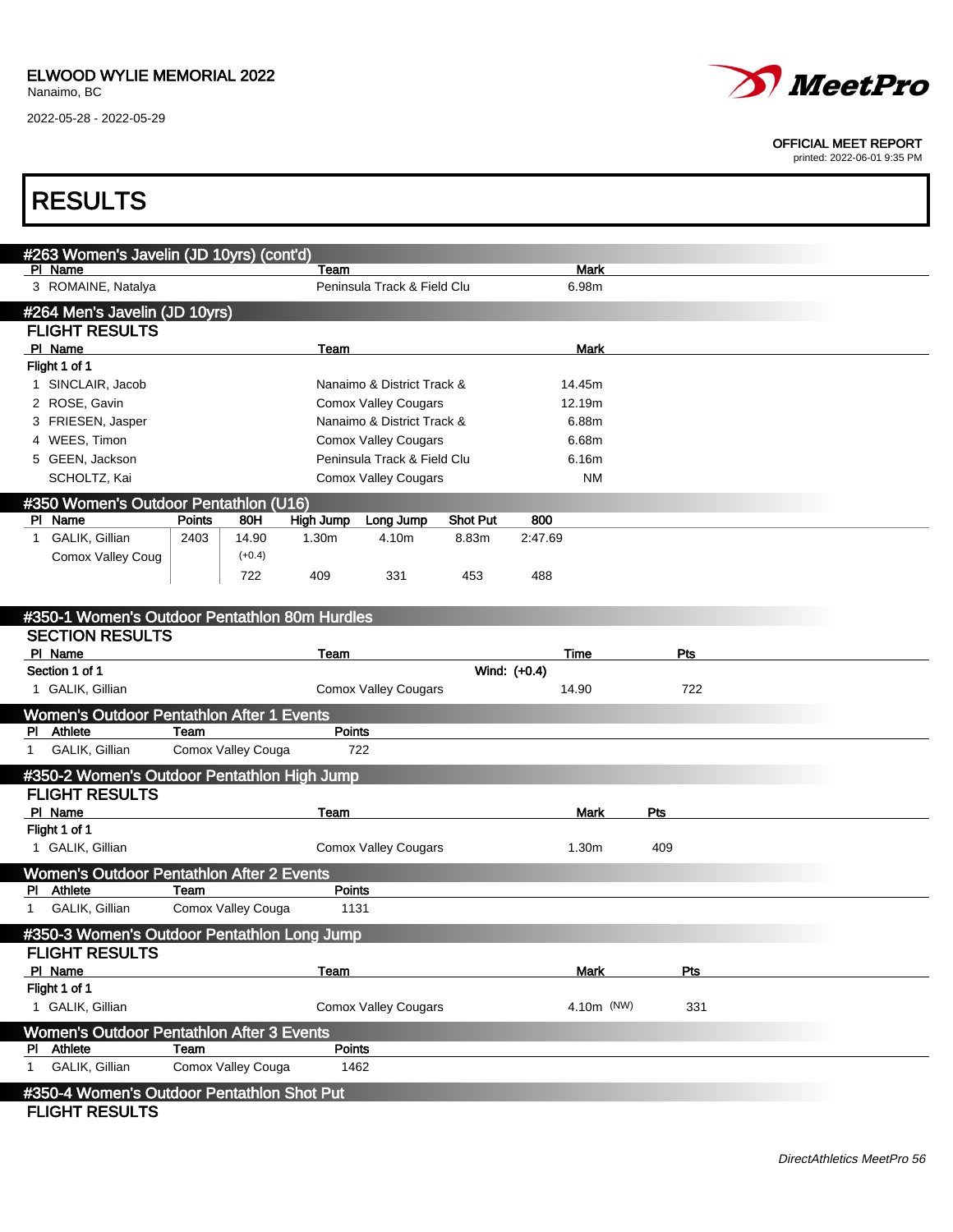Г

2022-05-28 - 2022-05-29



#### OFFICIAL MEET REPORT

printed: 2022-06-01 9:35 PM

| <b>RESULTS</b>                                                         |                              |                                           |                |     |  |
|------------------------------------------------------------------------|------------------------------|-------------------------------------------|----------------|-----|--|
|                                                                        |                              |                                           |                |     |  |
| #350-4 Women's Outdoor Pentathlon Shot Put (cont'd)<br>PI Name         |                              | Team                                      | <b>Mark</b>    | Pts |  |
| Flight 1 of 1                                                          |                              |                                           |                |     |  |
| 1 GALIK, Gillian                                                       |                              | <b>Comox Valley Cougars</b>               | 8.83m          | 453 |  |
| <b>Women's Outdoor Pentathlon After 4 Events</b><br>PI Athlete         | Team                         | Points                                    |                |     |  |
| GALIK, Gillian<br>1                                                    | Comox Valley Couga           | 1915                                      |                |     |  |
| #350-5 Women's Outdoor Pentathlon 800 Meters                           |                              |                                           |                |     |  |
| <b>SECTION RESULTS</b><br>PI Name                                      |                              |                                           |                | Pts |  |
| Section 1 of 1                                                         |                              | Team                                      | Time           |     |  |
| 1 GALIK, Gillian                                                       |                              | <b>Comox Valley Cougars</b>               | 2:47.69        | 488 |  |
| <b>Women's Outdoor Pentathlon After 5 Events</b>                       |                              |                                           |                |     |  |
| PI Athlete<br>GALIK, Gillian<br>1                                      | Team<br>Comox Valley Couga   | Points<br>2403                            |                |     |  |
| #494 Men's Outdoor Pentathlon (U16)                                    |                              |                                           |                |     |  |
| PI Name                                                                | <b>Points</b><br>100H        | <b>Shot Put</b><br>Long Jump<br>High Jump | 1000           |     |  |
| 1 VENABLES, Levi                                                       | 2093<br>18.22                | 6.74m<br>1.57m<br>4.88m                   | 3:18.19        |     |  |
| Peninsula Track & Fi                                                   | $(+2.8)$<br>503              | $(+0.0)$<br>360<br>292<br>441             | 497            |     |  |
|                                                                        |                              |                                           |                |     |  |
| #494-1 Men's Outdoor Pentathlon 100m Hurdles                           |                              |                                           |                |     |  |
| <b>SECTION RESULTS</b><br>PI Name                                      |                              | Team                                      | Time           | Pts |  |
| Section 1 of 1                                                         |                              |                                           | Wind: (+2.8)   |     |  |
| 1 VENABLES, Levi                                                       |                              | Peninsula Track & Field Clu               | 18.22          | 503 |  |
| <b>Men's Outdoor Pentathlon After 1 Events</b><br>PI Athlete           |                              | <b>Points</b>                             |                |     |  |
| VENABLES, Levi<br>1                                                    | Team<br>Peninsula Track & Fi |                                           |                |     |  |
|                                                                        |                              | 503                                       |                |     |  |
| #494-2 Men's Outdoor Pentathlon Long Jump                              |                              |                                           |                |     |  |
| <b>FLIGHT RESULTS</b>                                                  |                              |                                           |                |     |  |
| PI Name                                                                |                              | Team                                      | Mark           | Pts |  |
| Flight 1 of 1<br>1 VENABLES, Levi                                      |                              | Peninsula Track & Field Clu               | $4.88m (+0.0)$ | 360 |  |
| <b>Men's Outdoor Pentathlon After 2 Events</b>                         |                              |                                           |                |     |  |
| PI Athlete                                                             | Team                         | <b>Points</b>                             |                |     |  |
| VENABLES, Levi<br>1                                                    | Peninsula Track & Fi         | 863                                       |                |     |  |
| #494-3 Men's Outdoor Pentathlon Shot Put                               |                              |                                           |                |     |  |
| <b>FLIGHT RESULTS</b><br>PI Name                                       |                              | Team                                      | Mark           | Pts |  |
| Flight 1 of 1                                                          |                              |                                           |                |     |  |
| 1 VENABLES, Levi                                                       |                              | Peninsula Track & Field Clu               | 6.74m          | 292 |  |
| <b>Men's Outdoor Pentathlon After 3 Events</b><br>Athlete<br><b>PI</b> | Team                         | Points                                    |                |     |  |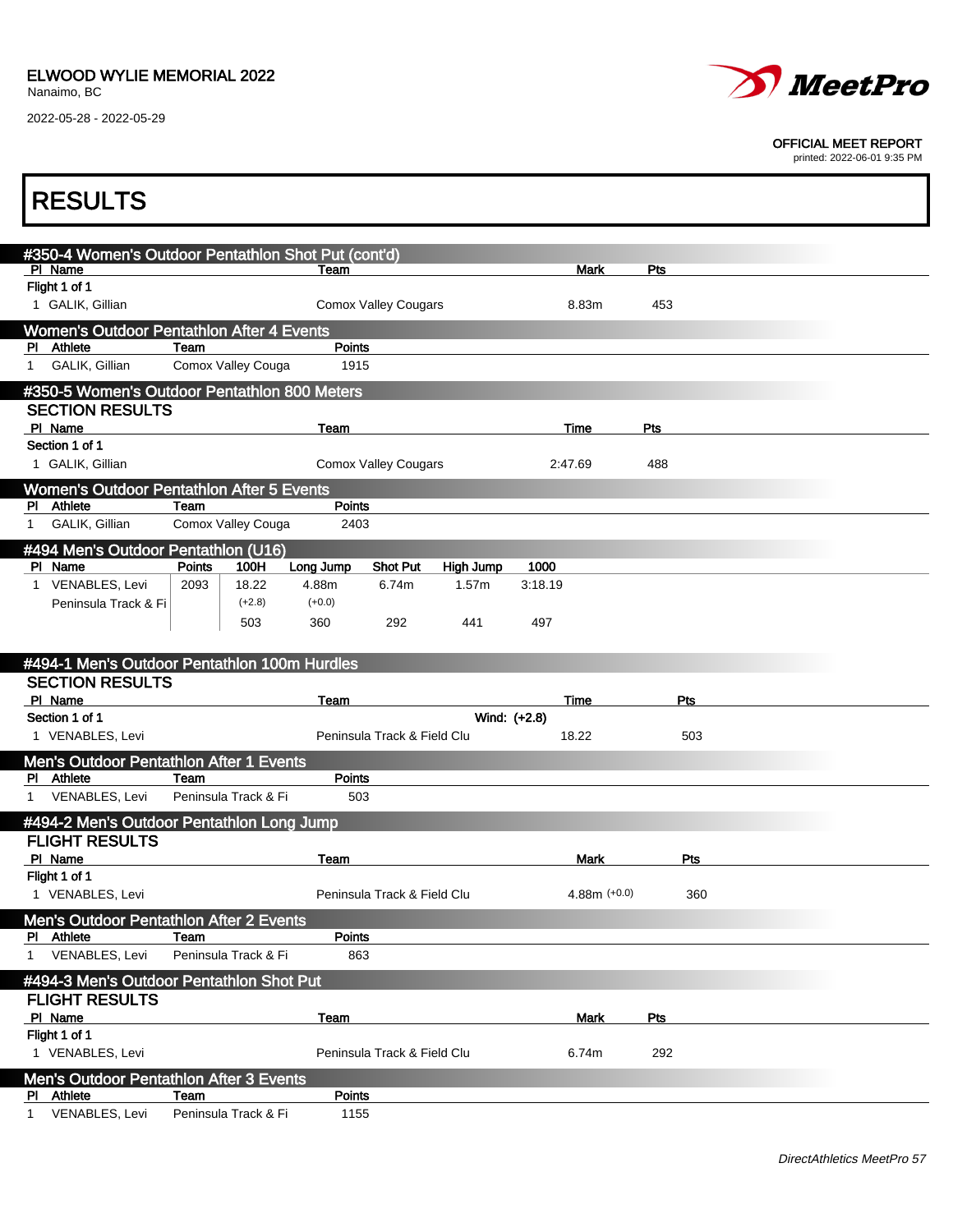### ELWOOD WYLIE MEMORIAL 2022

Nanaimo, BC

2022-05-28 - 2022-05-29



#### OFFICIAL MEET REPORT

printed: 2022-06-01 9:35 PM

| <b>RESULTS</b>                                   |                              |                       |                             |           |             |     |     |  |
|--------------------------------------------------|------------------------------|-----------------------|-----------------------------|-----------|-------------|-----|-----|--|
|                                                  |                              |                       |                             |           |             |     |     |  |
| #494-4 Men's Outdoor Pentathlon High Jump        |                              |                       |                             |           |             |     |     |  |
| <b>FLIGHT RESULTS</b><br>PI Name                 |                              | Team                  |                             |           | <b>Mark</b> | Pts |     |  |
| Flight 1 of 1                                    |                              |                       |                             |           |             |     |     |  |
| 1 VENABLES, Levi                                 | Peninsula Track & Field Clu  |                       |                             |           | 1.57m       | 441 |     |  |
| <b>Men's Outdoor Pentathlon After 4 Events</b>   |                              |                       |                             |           |             |     |     |  |
| PI Athlete<br>VENABLES, Levi<br>$\mathbf{1}$     | Team<br>Peninsula Track & Fi | <b>Points</b><br>1596 |                             |           |             |     |     |  |
| #494-5 Men's Outdoor Pentathlon 1000 Meters      |                              |                       |                             |           |             |     |     |  |
| <b>SECTION RESULTS</b>                           |                              |                       |                             |           |             |     |     |  |
| PI Name                                          |                              | Team                  |                             |           | Time        | Pts |     |  |
| Section 1 of 1<br>1 VENABLES, Levi               |                              |                       | Peninsula Track & Field Clu |           | 3:18.19     | 497 |     |  |
| Men's Outdoor Pentathlon After 5 Events          |                              |                       |                             |           |             |     |     |  |
| PI Athlete                                       | Team                         | Points                |                             |           |             |     |     |  |
| VENABLES, Levi<br>$\mathbf{1}$                   | Peninsula Track & Fi         | 2093                  |                             |           |             |     |     |  |
| #496 Women's Outdoor Pentathlon (Division 1)     |                              |                       |                             |           |             |     |     |  |
| PI Name                                          | Points<br>100                | High Jump             | <b>Shot Put</b>             | Long Jump | 800         |     |     |  |
| 1 GALIK, Gillian<br>Comox Valley Coug            | 1679                         | 1.30m                 | 8.83m                       | 4.09m     | 2:47.69     |     |     |  |
|                                                  |                              | 409                   | 453                         | 329       | 488         |     |     |  |
|                                                  |                              |                       |                             |           |             |     |     |  |
| #496-2 Women's Outdoor Pentathlon High Jump      |                              |                       |                             |           |             |     |     |  |
| <b>FLIGHT RESULTS</b><br>U16                     |                              |                       |                             |           |             |     |     |  |
| PI Name                                          |                              | Team                  |                             |           | Mark        | Pts |     |  |
| Flight 1 of 1                                    |                              |                       |                             |           |             |     |     |  |
| 1 GALIK, Gillian                                 |                              |                       | <b>Comox Valley Cougars</b> |           | 1.30m       | 409 |     |  |
| <b>Women's Outdoor Pentathlon After 2 Events</b> |                              |                       |                             |           |             |     |     |  |
| PI Athlete<br>GALIK, Gillian<br>1                | Team<br>Comox Valley Couga   | Points<br>409         |                             |           |             |     |     |  |
| #496-3 Women's Outdoor Pentathlon Shot Put       |                              |                       |                             |           |             |     |     |  |
| <b>FLIGHT RESULTS</b>                            |                              |                       |                             |           |             |     |     |  |
| U16                                              |                              |                       |                             |           |             |     |     |  |
| PI Name                                          |                              | Team                  |                             |           | <b>Mark</b> | Pts |     |  |
| Flight 1 of 1<br>1 GALIK, Gillian                |                              |                       | <b>Comox Valley Cougars</b> |           | 8.83m       | 453 |     |  |
| Women's Outdoor Pentathlon After 3 Events        |                              |                       |                             |           |             |     |     |  |
| PI Athlete                                       | Team                         | <b>Points</b>         |                             |           |             |     |     |  |
| GALIK, Gillian<br>$\mathbf{1}$                   | Comox Valley Couga           | 862                   |                             |           |             |     |     |  |
| #496-4 Women's Outdoor Pentathlon Long Jump      |                              |                       |                             |           |             |     |     |  |
| <b>FLIGHT RESULTS</b>                            |                              |                       |                             |           |             |     |     |  |
| U16<br>PI Name                                   |                              | Team                  |                             |           | <b>Mark</b> |     | Pts |  |
| Flight 1 of 1                                    |                              |                       |                             |           |             |     |     |  |
| 1 GALIK, Gillian                                 |                              | 4.09m (NW)            |                             | 329       |             |     |     |  |